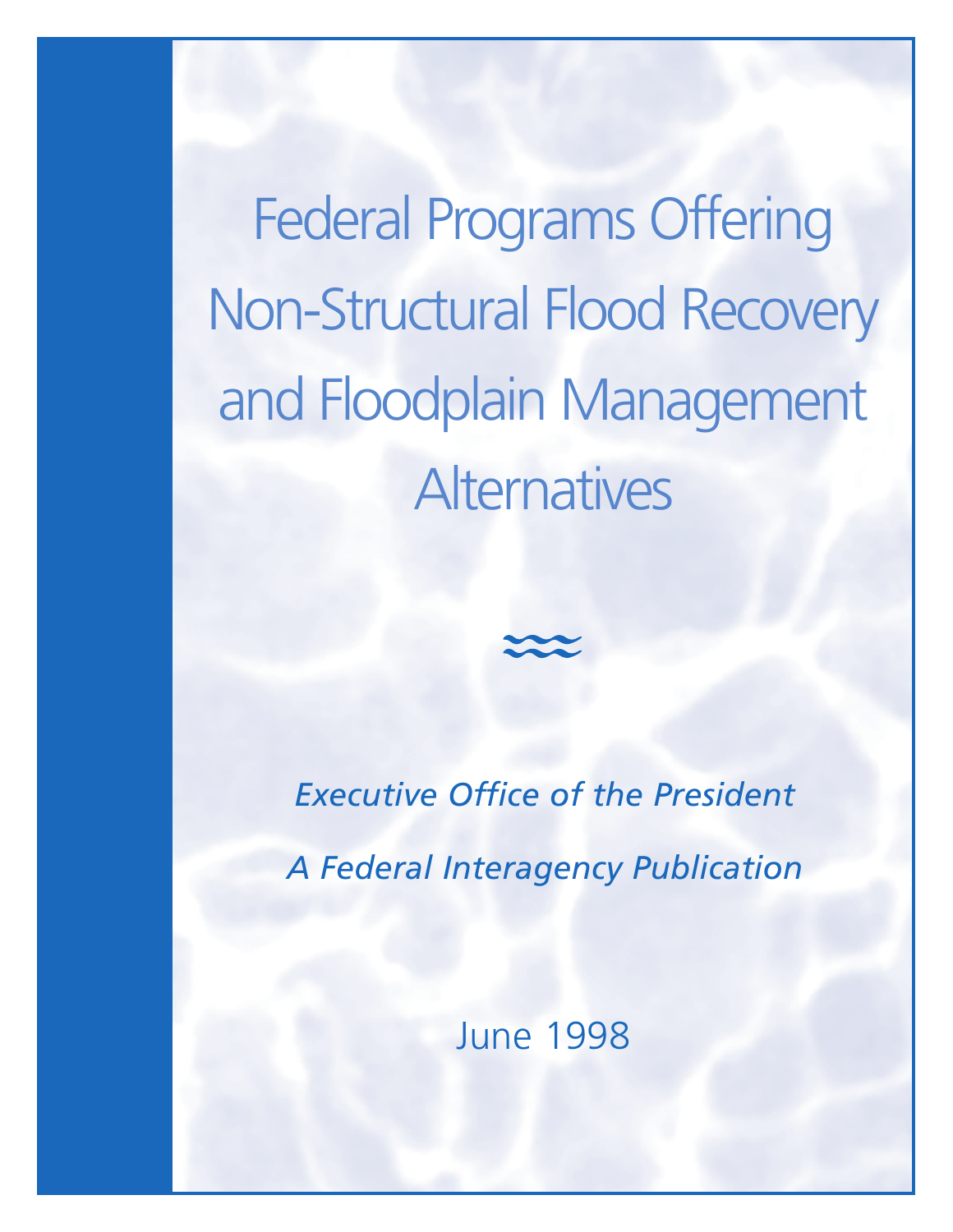# <span id="page-1-0"></span>*FEDERAL PROGRAMS OFFERING NON-STRUCTURAL FLOOD RECOVERY AND FLOODPLAIN MANAGEMENT ALTERNATIVES*

## **PREFACE**

In the past several years, severe flooding problems have drastically affected many parts of the country. In response, the Federal government has been working to improve its floodplain management -- both to reduce the loss of life and property caused by floods, and to restore the natural resource and functions of floodplains.

Part of improving floodplain management has involved a shift in focus. Traditional floodplain management often has stressed structural alterations to the natural environment as the best means of protecting property and human lives. In recent years, however, there has been a shift away from this tradition, toward considering non-structural alternatives as effective floodplain management strategies.

The key characteristic of a non-structural approach is that it modifies *susceptibility* to flooding, as opposed to simply attempting to *control* flooding through structural methods such as dams, levees and channels. However, non-structural approaches may include use of some structural elements.

The goal of this handbook is to provide information to local cooperators and other interested parties about Federal programs that support a non-structural approach to floodplain management. Included are broad strategies and specific Federal programs that could form the basis for a non-structural response to a flood event. Programs are grouped by three primary nonstructural strategies:

- (1) Acquisition, relocation, elevation, and floodproofing of existing structures.
- (2) Rural land easements and acquisitions; and
- (3) Restoration of wetlands

Individual programs may provide assistance for more than one strategy.

*Federal Programs Offering Flood Recovery and Floodplain Management Alternatives* i

Programs in this handbook were selected because they have several useful characteristics: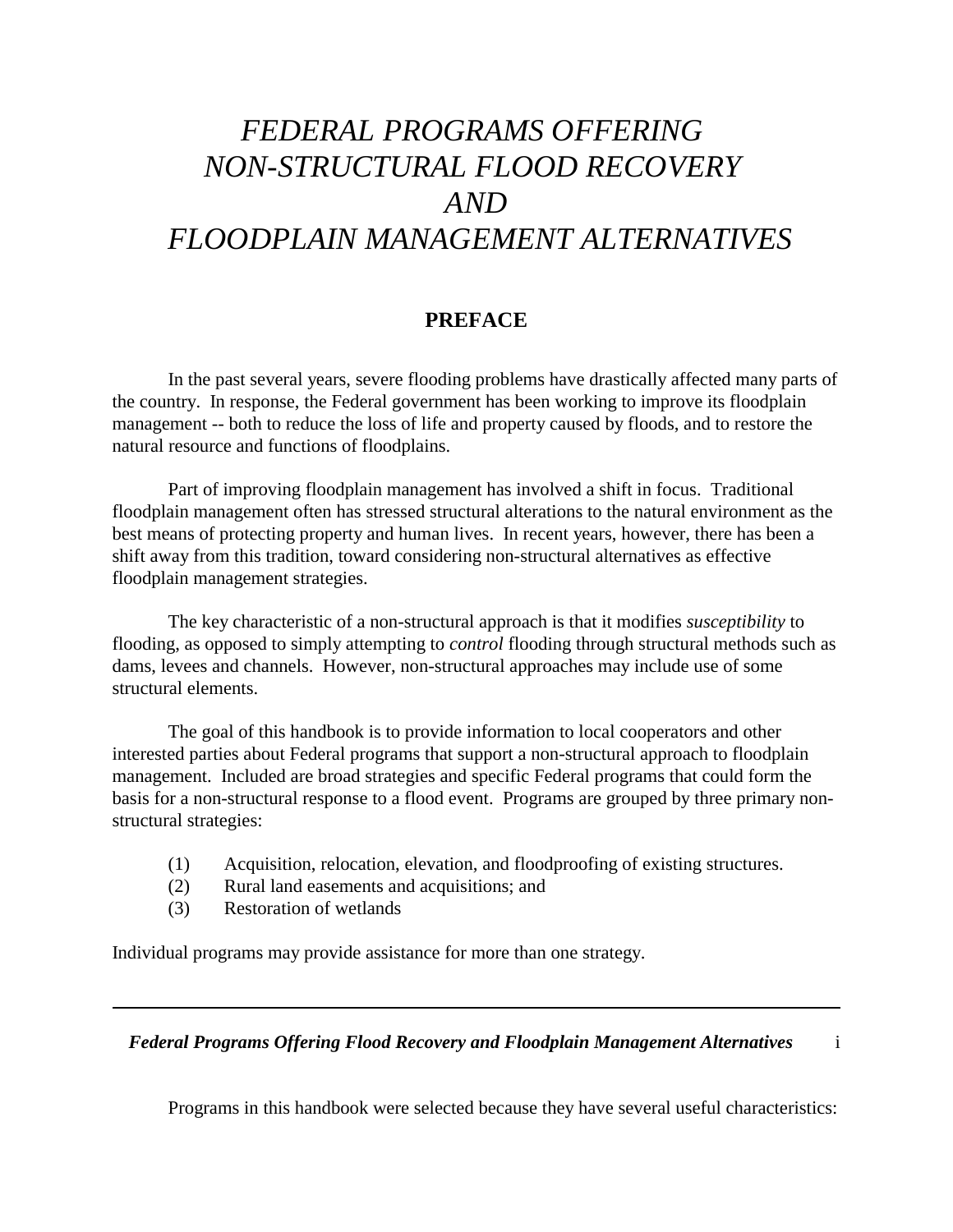there has been available funding for past flood events; assistance is relatively simple to access; and the program delivery is timely, flexible, and effective.

This handbook begins with a discussion of the three non-structural strategies, and a listing of programs that support each one. This discussion is followed by summaries of the programs, ordered alphabetically and including their objectives, eligibility, cost-sharing requirements, available funding, and other important information. Index A provides a table cross-referencing the available Federal programs by type of assistance offered and agency. Index B provides a list of acronyms and abbreviations.

Using one or more of these Federal programs, local cooperators can develop a nonstructural flood response strategy to best fit each individual set of circumstances. By implementing an effective non-structural strategy, a local cooperator can reduce flood losses; diminish the mental, physical, and economic toll on towns and farms that have suffered repeated damage; cut long-term costs; and help restore lost or impaired environmental resources. In short, they can take steps to make our communities safer and stronger, now and in the future.

Applicants for assistance from Federal programs described in this handbook should be aware that, in order to guard against unintended harmful impacts, projects must comply with relevant state and Federal environmental laws and regulations. Applicants should ask Federal agency representatives about any potential Federal regulatory requirements.

This handbook was compiled by the Office of Management and Budget, within the Executive Office of the President, in cooperation with the various Federal agencies represented in the pages that follow. We welcome your comments and updated information at any time. Please address your correspondence to:

> The Office of Management and Budget New Executive Office Building 725 17th Street, N.W., Room 8002 Washington, D.C. 20503 Attention: Water and Power Branch (fax 202-395-4817).

For your convenience, the information contained in this handbook is also available on the World-Wide Web (http://www.whitehouse.gov/WH/New/html/flood.pdf). Please download the information and feel free to use it for everyday guidance or in preparation of a local or state disaster guide. The World-Wide Website should provide the date of last update. If you feel the information is no longer current, please direct comments and suggestions to Branch Chief, Water and Power Branch, at the address above, or call the relevant agency for current information.

*Federal Programs Offering Flood Recovery and Floodplain Management Alternatives* ii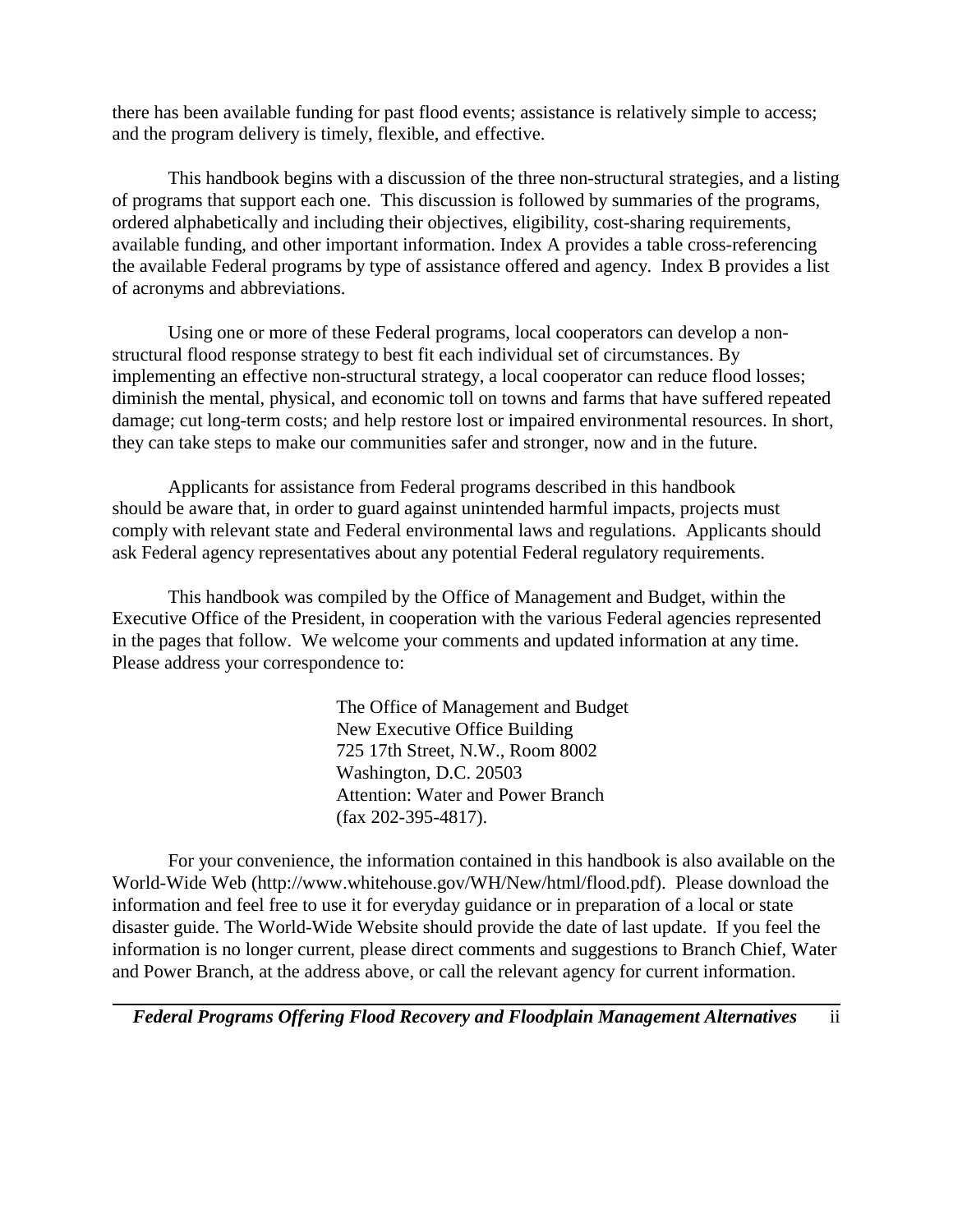## *TABLE OF CONTENTS*

| Acquisition, Relocation, Elevation, and Floodproofing of Existing Structures  4 |  |
|---------------------------------------------------------------------------------|--|
|                                                                                 |  |
|                                                                                 |  |
|                                                                                 |  |
|                                                                                 |  |
|                                                                                 |  |
|                                                                                 |  |
|                                                                                 |  |
| Coastal Zone Management Program (Sections 305, 306, 308 Grants)  19             |  |
| Community Development Block Grant Entitlement Communities Program  22           |  |
| Community Development Block Grant State Administered Program 24                 |  |
|                                                                                 |  |
|                                                                                 |  |
|                                                                                 |  |
|                                                                                 |  |
|                                                                                 |  |
|                                                                                 |  |
|                                                                                 |  |
|                                                                                 |  |
|                                                                                 |  |
|                                                                                 |  |
| Nonstructural Alternatives to Structural Rehabilitation Of Damaged Flood        |  |
|                                                                                 |  |
|                                                                                 |  |
|                                                                                 |  |
|                                                                                 |  |
|                                                                                 |  |
|                                                                                 |  |
| Project Modifications for Improvement of the Environment (Section 1135) 70      |  |
|                                                                                 |  |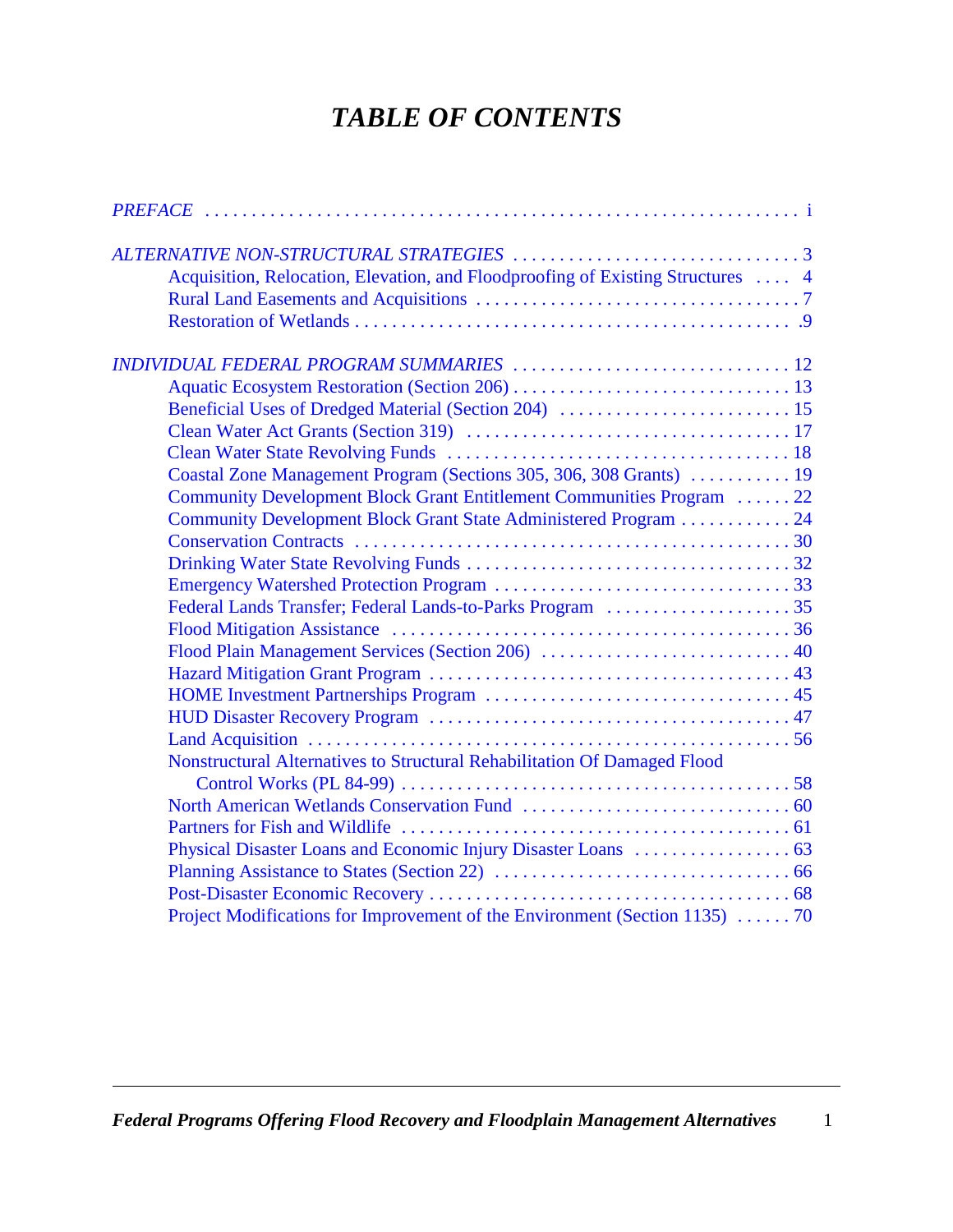| <b>Public Housing Modernization Reserve for Disasters and Emergencies</b> |  |
|---------------------------------------------------------------------------|--|
|                                                                           |  |
|                                                                           |  |
|                                                                           |  |
| <b>Single Family Home Mortgage Insurance for Disaster Victims</b>         |  |
|                                                                           |  |
| Transfers of Inventory Farm Properties to Federal and State Agencies      |  |
|                                                                           |  |
| Watershed Protection and Flood Prevention Program (Public Law 83-566)  81 |  |
|                                                                           |  |
|                                                                           |  |
|                                                                           |  |
| INDEX A: PROGRAMS BY AGENCY AND TYPE OF ASSISTANCE  86                    |  |
|                                                                           |  |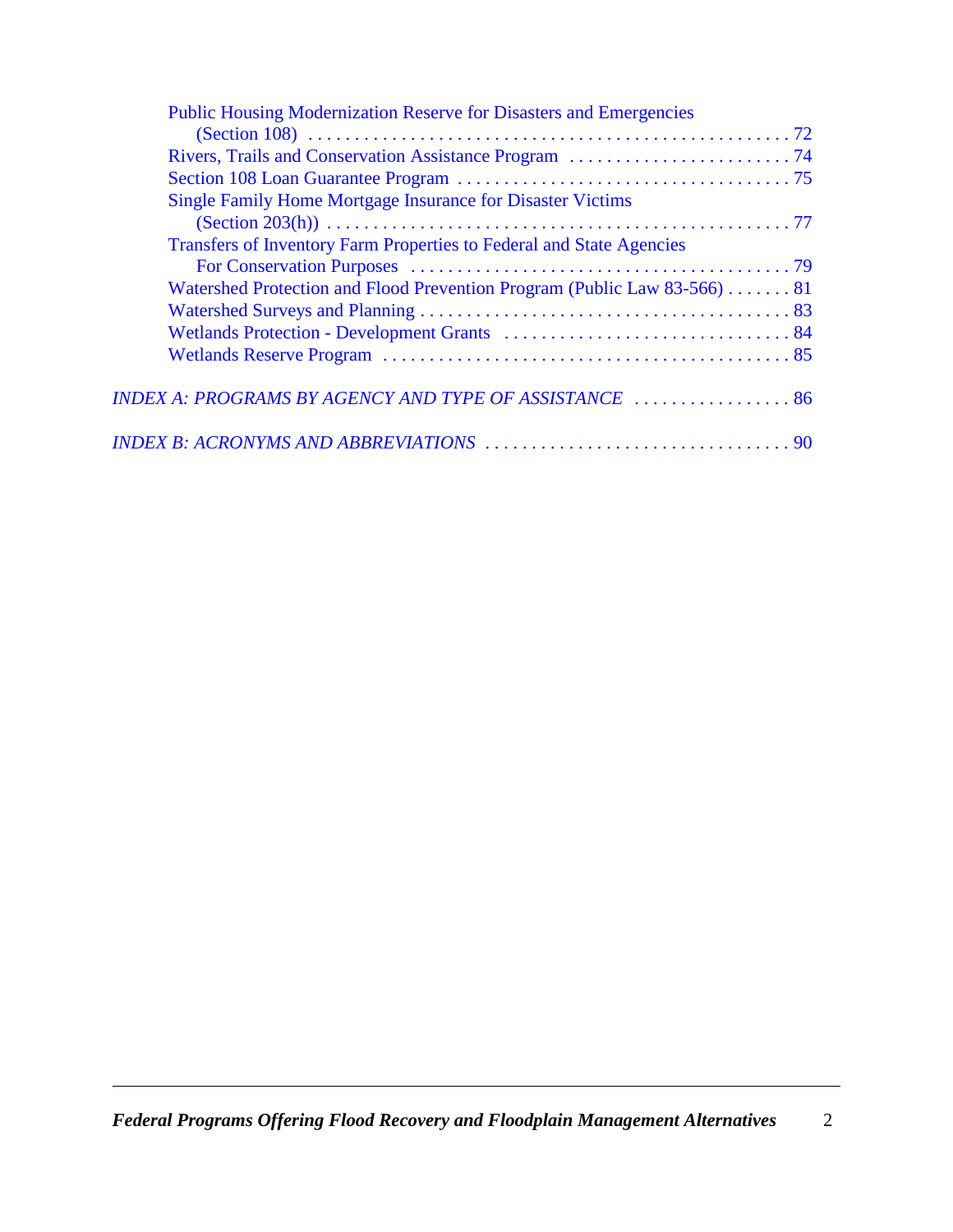# <span id="page-5-0"></span>*ALTERNATIVE NON-STRUCTURAL SUMMARIES*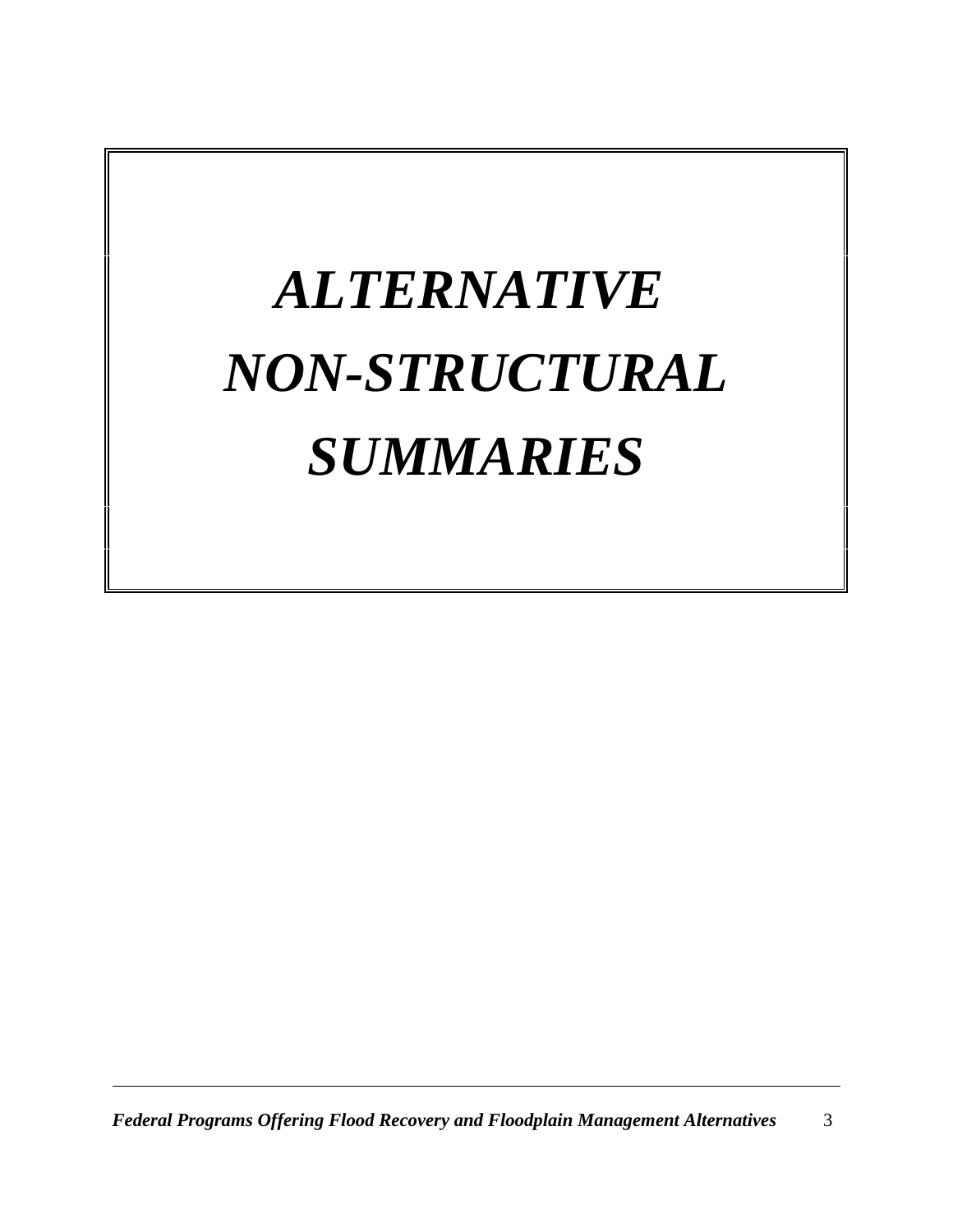# <span id="page-6-0"></span>*FEDERAL PROGRAMS FOR ACQUISITION, RELOCATION, ELEVATION*, *AND FLOOD PROOFING OF EXISTING STRUCTURES*

Federal programs that assist in acquiring, relocating, elevating, and/or floodproofing existing structures provide one means of reducing flood vulnerability. By encouraging property owners to relocate outside of the floodplain -- either by physically moving a structure or by purchasing or building a replacement structure -- these programs reduce flood vulnerability and thereby decrease the need for future Federal damage payments. Elevation or flood proofing are also viable options in some cases.

A wide variety of structures can be acquired, relocated, elevated or floodproofed: isolated farm structures, commercial facilities, and urban structures such as homes, schools, fire houses, water and waste treatment plants, and hospitals.

In order to accommodate the varying needs of property owners, Federal programs range from technical assistance (for planning an appropriate action) to financial implementation assistance. Accessing technical assistance in order to prepare a plan and organize local support is an important first step. Other Federal programs may then be used to help carry out the plan.

One cautionary note: when a plan involves more than one Federal program, implementation may require additional effort and time. Federal agencies can help facilitate the coordination of the various programs.

The following Federal acquisition, relocation, elevation, and floodproofing programs (grouped as technical assistance, or property acquisition and relocation assistance) are available: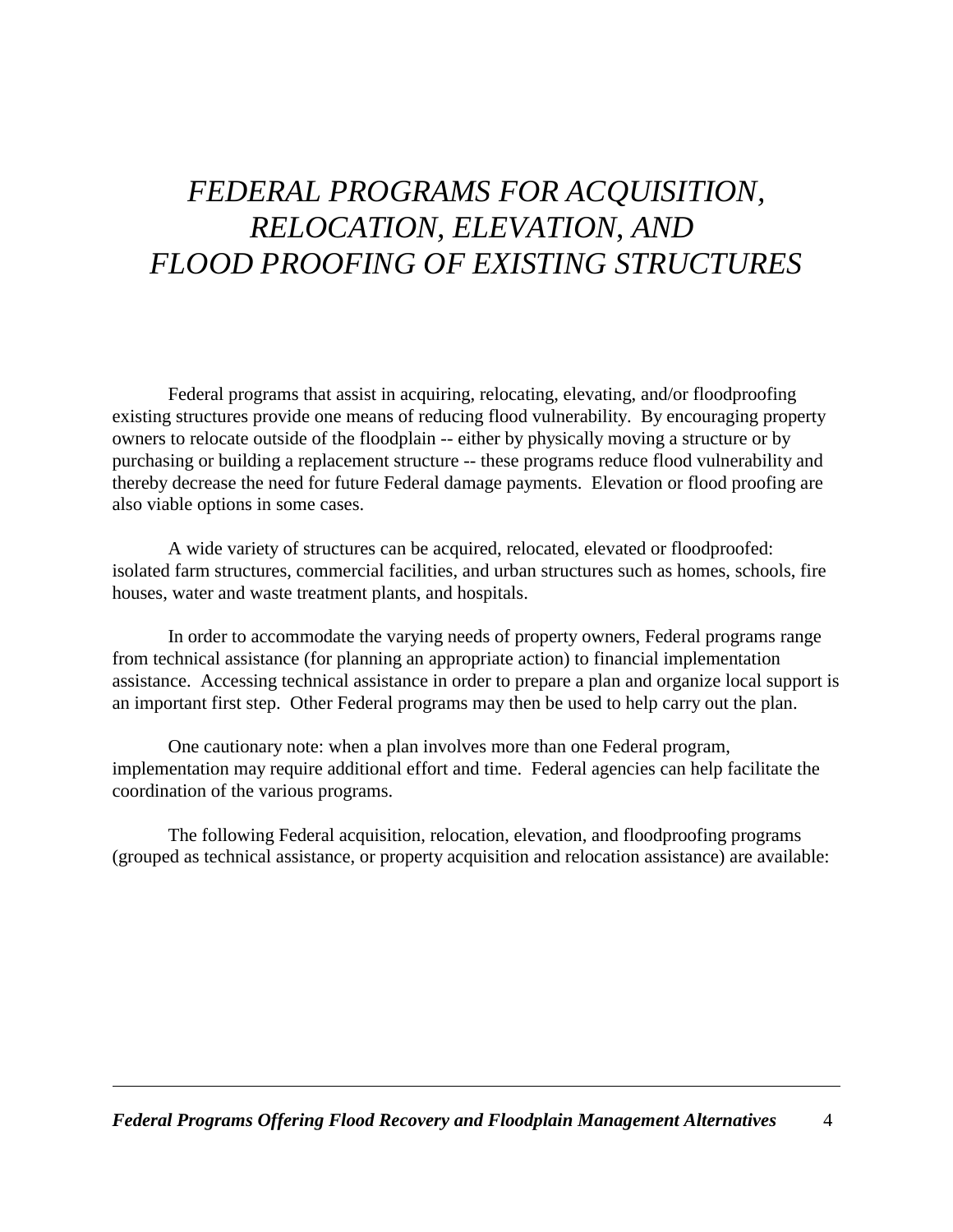### *FEDERAL PROGRAMS FOR ACQUISITION, RELOCATION, ELEVATION AND FLOODPROOFING OF EXISTING STRUCTURES:*

#### **Flood Plain Management Technical Assistance:**

|           | <b>Flood Mitigation Assistance</b>                                       |
|-----------|--------------------------------------------------------------------------|
|           |                                                                          |
| $\bullet$ | Flood Plain Management Services Program (Section 206)                    |
|           |                                                                          |
| $\bullet$ | Nonstructural Alternatives to Structural Rehabilitation of Damaged Flood |
|           | Control Works (Public Law 84-99)                                         |
|           |                                                                          |
| $\bullet$ | Planning Assistance to States (Section 22)                               |
|           |                                                                          |
| $\bullet$ | Rivers, Trails, and Conservation Assistance Program                      |
|           |                                                                          |
| $\bullet$ | Watershed Protection and Flood Prevention Program (Public Law 83-566)    |
|           |                                                                          |
| $\bullet$ | Watershed Surveys and Planning                                           |
|           |                                                                          |
|           |                                                                          |

#### **Property Acquisition, Relocation, Elevation and Floodproofing Assistance:**

| $\bullet$ | <b>Clean Water State Revolving Funds</b>                                    |
|-----------|-----------------------------------------------------------------------------|
|           |                                                                             |
| $\bullet$ | Coastal Zone Management Program (Sections 305, 306, 308 Grants) 19          |
| $\bullet$ | <b>Community Development Block Grant -- Entitlement Communities Program</b> |
|           |                                                                             |
| $\bullet$ | Community Development Block Grant -- State Administered Program             |
|           |                                                                             |
| $\bullet$ | Drinking Water State Revolving Funds                                        |
|           |                                                                             |
| $\bullet$ | Federal Land Transfer; Federal Lands-to-Parks                               |
|           |                                                                             |
| $\bullet$ | <b>Hazard Mitigation Grant Program</b>                                      |
|           |                                                                             |
| $\bullet$ | <b>HOME</b> Investment Partnerships Program                                 |
|           |                                                                             |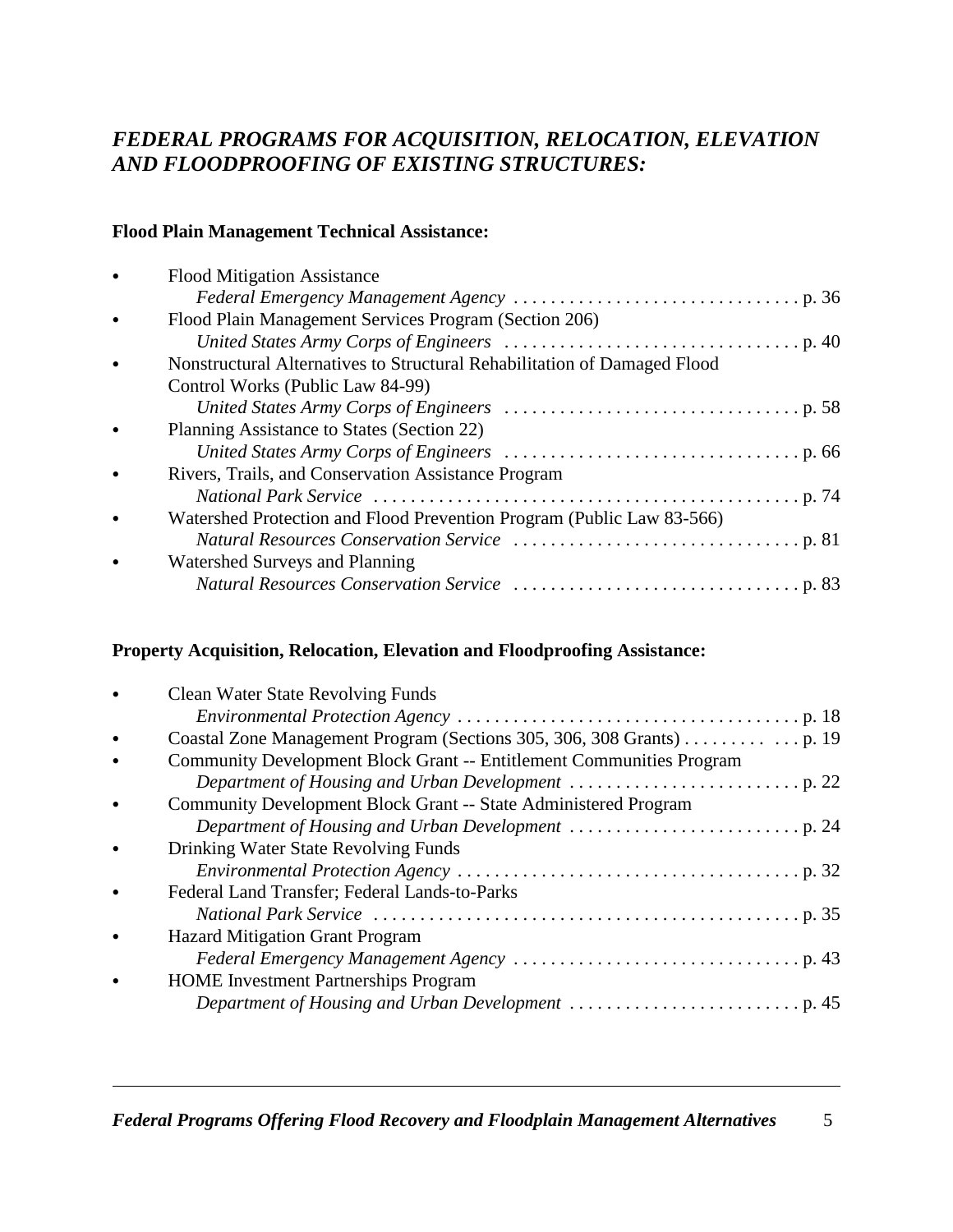| Physical Disaster Loans and Economic Injury Disaster Loans<br>$\bullet$<br>Post-Disaster Economic Recovery Program<br>$\bullet$<br>Public Housing Modernization Reserve For Disasters and Emergencies<br>$\bullet$<br>Section 108 Loan Guarantee Program<br>$\bullet$<br>Single Family Home Mortgage Insurance For Disaster Victims, (Section 203(h))<br>$\bullet$ | $\bullet$ | <b>HUD Disaster Recovery Program</b> |
|--------------------------------------------------------------------------------------------------------------------------------------------------------------------------------------------------------------------------------------------------------------------------------------------------------------------------------------------------------------------|-----------|--------------------------------------|
|                                                                                                                                                                                                                                                                                                                                                                    |           |                                      |
|                                                                                                                                                                                                                                                                                                                                                                    |           |                                      |
|                                                                                                                                                                                                                                                                                                                                                                    |           |                                      |
|                                                                                                                                                                                                                                                                                                                                                                    |           |                                      |
|                                                                                                                                                                                                                                                                                                                                                                    |           |                                      |
|                                                                                                                                                                                                                                                                                                                                                                    |           |                                      |
|                                                                                                                                                                                                                                                                                                                                                                    |           |                                      |
|                                                                                                                                                                                                                                                                                                                                                                    |           |                                      |
|                                                                                                                                                                                                                                                                                                                                                                    |           |                                      |
|                                                                                                                                                                                                                                                                                                                                                                    |           |                                      |
|                                                                                                                                                                                                                                                                                                                                                                    |           |                                      |

If you would like additional information, an agency contact is listed in the program summaries. During an emergency, agency representatives at the nearest Disaster Field Office should also be able to provide information.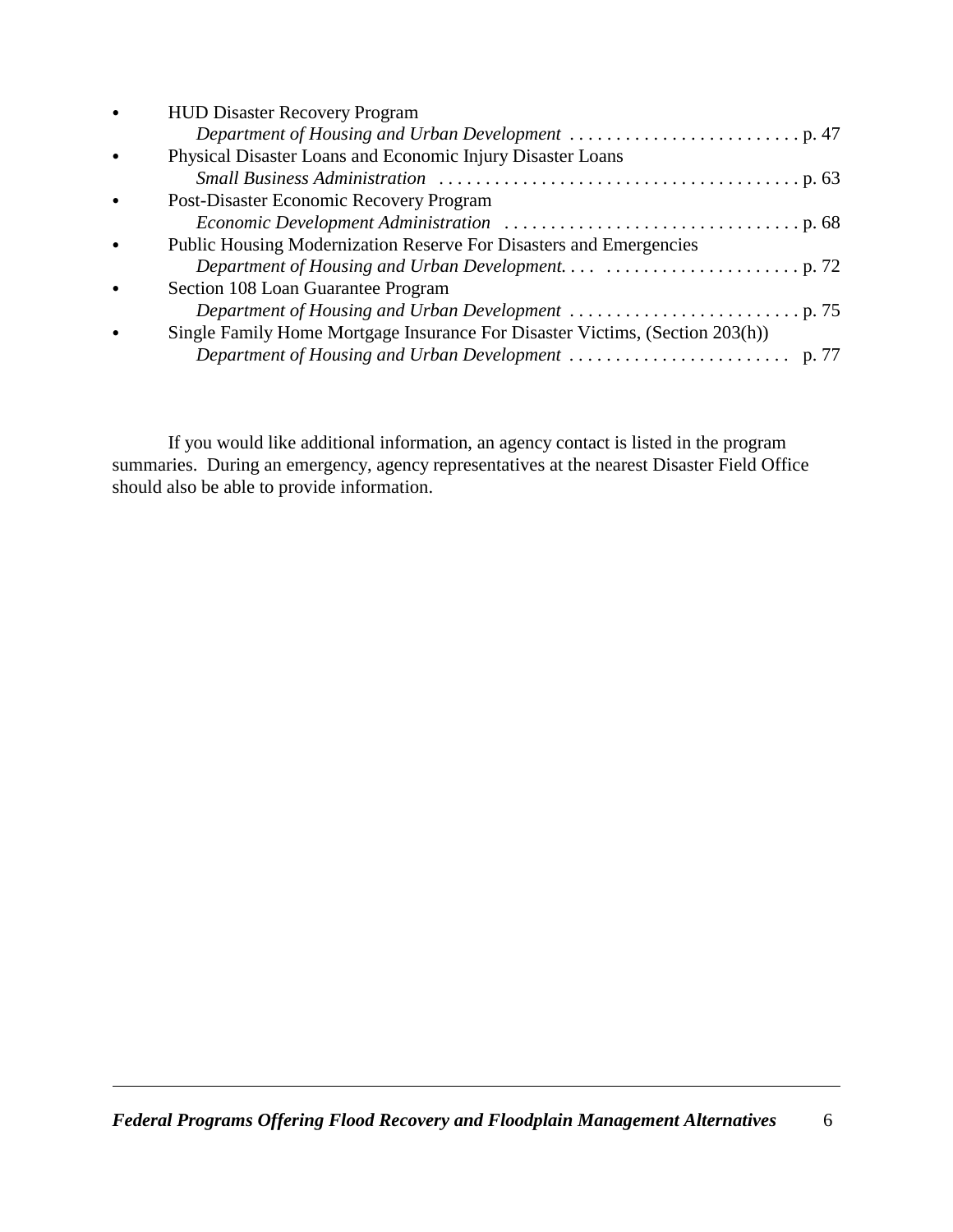# <span id="page-9-0"></span>*FEDERAL PROGRAMS FOR RURAL LAND EASEMENTS AND ACQUISITIONS*

In the past, farmers have had two choices when farming land susceptible to flooding. They could sell their crops in good years and collect crop insurance and/or disaster payments in bad, or they could seek protection in the form of levees, channels, or other structures. Similar decisions were faced by other rural landowners using flood-prone lands for production of fruits, timber, and other products.

Neither alternative was ideal either from the landowner's or the government's perspective. The landowner never knew what level of payment he or she would receive from the government when damage was incurred, or a crop lost. The government often faced excess costs as the levees required repair, and crops were repeatedly lost. Even if there was no levee, payments would still be made by the government for each lost crop.

The question facing landowners and the government today is whether to simply repeat the pattern of past floods by making disaster payments and rebuilding the levees, or, alternatively, whether to embark on a new course of action, a course that will give the landowners some measure of security by making payments for future flood damages and, at the same time, reduce long-term costs to the Federal government.

The alternatives listed below are among those that would support the latter course of action. They provide for the purchase of long-term flood or conservation easements, or the outright acquisition of property for alternative uses.

Floodplain easements and land acquisition programs allow land retirement, levee setbacks, and/or land use restrictions, and have the benefit of reducing federal disaster payments. Rural areas eligible for floodplain easements include lowlands (which are predominantly cropland), grazing lands, hayland, or forest land that adjoin the channel of a river, stream, watercourse, lake, or ocean and that have been subject to damage associated with flooding.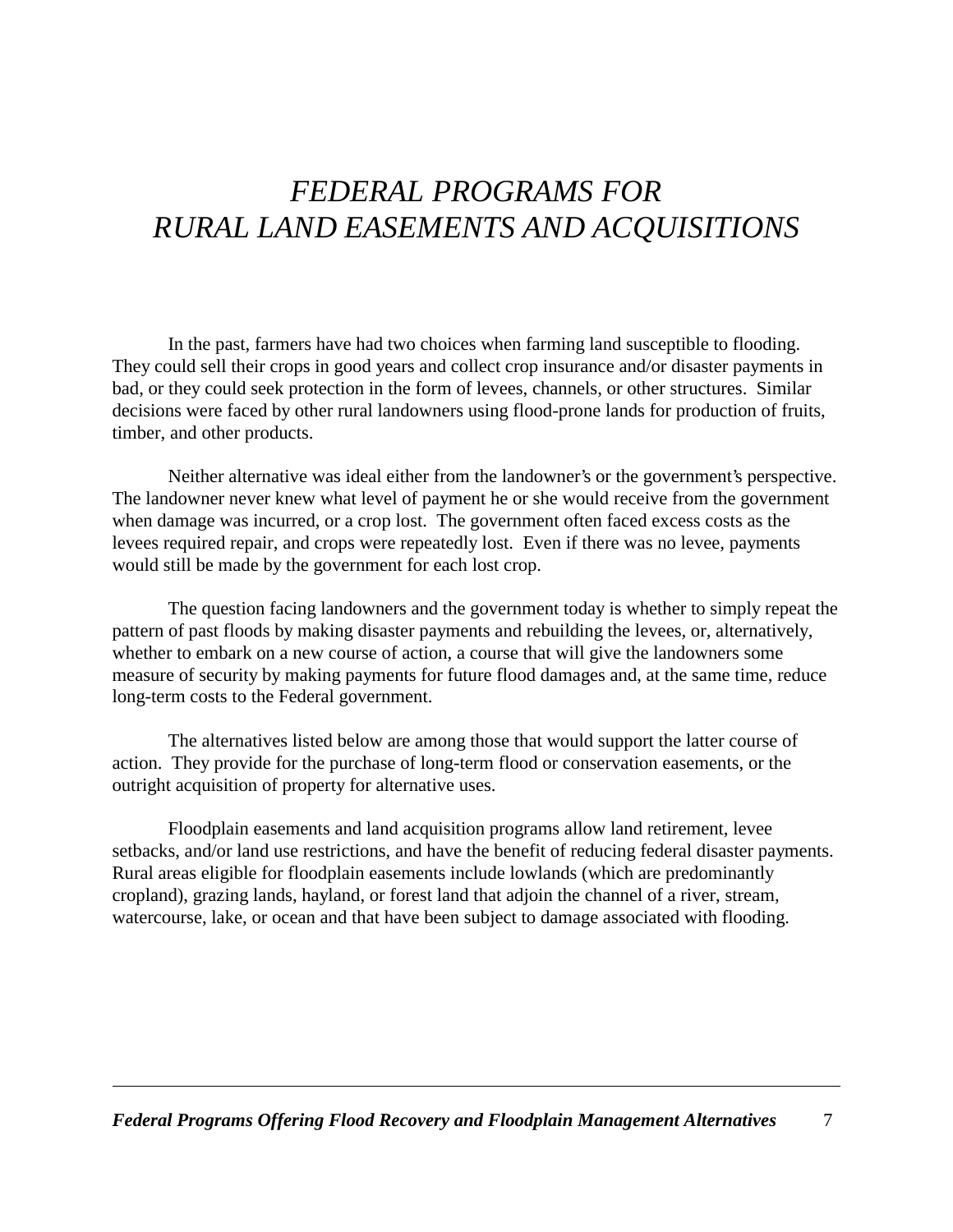## *FEDERAL PROGRAMS FOR RURAL LAND EASEMENTS AND ACQUISITIONS:*

#### **Easements:**

| $\bullet$ | <b>Emergency Watershed Protection Program</b>                            |
|-----------|--------------------------------------------------------------------------|
|           |                                                                          |
| $\bullet$ | <b>Wetlands Reserve Program</b>                                          |
|           |                                                                          |
|           | <b>Acquisitions:</b>                                                     |
| $\bullet$ | <b>Conservation Contracts</b>                                            |
|           |                                                                          |
| $\bullet$ | Land Acquisition                                                         |
|           |                                                                          |
| $\bullet$ | North American Wetland Conservation Fund                                 |
|           |                                                                          |
| $\bullet$ | Transfers of Inventory Farm Properties to Federal Land State Agencies    |
|           | <b>For Coservation Purposes</b>                                          |
|           |                                                                          |
|           | <b>Other Assistance Pertaining to Rural Land Easements/Acquisitions:</b> |
|           |                                                                          |

| $\bullet$ | <b>Flood Mitigation Assistance</b>                                    |
|-----------|-----------------------------------------------------------------------|
|           |                                                                       |
| $\bullet$ | <b>Hazard Mitigation Grant Program</b>                                |
|           |                                                                       |
| $\bullet$ | Watershed Protection and Flood Prevention Program (Public Law 83-566) |
|           |                                                                       |
| $\bullet$ | Watershed Surveys and Planning                                        |
|           |                                                                       |
|           |                                                                       |

If you would like additional information, an agency contact is listed in the program summaries. During an emergency, agency representatives at the nearest Disaster Field Office should also be able to provide information.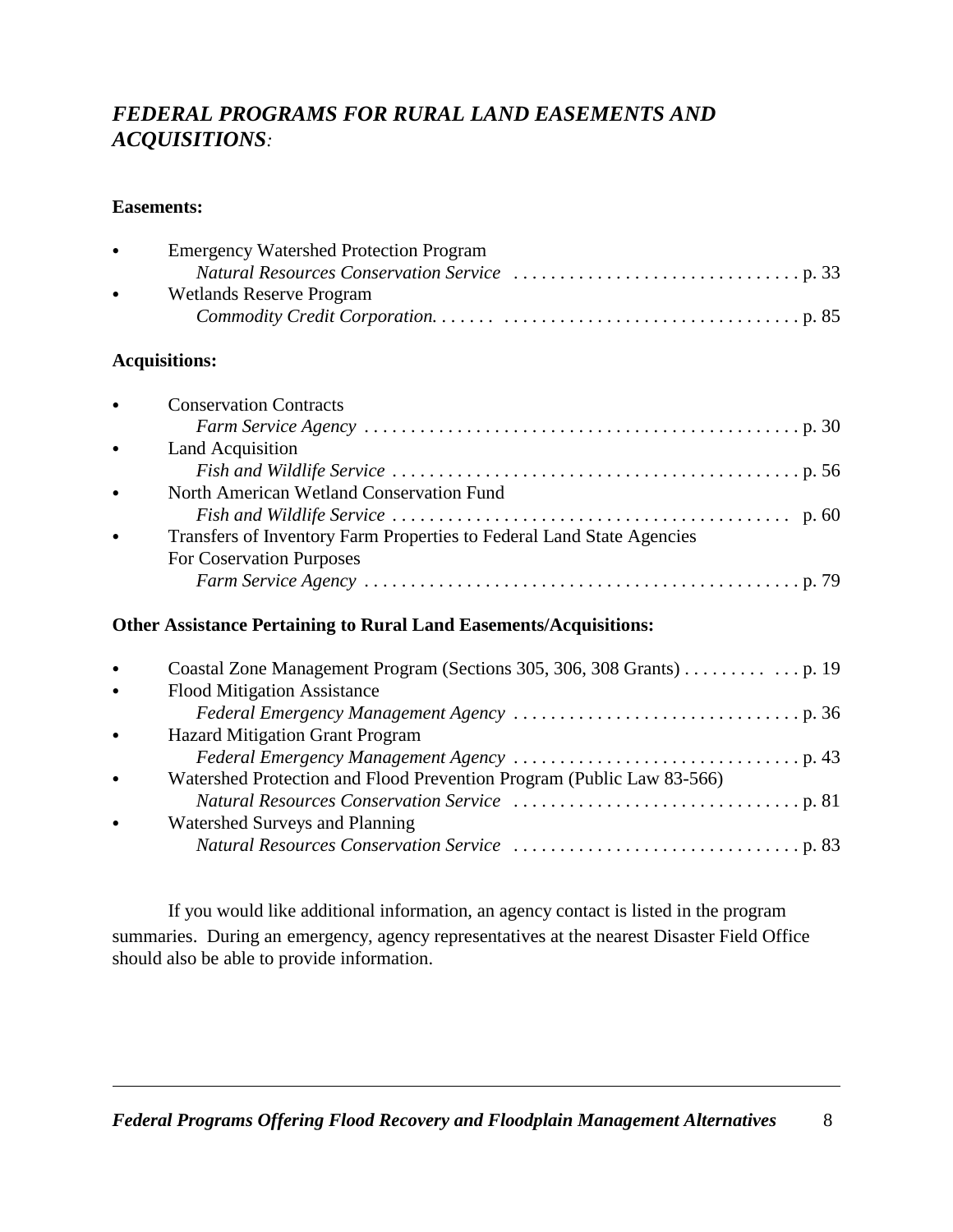## <span id="page-11-0"></span>*FEDERAL PROGRAMS FOR THE RESTORATION OF WETLANDS*

In August of 1993, the Clinton Administration proposed a new policy framework for the protection of wetlands. The new policy recognized the critical role this Nation's wetlands play in improving water quality, recharging our groundwater supplies, providing natural flood control, and supporting a wide variety of fish, wildlife and plants.

Heeding the lessons of past flood events, the policy statement underscored the critical link between wetlands and natural flood protection.

> *Many scientists have concluded that past manipulation of the rivers in the Midwest has contributed to the current level of devastation by separating the river channels from their natural floodplain and eliminating millions of acres of additional flood storage capacity. Wetlands within the floodplain and higher in the watershed reduce floods by absorbing rain, snow melt, and floodwater and releasing it slowly, thereby reducing the severity of downstream flooding.*

For the reasons noted in this policy statement, it is important that wetlands lost to agriculture and other forms of development be restored where appropriate and possible. Flood events often provide an opportune time for restoring wetlands because of the immediate damage and the threat of repetitive losses should structural strategies continue.

Among the hardest hit by recent flood events have been farmers. Many lost at least one year's crop. The land itself may have been ravaged by flood waters causing some land to have expensive restoration costs. The Administration will consider offering farmers, where eligible and where it makes sense economically and environmentally, an opportunity to recover at least a portion of their losses and, at the same time, make a contribution to the natural environment and reduced flooding.

The following programs can contribute to the restoration of wetland values by the actual manipulation of land contours, plantings, and routing of water flows. Programs for the acquisition of land or easements on which the wetlands will be placed are described in the next section.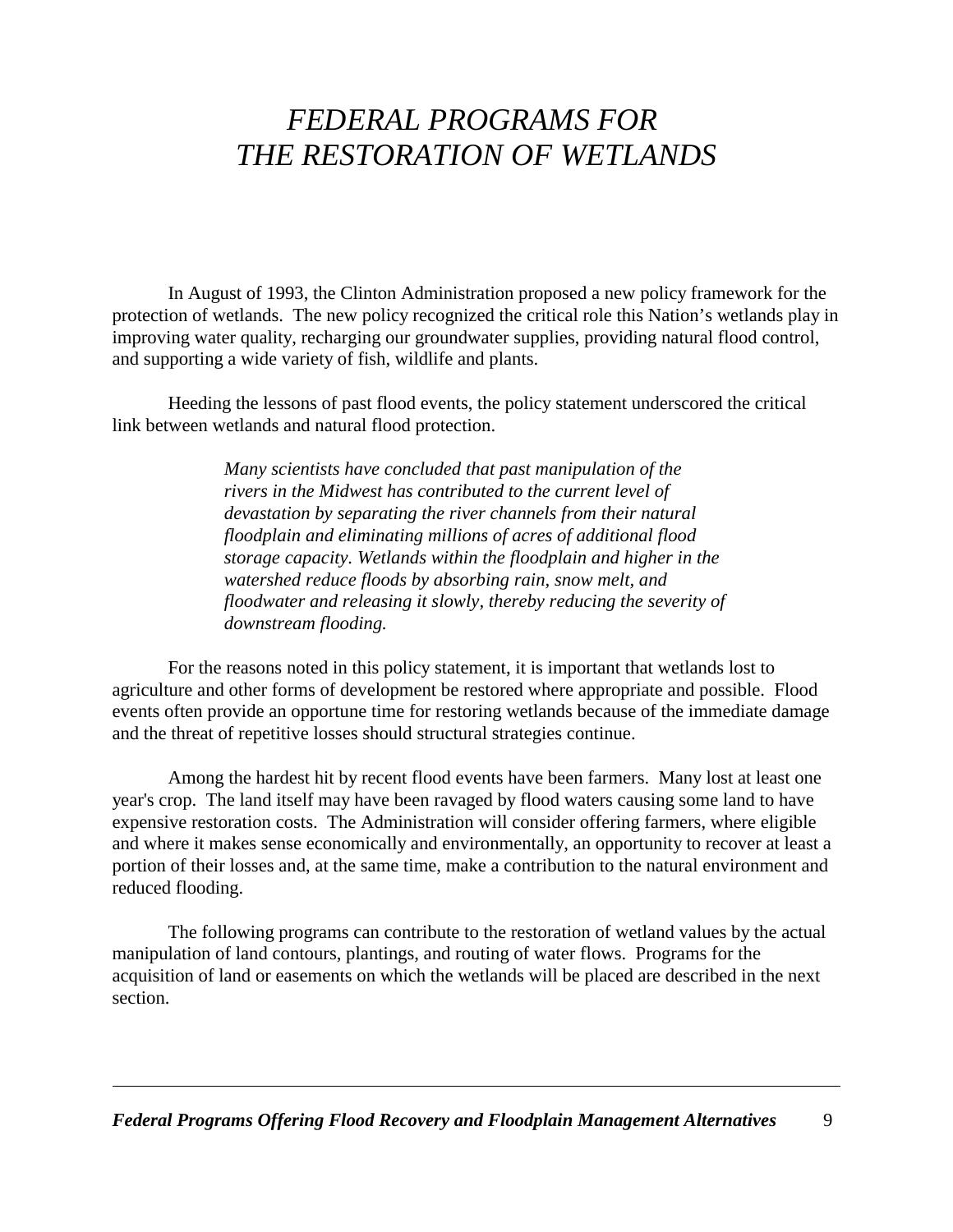## *FEDERAL PROGRAMS FOR RESTORATION OF WETLANDS:*

#### **State Wetland Program Development:**

| $\bullet$ | Clean Water Act Grants (Section 319)            |
|-----------|-------------------------------------------------|
|           |                                                 |
| $\bullet$ | <b>Wetlands Protection - Development Grants</b> |
|           |                                                 |

#### **Wetland Restoration Funding:**

|           | <b>Aquatic Ecosystem Restoration (Section 206)</b>                      |
|-----------|-------------------------------------------------------------------------|
|           |                                                                         |
| $\bullet$ | Beneficial Use of Dredged Material (Section 204)                        |
|           |                                                                         |
| $\bullet$ | <b>Hazard Mitigation Grant Program</b>                                  |
|           |                                                                         |
| $\bullet$ | North American Wetlands Conservation Fund                               |
|           |                                                                         |
| $\bullet$ | Partners for Fish and Wildlife                                          |
|           |                                                                         |
| $\bullet$ | Physical Disaster Loans and Economic Injury Disaster Loans              |
|           |                                                                         |
| $\bullet$ | Project Modifications for Improvement of the Environment (Section 1135) |
|           | of the Water Resources Development Act of 1986                          |
|           |                                                                         |
| $\bullet$ | <b>Wetlands Reserve Program</b>                                         |
|           |                                                                         |

#### **Wetland Restoration Technical Assistance:**

| $\bullet$ | <b>Flood Mitigation Assistance</b>                                    |
|-----------|-----------------------------------------------------------------------|
|           |                                                                       |
| $\bullet$ | Planning Assistance to States (Section 22)                            |
|           |                                                                       |
| $\bullet$ | Watershed Protection and Flood Prevention Program (Public Law 83-566) |
|           |                                                                       |
| $\bullet$ | Watershed Surveys and Planning                                        |
|           |                                                                       |
|           |                                                                       |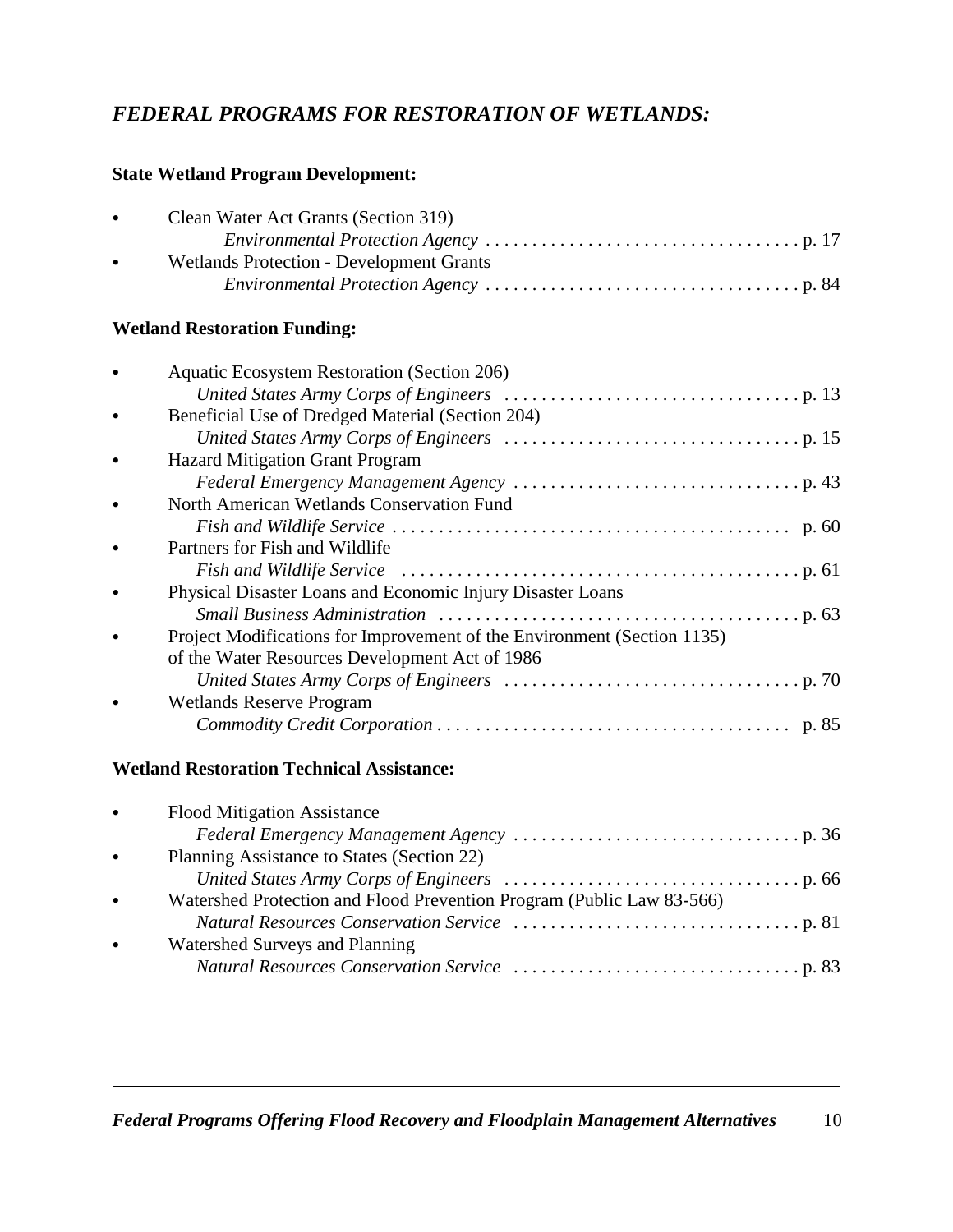#### **Other Wetland Assistance:**

| $\bullet$ |                                                                     |
|-----------|---------------------------------------------------------------------|
| $\bullet$ | Transfer of Inventory Farm Properties to Federal and State Agencies |
|           | for Conservation Purposes                                           |
|           |                                                                     |
|           |                                                                     |

If you would like further information, an agency contact is listed in the program summaries. During an emergency, agency representatives at the nearest disaster field office should also be able to provide information.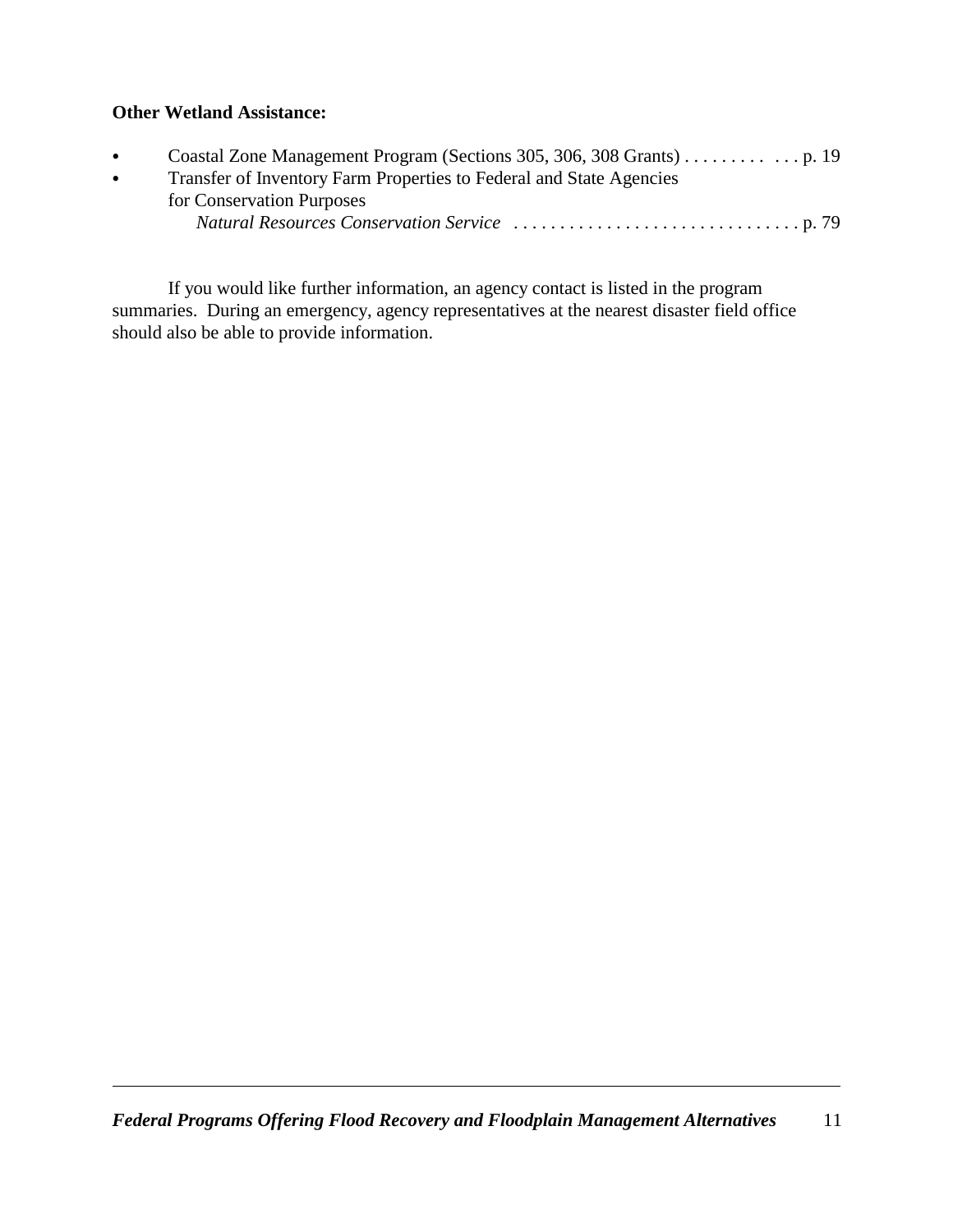# <span id="page-14-0"></span>*FEDERAL PROGRAM SUMMARIES*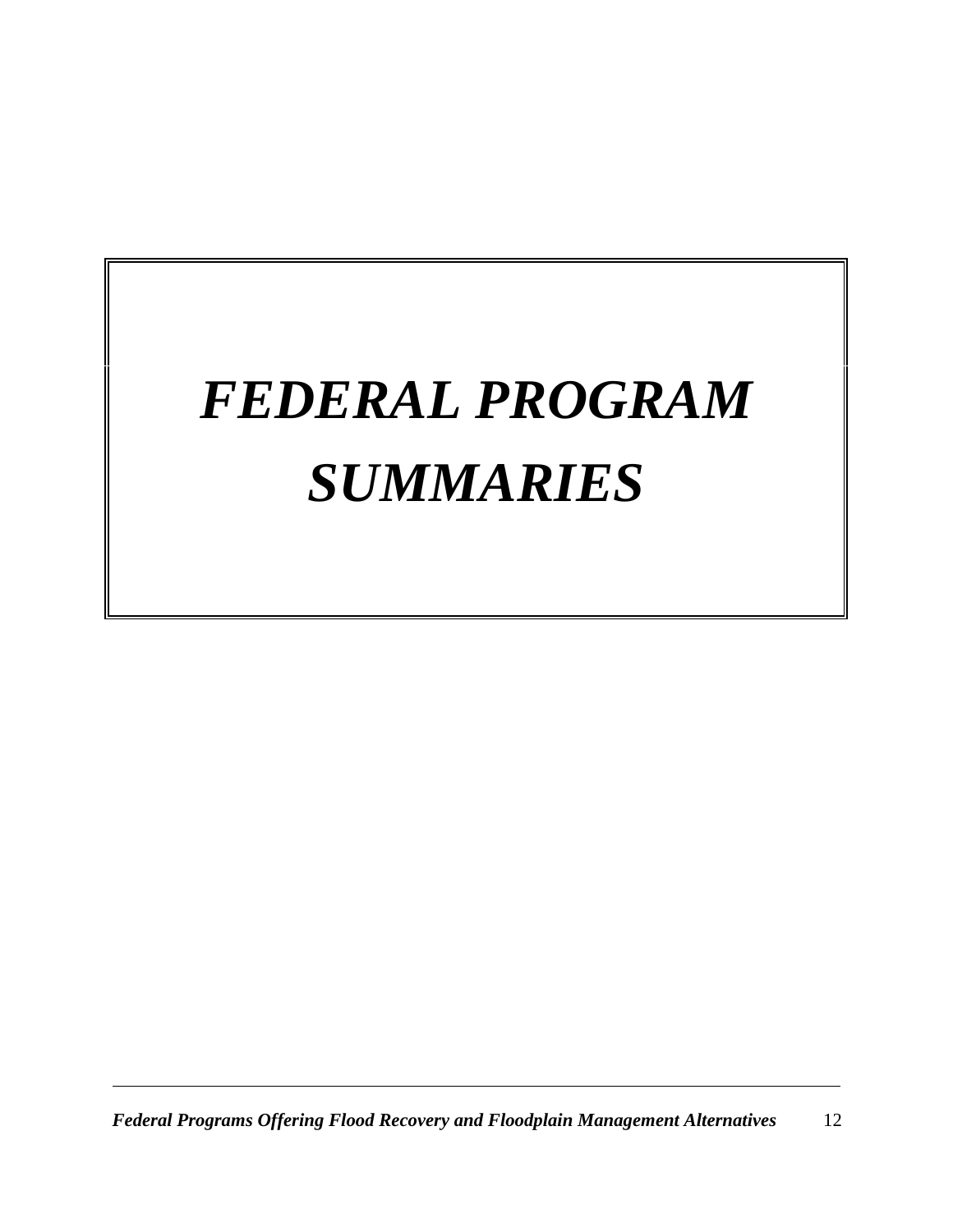## <span id="page-15-0"></span>**Aquatic Ecosystem Restoration (Section 206 of the Water Resources Development Act of 1996)**

**Objective:** *To carry out aquatic ecosystem restoration projects that will improve the quality of the environment, are in the public interest, and are cost-effective.*

**Agency:** Department of Defense (DoD), U.S. Army Corps of Engineers (Corps)

**Contact:** A table of regional contacts follows this program summary.

**Link to Non-Structural Alternatives:** This program focuses on designing and implementing engineering solutions that restore degraded ecosystems to a more natural condition.

**Form of Assistance:** The Corps will carry out the study and implement the project in conjunction with a non-Federal sponsor.

**Program Target:** State, tribal, and local governments.

**Eligibility Requirement(s):** State, tribal, or local governments. Ecosystem restoration benefits that justify the cost.

**Total Annual Funding:** The program has an annual total program limit of \$25 million. The FY 1998 appropriation was \$6 million.

**Cost-Sharing Requirement:** Non-Federal interests must contribute 35 percent of the cost of construction, and 100 percent of the cost of operation, maintenance, replacement, and rehabilitation.

**Repayment Requirement(s):** None.

**Application Procedure(s):** Potential project sponsors may contact the appropriate Corps office. If the project appears eligible, the Corps will provide preliminary information, including a letter of intent from the non-Federal sponsor, through Corps channels for review and approval of funding for report preparation. The letter of intent indicates the sponsor understands the process, cost-sharing requirements, and estimated cost of the proposed project.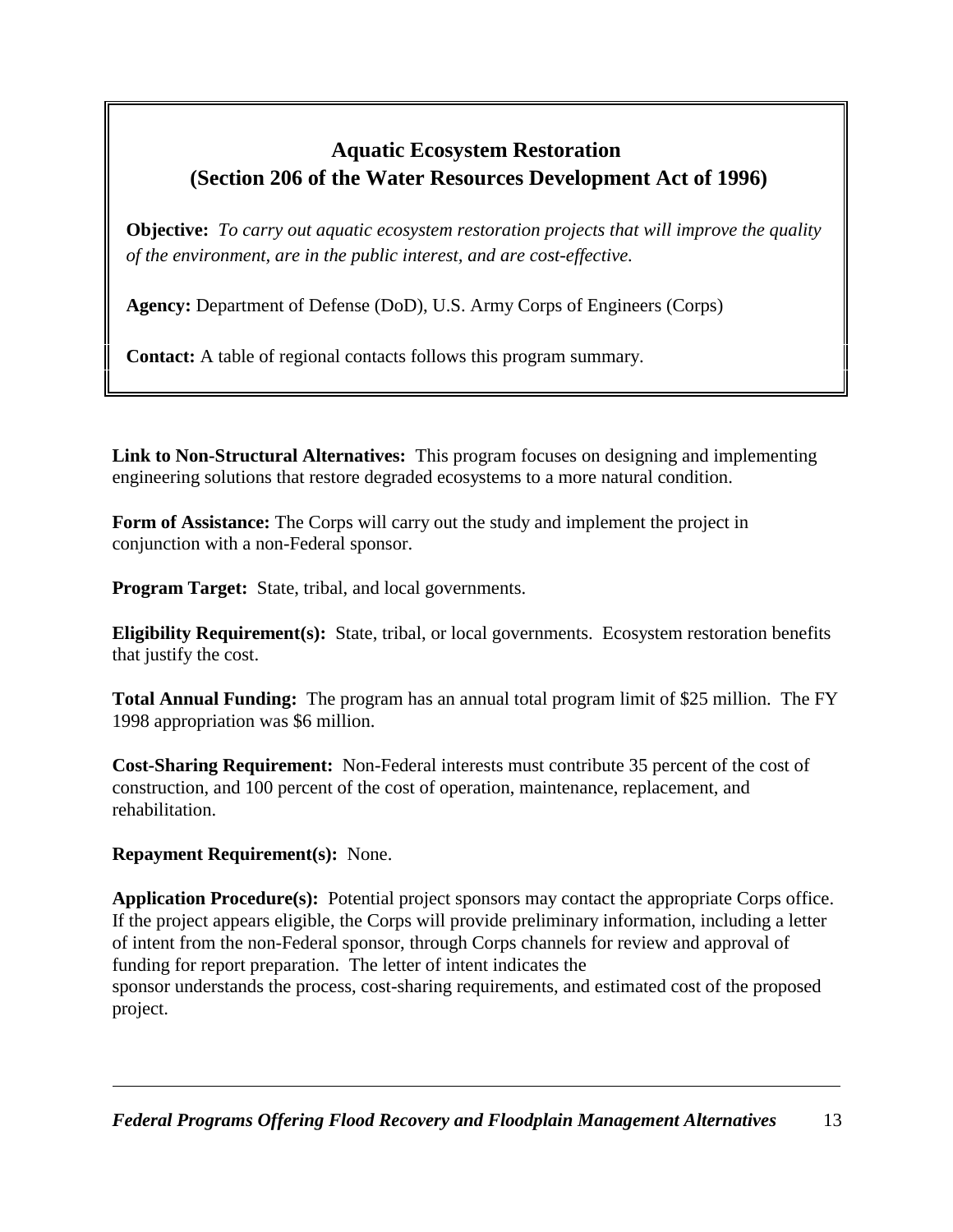**Application Timeline:** May be done at any time, subject to availability of resources.

**Programmatic/Funding Constraint(s):** Individual projects are limited to \$5 million in Federal cost.

#### **Regional Contacts**:

| <b>Division</b>               | Office                       | <b>Phone Number</b> |
|-------------------------------|------------------------------|---------------------|
| North Atlantic                | Chief of Planning            | $(212)$ 264-7111    |
| South Atlantic                | Chief of Planning            | $(404)$ 331-4580    |
| Great Lakes and Ohio River    | Chief of Planning/Chicago    | $(312) 886 - 5468$  |
|                               | Chief of Planning/Cincinnati | $(513) 684 - 3008$  |
| Mississippi Valley Division   | Chief of Planning            | $(601) 634 - 7880$  |
| <b>Northwestern Division</b>  | Chief of Planning/Portland   | $(503) 808 - 3850$  |
|                               | Chief of Planning/Omaha      | $(402)$ 697-2470    |
| Southwestern Division         | Chief of Planning            | $(214) 767 - 2314$  |
| <b>South Pacific Division</b> | Chief of Planning            | $(415)$ 977-8171    |
| Pacific Ocean Division        | Chief of Planning            | $(808)$ 438-3850    |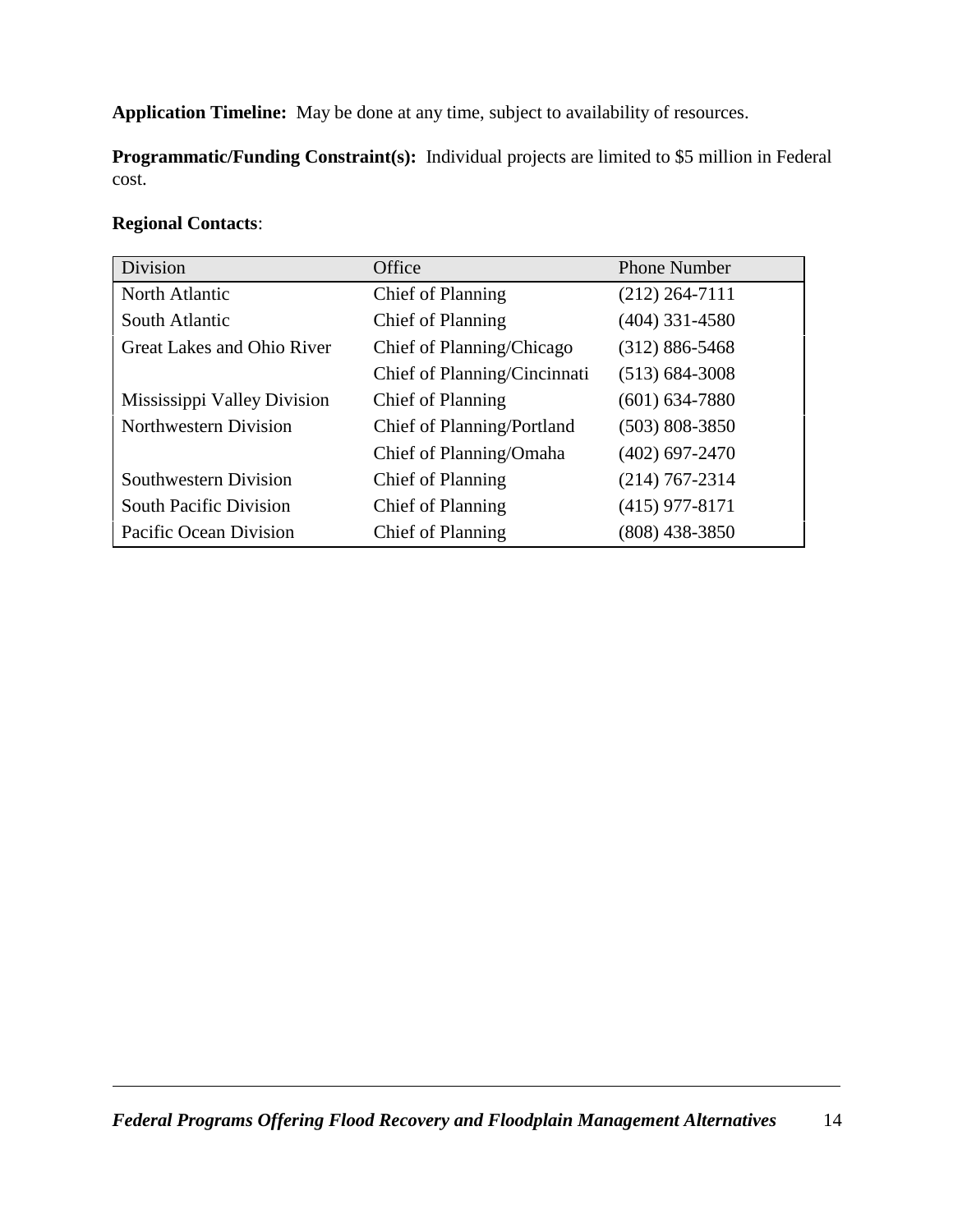## <span id="page-17-0"></span> **Beneficial Uses of Dredged Material (Section 204, Water Resources Development Act of 1992, as amended)**

**Objective:** *Provides for projects that protect, restore, and create aquatic and ecologically related habitats, including wetlands, in connection with dredging an authorized Federal navigation project.*

**Agency:** Department of Defense (DoD), U.S. Army Corps of Engineers (Corps)

**Contact:** A table of regional contacts follows this program summary.

**Link to Non-Structural Alternatives:** May be used in connection with post-flood dredging of navigation projects to create, restore or protect wetlands.

**Form of Assistance:** The Corps will carry out the study and implement the project in conjunction with a non-Federal sponsor.

**Program Target:** Native American, State, or Local Governments with the capabilities to meet the cost sharing requirements.

**Eligibility Requirement(s):** Non-Federal sponsor required.

**Total Annual Funding:** There is an annual appropriations limit of \$15 million, Corps-wide. The FY 1998 appropriation was \$2 million.

**Cost-Sharing Requirement:** Non-Federal sponsors are responsible for 25 percent of the incremental project cost over the cost of the dredging in the most cost effective way consistent with economic, engineering, and environmental criteria. This includes any necessary lands, easements, rights-of way, and relocations, and 100 percent of the incremental cost of operation, maintenance, replacement, and rehabilitation.

### **Repayment Requirement(s):** None.

**Application Procedure(s):** Potential project sponsors may contact the appropriate Corps office to discuss section 204 opportunities. If the project appears eligible, the Corps would provide preliminary information, including a letter of intent from the non-Federal sponsor, through Corps channels for review and approval of funding for report preparation. The letter of intent indicates that the sponsor understands the process, cost-sharing requirements and estimated cost of the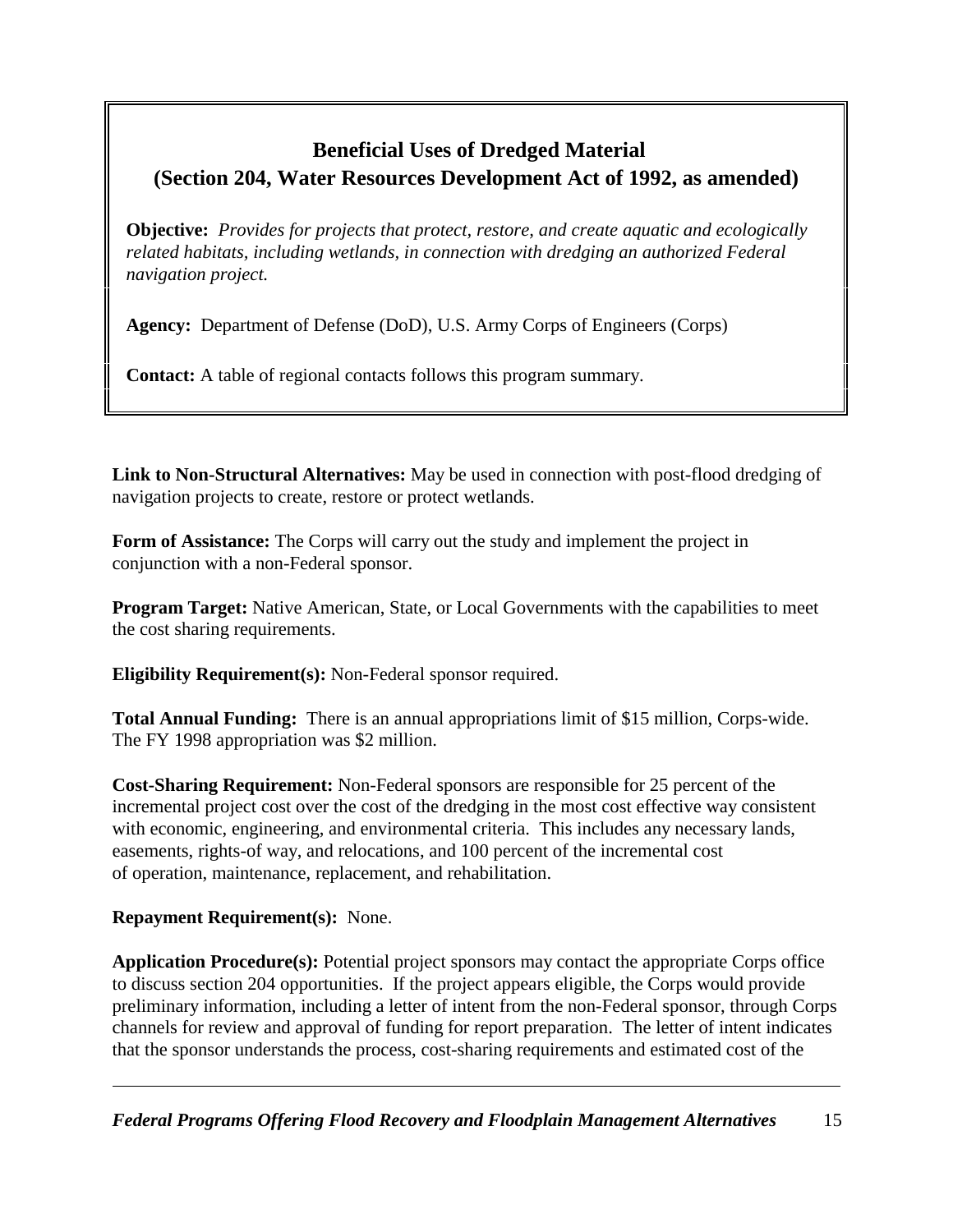proposed section 204 project.

**Application Timeline:** May be done at any time.

**Programmatic/Funding Constraint(s):** The program limit is \$15 million in annual appropriations.

**Other Comments:** Implementation of these projects requires close coordination with planned dredging schedules. This can be difficult in an emergency situation.

| <b>Division</b>            | Office                       | <b>Phone Number</b> |
|----------------------------|------------------------------|---------------------|
| North Atlantic             | Chief of Planning            | $(212)$ 264-7111    |
| South Atlantic             | Chief of Planning            | $(404)$ 331-6260    |
| Great Lakes and Ohio River | Chief of Planning/Chicago    | $(312) 886 - 5468$  |
|                            | Chief of Planning/Cincinnati | $(513) 684 - 3008$  |
| Mississippi Valley         | Chief of Planning            | $(601) 634 - 5762$  |
| Northwestern               | Chief of Planning/Portland   | $(503) 808 - 3850$  |
|                            | Chief of Operations/Omaha    | $(402)$ 697-2548    |
| Southwestern               | Chief of Planning            | $(214) 767 - 2310$  |
| South Pacific              | Chief of Planning            | $(415)$ 977-8171    |
| Pacific Ocean              | <b>Chief of Operations</b>   | $(808)$ 438-8880    |

#### **Regional Contacts:**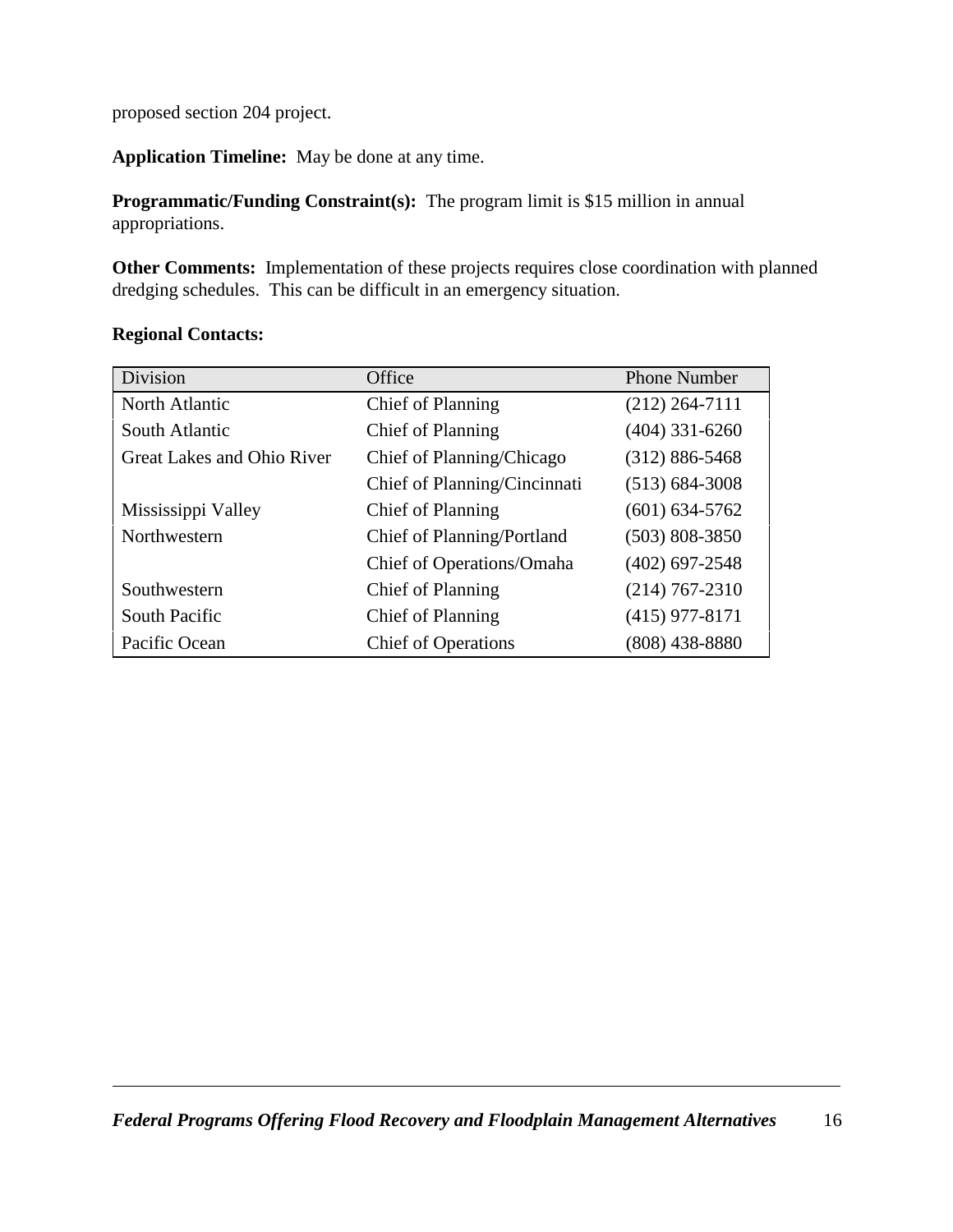## **Clean Water Act Section 319 Grants**

<span id="page-19-0"></span>**Objective:** *Funds are awarded to the States to implement State non-point source programs pursuant to Section 319(h) of the Clean Water Act.*

**Agency:** Environmental Protection Agency (EPA)

**Contact:** Branch Chief, Office of Water, Non-point Source Control Branch, (202) 260-7088 (A list of regional contacts is available upon request. For Internet users, additional information is available at http://www.epa/gov/owow/nps.)

**Link to Non-Structural Alternatives:** These grants can be used for funding non-structural watershed resource restoration activities that include wetlands and other aquatic habitat.

**Form of Assistance:** Grants.

**Program Target:** State agencies.

**Total Funding:** \$105 million appropriated in FY 1998.

**Eligibility:** EPA approved state non-point source management program required.

**Cost-Sharing:** 40 percent state match.

**Repayment Requirement(s):** None.

**Application Procedure(s):** States apply annually to EPA Regional Office.

**Application Time Line:** States are to submit final applications on March 1; decision are made by May 1.

**Programmatic/Funding Constraint(s):** Funding goes to all states by formula; dollars per state are limited.

**Other Comments:** Only certain restoration activities are fundable: those that control non-point pollution and that are within the scope of approved state non-point programs (e.g., relocation of structures would not be fundable; wetland restoration would be fundable).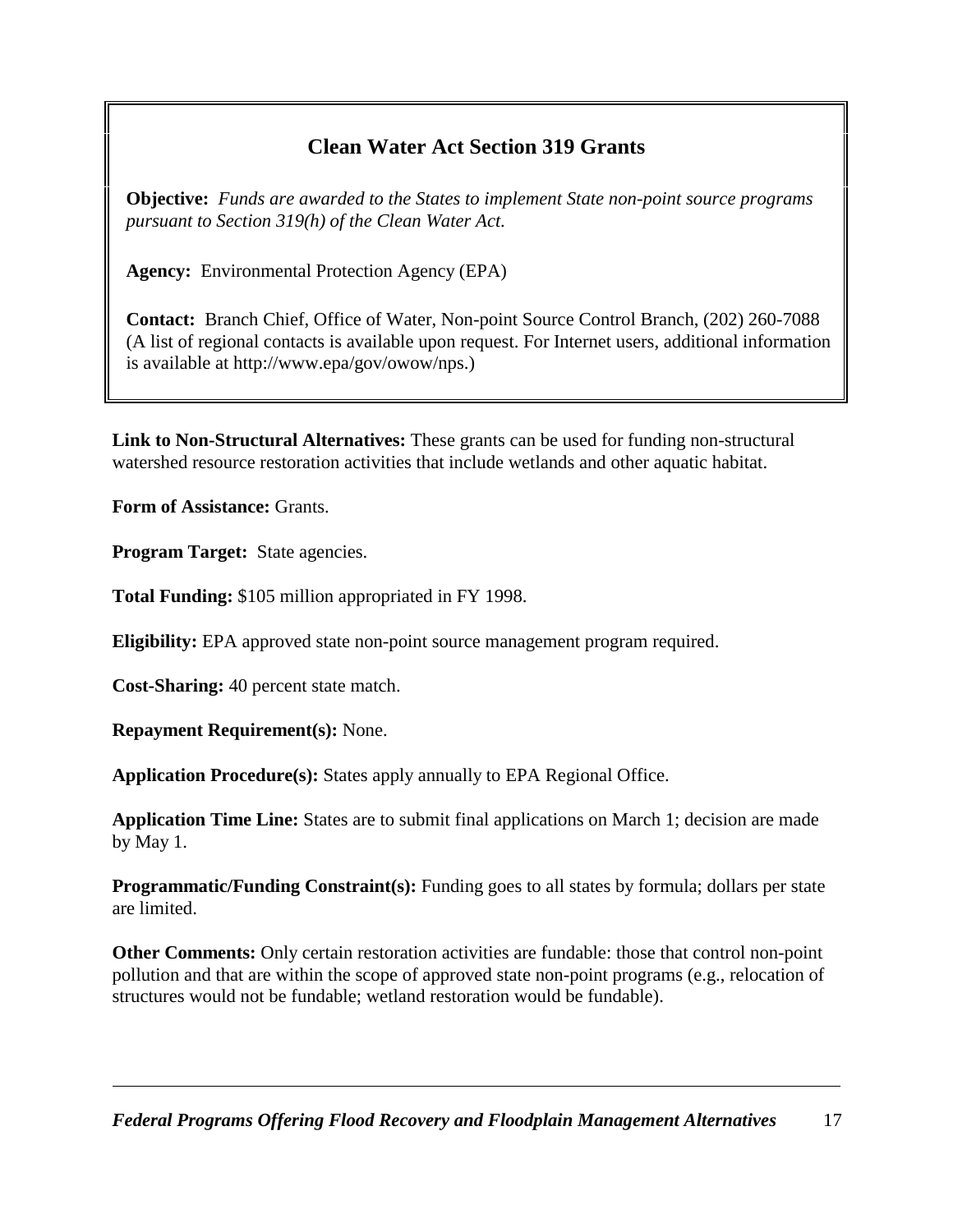## **Clean Water State Revolving Funds**

<span id="page-20-0"></span> **Objective:** *Build or relocate wastewater treatment plants.*

**Agency:** Environmental Protection Agency (EPA)

 **Contact:** Branch Chief, Office of Water, State Revolving Fund Branch, (202) 260-7359 A list of regional contacts is available upon request.

**Link to Non-Structural Alternatives:** Could be used to relocate, repair or replace wastewater treatment plants damaged by flooding.

**Form of Assistance:** Loans at below market interest rates for up to 20 years.

**Program Target:** Loans can be made to towns, counties, conservation districts, and other public agencies; loans for certain activities may be available to private parties.

**Total Funding:** SRF funds available for loans from 1987 through 1997 is about \$24 million.

**Eligibility:** Loans available for agricultural, rural and urban runoff control; estuary improvement; wet weather flow control; and alternative treatment technologies.

**Cost-Sharing:** Local municipalities or others who quality receive loans and make payments to the State Revolving Fund.

**Repayment Requirement(s):** Repayments based on final loan amortization schedule, but generally 20 years or less. Adjustable rate loans, stepped payments, and balloon payments allowed at State discretion.

**Application Procedure(s):** Every State is different, but each State has a designated SRF agency to which interested parties may apply.

Application Time Line: Accelerated/emergency application processes vary State by State.

**Programmatic/Funding Constraint(s):** Legislation only allows these funds to be used for wastewater treatment facilities, certain non-point source activities, and activities covered by national estuary plans.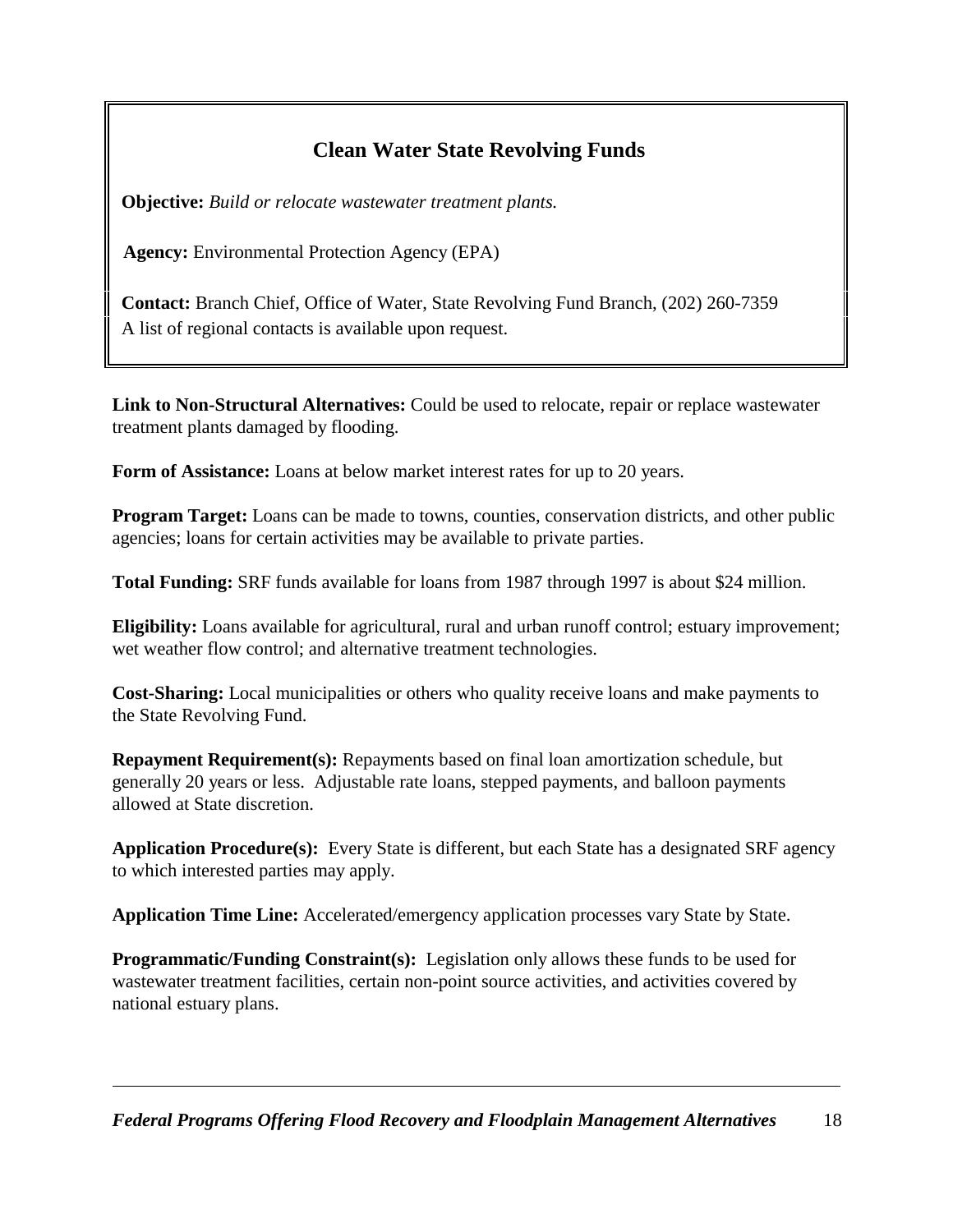## **Coastal Zone Management Program (CZM)**

<span id="page-21-0"></span>**Objective:** *To assist state, tribal and local entities in planning and implementing sustainable management of coastal zones.*

**Agency:** Department of Commerce (DOC), National Ocean Service (NOS).

**Contact:** Chief, Coastal Programs Division, Office of Ocean and Coastal Resource Management, National Ocean Service, National Oceanic and Atmospheric Administration, DOC, 1305 East-West Highway, Silver Spring, MD 20910. (301) 713-3102.

**Link to Non-Structural Alternatives:** These grants can be used to fund planning and implementation of non-structural coastal flood and hurricane hazard mitigation projects, and coastal wetlands restoration activities.

- Section 305 Grants: States that are developing coastal zone management programs are eligible to receive funding under Section 305 of the Coastal Zone Management Act (CZMA).
- *Section 306 Grants:* The bulk of CZM funds are provided via implementation grants authorized by Section 306 of CZMA. States use these funds (a total of approximately \$50 million annually, matched equally with state funds) to administer their coastal zone management programs. This funding can be used for a variety of coastal hazard mitigation purposes including:
	- development of local coastal hazard mitigation plans
	- coastal hazard mitigation public education and outreach activities
	- projects that monitor the rate of change of coastal hazards such as erosion
	- projects to enhance elements of development management programs.
- Section 308 Grants -- The Coastal Zone Management Fund: The Coastal Zone Management Fund provides emergency grants to state coastal zone management agencies to address a wide range of unforeseen or disaster-related circumstances (for example, deploying a team of additional building inspectors to help implement a state CZMA regulatory program in a poststorm environment, or replacing computer equipment damaged by a storm event).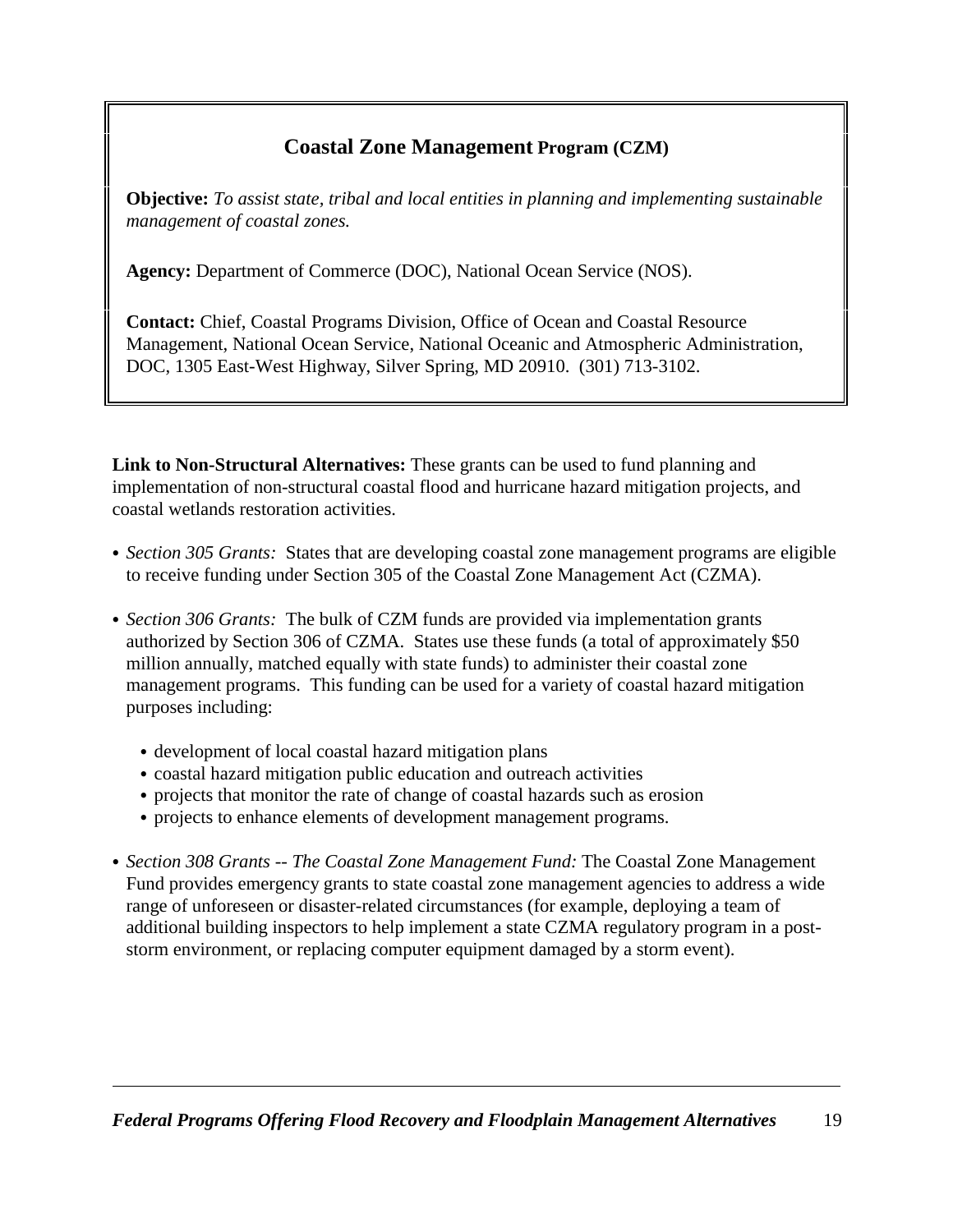- Section 309 Grants: Provides grants on a competitive basis to states to supplement funds from Sections 305 and 306. Funds are granted for implementation of enhancements to existing coastal hazard mitigation plans. Enhancements must includes strategies to:
	- 1) More accurately identify coastal hazard areas;
	- 2) Direct new development and redevelopment away from hazardous areas through setbacks, density controls, and limiting public infrastructure that could encourage development;
	- 3) Minimize degredation/destruction and enhance protective functions of natural shoreline protective features such as beaches and dunes through setbacks, vegetation improvements, and prohibitions of structural erosion control; and
	- 4) Prevent or minimize threats to existing populations and structures from hazards through acquisition retreat policies, density controls, and post-disaster redevelopment plans.

**Form of Assistance:** Grants -- both ongoing formula grants (under Sections 305, 306, and 309 of the CZMA), and emergency grants (under Section 308).

**Program Target:** State and U.S. Territory government agencies.

**Total Funding:** \$49.7 million in FY 1998 for Sections 306 and 309. No FY 1998 funds were appropriated for Section 305 or for Section 308 emergency grants.

#### **Eligibility:**

- Section 305: State or U.S. Territory must have started developing a coastal zone management program.
- Sections 306, 308 and 309: NOS-approved state or U.S. Territory coastal zone management program required.

**Cost-Sharing:** 50 percent State match.

#### **Repayment Requirement(s):** None.

**Application Procedure(s):** A state Governor designates one state/territorial agency to administer the program. This lead state agency applies annually to the NOS Office of Ocean and Coastal Resource Management for funds. Local government units, other state agencies, and Indian tribes may then apply to the state-level administrator for sub-grant funds.

Applications for emergency funds under Section 308 are made by the lead state agency to the NOS Office of Ocean and Coastal Resource Management.

#### **Application Time Line:**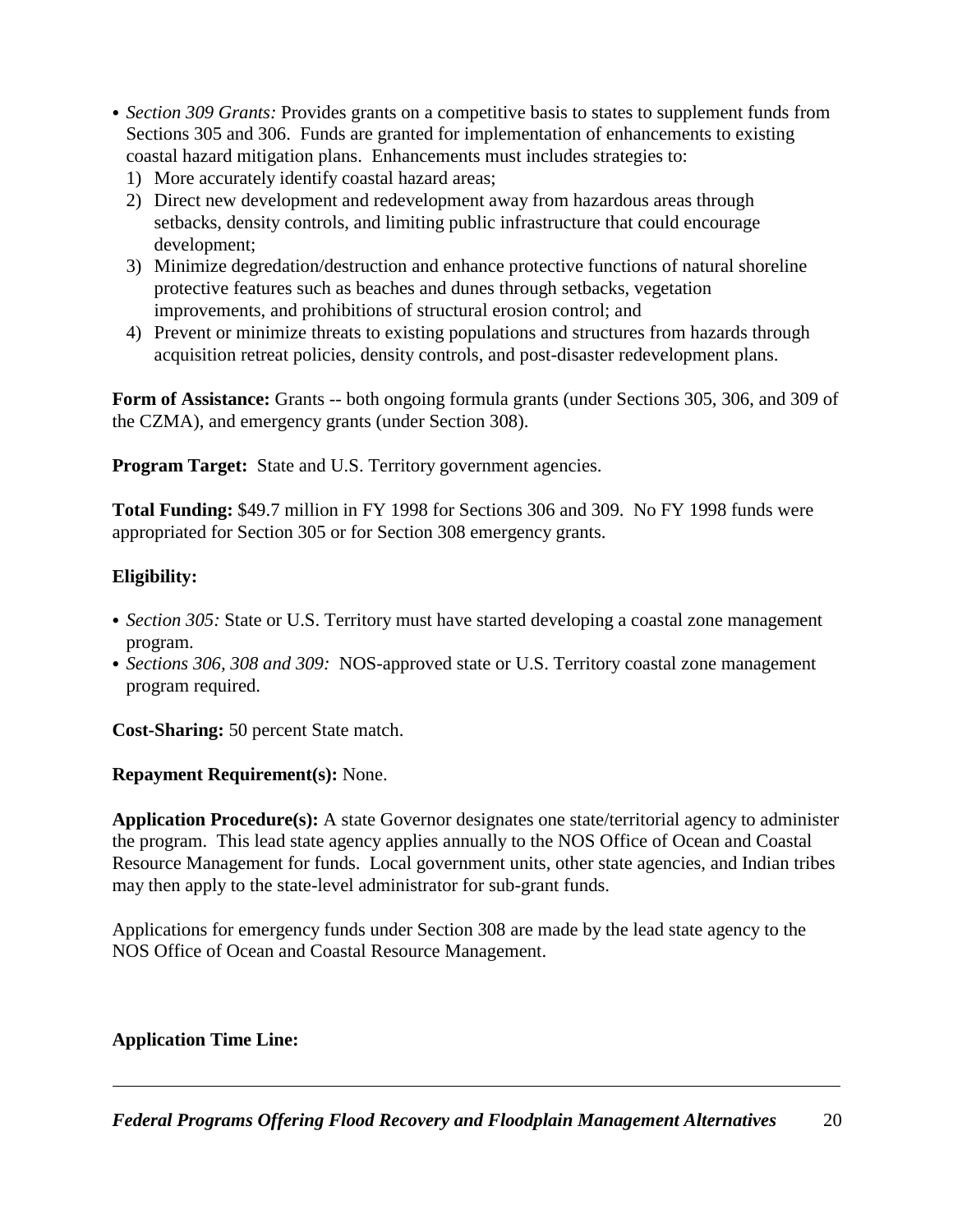- For July 1 start dates: States are to submit final applications on May 15; decisions are made by June 1.
- For October 1 start dates: States are to submit final applications on June 15; final decisions are made by July 1.

#### **Programmatic/Funding Constraints:**

- Sections 305, 306, and 309: Funding goes to all states by formula; dollars per state are limited. Funding availability subject to the amounts provided in annual and supplemental appropriation acts.
- Section 308: Funding availability subject to the amounts provided in annual and supplemental appropriation acts.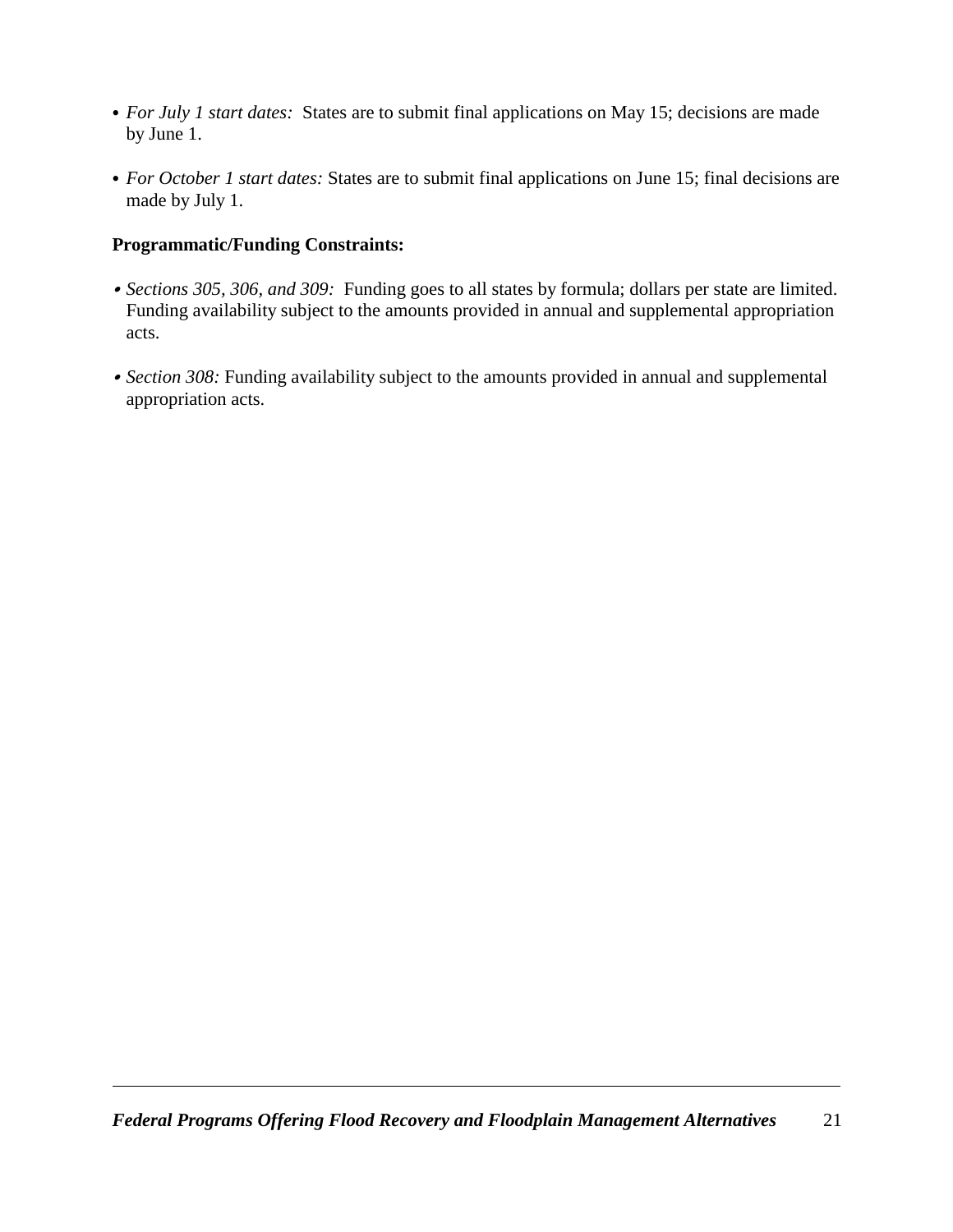## <span id="page-24-0"></span>**Community Development Block Grant (CDBG) Entitlement Communities Program**

**Objective:** *The CDBG entitlement program annually allocates funds to metropolitan cities and urban counties to develop viable urban communities by providing decent housing, a suitable living environment, and by expanding economic opportunities, principally for low- and moderate-income persons.*

**Agency:** Department of Housing and Urban Development (HUD)

**Contact:** Prospective city and county applicants should contact the Community Planning and Development staff at their appropriate HUD field office. As an alternative they may contact the Entitlement Communities Division, Office of Block Grant Assistance at HUD Headquarters in Washington, DC; (202) 708-1577.

**Link to Non-Structural Alternatives:** Funds may be used for a wide range of activities including: acquisition of real property, clearance, relocation, housing rehabilitation, public services, public facilities and improvements (such as water and sewer facilities, streets, and neighborhood centers), microenterprise assistance, homeownership assistance, and special economic development activities.

**Form of Assistance:** Grant.

**Program Target:** Low - and moderate - income persons.

**Total Funding:** A Fiscal Year 1998 appropriation of \$2.937 billion was made available to approximately 975 entitled cities and urban counties.

**Eligibility:** Metropolitan cities and urban counties. Funds are allocated in accordance with a statutory formula to enable communities to carry out a wide range of community and economic development activities.

**Cost-Sharing:** None.

**Repayment Requirement(s):** None.

**Application Procedure(s):** Communities establish an annual program year start date and generally provide the required submission information to HUD 45 days before their program year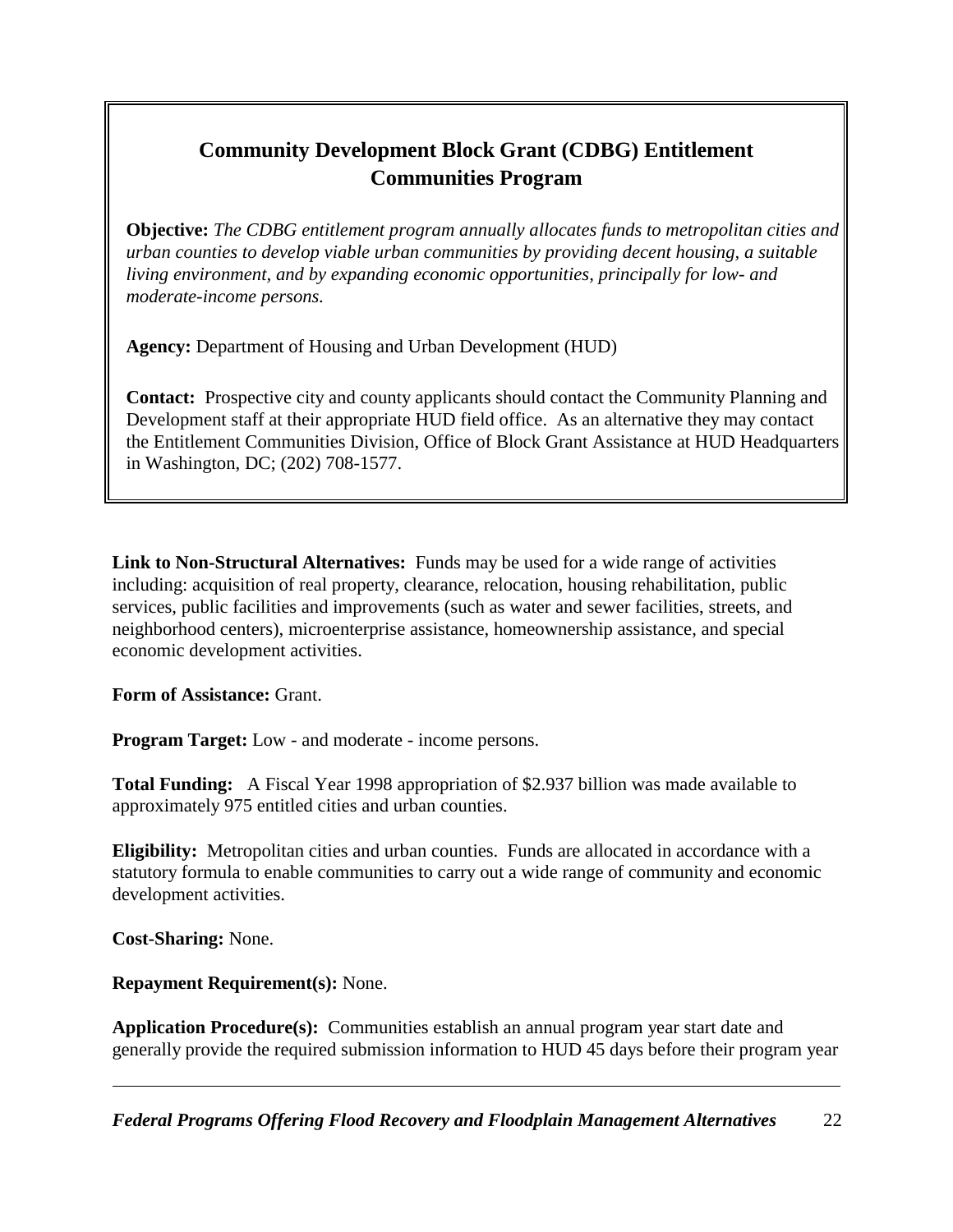begins. Submission requirements include completion of a Consolidated Plan, an annual Action Plan, and required certifications. Citizen review and comment is also required before a submission is made to HUD for a grant award.

**Programmatic/Funding Constraint(s):** Grantees are responsible for determining which activities to fund locally based upon the community's perception of its local needs, priorities, and benefit to the community. HUD requires that each activity meet certain requirements, including that it be eligible and meet one of the following broad national objectives: benefit persons of low- and moderate-income; aid in the prevention or elimination of slums or blight; or meet other community development needs of a particular urgency. HUD has statutory authority to waive certain requirements for activities designed to address damage from Presidentially declared disasters.

**Other Comments:** Grantees may reprogram their CDBG entitlement funds if there is a need, provided they comply with amendment/citizen participation requirements.

**Information on the World-wide Web:** More program information and the program's regulations are available on the world-wide web at:

http://www.hud.gov/cpdhome.html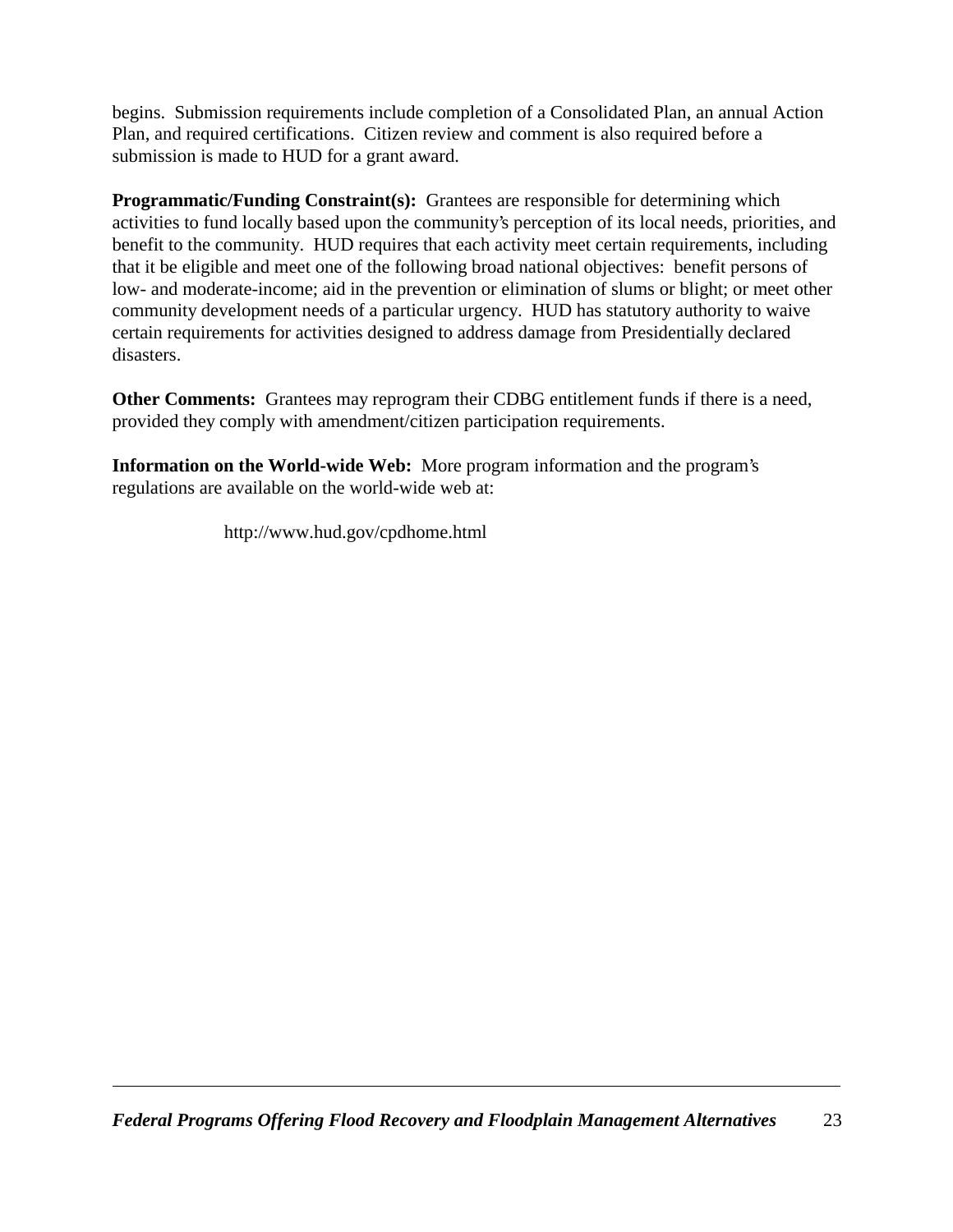## <span id="page-26-0"></span>**Community Development Block Grant (CDBG) State Administered Program**

**Objective:** *The purpose of the program is to develop viable urban communities by providing decent housing, a suitable living environment, and by expanding economic opportunities, principally for low- and moderate-income persons. Participating states have three major responsibilities: formulating community development objectives; deciding how to distribute funds among communities in non-entitlement areas; and ensuring that recipient communities comply with applicable state and Federal laws and requirements.*

**Agency:** Department of Housing and Urban Development (HUD)

**Contact:** Interested non-entitlement communities should contact the agency that administers the program for your state. If your state officials cannot answer your questions, contact the Community Planning and Development staff at your respective HUD field office. A complete list of state contacts is included at the end of this program summary.

**Link to Non-Structural Alternatives:** Funds may be used by non-entitlement communities for a wide range of activities including: acquisition of real property, clearance, relocation, housing rehabilitation, public services, public facilities and improvements (such as water and sewer facilities, streets, and neighborhood centers), micro-enterprise assistance, homeownership assistance, and special economic development activities.

Non-entitlement areas are cities with populations of less than 50,000, and counties with populations of less than 200,000 although some entitlement cities have a population of less than 50,000 (cities that are designated central cities of Metropolitan Statistical Areas). Nonentitlement communities include those units of general local government which do not receive CDBG funds directly from HUD as part of the entitlement program (Entitlement Cities and Urban Counties).

**Form of Assistance:** Grants.

**Program Target:** Low- and moderate- income residents.

**Total Funding:** Funds are allocated to states in accordance with a statutory formula. A Fiscal Year 1998 appropriation of \$1.258 billion was made available to the states for their nonentitlement communities.

**Eligibility:** State governments. With the exception of Hawaii and New York, all states and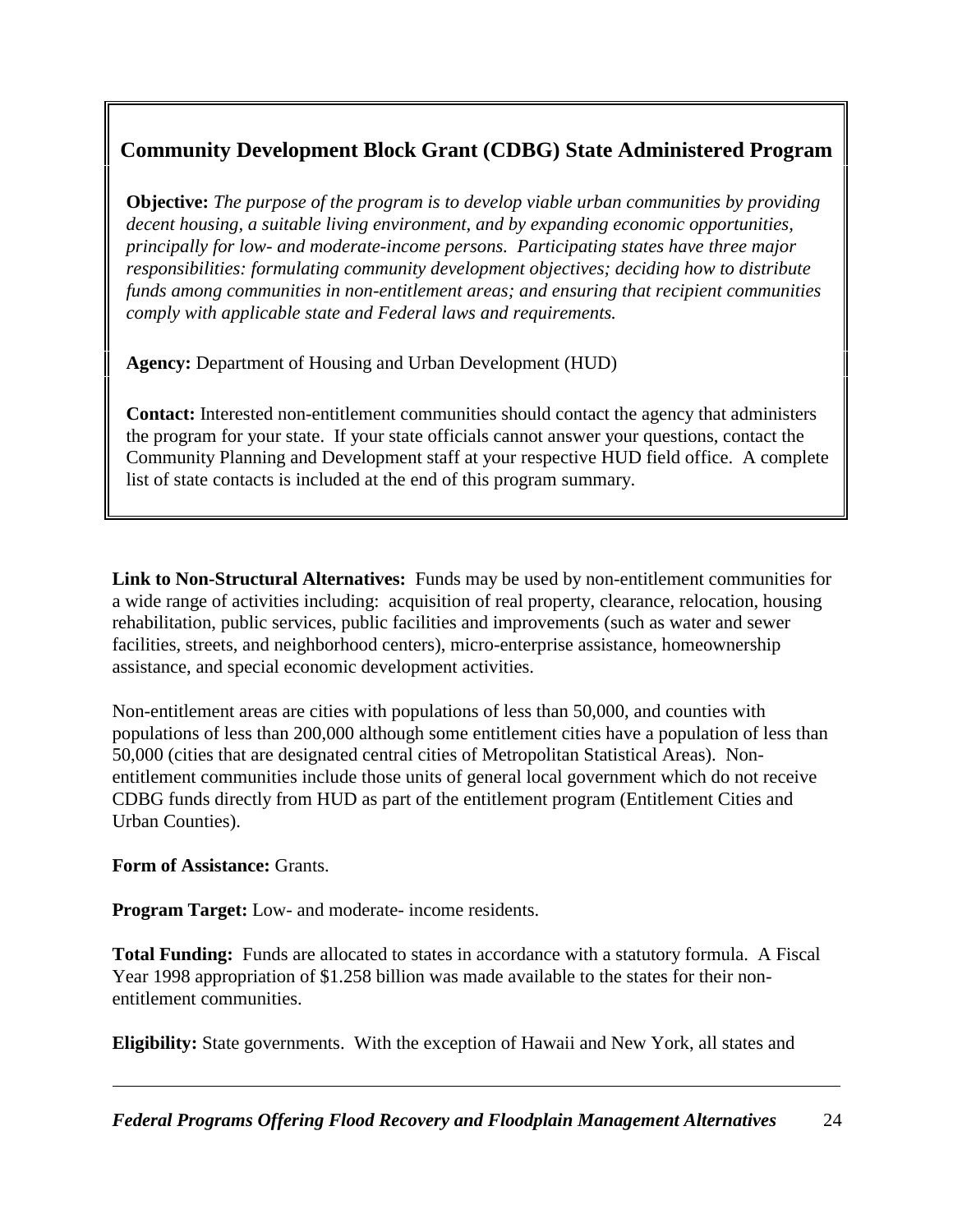Puerto Rico administer CDBG funds for non-entitlement communities in their area of jurisdiction.

**Cost-Sharing:** None.

#### **Repayment Requirement(s):** None

**Application Procedure(s):** Vary state-to-state. HUD has statutory authority to waive certain requirements for activities designed to address damage from Presidentially declared disasters. Local governments have the responsibility to consider local needs, prepare grant applications for submission to the state, and carry out the funded community development activities. Local governments must comply with Federal and state requirements.

**Programmatic/Funding Constraint(s):** HUD requires that each activity meet certain requirements, including that it be eligible and meet one of the following broad national objectives: benefit persons of low- and moderate-income; aid in the prevention or elimination of slums or blight; or meet other community development needs of a particular urgency.

**Information on the World-wide Web:** More program information and the program's regulations are available on the world-wide web at:

http://www.hud.gov/cpdhome.html

| <b>State and Office</b>                                                          | <b>Address</b>                                                           | <b>Phone Number</b> |
|----------------------------------------------------------------------------------|--------------------------------------------------------------------------|---------------------|
| <b>ALABAMA</b><br>Alabama Department of Economic<br>& Community Affairs          | 401 Adams Avenue<br>P.O. Box 5690<br>Montgomery, AL 36103-4340           | $(334)$ 242-5452    |
| <b>ALASKA</b><br>Alaska Department of Community<br>& Regional Affairs            | 209 Forty Mile Avenue<br>Fairbanks, AK 99701                             | $(907)$ 452-4468    |
| <b>ARIZONA</b><br>Arizona Department of Commerce                                 | 3800 North Central, Suite 1200<br>Phoenix, AZ 85102-1908                 | $(602)$ 280-1364    |
| <b>ARKANSAS</b><br><b>Arkansas Community Development</b><br>Division             | Industrial Development Comm.<br>#1 Capitol Mall<br>Little Rock, AR 72201 | $(501)$ 682-5193    |
| <b>CALIFORNIA</b><br>California Department of Housing<br>& Community Development | 1800 Third Street, Room 365<br>Sacramento, CA 95814                      | $(916)$ 327-8887    |

**State Contacts:** (As of July 1997) Contact the CDBG Program Manager at: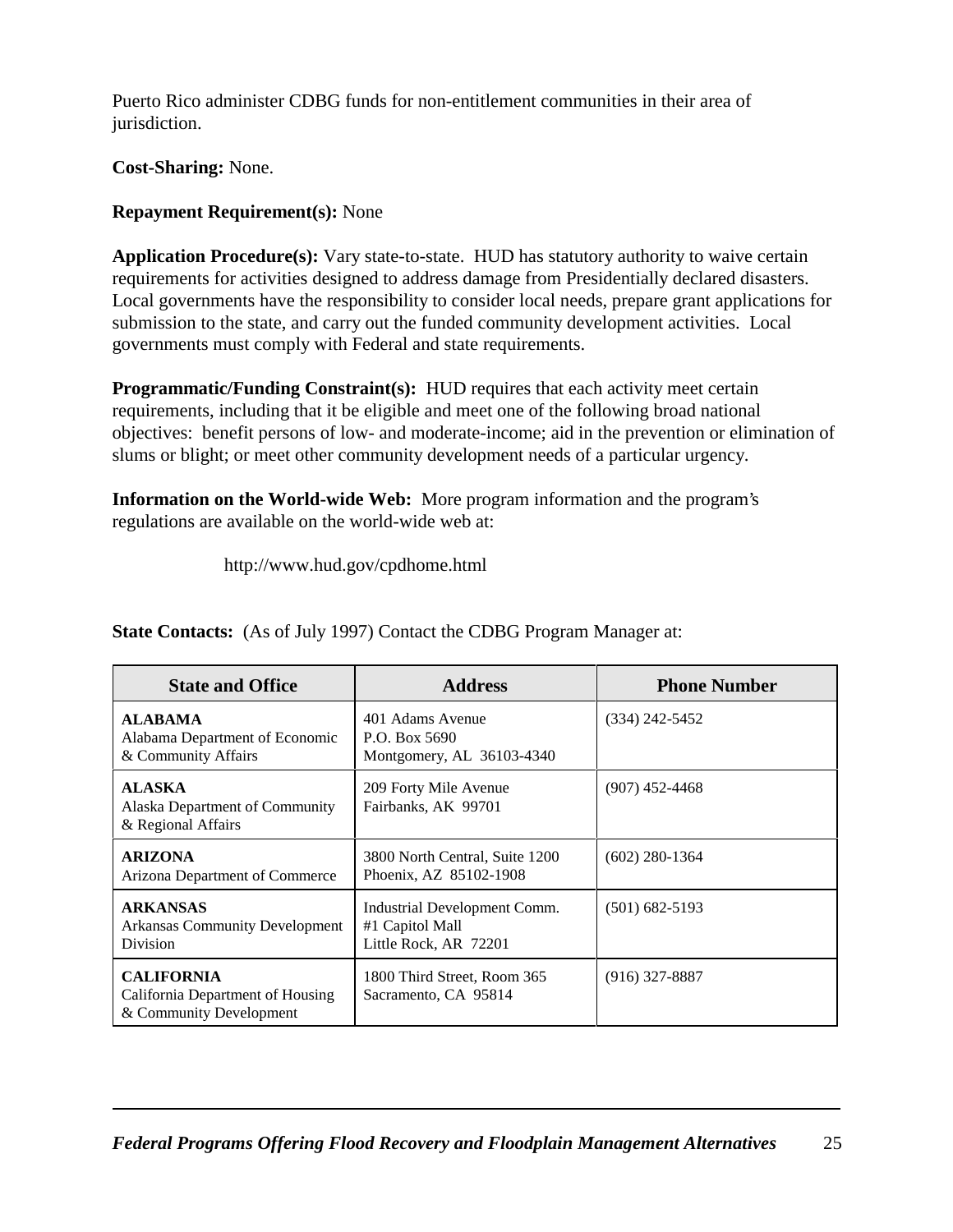| <b>State and Office</b>                                                                | <b>Address</b>                                                                      | <b>Phone Number</b> |
|----------------------------------------------------------------------------------------|-------------------------------------------------------------------------------------|---------------------|
| <b>COLORADO</b><br>Colorado Department of Local<br><b>Affairs</b>                      | 1313 Sherman Street, Room 518<br>Denver, CO 80203-2236                              | $(303) 866 - 2771$  |
| <b>CONNECTICUT</b><br>Connecticut Department of<br>Economic & Community<br>Development | 505 Hudson Street<br>Hartford, CT 06106-7107                                        | $(860) 566 - 5310$  |
| <b>DELAWARE</b><br>Delaware State Housing Authority                                    | 18 The Green<br>P.O. Box 1401<br>Dover, DE 19903-1401                               | $(302)$ 739-4263    |
| <b>FLORIDA</b><br>Florida Department of Community<br><b>Affairs</b>                    | 2555 Shumand Oak Blvd.0<br>Tallahassee, FL 32399-2100                               | $(904)$ 488-1536    |
| <b>GEORGIA</b><br>Georgia Department of Community<br><b>Affairs</b>                    | 60 Executive Park South, NE #250<br>Atlanta, GA 30329                               | $(404)$ 679-4956    |
| <b>IDAHO</b><br>Idaho Department of Commerce                                           | Division of Community<br>Development<br>700 W. State Street<br>Boise, ID 83720-5822 | $(208)$ 334-2470    |
| <b>ILLINOIS</b><br>Illinois Department of Commerce<br>& Community Affairs              | 620 East Adams Street<br>Springfield, IL 62701-1615                                 | $(217)$ 785-6193    |
| <b>INDIANA</b><br>Indiana Department of Commerce                                       | 1 N. Capitol, Suite 700<br>Indianapolis, IN 46204-2243                              | $(317)$ 232-8911    |
| <b>IOWA</b><br>Iowa Department of Economic<br>Development                              | 200 East Grand Avenue<br>Des Moines, IA 50309-1527                                  | $(515)$ 242-4837    |
| <b>KANSAS</b><br>Kansas Department of Commerce<br>and Housing                          | 700 SW Harrison Street, #1300<br>Topeka, KS 66603-3712                              | $(913)$ 296-4856    |
| <b>KENTUCKY</b><br>Kentucky Department of Local<br>Government                          | <b>Community Programs</b><br>1024 Capital Center Drive<br>Frankfort, KY 40601-8202  | $(502) 573 - 2382$  |
| <b>LOUISIANA</b><br>Louisiana Office of Community<br>Development                       | P.O. Box 94095<br>Baton Rouge, LA 70804-9095                                        | $(504)$ 342-7412    |
| <b>MAINE</b><br>Maine Department of Economic &<br><b>Community Development</b>         | 50 State House Station #130<br>Augusta, ME 04333-0059                               | $(207)$ 287-8485    |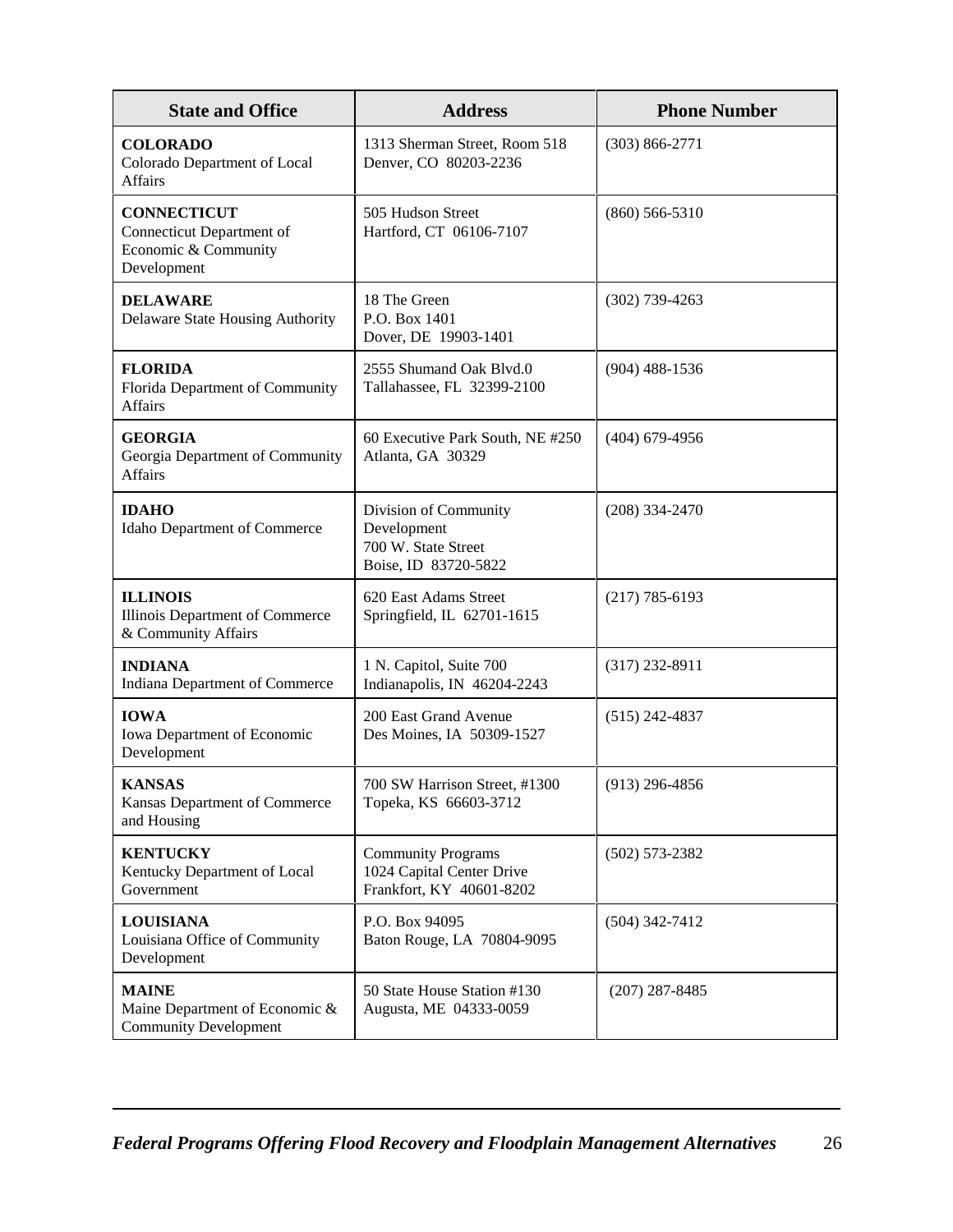| <b>State and Office</b>                                                                                   | <b>Address</b>                                                                                             | <b>Phone Number</b> |
|-----------------------------------------------------------------------------------------------------------|------------------------------------------------------------------------------------------------------------|---------------------|
| <b>MARYLAND</b><br>Maryland Department of Housing<br>& Community Development                              | 100 Community Place<br>Crownsville, MD 21032                                                               | $(410)$ 514-7226    |
| <b>MASSACHUSETTS</b><br>Massachusetts Department of<br><b>Community Affairs</b>                           | 100 Cambridge Street, Suite 1803<br>Boston, MA 02202-0044                                                  | $(617)$ 727-0494    |
| <b>MICHIGAN</b><br>Michigan Jobs Commission<br><b>Community Development Block</b><br><b>Grant Program</b> | 525 West Ottawa, 5th Floor<br>G. Mennen Williams Bldg<br>P.O. Box 30225<br>E. Lansing, MI 48913            | $(517)$ 335-4420    |
| <b>MINNESOTA</b><br>Minnesota Department of Trade &<br>Economic Development                               | <b>Community Assistance Unit</b><br>121 7th Place East<br>St. Paul, MN 55101-2146                          | $(612)$ 297-3172    |
| <b>MISSISSIPPI</b><br>Mississippi Department of<br>Economic & Community<br>Development                    | 301 West Pearl Street<br>Jackson, MS 39203-3096                                                            | $(601)$ 949-2250    |
| <b>MISSOURI</b><br>Missouri Department of Economic<br>Development                                         | Community Development<br>Programs<br>301 West High, P.O. Box 118<br>Jefferson City, MO 65102-1580          | $(573) 526 - 1107$  |
| <b>MONTANA</b><br>Montana Department of Commerce                                                          | <b>Local Government Assistance</b><br>Program<br>1424 9th Street, Capitol Station<br>Helena, MT 59620-9503 | $(406)$ 444-4477    |
| <b>NEBRASKA</b><br>Nebraska Department of Economic<br>Development                                         | 301 Centennial Mall S., Box 94666<br>Lincoln, NE 68509-4666                                                | $(402)$ 471-3757    |
| <b>NEVADA</b><br>Nevada Committee on Economic<br>Development                                              | Capitol Complex<br>5151 S. Carson<br>Carson City, NV 89710                                                 | $(702)$ 687-4325    |
| <b>NEW HAMPSHIRE</b><br>New Hampshire Office of State<br>Planning                                         | 2 and 1/2 Beacon Street<br>Concord, NH 03301-9447                                                          | $(603)$ 271-2155    |
| <b>NEW JERSEY</b><br>New Jersey Department of<br><b>Community Affairs</b>                                 | South Broad & Front St., CN 806<br>Trenton, NJ 08625-0806                                                  | $(609)$ 633-6278    |
| <b>NEW MEXICO</b><br>New Mexico Local Government<br>Division                                              | Bataan Memorial Building, Rm<br>201<br>Santa Fe, NM 87501                                                  | $(505)$ 827-4950    |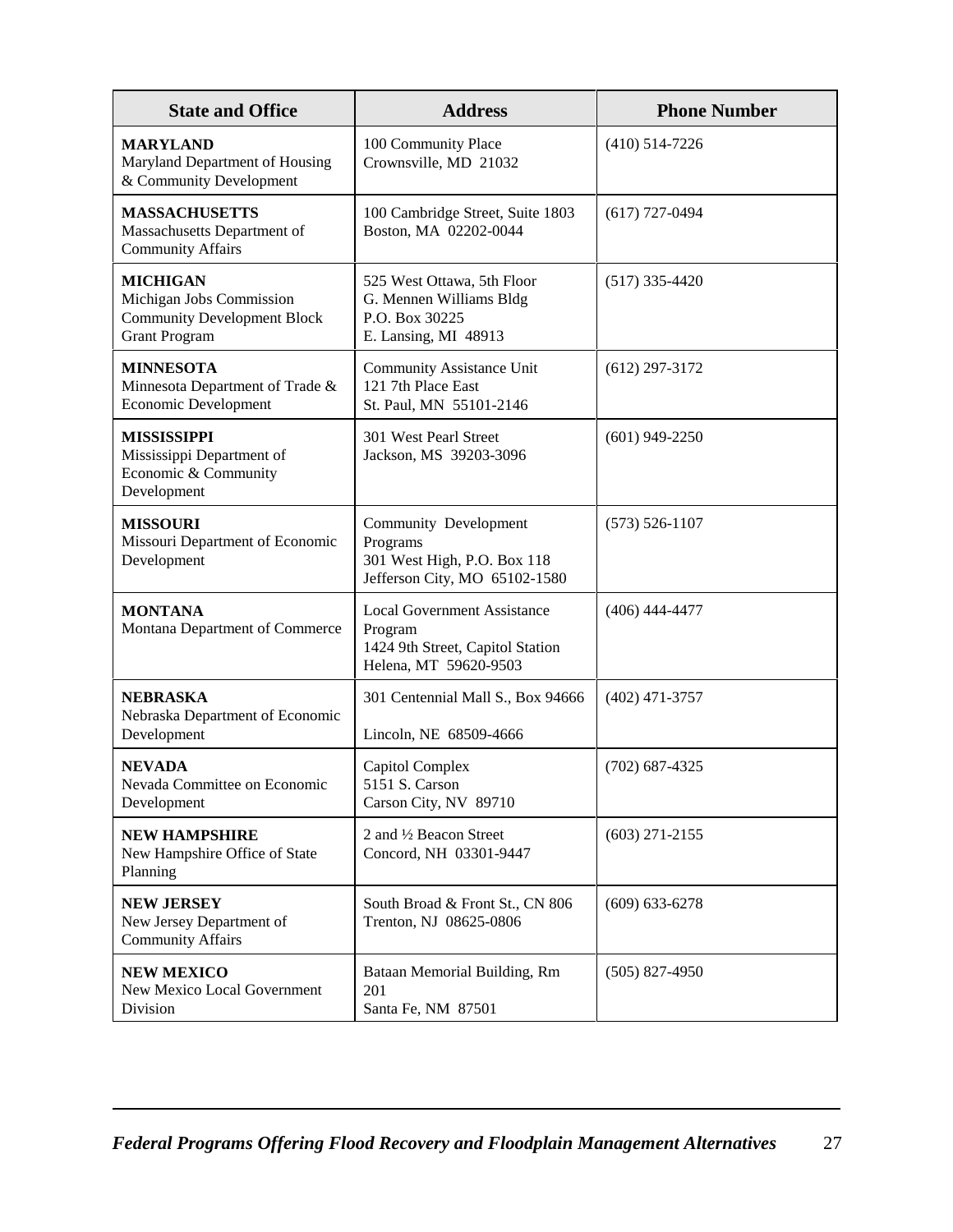| <b>State and Office</b>                                                                                    | <b>Address</b>                                                                                                      | <b>Phone Number</b>     |
|------------------------------------------------------------------------------------------------------------|---------------------------------------------------------------------------------------------------------------------|-------------------------|
| <b>NEW YORK</b><br>New York Bureau of Small Cities                                                         | Division of Housing and<br><b>Community Renewal</b><br>38-40 State Street<br>Albany, NY 12207-2507                  | $(518)$ 473-2516        |
| <b>NORTH CAROLINA</b><br>North Carolina Department of<br>Commerce                                          | Division of Community Assistance<br>1307 Glenwood Avenue, #250<br>Raleigh, NC 27605-3257                            | $(919) 733 - 2850$      |
| <b>NORTH DAKOTA</b><br>North Dakota Office of Intergov't<br>Assistance                                     | State Capitol, 14th Floor<br>Bismarck, ND 58505                                                                     | $(701)$ 328-2094        |
| <b>OHIO</b><br>Ohio Community Development<br>Division                                                      | Department of Development<br>77 S. High Street, P.O. Box 1001<br>Columbus, OH 43266-0101                            | $(614)$ 466-2285        |
| <b>OKLAHOMA</b><br>Oklahoma Department of<br>Commerce                                                      | Office of Planning<br>P.O. Box 26980<br>Oklahoma City, OK 73126-0980                                                | $(405)$ 815-5326        |
| <b>OREGON</b><br>Oregon Economic Development<br>Department                                                 | 775 Summer Street, NE<br>Salem, OR 97310                                                                            | $(503)$ 986-0123        |
| <b>PENNSYLVANIA</b><br>Pennsylvania Department of<br><b>Community Affairs</b>                              | 302 Forum Building<br>Harrisburg, PA 17120                                                                          | $(717) 783 - 3910$      |
| <b>PUERTO RICO</b><br>Puerto Rico Office of Community<br><b>Municipal Affairs</b>                          | G.P.O. Box 70167<br>San Juan, PR 00936-8167                                                                         | (809) 763-0675 or -5970 |
| <b>RHODE ISLAND</b><br>Rhode Island Department of<br>Administration                                        | Division of Planning<br><b>Community Development Program</b><br>One Capitol Hill, 3rd Floor<br>Providence, RI 02908 | (401) 277-4410 & 2869   |
| <b>SOUTH CAROLINA</b><br>South Carolina Department of<br>Commerce<br>Office of Community Grant<br>Programs | P.O. Box 927, 1122 Lady St #700<br>Columbia, SC 29101                                                               | $(803) 734 - 0420$      |
| <b>SOUTH DAKOTA</b><br>Governor's Office of Economic<br>Development                                        | 711 East Wells Avenue<br>Pierre, SD 57501                                                                           | $(605)$ 773-5032        |
| <b>TENNESSEE</b><br>Tennessee Department of<br>Economic & Community<br>Development                         | 320 6th Avenue North, 6th Floor<br>Nashville, TN 37219-1400                                                         | $(615) 741 - 6201$      |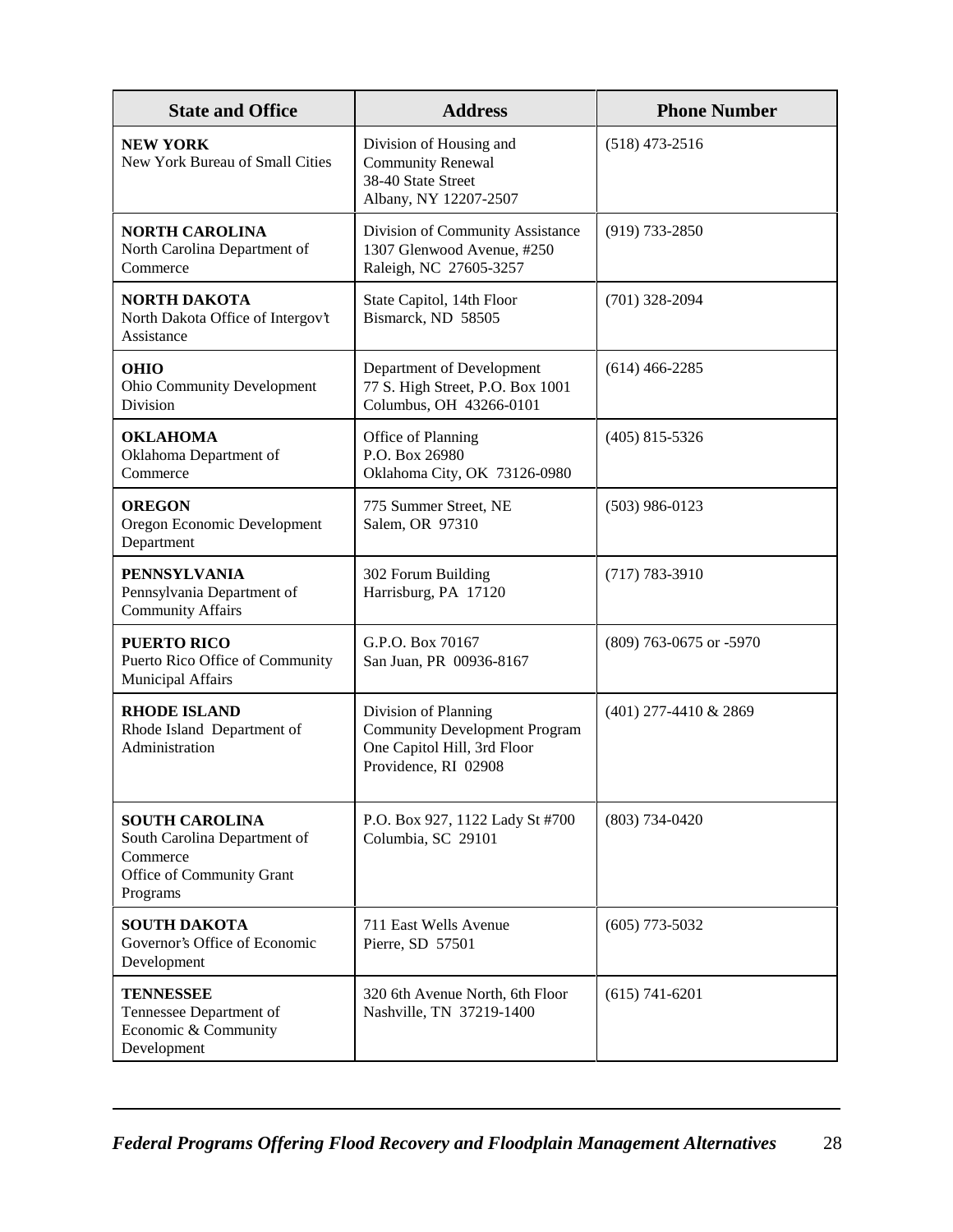| <b>State and Office</b>                                                                    | <b>Address</b>                                                                                  | <b>Phone Number</b> |
|--------------------------------------------------------------------------------------------|-------------------------------------------------------------------------------------------------|---------------------|
| <b>TEXAS</b><br>Texas Department of Housing &<br><b>Community Affairs</b>                  | Division of Community<br><b>Development Programs</b><br>P.O. Box 13941<br>Austin, TX 78711-3941 | $(512)$ 475-3800    |
| <b>UTAH</b><br>Utah Department of Community &<br>Economic Development                      | 6233 State Office Building<br>Salt Lake City, UT 84114                                          | $(801)$ 538-8700    |
| <b>VERMONT</b><br>Vermont Department of Housing &<br><b>Community Affairs</b>              | Pavilion Office Building, 4th Floor<br>Montpelier, VT 05602                                     | $(802)$ 828-3211    |
| <b>VIRGINIA</b><br>Virginia Department of Housing &<br><b>Community Development</b>        | 501 North Second Street<br>Richmond, VA 23219                                                   | $(804)$ 371-7061    |
| <b>WASHINGTON</b><br>Washington Department of<br>Community Trade & Economic<br>Development | 906 Columbia Street, GH-51<br>P.O. Box 48300<br>Olympia, WA 98504-4151                          | $(360)$ 586-1243    |
| <b>WEST VIRGINIA</b><br>West Virginia Development Office                                   | <b>State Capitol Complex</b><br>Building 6, Rm. 553B<br>Charleston, WV 25305                    | $(304) 558 - 4010$  |
| <b>WISCONSIN</b><br>Wisconsin Department of<br>Development                                 | 123 W. Washington Avenue<br>P.O. Box 7970<br>Madison, WI 53707                                  | $(608)$ 266-1018    |
| <b>WYOMING</b><br>Division of Economic $\&$<br><b>Community Development</b>                | <b>Barrett Building</b><br>Cheyenne, WY 82002                                                   | $(307)$ 777-7284    |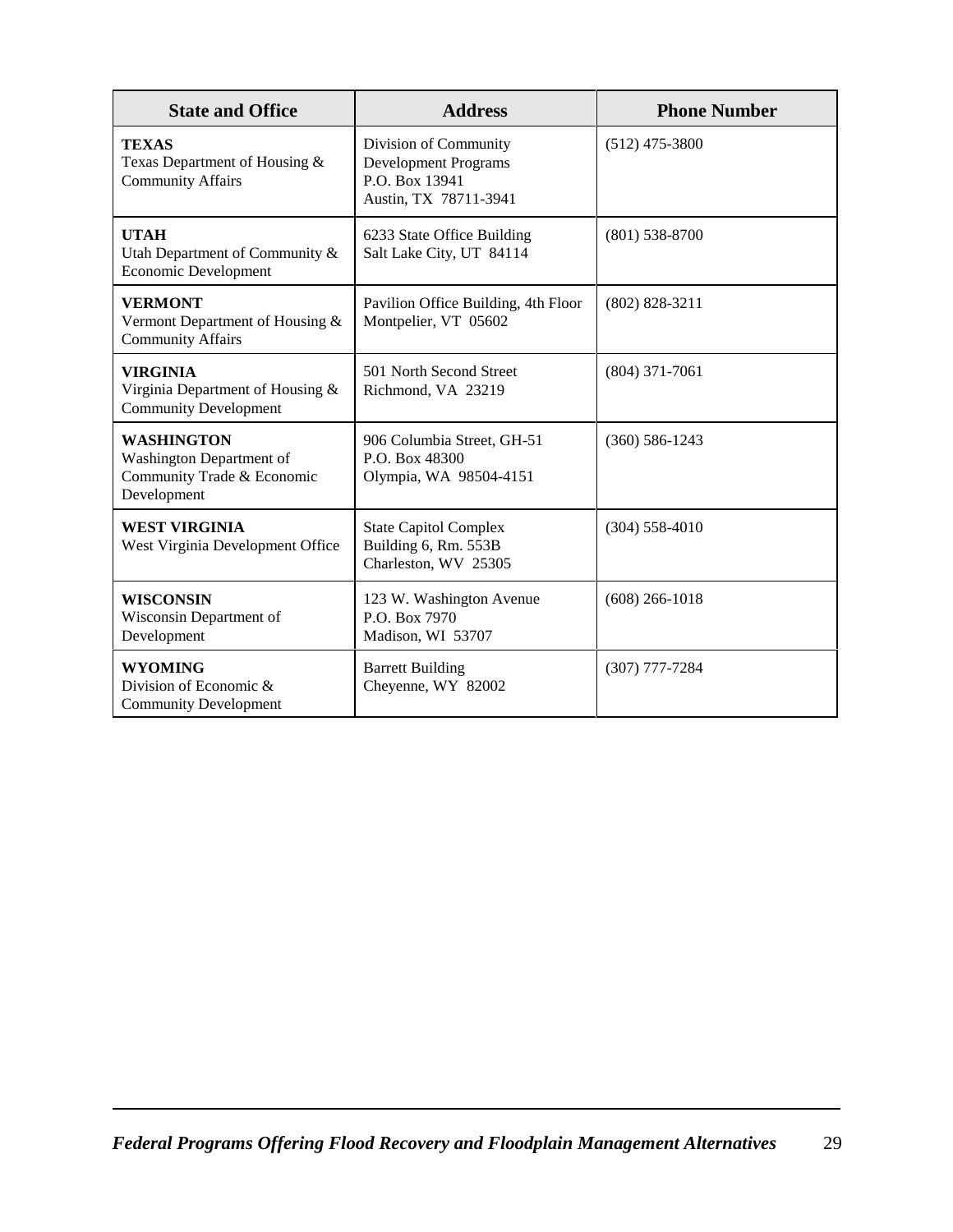## **Conservation Contracts**

<span id="page-32-0"></span>**Objective:** *To reduce the debt of delinquent and nondelinquent borrowers in exchange for conservation contracts placed on environmentally sensitive real property that secures Farm Service Agency loans.*

**Agency:** Department of Agriculture (USDA), Farm Service Agency (FSA)

**Contact:** Farm Loan Programs, National Office, (202) 720-1976

**Link to Non-Structural Alternatives:** Sets up conservation contracts for conservation, recreational, and wildlife purposes on farm property that is wetland, floodplain, wildlife habitat, upland, or highly erodible land.

**Form of Assistance:** FSA can forgive debt from FSA Farm Loan Programs loans that are secured by real property, in exchange for conservation contracts on environmentally sensitive portions of a borrower's property. A conservation contract may be obtained for a period of not less than 50, 30, or 10 years. The amount of debt canceled is directly proportional to the term of the contract.

**Program Target:** Individual land owners.

**Total Funding:** No explicit funding limit, since the authority required to establish conservation contracts already exists in FSA's regulation.

**Eligibility:** Both current and delinquent FSA borrowers with loans secured by real estate are eligible to participate in the conservation contract program. The contracts can be established for conservation, recreational, and wildlife purposes on farm property that is wetland, floodplain, wildlife habitat, upland, or highly erodible land. Non-program borrowers are not eligible to participate in this program.

**Cost-Sharing:** None. The amount credited to a FSA borrower's account will be applied on the loans as an extra payment in order of lien priority on the security.

**Repayment Requirement(s):** Except as necessary to meet the requirements stated in the contract, the landowner is not obligated to take any action or to incur any expense related to the maintenance or restoration of the contract area. In the event of violations of terms and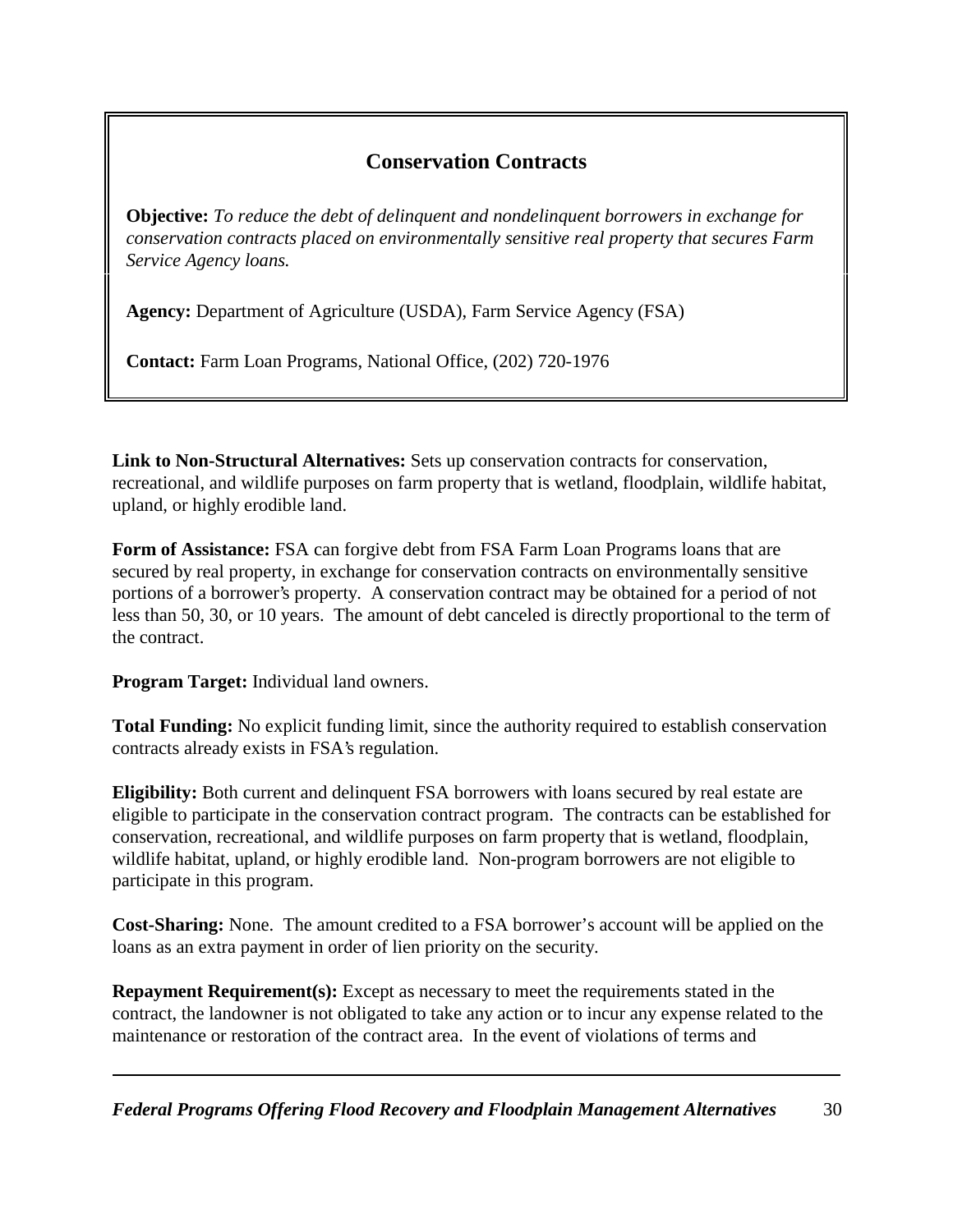conditions of the contract, the USDA may utilize such administrative, civil, or criminal remedies as may be available under applicable law. The landowner may be liable for the costs of enforcing the terms and conditions of the contract including litigation expenses, and repair or restoration of the contract area.

**Application Procedure(s):** Interested borrowers should contact their local FSA office. The local FSA office will assist the borrower in the application process. The FSA official in conjunction with the contract review team will determine whether or not the borrower is eligible to receive a contract. If there is some reason that the contract cannot be granted, then the borrower will be notified of the adverse action and given appeal rights. If there are any prior or junior lienholders, their consent to the terms of the contract must be obtained in writing by the borrower. If it is not possible to obtain the lienholders' consent, the contract will be denied and the borrower so informed. The borrower will have no appeal rights for an FSA denial on this basis. A professional survey of the contract's boundaries will be required and will be provided for by FSA.

**Application Time Line:** The estimated time from application to the completion of the contract process is 60-90 days. The length of time which is required to perform functions such as appraisals, surveys, and title opinions will have a direct impact on the time required to complete the contract process.

#### **Programmatic/Funding Constraints:** None.

**Other Comments:** Exchanging conservation contracts for debt reduction could provide an economical mechanism to establish floodplain and watershed protection measures that will reduce damage caused by similar flood events in the future. Establishment of conservation contracts may be viewed as economically and environmentally preferable to repairing flooddamaged farm lands. Therefore, before disaster assistance funds are expended on repair of damaged farmland that secures FSA loans, the landowner should be apprised of the opportunity to reduce their FSA debt in exchange for conservation contracts.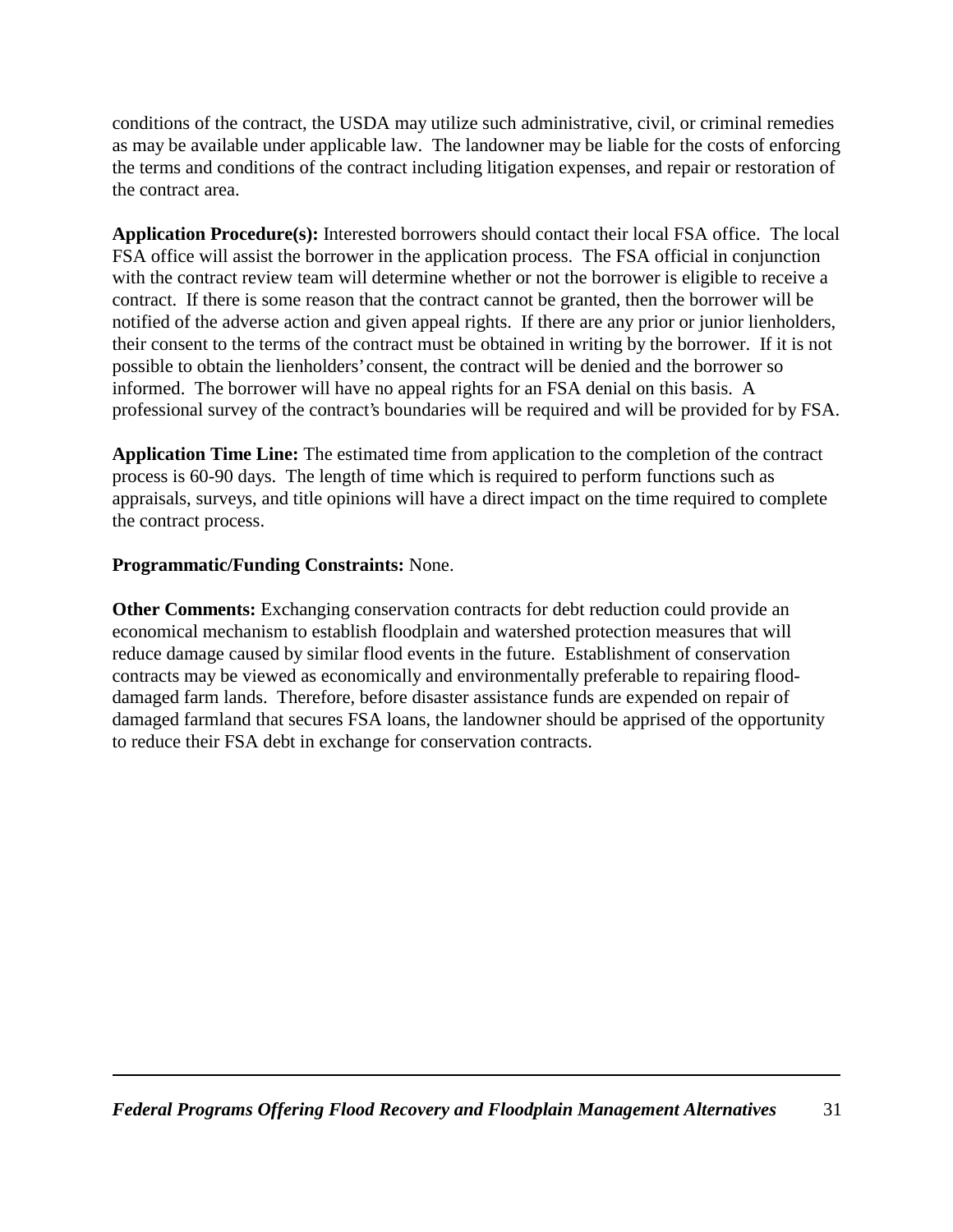## **Drinking Water State Revolving Funds**

<span id="page-34-0"></span>**Objective:** *Build or relocate community water systems (both public and private).*

**Agency**: Environmental Protection Agency (EPA)

**Contact:** Branch Chief, Office of Water, State Revolving Fund Branch, (202) 260-7359. A list of regional contacts is available upon request.

**Link to Non-Structural Alternatives:** Can be used to repair, replace, or relocate community water systems damaged by flooding.

**Form of Assistance:** Loans at below-market interest rates for up to 20 years, although disadvantaged communities may quality for 30 year loans.

**Program Target:** Public and privately owned community water systems.

**Total Funding:** A total of \$2 billion was appropriated in FYs 1997-1998, but amount of loans available unknown due to different state treatment of funds.

**Eligibility:** Loans available for public/private community water systems; non-profit noncommunity water systems; compliance and public health related projects; restructuring or consolidation; planning and design; some types of land acquisition.

**Cost-Sharing:** None. Local municipalities receive loans and make payments to the State Revolving Fund.

**Repayment Requirement(s):** Repayments based on final loan amortization schedule, but generally 20 years or less. Disadvantaged communities may quality for 30 year loans. Adjustable rate loans, stepped payments, and balloon payments allowed at State discretion.

**Application Procedure(s):** Every state is different, but each state has a designated SRF agency to which interested parties may apply.

**Application Time Line:** Accelerated or emergency application processes are available, but this varies state-by-state.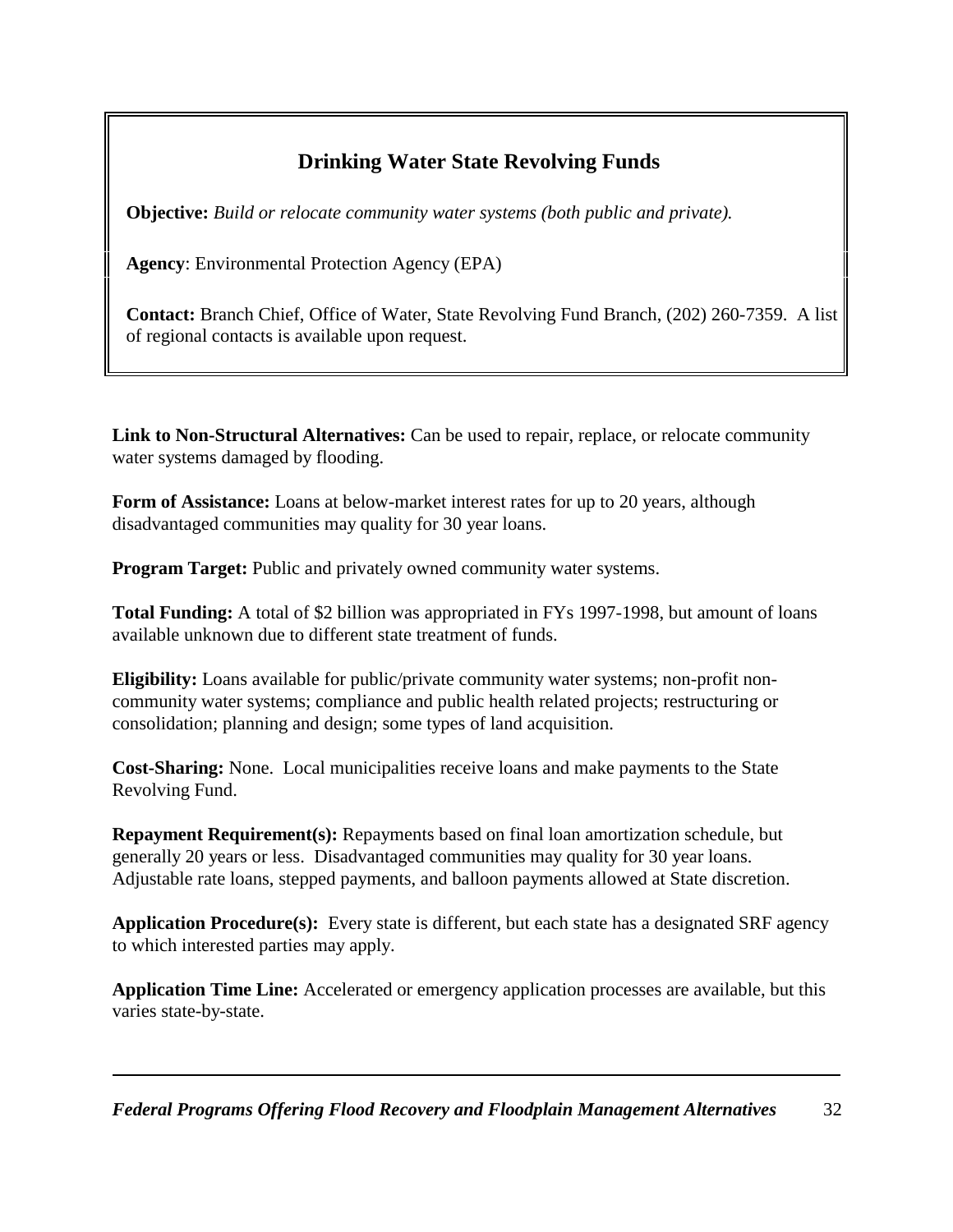## **Emergency Watershed Protection Program (EWP)**

<span id="page-35-0"></span>**Objective**: *The Natural Resources Conservation Service provides technical and financial assistance to local sponsors for the relief of imminent hazard and reduction of the threat to life and property.*

**Agency:** Department of Agriculture (USDA), Natural Resources Conservation Service (NRCS)

**Contact:** National Headquarters Office, Washington, D.C., (202) 690-0848

**Link to Non-Structural Alternatives:** The EWP program provides assistance to reduce hazards to life and property in watersheds damaged by severe natural events. Emergency work includes establishing quick vegetative cover on denuded land, sloping steep land, and eroding banks; opening dangerously restricted channels; repairing diversions and levees; and other emergency work.

The emergency area need not be declared a national disaster area to be eligible for technical and financial assistance. Emergency watershed protection is applicable to small scale localized disasters as well as disasters of national magnitude.

The Food and Agriculture Improvement and Reform Act (Farm Bill) of 1996 contains language that authorizes the purchase of floodplain easements as an emergency measure under the EWP program. The purchase of floodplain easements can retire land from frequent flooding to preclude federal disaster payments, retire land to allow levee setbacks, or limit the use of the land. This new tool provides an opportunity to purchase easements when the long-term cost of the easement is less than repeated repairs to the same land.

Areas eligible for floodplain easement purchase include non-urban low-lands, which are predominantly cropland, grazing land, hayland, or forest land, that lie adjacent to channels of a river, streams, watercourse, lake, or ocean and have been subject to flood damage.

**Form of Assistance:** Technical and financial assistance to state government, local units of government, and individuals.

**Program Target:** Individual landowners.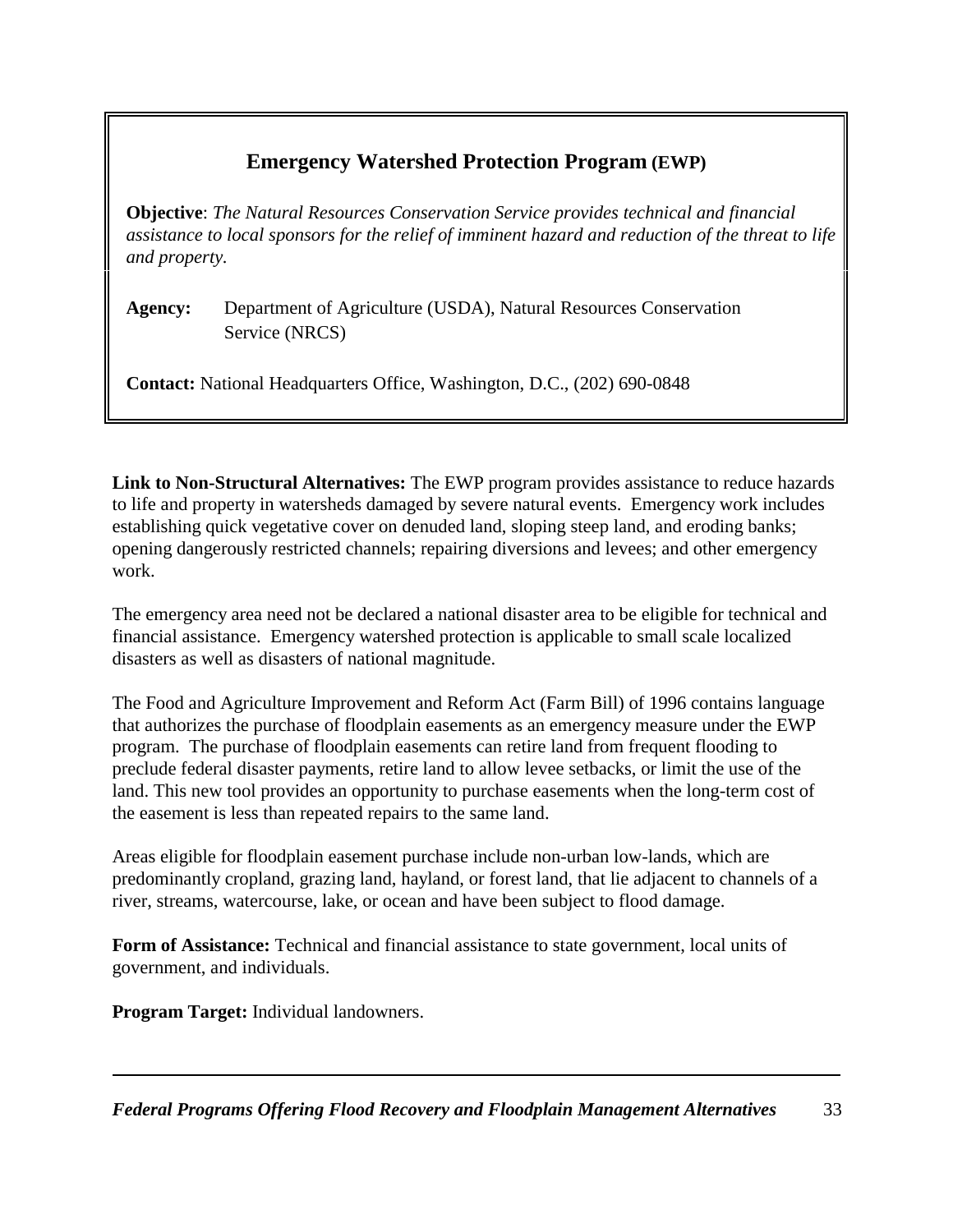**Total Funding:** Funds provided through emergency supplemental appropriations only. Amount varies depending on magnitude of the disaster. FY 1998 supplemental funding was \$80 million.

#### **Eligibility:**

- *Eligible person:* Must be the owner of the eligible property for at least the previous 12 months.
- *Eligible land:* Non-urban low-lands, which are predominantly cropland, grazing land, hayland, or forest land, that lie adjacent to the channel of a river, stream, watercourse, lake, or ocean and have been subject to flood damage.

**Cost Sharing:** Federal share is 100 percent of the easement value and the administrative cost associated with obtaining the easement; 100 percent of technical assistance; and 75 percent of other eligible measures.

#### **Repayment Requirements(s):** None.

**Application Procedures(s):** The application to participate must be filed with the local NRCS field office during an announced submission period.

**Application Time Line:** Announced period.

**Programmatic/Funding Constraint(s):** None.

**Other Comments:** None.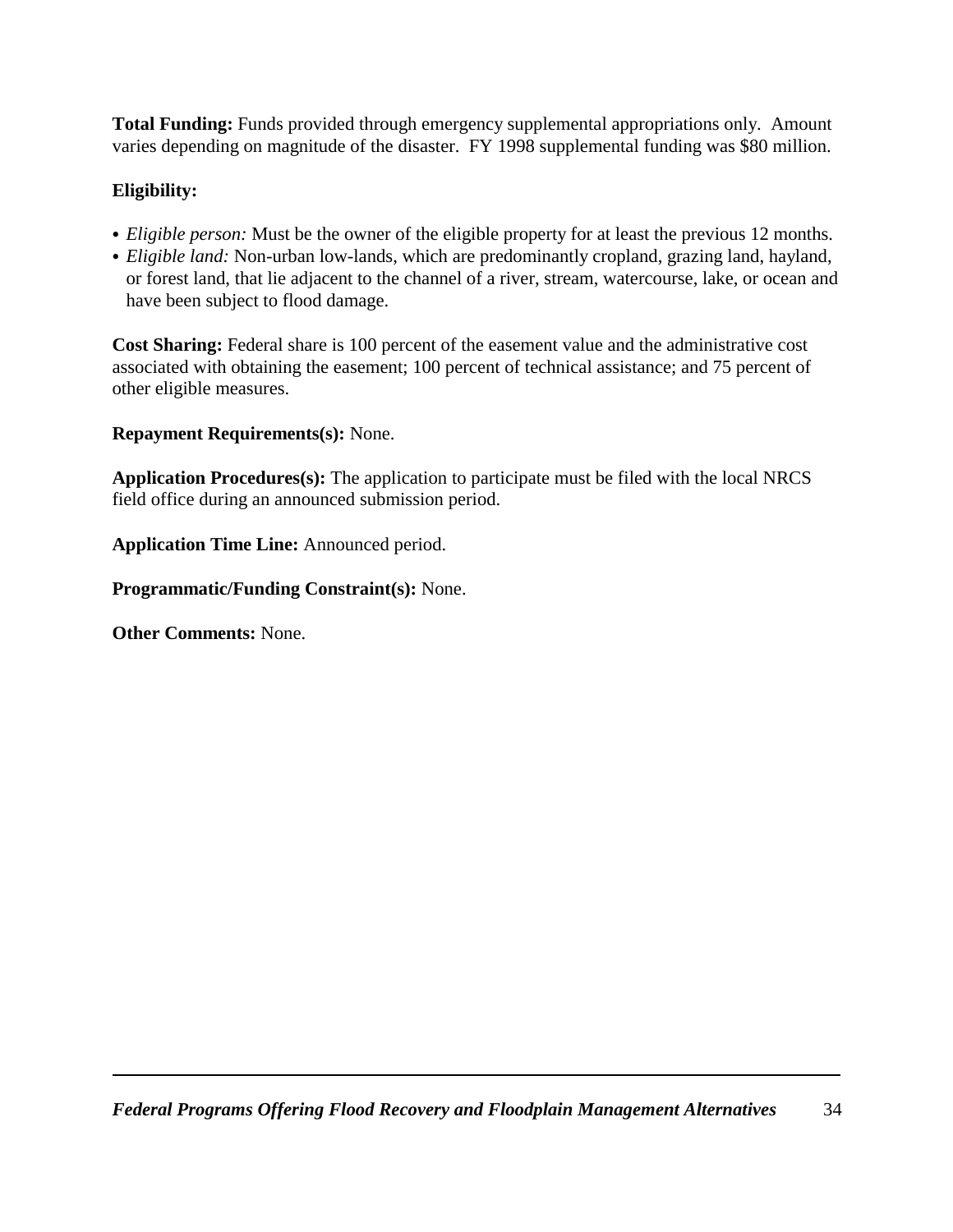### **Federal Land Transfer; Federal Land-to-Parks Program**

**Objectives:** *To encourage the establishment of public park and recreation opportunities. To identify, assess, and transfer available surplus Federal real property for acquisition for state and local parks and recreation, such as open space, and to advise disposing agencies of local resource conservation interests. To maintain oversight on transferred lands to ensure continued public safety, access, and use for parks and recreation.*

**Agency:** Department of the Interior (DOI), National Park Service (NPS)

**Contact:** Federal Lands to Parks Leader, National Office, (202) 565-1184

**Form of Assistance:** Technical assistance/surplus Federal real property.

**Program Target:** State and local governments.

**Total Funding:** \$350,000 appropriated in FY 1998.

**Eligibility:** Applicant must be state or local government. Properties must be made available by the disposing agency (General Services Administration or Department of Defense).

**Cost-Sharing:** Varies; possible 100 percent Federal contribution of land transfer expenses.

**Repayment Requirement(s):** None.

**Application Procedure(s):** Contact regional office noted above or the General Services Administration (GSA) - see below.

**Application Time Line:** Within 20 days from date of surplus property notice from GSA; other properties - no timeline.

**Programmatic/Funding Constraint(s):** Transfers can only be made to public government agencies.

**Other Comments:** Information on property availability may be obtained from the General Services Administration Region 7 office, Fort Worth, Texas (Phone (817) 334-2331) or the General Administration Region I office, Boston, Mass. (Phone (617) 835-5700).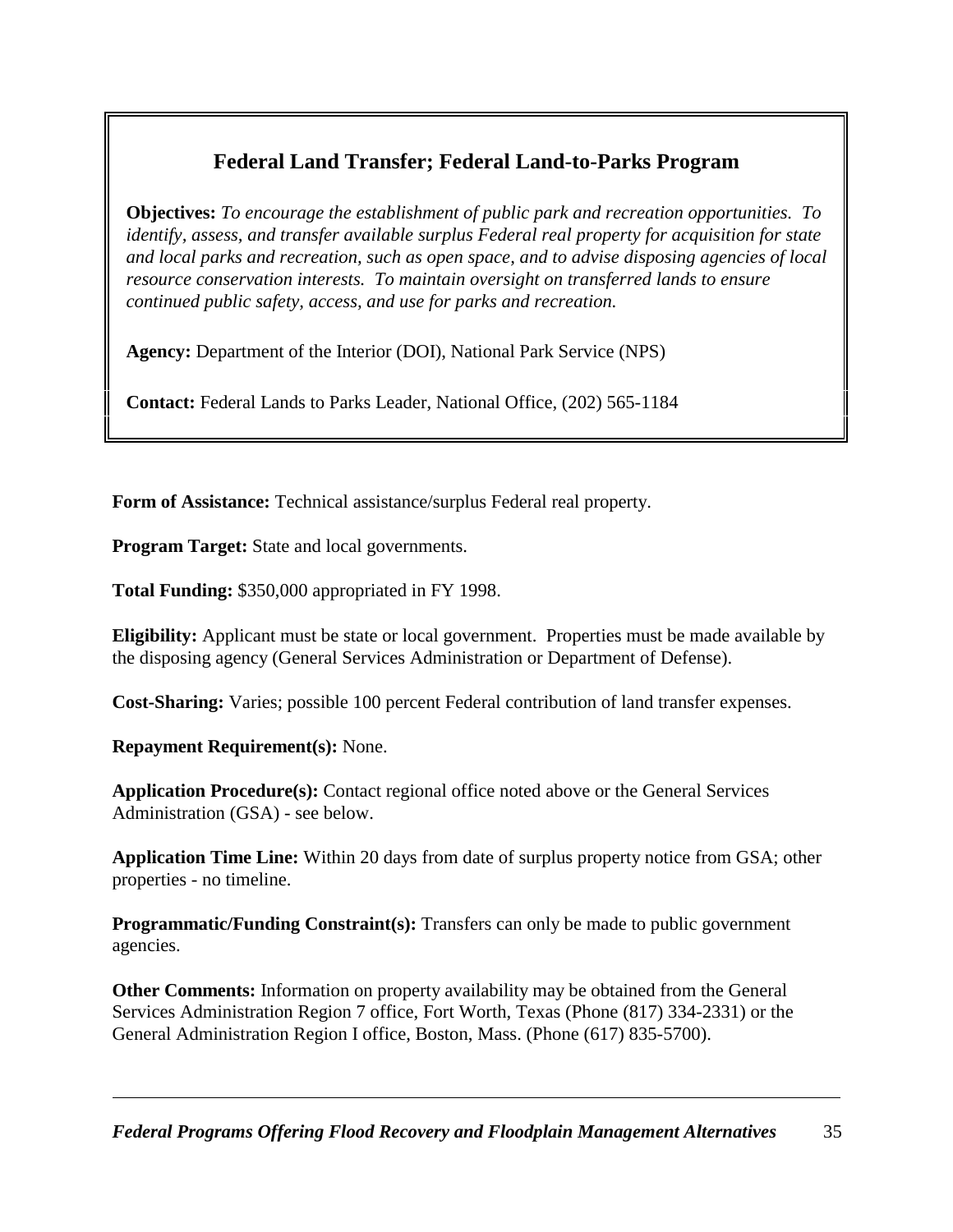# **Flood Mitigation Assistance (FMA)**

**Objective:** *Provides funds to states and communities for pre-disaster mitigation, to help reduce or eliminate the long-term risk of flood damage to buildings, manufactured homes, and other insurable structures. The long-term goal of the FMA is to reduce or eliminate claims under the National Flood Insurance Program (NFIP).*

**Agency:** Federal Emergency Management Agency (FEMA)

**Contact**: Program Support Division, Mitigation Directorate, National Headquarters, (202) 646- 4621. A complete list of regional contacts is included at the end of this program summary.

**Link to Non-Structural Alternatives:** The program focus is to protect or remove insured structures from the floodplain. Eligible types of projects include elevation, acquisition, or relocation of insured structures.

**Forms of Assistance:** The program provides cost-shared grants for three purposes:

- 1. Planning Grants to states and communities to assess the flood risk and identify actions to reduce that risk;
- 2. Project Grants to states and communities to execute measures to reduce flood losses; and
- 3. Technical Assistance Grants that states may use to assist communities to develop viable FMA applications and implement approved projects.

**Program Target:** States, communities, certain private, non-profit organizations, and Native American Nations participating in the NFIP.

**Total Funding:** A maximum of \$20 million annually may be credited to the National Flood Insurance Fund for use under FMA. The annual funding level is dependent upon the number of flood insurance policies in-force under the NFIP. All costs associated with FMA will be borne by flood insurance policyholders. States must ensure that the following legislative funding limits are followed:

A maximum of \$1,500,000 may be allocated for Planning Grants nationally each fiscal year. A Planning Grant will not be awarded to a state or community more than once every 5 years, and an individual Planning Grant will not exceed \$150,000 to any state agency applicant, or \$50,000 to any community applicant. The total Planning Grant made in any fiscal year to any state, including all communities within the state, shall not exceed \$300,000.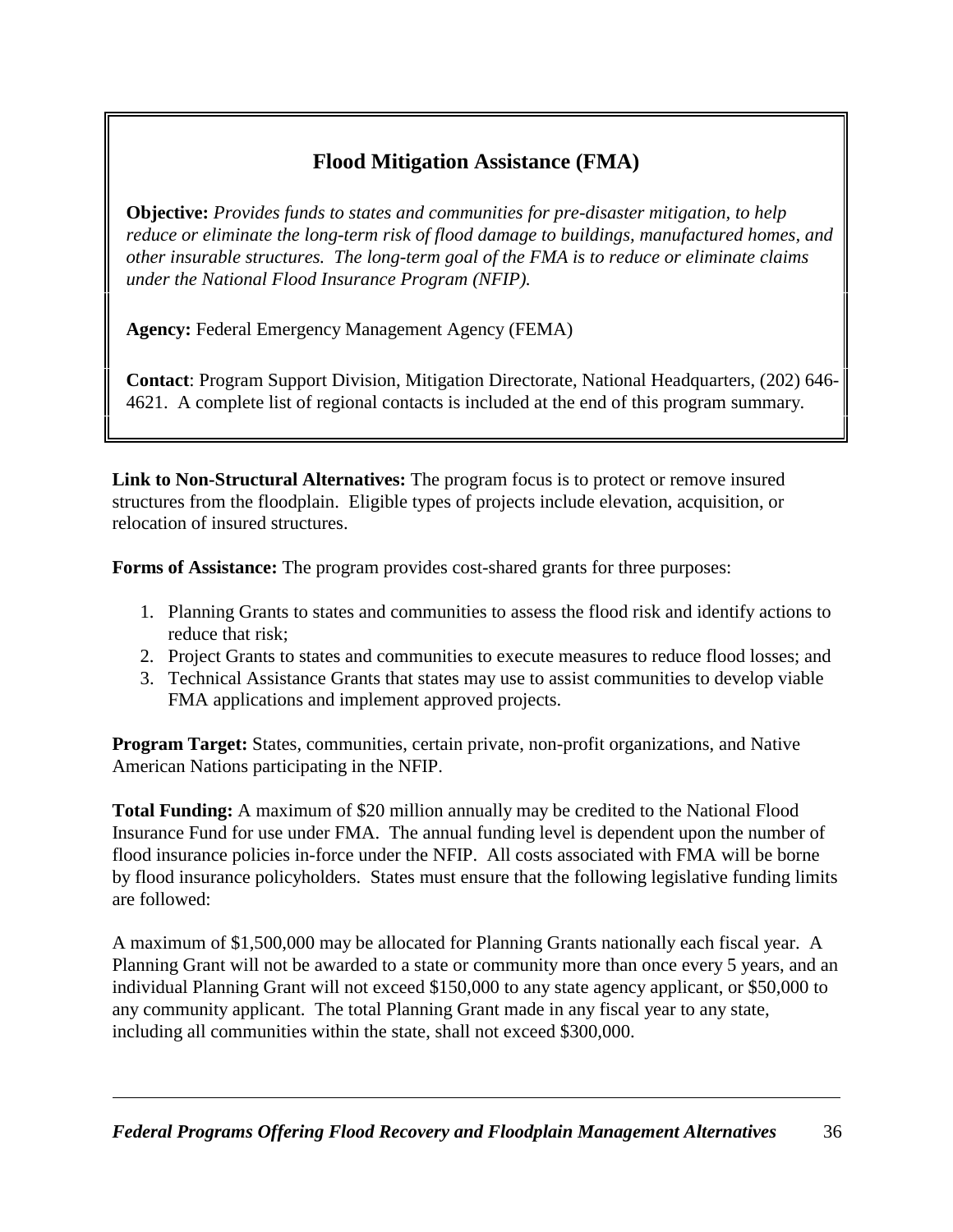The total amount of FMA Project Grant funds provided during any 5-year period shall not exceed \$10,000,000 to any state or \$3,300,000 to any community. The total amount or Project Grant funds provided to any state, including all communities within the state, shall not exceed \$20,000,000 during any 5-year period.

A maximum of ten percent (10%) of funds available for Project Grants will be allocated for use as Technical Assistance Grants each fiscal year. The state shall use these funds to assist communities in completing project applications

**Eligibility:** Structures must be insured through the NFIP at the time of application. States or communities requesting consideration for a Project Grant must have a Flood Mitigation Plan approved by the FEMA Regional Director.

**Cost-Sharing:** 25 percent local, 75 percent Federal.

**Repayment Requirement(s):** None.

**Application Procedure(s):** Contact your FEMA Regional Office.

**Application Time Line:** Contact your FEMA Regional Office.

**Programmatic/Funding Constraint (s):** The use of Planning, Project, or Technical Assistance Grants must be in conformance with 44 CFR Part 78. Additional guidance for states and local applicants is available from FEMA Headquarters or your FEMA Regional Office.

**Other Comments:** FMA is a state administered program. The state is responsible for determining funding priorities within the state and selecting projects that conform with the state mitigation objectives. FEMA retains final approval of each project.

#### **Contacts:**

| <b>Contact Title, Office, and Address</b>                                                                                                           | <b>Service Area</b>      | <b>Phone Number</b> |
|-----------------------------------------------------------------------------------------------------------------------------------------------------|--------------------------|---------------------|
| <b>Program Support Division</b><br><b>Mitigation Directorate</b><br>Federal Emergency Management Agency<br>500 C Street, SW<br>Washington, DC 20472 | National<br>Headquarters | $(202)$ 646-4621    |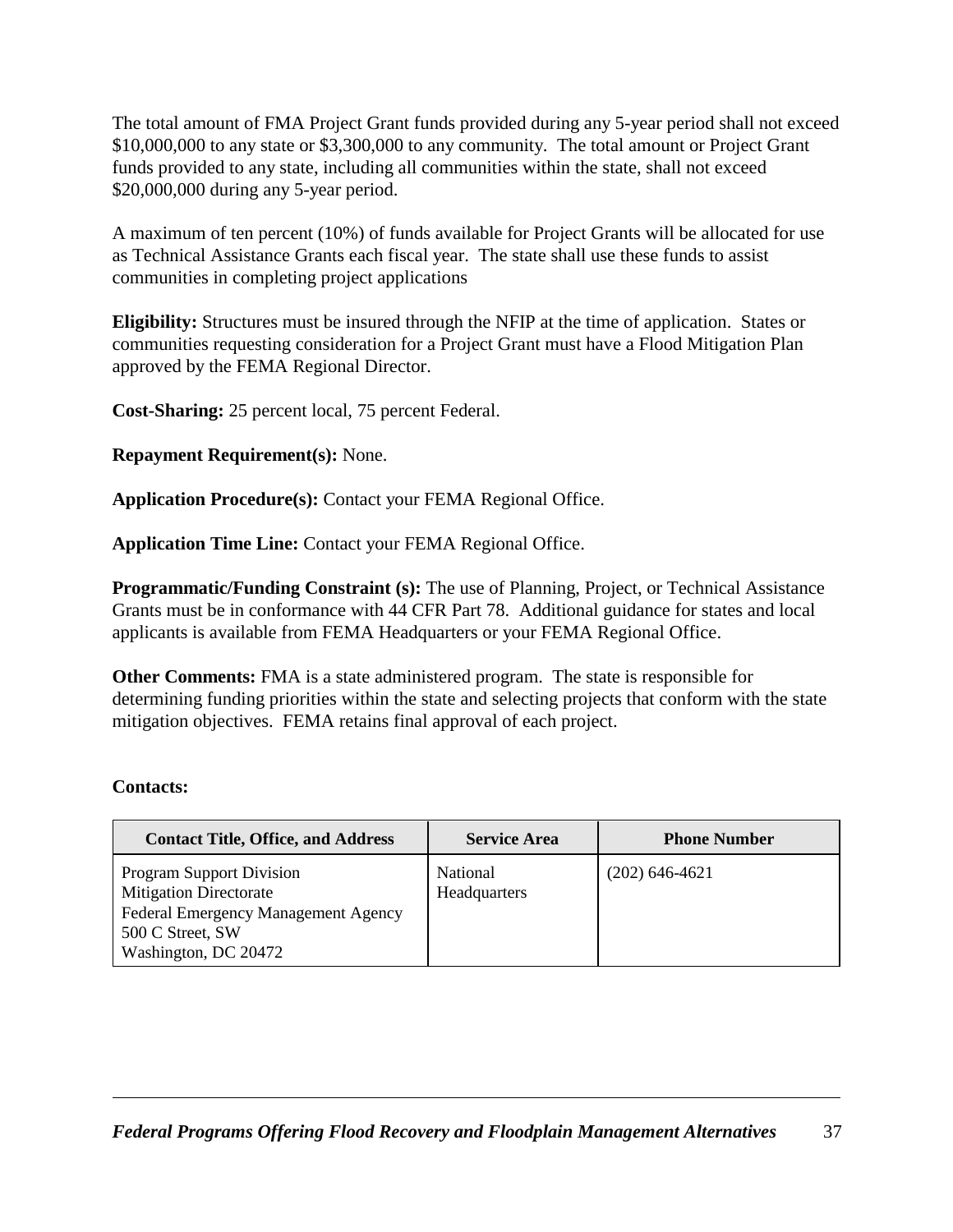| <b>Contact Title, Office, and Address</b>                                                                                                                   | <b>Service Area</b>                                 | <b>Phone Number</b> |
|-------------------------------------------------------------------------------------------------------------------------------------------------------------|-----------------------------------------------------|---------------------|
| <b>Mitigation Division</b><br>FEMA Region 1<br>J. W. McCormack Post Office and Court<br>House, Room 442<br>Boston, Massachusetts 02109-4595                 | FEMA Region I<br>CT, ME, MA, NH,<br>RI, VT          | $(617)$ 223-9561    |
| <b>Mitigation Division</b><br>FEMA Region II<br>26 Federal Plaza, Room 1337<br>New York, New York 10278-0002                                                | FEMA Region II<br>NJ, NY, PR, VI                    | $(212)$ 225-7200    |
| <b>Mitigation Division</b><br>FEMA Region III<br>Liberty Square Building, Second Floor<br>105 South Seventh Street<br>Philadelphia, Pennsylvania 19106-3316 | FEMA Region III<br>DC, DE, MD, PA,<br>VA, WV        | $(215)$ 931-5528    |
| FEMA Region IV<br><b>Mitigation Division</b><br>3003 Chamblee-Tucker Road<br>Atlanta, Georgia 30341                                                         | FEMA Region IV<br>AL, FL, GA, KY,<br>MS, NC, SC, TN | $(770)$ 220-5406    |
| FEMA Region V<br><b>Mitigation Division</b><br>175 West Jackson Boulevard, Fourth Floor<br>Chicago, Illinois 60604-2698                                     | FEMA Region V<br>IL, IN, MI, MN, OH,<br>WI          | $(312)$ 408-5500    |
| FEMA Region VI<br><b>Mitigation Division</b><br><b>Federal Regional Center</b><br>800 North Loop 288<br>Denton, Texas 76201-3698                            | FEMA Region VI<br>AR, LA, NM, OK,<br><b>TX</b>      | $(817) 898 - 5127$  |
| <b>FEMA Region VII</b><br><b>Mitigation Division</b><br>2323 Grand Boulevard, Suite 900<br>Kansas City, Missouri 64108-2670                                 | FEMA Region VII<br>IA, KS, MO, NE                   | $(816)$ 283-7002    |
| FEMA Region VIII<br><b>Mitigation Division</b><br>Denver Federal Center<br>Building 710, Box 25267<br>Denver, Colorado 80225-0267                           | FEMA Region VIII<br>CO, MT, ND, SD,<br>UT, WY       | $(303)$ 235-4830    |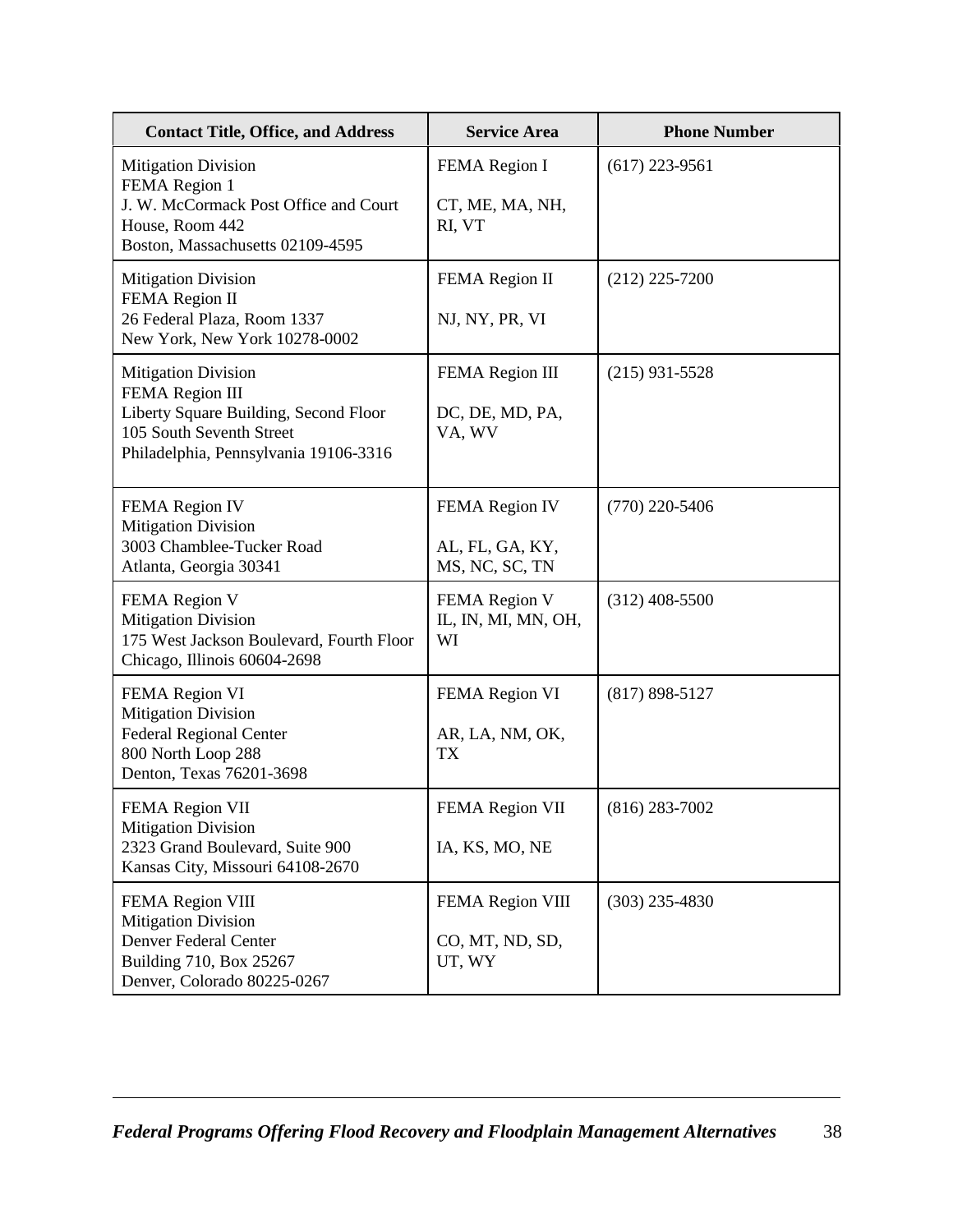| <b>Contact Title, Office, and Address</b>                                                                                                           | <b>Service Area</b>                               | <b>Phone Number</b> |
|-----------------------------------------------------------------------------------------------------------------------------------------------------|---------------------------------------------------|---------------------|
| FEMA Region IX<br><b>Mitigation Division</b><br>Building 105<br>Presidio of San Francisco<br>San Francisco, California 94129                        | FEMA Region IX<br>AZ, CA, HI, NV,<br>GU, AS, CNMI | $(415)$ 923-7186    |
| <b>Mitigation Division</b><br>FEMA Region X<br><b>Federal Regional Center</b><br>130 228 <sup>th</sup> Street, SW<br>Bothell, Washington 98021-9796 | FEMA Region X<br>AK, ID, OR, WA                   | $(206)$ 487-4678    |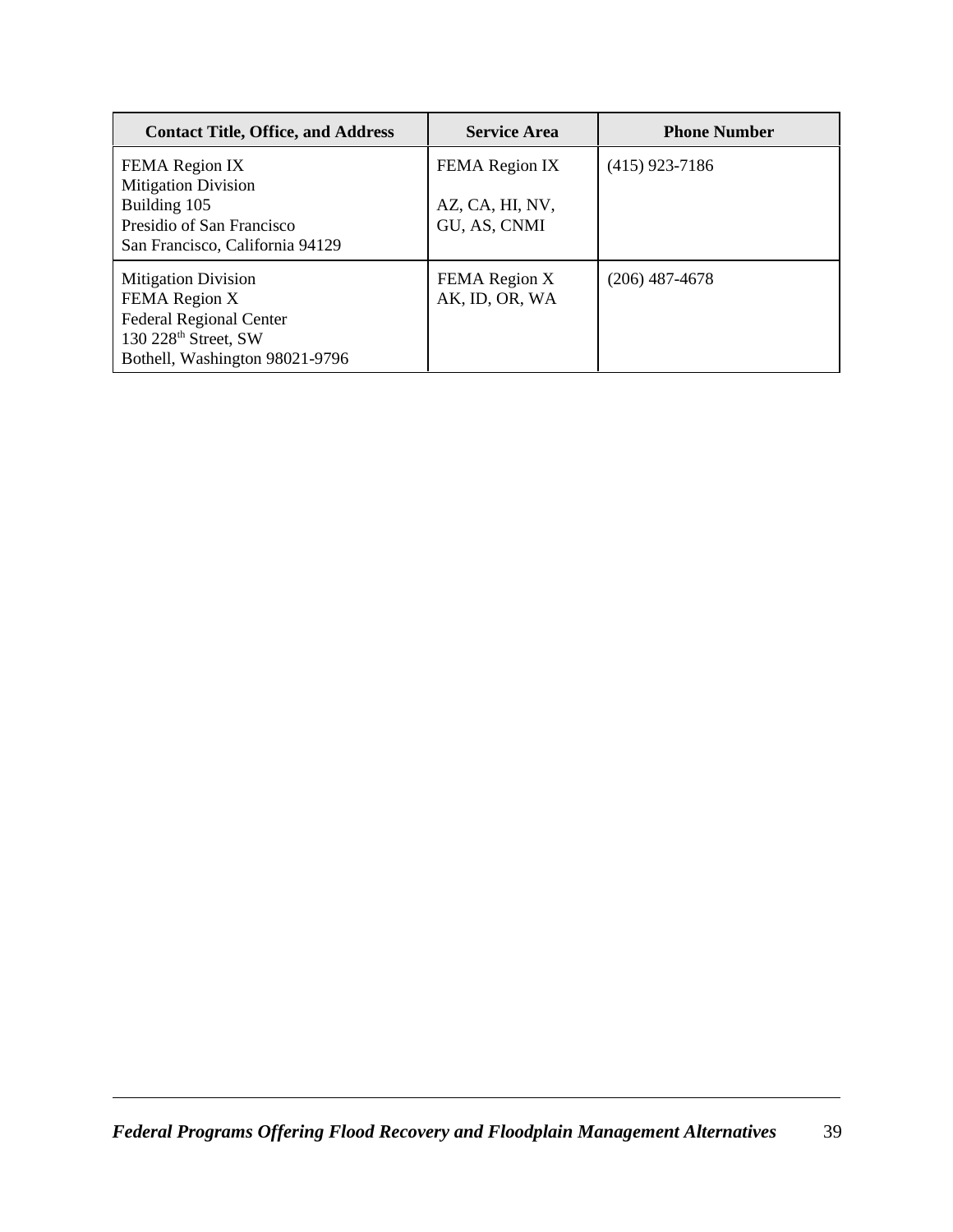# **Flood Plain Management Services** (**Section 206 of the 1960 Flood Control Act, as amended** )

**Objective:** *Foster public understanding of the options for dealing with flood hazards and promote prudent use and management of the Nation's flood plains through technical assistance and planning guidance.*

**Agency:** Department of Defense (DoD), U.S. Army Corps of Engineers (USACE)

**Contact:** A table of regional contacts follows this program summary.

**Link to Non-Structural Alternatives:** The Flood Plain Management Services Program provides the full range of technical services and planning guidance that is needed to support effective flood plain management. The types of assistance available are listed below.

 a. *General Technical Services.* The program develops or interprets site-specific data on floodplain patterns. It also provides technical information on natural and cultural flood plain resources, and flood loss potentials before and after the use of flood plain management measures.

 b. *General Planning Guidance.* On a larger scale, the program provides assistance and guidance through studies on all aspects of flood plain management planning, including the possible impacts of plain land use changes on the physical, socio-economic, and environmental conditions of the flood plain. Studies can range from helping a community identify present or future flood plain areas and related problems, to a broad assessment of which of the various remedial measures may be effectively used. Some of the most common types of studies include:

- Flood Plain Delineation/Flood Hazard Evaluation Studies
- Dam Break Analysis Studies
- Hurricane Evacuation Studies
- Flood Warning/Preparedness Studies
- Regulatory Floodway Studies
- Comprehensive Flood Plain Management Studies
- Flood Damage Reduction Studies
- Urbanization Impact Studies
- Stormwater Management Studies
- Flood Proofing Studies
- Inventory of Flood Prone Structures.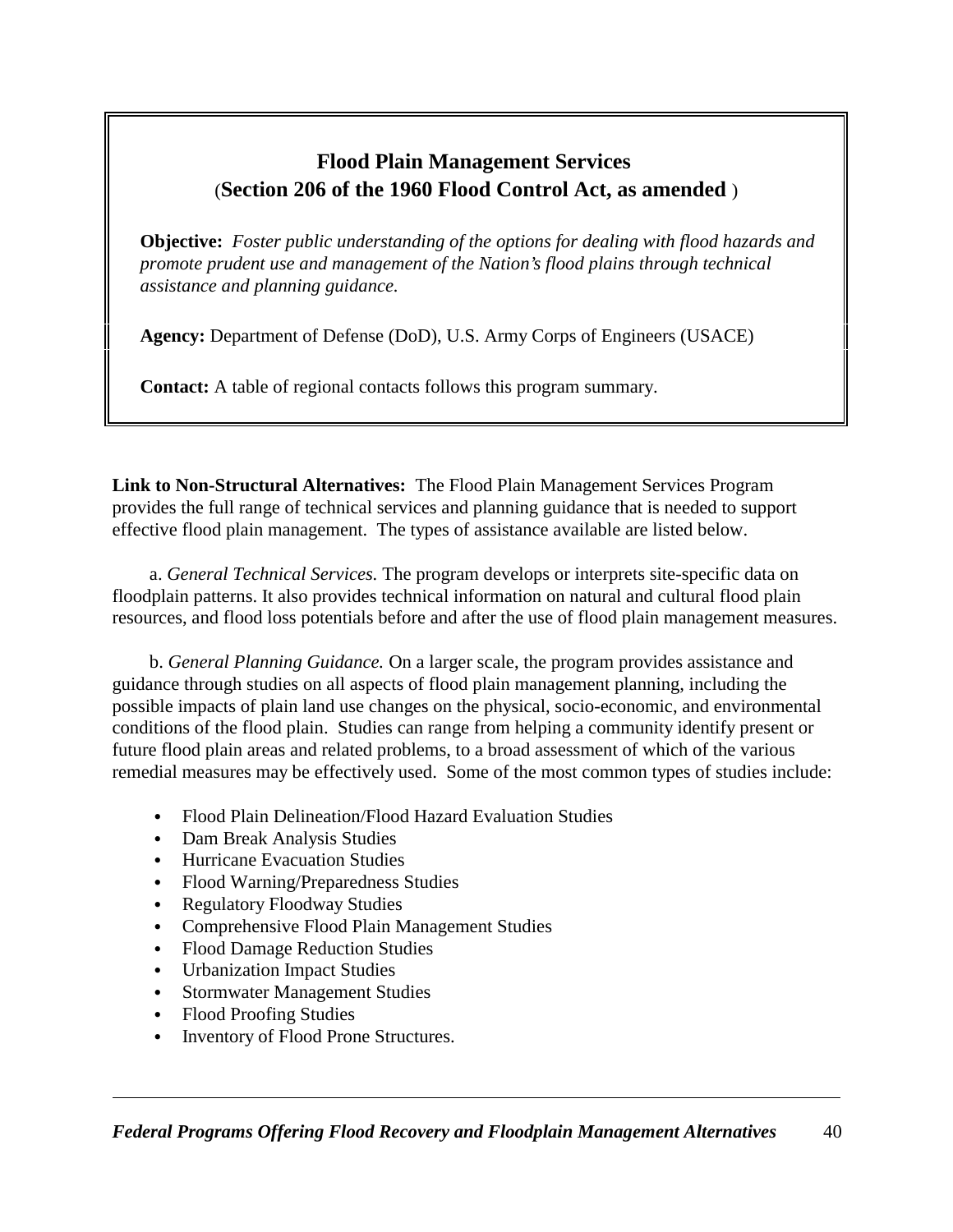c. The program also provides guidance and assistance for meeting standards of the National Flood Insurance Program and for conducting workshops and seminars on non-structural flood plain management measures, such as floodproofing.

 d. *Guides, Pamphlets, and Supporting Studies.* The program enables studies to be conducted to improve methods and procedures for mitigating flood damages. It also can be used for preparing guides and pamphlets on flood proofing techniques, flood plain regulations, flood plain occupancy, natural flood plain resources, and other related aspects of flood plain management.

**Form of Assistance:** Technical assistance and planning assistance.

**Program Target:** State, regional, and local governments, Native American tribes, and other non-Federal public agencies.

**Eligibility:** State, regional, and local governments, Native American tribes, and other non-Federal public agencies.

**Total Annual Funding:** Approximately \$9 million appropriated in FY 1998, Corps-wide.

**Cost-Sharing Requirement:** Program services are provided to state, regional, and local governments, Native American tribes, and other non-Federal public agencies without charge. Implementation costs for proposed measures are 100 percent non-Federal, absent eligibility or authorization for another Corps program.

Program services also are offered to non-water resource Federal agencies and to the private sector provided that they provide advance funding for 100 percent of costs.

**Repayment Requirement(s):** None.

**Application Procedure(s):** Written requests for services should be sent directly to the appropriate Corps offices noted in the table below.

**Application Timeline:** Requests are generally honored on a first-come, first-served basis, within the limits of available appropriations.

**Programmatic/Funding Constraint(s):** Constrained by available funding.

**Other Comments:** This program is not intended to be a substitute for other Corps planning activities. All requestors are encouraged to furnish available field survey data, maps, historical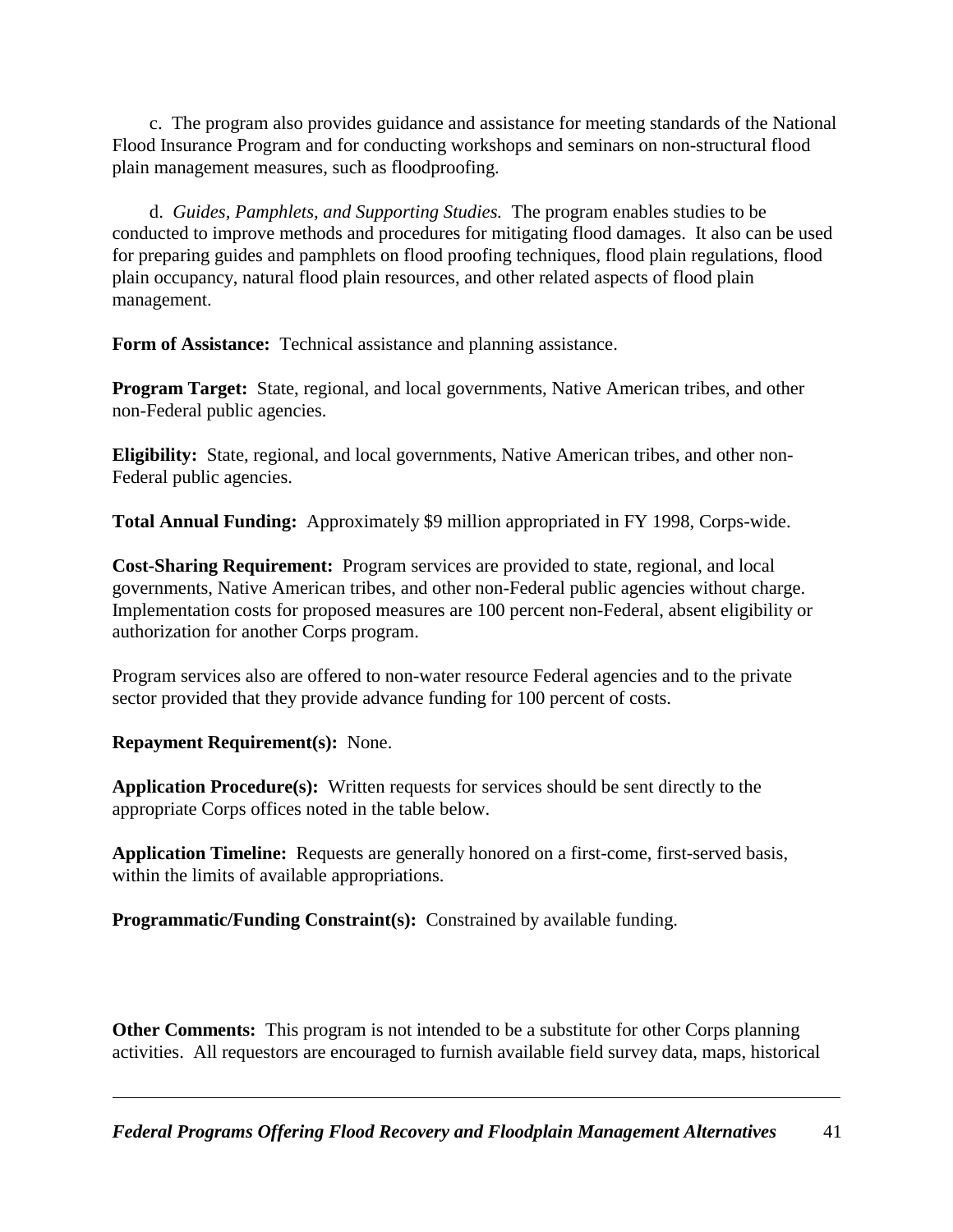flood information and the like, to help reduce the cost of services.

#### **Regional Contacts**:

| <b>Division</b>            | Office                 | <b>Phone Number</b> |
|----------------------------|------------------------|---------------------|
| North Atlantic             | Flood Plain Management | $(212)$ 264-7813    |
| South Atlantic             | Flood Plain Management | $(404)$ 331-4441    |
| Great Lakes and Ohio River | Flood Plain Management | $(513) 684 - 6050$  |
| Mississippi Valley         | Flood Plain Management | $(601) 634 - 5827$  |
| Northwestern               | Flood Plain Management | $(503) 808 - 3853$  |
| Southwestern               | Flood Plain Management | $(214)$ 767-2316    |
| South Pacific              | Flood Plain Management | $(415)$ 977-8164    |
| Pacific Ocean              | Flood Plain Management | $(808)$ 438-8863    |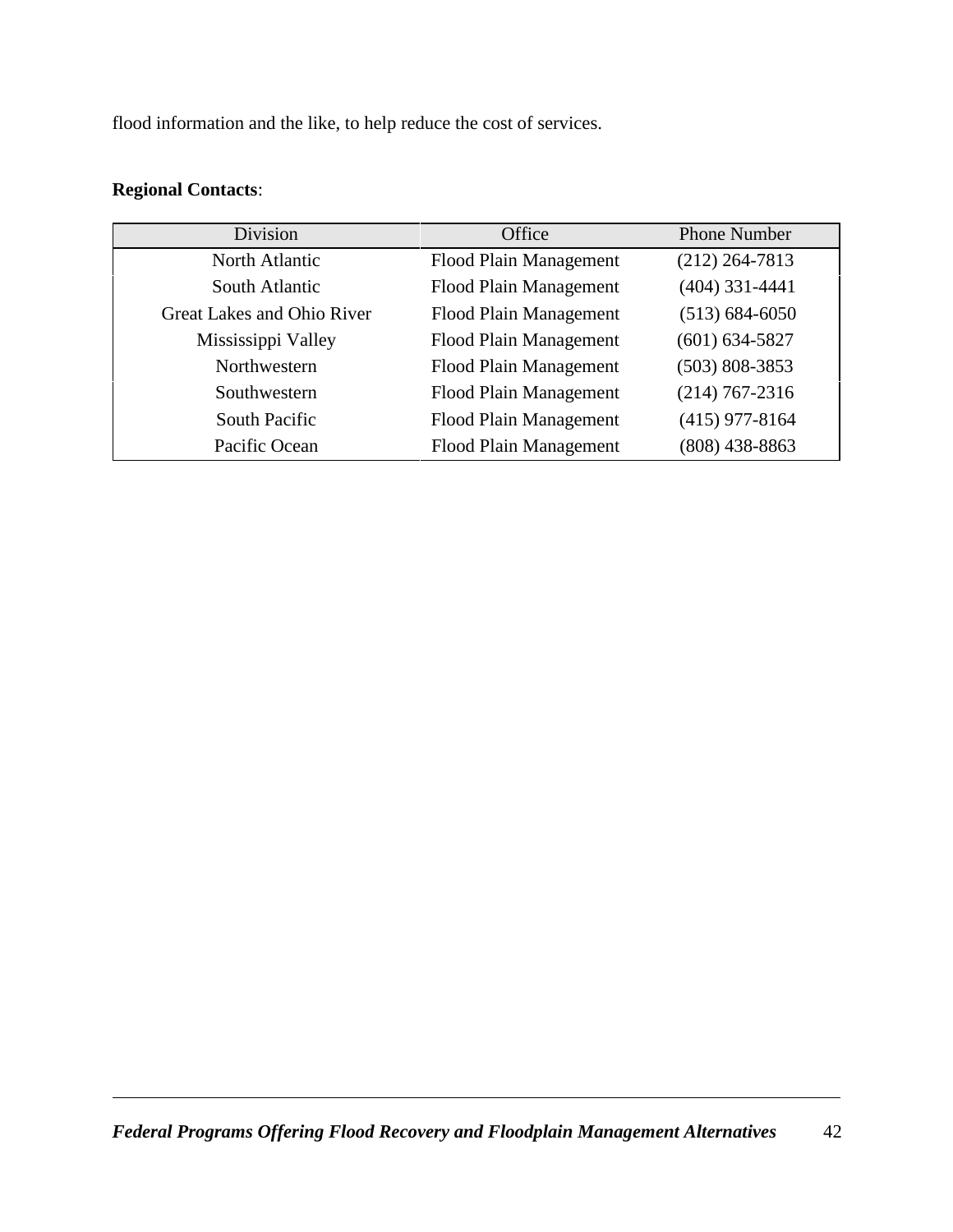# **Hazard Mitigation Grant Program (HMGP)**

**Objective:** *Provide funds to states and communities for implementing long-term hazard mitigation measures following a major disaster declaration.* 

**Agency:** Federal Emergency Management Agency (FEMA)

**Contact:** Program Support Division, Mitigation Directorate, National Headquarters, (202) 646- 4621. Please see FEMA "Flood Mitigation Assistance" program summary (page 35) for a complete list of FEMA regional contacts.

**Link to Non-Structural Alternatives:** The HMGP can be used to fund projects to protect both public and private property. Types of eligible projects include, but are not limited to, elevation, acquisition, or relocation of structures and retrofitting of facilities.

**Forms of Assistance:** Grants.

**Program Target:** State and local governments and certain private, non-profit organizations or institutions and Native American tribes.

**Total Funding:** Federal funding available under the HMGP is based on 15% of the Federal funds spent on the Public Assistance and Individual Assistance programs (minus administrative expenses) for each disaster.

**Eligibility Requirement(s):** Projects must be cost-effective, must meet Federal environmental requirements, must be consistent with the overall State Hazard Mitigation Plan, and must be within an area covered by a Federal disaster declaration.

**Cost Sharing Requirement(s):** 25 percent local, 75 percent Federal.

**Repayment Requirement(s):** None.

**Application Procedure(s):** Contact your FEMA Regional Office or your State Hazard Mitigation Officer.

**Application Time Line:** The state notifies FEMA of intent to participate in the program within 60 days of the disaster declaration. Applications for mitigation projects are encouraged as soon as possible following a disaster declaration so that mitigation opportunities are not lost during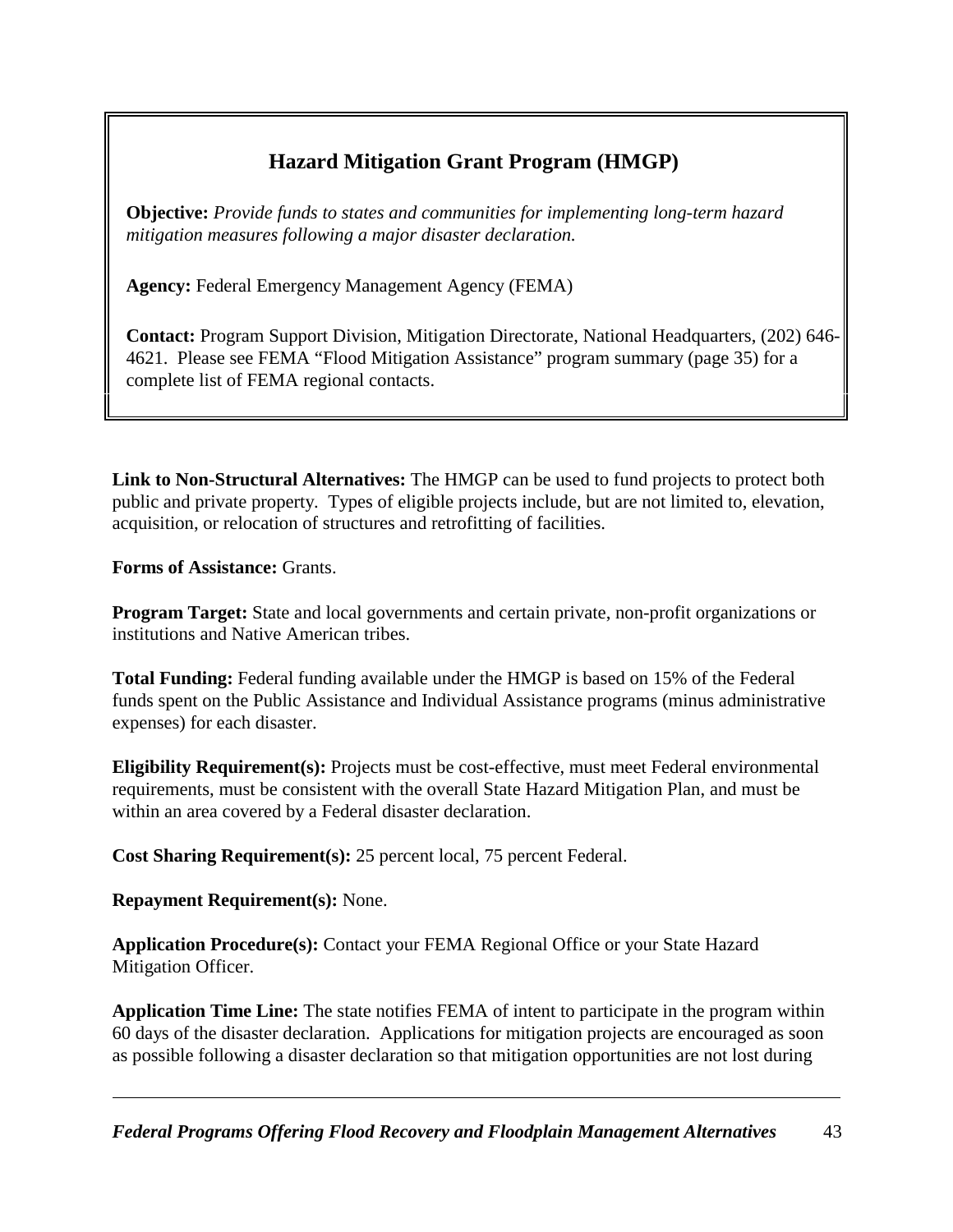reconstruction. All applications must be submitted no later than 90 days following FEMA's approval of the State Hazard Mitigation Plan.

**Programmatic/Funding Constraint(s):** Projects must be consistent with FEMA's HMGP Regulations found at 44 CFR Part 206, Subpart N. Additional guidance for state and local applicants has been developed and is available from FEMA Headquarters or your FEMA Regional Office.

**Other Comments:** The HMGP is a state-administered program in which funding priorities and project selection is based upon recommendations made by the state. FEMA retains final approval of each project.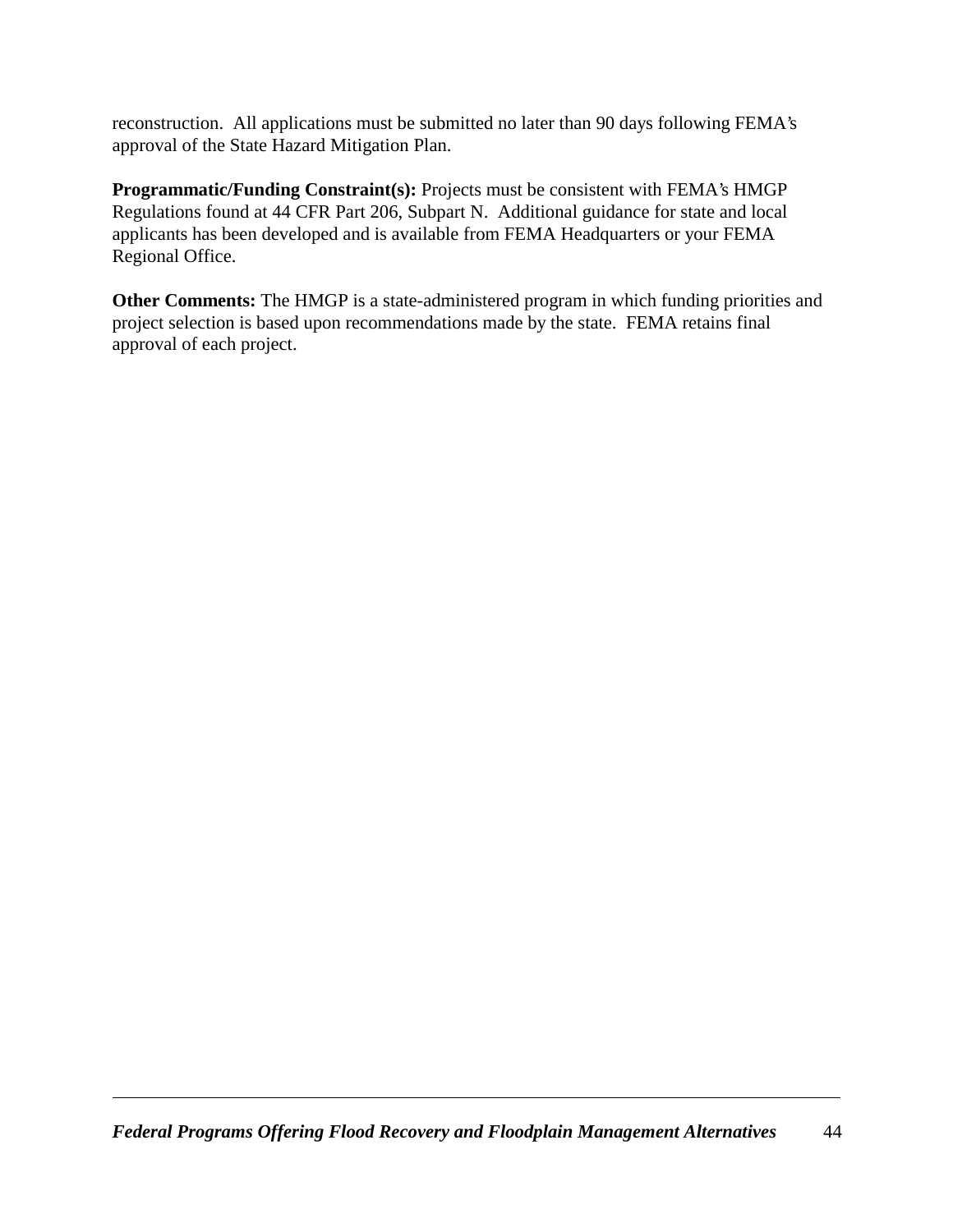## **HOME Investment Partnerships Program**

**Objective:** *Produce affordable housing. The HOME Program provides formula grants to states, local governments, urban counties and consortia for permanent and transitional housing for low-income persons.*

**Agency:** Department of Housing and Urban Development (HUD)

**Contact:** Prospective applicants should contact the Community Planning and Development staff at their appropriate HUD field office. As an alternative, the may contact the Director, Office of Affordable Housing Programs, HUD, Washington, D.C., (202) 708-2685

**Link to Non-Structural Alternatives:** The HOME program can be used to provide assistance in floodplain management areas. HOME funds can assist renters, new homebuyers, and existing homeowners with acquisition, new construction, rehabilitation, and tenant-based rental assistance.

#### **Form of Assistance:** Grants

**Program Target:** Low-income persons.

**Total Funding:** Funds are made available by formula to states and local governments (currently at \$1.438 billion level for FY 1998). In addition, in FY 1993 a supplemental allocation of \$50 million was made available to states and local governments affected by the Midwest floods. To date, over \$43 million has been committed to specific projects and almost \$40 million has been disbursed.

**Eligibility:** All states as well as Metropolitan cities, urban counties, and consortia (Contiguous units of local government), are eligible to become participating jurisdictions in the HOME program. Additional special set-asides of funds are made for insular areas.

**Cost-Sharing:** A 25 percent match is required. The match may be waived due to fiscal distress or in presidentially-declared disaster areas.

**Repayment Requirement(s):** None.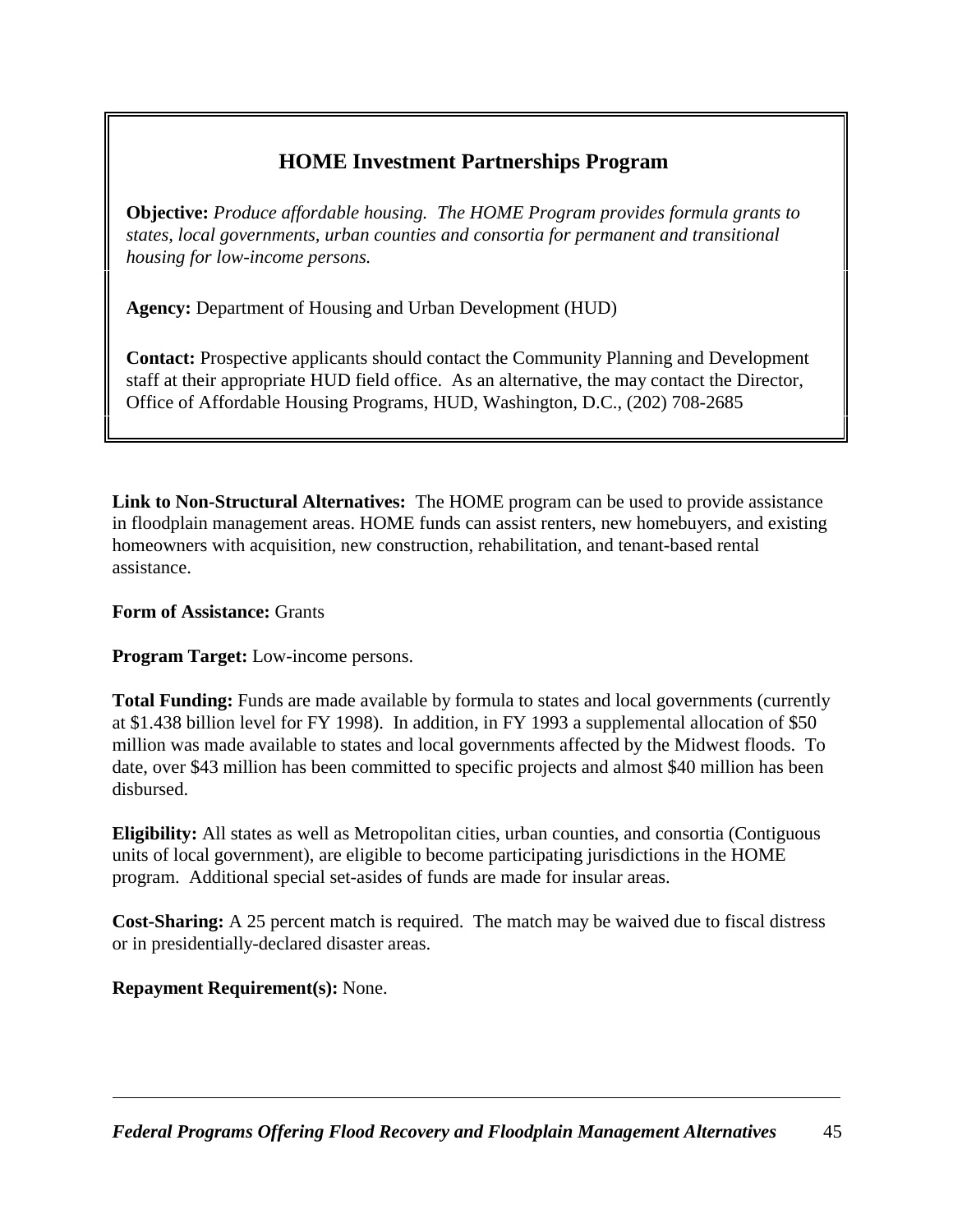**Application Procedure(s):** A jurisdiction must prepare (and HUD must approve) a Consolidated Plan. Shortly after HOME funds become available each year, HUD will inform participating jurisdictions of funds available. HUD has statutory authority to waive certain requirements for activities designed to address damage from Presidentially-declared disasters.

**Programmatic/Funding Constraint(s):** HOME funds may not be used for public housing modernization, tenant subsidies for certain mandated purposes under Section 8, matching funds under Federal programs, Annual Contributions contracts, activities under the Low-Income Housing Preservation Acts of 1987 and 1990 (except for priority purchasers), and operating subsidies for rental housing. Funds also may not be used to fund a reserve account for replacement of a project reserve account for unanticipated increases in operation costs.

#### **Other Comments:**

*Special Considerations*: For regular HOME funds to be used in disaster areas, HUD will provide a series of waivers to expedite the use of funds and will also consider other waivers that may be requested by affected jurisdictions.

**Information on the World-wide Web:** More program information and the program's regulations are available on the world-wide web at:

http://www.hud.gov/cpdhome.html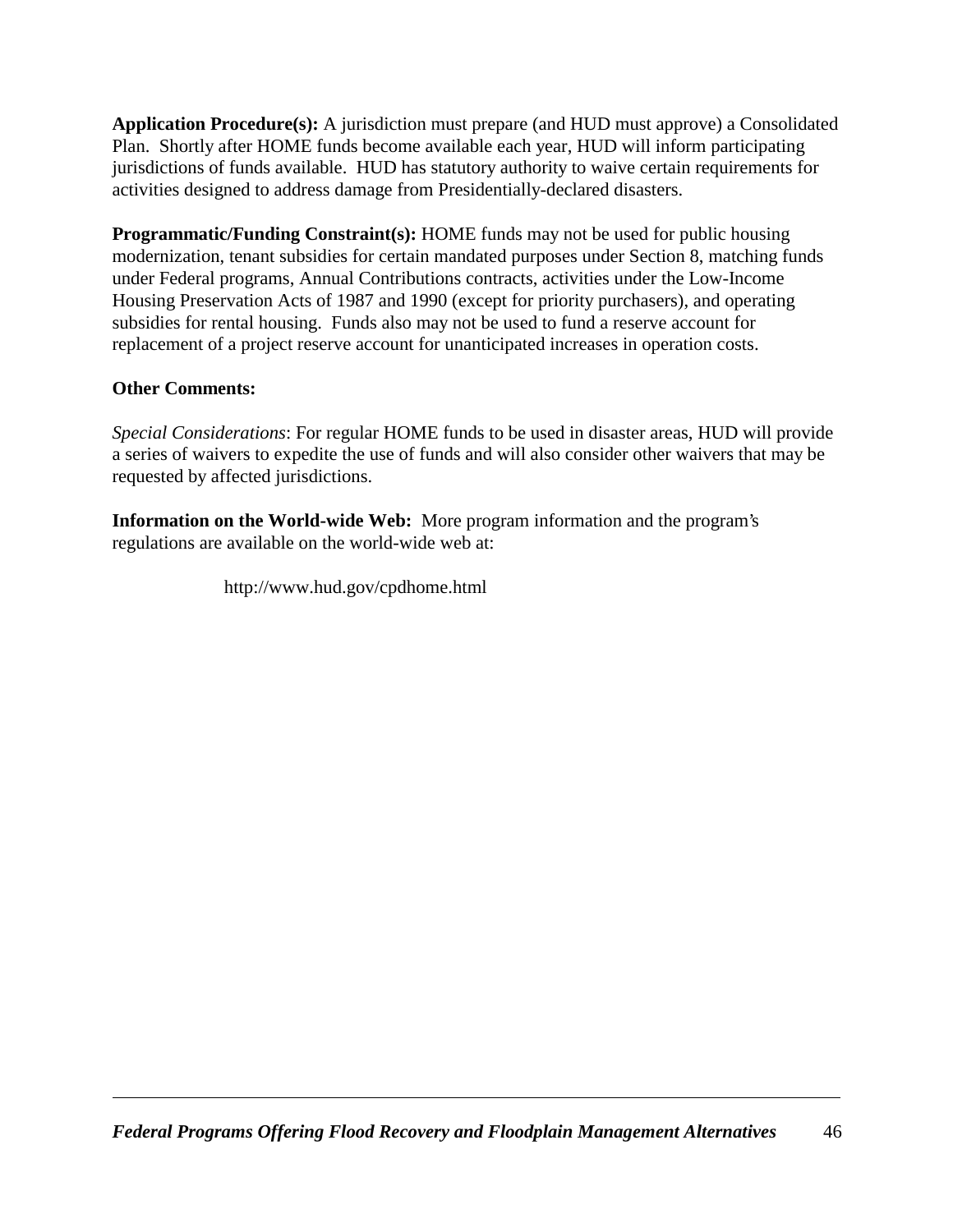# **HUD Disaster Recovery Initiative**

**Objective:** *HUD's Disaster Recovery Initiative helps communities impacted by Presidentially declared disasters. HUD steps in with gap funding for recovery activities -- providing the glue that pulls together the full disaster recovery effort. Because Federal government resources will never be sufficient to cover the costs of total recovery, HUD's program requires a partnership of Federal, state and local governments, the business community, and citizens.* 

**Agency:** Department of Housing and Urban Development (HUD)

**Contact:** Public entities needing assistance under this program should contact the Community Planning and Development division at their respective HUD field office. A complete list of field contacts is included at the end of this program summary.

**Link to Non-Structural Alternatives:** Grantees must use the Disaster Recovery Initiative for buyouts, relocation, long-term recovery, and mitigation related to a covered disaster. There is a wide range of activities which may be funded from HUD Disaster Recovery Initiative funds:

- Acquisition of real property (including the buy out of properties in a flood plain and the acquisition of relocation property);
- Relocation payments and assistance for displaced persons, businesses, organizations, and farm operations;
- Debris removal, clearance and demolition;
- Repair, rehabilitation or reconstruction of residential and non-residential structures;
- Acquisition, construction, reconstruction, or installation of public facilities and improvements, such as water and sewer facilities, streets, neighborhood centers, and the conversion of school buildings for eligible purposes;
- Code enforcement in deteriorated or deteriorating areas, e.g., disaster areas;
- Assistance to facilitate homeownership among low- and moderate-income persons, e.g., downpayment assistance, interest rate subsidies, loan guarantees;
- Public services (within certain limits);
- Activities relating to energy conservation and renewable energy resources, incorporated into recovery;
- Assistance to for-profit businesses to carry out economic development or recovery activities that benefit the public through job creation/retention;
- Acquisition, construction, or reconstruction of buildings for the general conduct of government damaged or destroyed as a direct result of a Presidentially declared disaster;
- Construction of new replacement housing by units of general local government; and
- Planning and administration costs up to 20 percent of the grant.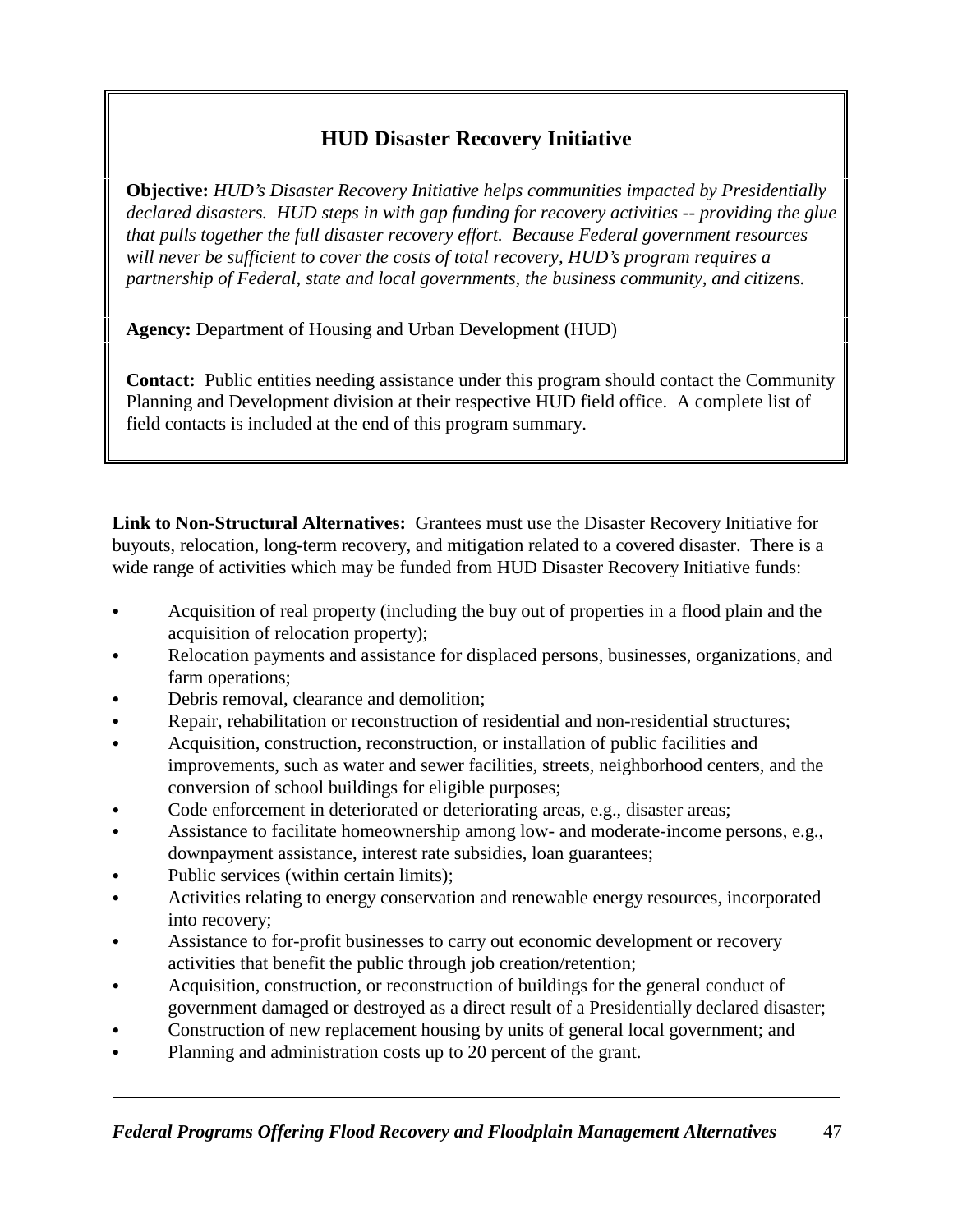**Forms of Assistance:** Grants.

**Program Target:** State and local governments.

**Total Funding:** Funds provided through emergency supplemental appropriations only. Amount varies depending on the magnitude of the disaster. \$500 million was appropriated for HUD Disaster Recovery Initiative grants under Title II, Chapter 10 of the 1997 Emergency Supplemental Appropriations Act for Recovery from Natural Disasters (Public Law 105-18). This law covers disasters that receive a Presidential declaration between September 1, 1996 and September 30, 1997.

**Eligibility Requirements:** Eligible grantees are states and units of general local government which experience a Presidentially declared disaster.

**Cost-Sharing Requirement(s):** None.

#### **Repayment Requirement(s):** None.

**Application Procedure(s):** Each state and local government applicant must prepare a Disaster Recovery Plan for HUD approval. The plan must describe: the recovery needs resulting from the covered disaster; the grantee's overall plan for recovery; expected Federal, non-Federal public, and private resources, and their relationship, if any, to activities to be funded with HUD Disaster Recovery Grant funds; and the proposed uses for the HUD Disaster Recovery funds. The plan also must include monitoring standards and procedures and appropriate certifications.

To assist in planning, HUD will make Community 2020 software available to every jurisdiction. This software will permit states and localities to display proposed and completed projects on maps showing the social and economic conditions of neighborhoods. This could include existing projects funded by other agencies.

**Programmatic/Funding Constraint(s):** A grantee must use more than 50 percent of its HUD Disaster Recovery funds for activities that benefit persons of low- and moderate-income. However, the Secretary may waive this requirement on a case-by-case basis when there is good cause and the use of HUD Disaster Recovery funds will be consistent with a public purpose and reflects public accountability. Program requirements may be waived provided such actions are consistent with the purposes of the statute. Among the requirements which may not be waived are those related to civil rights, fair housing and nondiscrimination, the environment, and labor standards.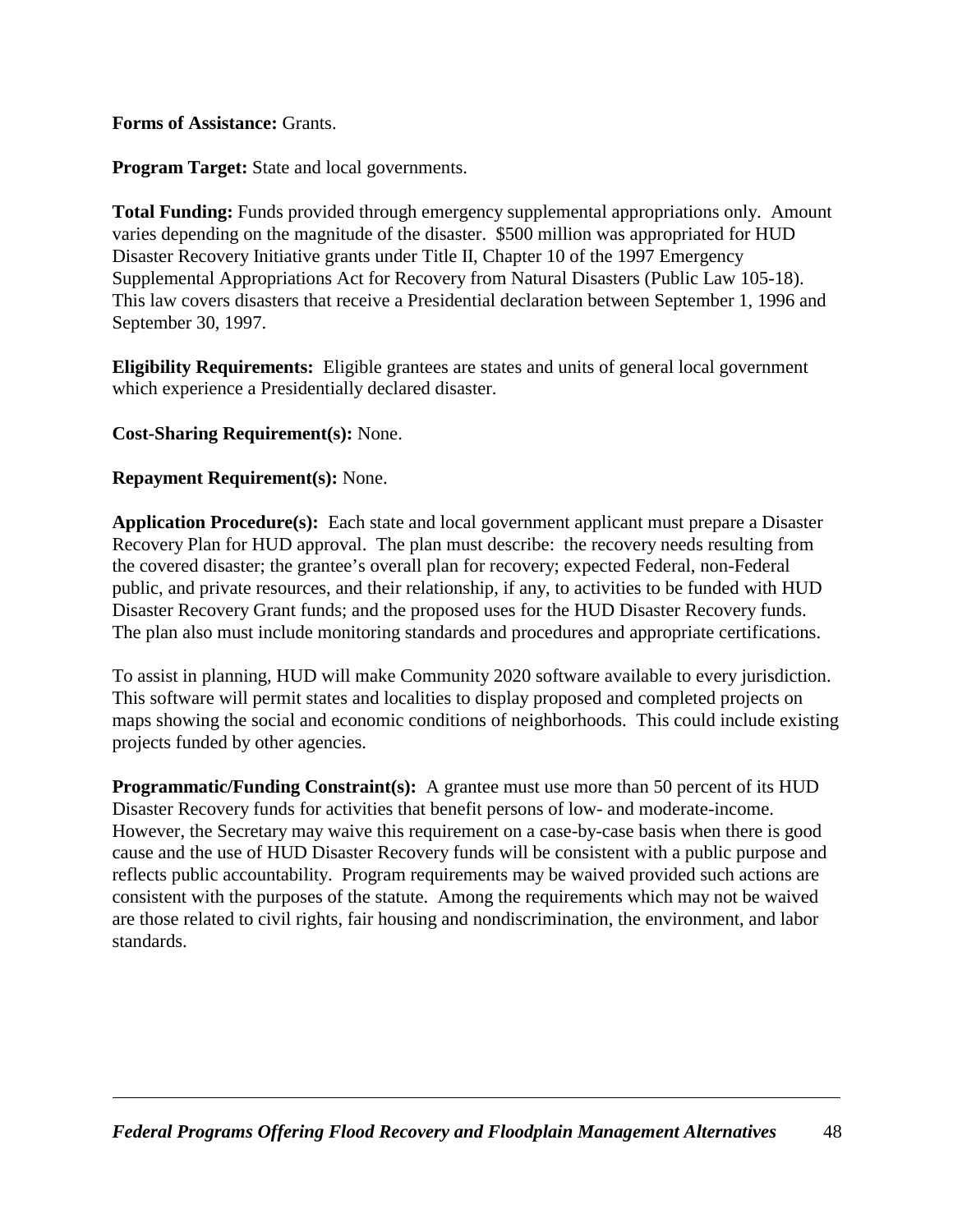HUD Disaster Recovery funds are intended to supplement, not replace, grants from the Federal Emergency Management Agency (FEMA) and other agencies. They may not be used for activities that can and will be funded by FEMA, the Small Business Administration (SBA), or the U.S. Army Corps of Engineers.

#### **Other Comments:**

*Allocation of Funds:* HUD allocates the funds directly to certain grantees based generally on a formula which reflects existing disaster recovery needs and needs that are not met by other federal programs.

*Recordkeeping and Reporting:* A critical part of protecting the public trust and ensuring accountability to the public for funds expended is keeping good records and reporting on results. Accordingly, grantees must maintain records and submit reports on accomplishments in accord with existing CDBG regulations.

# **DISASTER CONTACTS IN HUD FIELD OFFICES**

| <b>JURISDICTION</b> | <b>OFFICE</b>                                              | <b>NAME AND TITLE</b>                                                                                                                                                                          |
|---------------------|------------------------------------------------------------|------------------------------------------------------------------------------------------------------------------------------------------------------------------------------------------------|
| <b>NEW ENGLAND</b>  | <b>MASSACHUSETTS</b><br><b>STATE</b><br><b>Boston</b>      | Secretary's Representative, HUD Massachusetts State Office<br>10 Causeway Street, Rm.375<br>Boston, MA 02222-1092<br>OFC PHONE (617) 565-5236/FAX (617) 565-6558                               |
|                     | <b>CONNECTICUT STATE</b><br><b>Hartford</b>                | Senior Community Builder, HUD Connecticut State Office<br>One Corporate Center<br>Hartford, CT 06103-3220<br>OFC PHONE (860) 240-4844/FAX (860) 240-4850                                       |
|                     | <b>NEW HAMPSHIRE</b><br><b>STATE</b><br><b>Manchester</b>  | Senior Community Builder, HUD New Hampshire State Office<br>Norris Cotton Federal Bldg.<br>275 Chestnut Street<br>Manchester, NH 03103-2487<br>OFC PHONE (603) 666-7682/FAX (603) 666-7667     |
|                     | <b>RHODE ISLAND</b><br><b>STATE</b><br><b>Providence</b>   | Senior Community Builder, HUD Rhode Island State Office<br>10 Weybosset Street<br>Sixth Floor<br>Providence, RI 02903-2808<br>OFC PHONE (401) 528-5352/FAX (401) 528-5312                      |
|                     | <b>MAINE STATE</b><br><b>Bangor</b>                        | Senior Community Builder, HUD Maine State Office<br>99 Franklin Street<br>Bangor, ME 04401-4925<br><b>OFC PHONE</b> (207) 945-0427/ <b>FAX</b> (207) 945-0533                                  |
|                     | <b>VERMONT STATE</b><br><b>OFFICE</b><br><b>Burlington</b> | Senior Community Builder, HUD Vermont State Office<br>Room 244 - Federal Building<br>11 Elmwood Avenue, PO Box 879<br>Burlington, VT 05402-0879<br>OFC PHONE (802) 951-6290/FAX (802) 951-6298 |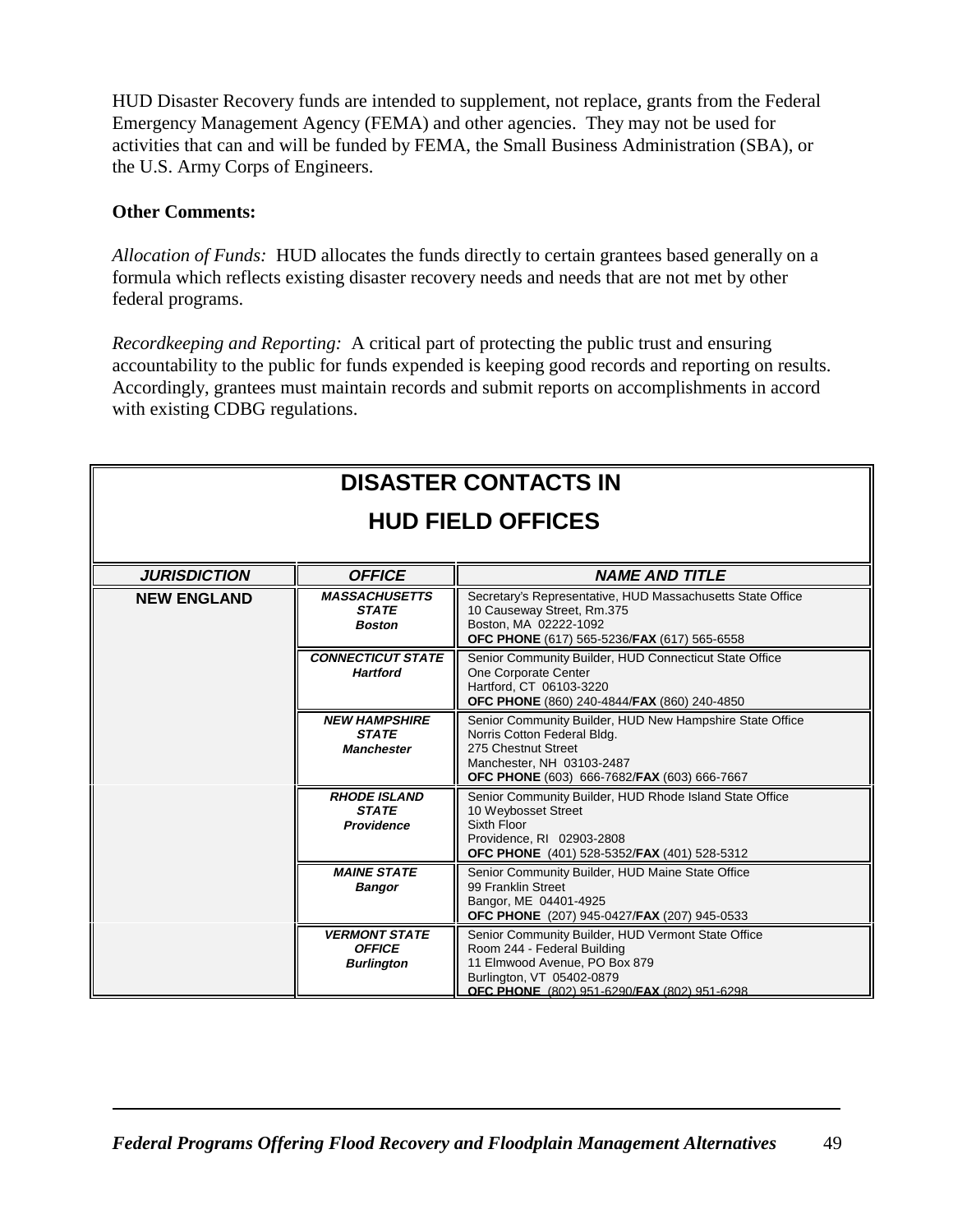# **DISASTER CONTACTS IN HUD FIELD OFFICES**

| <b>JURISDICTION</b>  | <b>OFFICE</b>                                                  | <b>NAME AND TITLE</b>                                                                                                                                                                              |
|----------------------|----------------------------------------------------------------|----------------------------------------------------------------------------------------------------------------------------------------------------------------------------------------------------|
| <b>NY/NEW JERSEY</b> | <b>NEW YORK STATE</b><br><b>New York</b>                       | Secretary's Representative, HUD New York State Office<br>26 Federal Plaza - Suite 3541<br>New York, NY 10278-0068<br>OFC PHONE (212) 264-1161/FAX (212) 264-3068                                   |
|                      | <b>BUFFALO AREA</b><br><b>Buffalo</b>                          | Senior Community Builder, HUD - Buffalo Office<br>Lafayette Court, 5th Floor<br>465 Main Street<br>Buffalo, NY 14203-1780<br>OFC PHONE (716) 551-5733/FAX (716) 551-5752                           |
|                      | <b>CAMDEN AREA</b>                                             | Senior Community Builder, HUD - Camden Office<br>2nd Floor - Hudson Bldg.<br>800 Hudson Square<br>Camden, NJ 08102-1156<br>OFC PHONE (609) 757-5081/FAX (609) 757-5373                             |
|                      | <b>NEW JERSEY STATE</b><br><b>Newark</b>                       | Senior Community Builder, HUD - Newark Office<br>One Newark Center, 13th Floor<br>Newark, NJ 07102-5260<br>OFC PHONE (201) 622 7900 Ext. 3102/FAX (201) 645-2323                                   |
|                      | <b>ALBANY AREA</b>                                             | Senior Community Builder, HUD - Albany Office<br>52 Corporate Circle<br>Albany, NY 12203-5121<br>OFC PHONE (518) 464-4200/FAX (518) 464-430                                                        |
| <b>MID-ATLANTIC</b>  | <b>PENNSYLVANIA</b><br><b>STATE</b><br>Philadelphia            | Secretary's Representative, HUD Pennsylvania State Office<br>The Wanamaker Building<br>100 Pennsylvania Square, East<br>Philadelphia, PA 19107-3380<br>OFC PHONE (215) 656-0606/FAX (215) 656-3445 |
|                      | <b>MARYLAND STATE</b><br><b>Baltimore</b>                      | Senior Community Builder, HUD Maryland State Office<br>10 South Howard Street, 5th Floor<br>Baltimore, MD 21201-2505<br>OFC PHONE (410) 962-2520 Ext. 3474/FAX (410) 962-1849                      |
|                      | <b>PITTSBURGH AREA</b>                                         | Senior Community Builder, HUD Pittsburgh Office<br>339 Sixth Avenue - Sixth Floor<br>Pittsburgh, PA 15222-2515<br>OFC PHONE (412) 644-5945/FAX (412) 644-4240                                      |
|                      | <b>DISTRICT OF</b><br><b>COLUMBIA</b><br><b>Washington, DC</b> | Senior Community Builder, HUD Washington, DC Office<br>820 First Street, N.E., Suite 300<br>Washington, DC 20002-4205<br>OFC PHONE (202) 275-9206 Ext. 3075/FAX (202) 275-9212                     |
|                      | <b>VIRGINIA STATE</b><br><b>Richmond</b>                       | Senior Community Builder, HUD Virginia State Office<br>3600 West Broad Street<br>Richmond, VA 23230-4920<br>OFC PHONE (804) 278-4507 Ext. 3208/FAX (804) 278-4603                                  |
|                      | <b>WEST VIRGINIA</b><br><b>STATE</b><br><b>Charleston</b>      | Senior Community Builder, HUD West Virginia State Office<br>405 Capitol Street, Suite 708<br>Charleston, WV 25301-1795<br>OFC PHONE (304) 347-7036 Ext. 101/FAX (304) 347-7050                     |
|                      | <b>DELAWARE STATE</b><br>Wilmington                            | Senior Community Builder, HUD Delaware State Office<br>824 Market Street, Suite 850<br>Wilmington, DE 19801-3016<br>OFC PHONE (302) 573-6300/FAX (302) 573-6259                                    |
| <b>SOUTHEAST</b>     | <b>GEORGIA STATE</b><br><b>Atlanta</b>                         | Secretary's Representative, HUD Georgia State Office<br>Richard B. Russell Federal Building<br>75 Spring Street, SW<br>Atlanta, GA 30303-3388<br>OFC PHONE (404) 331-5136/FAX (404) 730-2365       |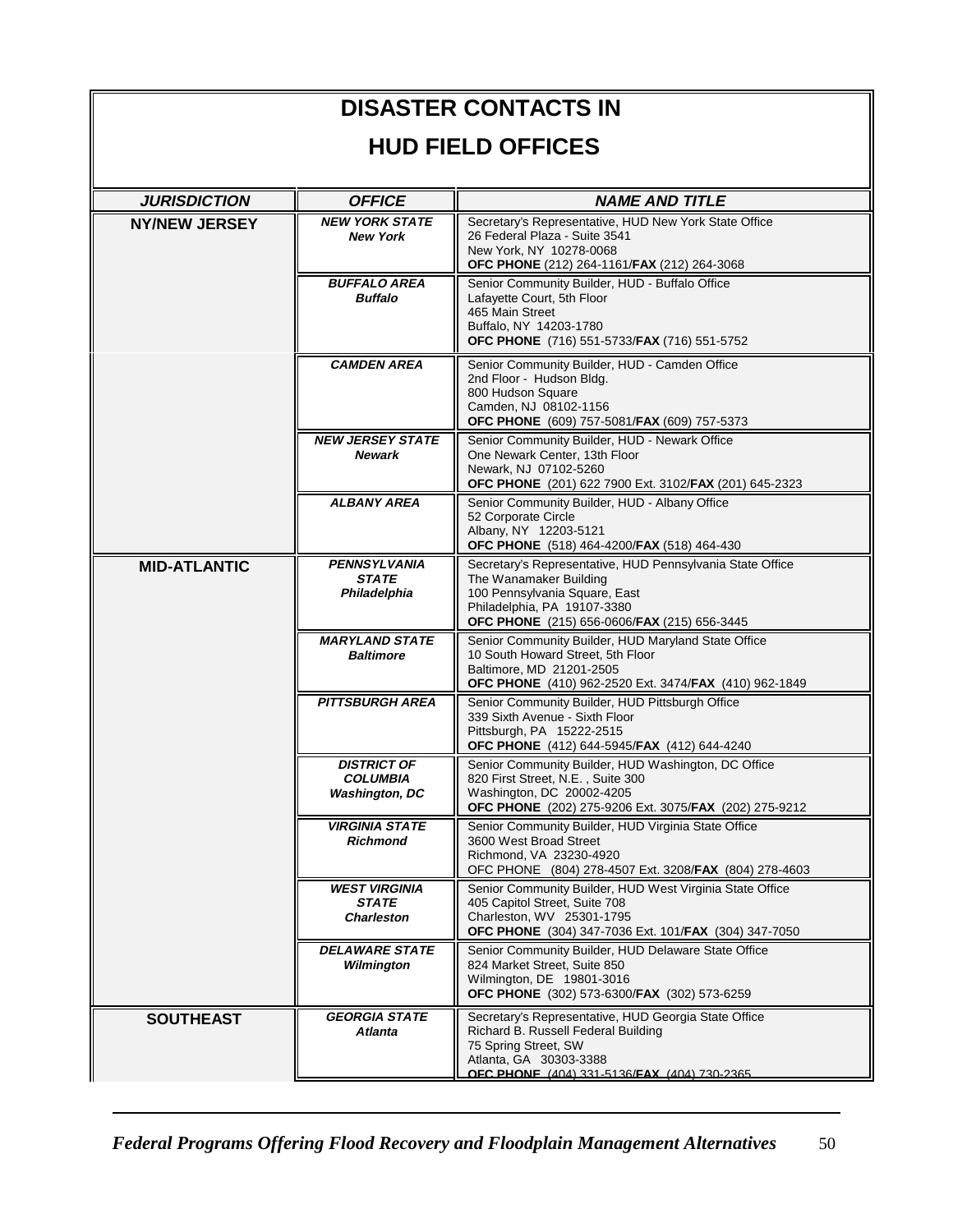|                | <b>ALABAMA STATE</b><br><b>Birmingham</b>           | Senior Community Builder, HUD Alabama State Office<br>600 Beacon Parkway West, Rm. 300<br>Birmingham, AL 35209-3144<br>OFC PHONE (205) 290-7617 Ext. 1001/FAX (205) 290-7593                   |
|----------------|-----------------------------------------------------|------------------------------------------------------------------------------------------------------------------------------------------------------------------------------------------------|
|                | <b>KENTUCKY STATE</b><br>Louisville                 | Senior Community Builder, HUD Kentucky State Office<br>601 West Broadway, PO Box 1044<br>Louisville, KY 40201-1044<br>OFC PHONE (502) 582-5251/FAX (502) 582-6074                              |
|                | <b>MISSISSIPPI STATE</b><br>Jackson                 | Senior Community Builder, HUD Jackson Office<br>100 W. Capitol Street, Room 910<br>Jackson, MS 39269-1096<br><b>OFC PHONE</b> (601) 965-4738/ <b>FAX</b> (601) 965-4773                        |
|                | <b>MEMPHIS AREA</b>                                 | Senior Community Builder, HUD - Memphis Office<br>200 Jefferson Avenue, Suite 1200<br>Memphis, TN 38103-2335<br>OFC PHONE (901) 544-3367/FAX (901) 544-3697                                    |
|                | <b>TENNESSEE STATE</b><br><b>Nashville</b>          | Senior Community Builder, HUD Tennessee State Office<br>251 Cumberland Bend Drive, Suite 200<br>Nashville, TN 37228-1803<br><b>OFC PHONE</b> (615) 736-5213/ <b>FAX</b> (615) 736-2018         |
|                | <b>JACKSONVILLE AREA</b>                            | Senior Community Builder, HUD Jacksonville Office<br>301 West Bay Street, Suite 2200<br>Jacksonville, FL 32202-5121<br><b>OFC PHONE</b> (904) 232-2627/ <b>FAX</b> (904) 232-3759              |
|                | <b>FLORIDA STATE</b><br><b>Coral Gables</b>         | Senior Community Builder, HUD Florida State Office<br>1320 S. Dixie Highway<br>Coral Gables, FL 33146-2911<br>OFC PHONE (305) 662-4510/FAX (305) 662-4588                                      |
|                | <b>NORTH CAROLINA</b><br><b>STATE</b><br>Greensboro | Senior Community Builder, HUD North Carolina State Office<br>2306 West Meadowview Road<br>Greensboro, NC 27407-3707<br>OFC PHONE (910) 547-4001/FAX (910) 547-4120                             |
|                | <b>CARIBBEAN</b><br>San Juan                        | Senior Community Builder, HUD Caribbean Office<br>159 Carlos E. Chardon Avenue<br>San Juan, PR 00918-1804<br>OFC PHONE (787) 766-5202/FAX (787) 766-5995                                       |
|                | <b>SOUTH CAROLINA</b><br><b>STATE</b><br>Columbia   | Senior Community Builder, HUD South Carolina State Office<br>1835 Assembly Street<br>Columbia, SC 29201-2480<br>OFC PHONE (803) 765-5592/FAX (803) 253-3043                                    |
|                | <b>KNOXVILLE AREA</b>                               | Senior Community Builder, HUD Knoxville Office<br>710 Locust Street, SW<br>Knoxville, TN 37902-2526<br><b>OFC PHONE</b> (423) 545-4384/ <b>FAX</b> (423) 545-4569                              |
|                | <b>ORLANDO AREA</b>                                 | Senior Community Builder, HUD Orlando Office<br>3751 Maguire Boulevard, Room 270<br>Orlando, FL 32803-3032<br>OFC PHONE (407) 648-6441/FAX (407) 648-6310                                      |
|                | TAMPA AREA                                          | Senior Community Builder, HUD Tampa Office<br>501 East Polk Street, Room 700<br>Tampa, FL 33602-3945<br>OFC PHONE (813) 228-2504/FAX (813) 228-2431                                            |
| <b>MIDWEST</b> | <b>ILLINOIS STATE</b><br>Chicago                    | Secretary's Representative, HUD Illinois State Office<br>Ralph Metcalfe Federal Building<br>77 West Jackson Boulevard<br>Chicago, IL 60604-3507<br>OFC PHONE (312) 353-5680/FAX (312) 886-2729 |
| <b>MIDWEST</b> | <b>MICHIGAN STATE</b>                               | Senior Community Builder, HUD Michigan Office                                                                                                                                                  |
| (Continued)    | Detroit                                             | 477 Michigan Avenue<br>Detroit, MI 48226-2592<br>OFC PHONE (313) 226-6241/FAX (313) 226-5611                                                                                                   |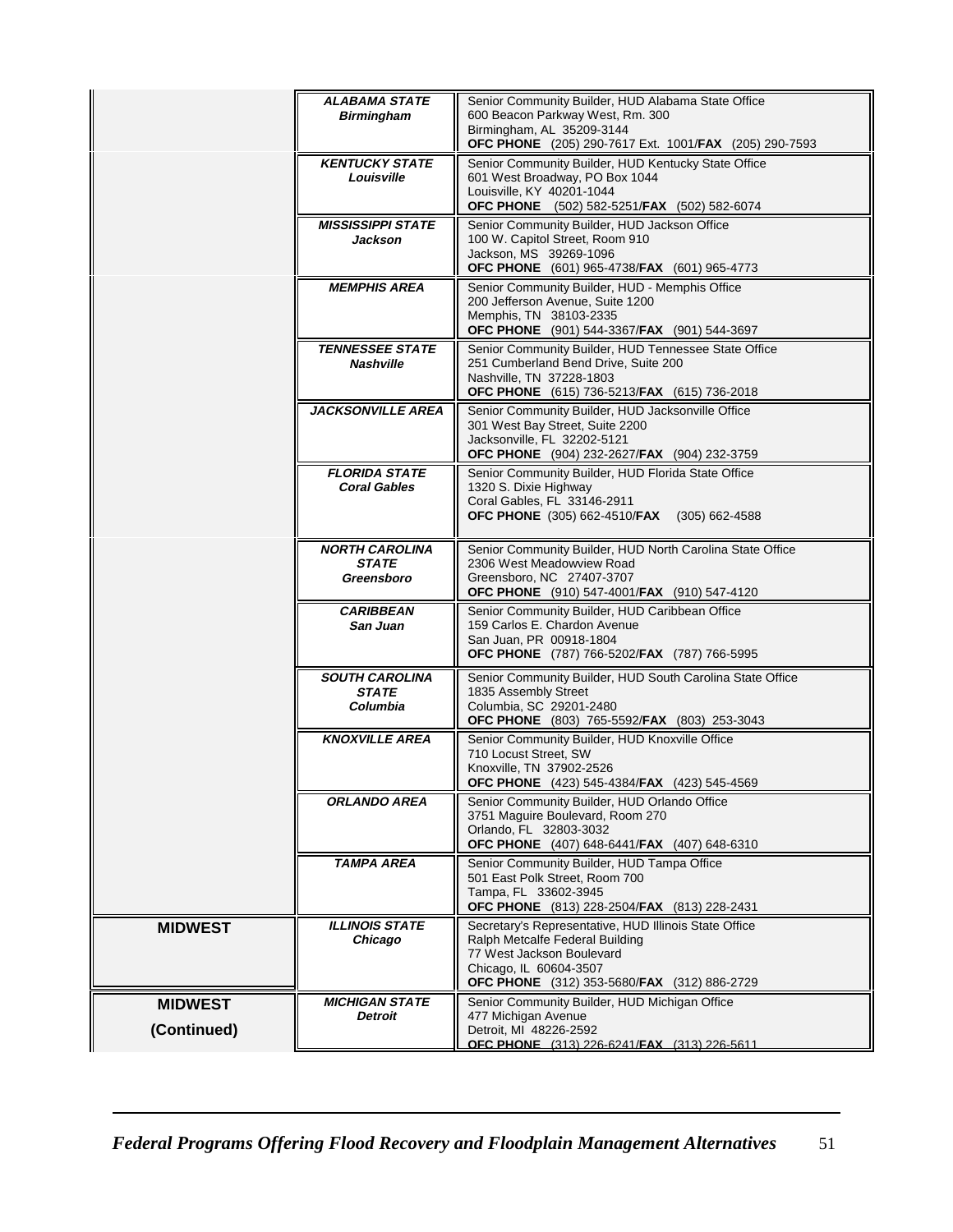|                                 | <b>INDIANA STATE</b><br>Indianapolis   | Senior Community Builder, HUD Indiana State Office<br>151 North Delaware Street<br>Indianapolis, IN 46204-2526                                                                           |
|---------------------------------|----------------------------------------|------------------------------------------------------------------------------------------------------------------------------------------------------------------------------------------|
|                                 | GRAND RAPIDS AREA                      | OFC PHONE (317) 226-6322/FAX (317) 226-6317<br>Senior Community Builder, HUD Grand Rapids                                                                                                |
|                                 |                                        | <b>Trade Center Building</b><br>50 Louis Street. N.W.<br>Grand Rapids, MI 49503-2648<br><b>OFC PHONE</b> (616) 456-2103/ <b>FAX</b> (616) 456-2191                                       |
|                                 | <b>MINNESOTA STATE</b><br>Minneapolis  | Senior Community Builder, HUD Minnesota State Office<br>220 Second Street, South<br>Minneapolis, MN 55401-2195<br>OFC PHONE (612) 370-3289/FAX (612) 370-3220                            |
|                                 | <b>CINCINNATI AREA</b>                 | Senior Community Builder, HUD Cincinnati Office<br>525 Vine Street<br>Cincinnati, OH 45202-3188<br>OFC PHONE (513) 684-2967/FAX (513) 684-6224                                           |
|                                 | <b>CLEVELAND AREA</b>                  | Senior Community Builder, HUD Cleveland Office<br>1350 Euclid Avenue, Fifth Floor<br>Cleveland, OH 44115-1815<br>OFC PHONE (216) 522-4065 FAX (216) 522-4067                             |
|                                 | <b>OHIO STATE</b><br><b>Columbus</b>   | Senior Community Builder, HUD Ohio State Office<br>200 North High Street<br>Columbus, OH 43215-2499<br>OFC PHONE (614) 469-2540/FAX (614) 469-2432                                       |
|                                 | <b>WISCONSIN STATE</b><br>Milwaukee    | Senior Community Builder, HUD Wisconsin State Office<br>310 West Wisconsin Avenue<br>Room 1380<br>Milwaukee, WI 53203-2289<br><b>OFC PHONE</b> (414) 297-1495/ <b>FAX</b> (414) 297-3947 |
|                                 | <b>FLINT AREA</b>                      | Senior Community Builder, HUD Flint Office<br>605 North Saginaw Street, Room 200<br>Flint, MI 48502-1953<br>OFC PHONE (313) 766-5107/FAX (810) 766-5122                                  |
|                                 | <b>SPRINGFIELD AREA</b>                | Senior Community Builder, HUD Springfield Office<br>509 West Capitol, Suite 206<br>Springfield, IL 62704-1906<br><b>OFC PHONE</b> (800) 206-2739                                         |
| <b>SOUTHWEST</b>                | <b>TEXAS STATE</b><br>Ft. Worth        | Secretary's Representative, HUD Texas State Office<br>1600 Throckmorton, PO Box 2905<br>Ft. Worth, TX 76113-2905<br>OFC PHONE (817) 978-9000/FAX (817) 978-9011                          |
|                                 | <b>DALLAS AREA</b>                     | Senior Community Builder, HUD Dallas Office<br>525 Griffin Street, Room 860<br>Dallas, TX 75202-5007<br>OFC PHONE (214) 767-8300/FAX (214) 767-8973                                      |
|                                 | <b>NEW MEXICO STATE</b><br>Albuquerque | Senior Community Builder, HUD New Mexico State Office<br>625 Truman Street, NE<br>Albuquerque, NM 87110-6472<br>OFC PHONE (505) 262-6463 Ext. 223/FAX (505) 262-6604                     |
|                                 | <b>HOUSTON AREA</b>                    | Senior Community Builder, HUD Houston Office<br>2211 Norfolk, #200<br>Houston, TX 77098-4096<br><b>OFC PHONE</b> (713) 313-2274 Ext. 7015/FAX (713) 313-2319                             |
|                                 | <b>LUBBOCK AREA</b>                    | Senior Community Builder, HUD Lubbock Office<br>1205 Texas Avenue<br>Lubbock, TX 79401-4093<br>OFC PHONE (806) 472-7265/FAX (806) 472-7275                                               |
| <b>SOUTHWEST</b><br>(Continued) | <b>SAN ANTONIO AREA</b>                | Senior Community Builder, HUD San Antonio Office<br>800 Dolorosa<br>San Antonio, TX 78207-4563<br><b>OFC PHONE</b> (210) 475-6800/FAX (210) 472-6804 Street                              |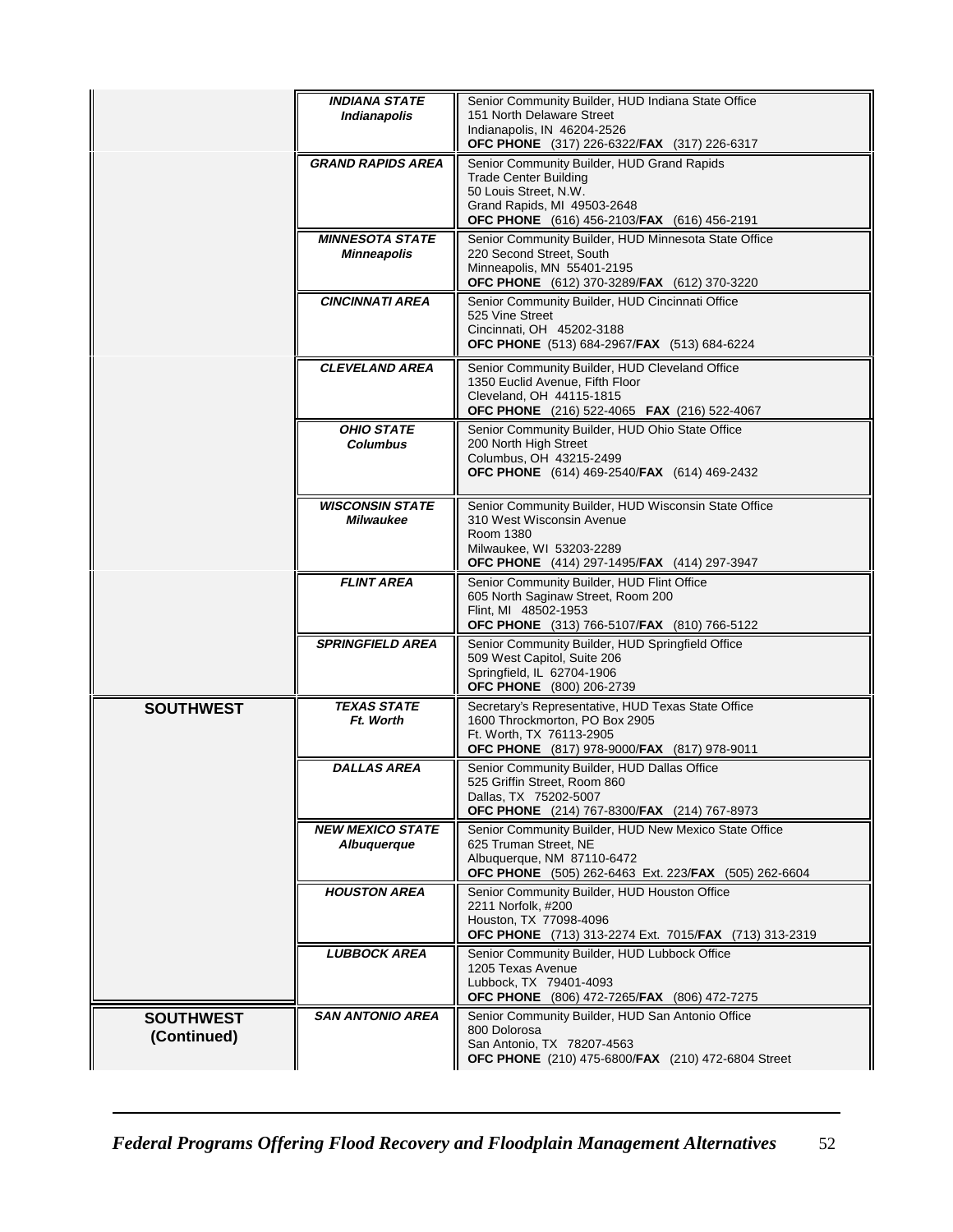|                                       | <b>ARKANSAS STATE</b><br><b>Little Rock</b>               | Senior Community Builder, HUD Arkansas State Office<br>425 West Capitol Avenue #900<br>Little Rock, AR 72201-3488<br>OFC PHONE (501) 324-5401/FAX (501) 324-6142                                    |
|---------------------------------------|-----------------------------------------------------------|-----------------------------------------------------------------------------------------------------------------------------------------------------------------------------------------------------|
|                                       | LOUISIANA STATE<br><b>New Orleans</b>                     | Senior Community Builder, HUD Louisiana State Office<br>Hale Boggs Bldg.<br>501 Magazine Street, 9th Floor<br>New Orleans, LA 70130-3099<br>OFC PHONE (504) 589-7200/FAX (504) 589-6619             |
|                                       | <b>SHREVEPORT AREA</b>                                    | Senior Community Builder, HUD Shreveport Office<br>401 Edwards Street, Rm. 1510<br>Shreveport, LA 71101-3289<br>OFC PHONE (318) 676-3385/FAX (318) 676-3407                                         |
|                                       | <b>OKLAHOMA STATE</b><br>Oklahoma City                    | Senior Community Builder, HUD Oklahoma State Office<br>500 W. Main Street, Suite 400<br>Oklahoma City, OK 73102-2233<br>OFC PHONE (405) 553-7500/FAX (405) 553-7588                                 |
|                                       | <b>TULSA AREA</b>                                         | Senior Community Builder, HUD Tulsa Office<br>50 East 15th Street<br>Tulsa, OK 74119-4030<br>OFC PHONE (918) 581-7496/FAX (918) 581-7440                                                            |
| <b>GREAT PLAINS</b>                   | <b>MISSOURI STATE</b><br><b>Kansas City</b>               | Secretary's Representative, HUD Missouri State Office<br>400 State Avenue, Room 200<br>Kansas City, KS 66106-2406<br>OFC PHONE (913) 551-5462/FAX (913) 551-5469                                    |
|                                       | <b>NEBRASKA STATE</b><br>Omaha                            | Senior Community Builder, HUD Nebraska State Office<br>10909 Mill Valley Road<br>Omaha, NB 68154-3955<br>OFC PHONE (402) 492-3103/FAX (402) 492-3150                                                |
|                                       | <b>ST. LOUIS AREA</b>                                     | <b>KENNETH LANGE, Senior Community Builder</b><br><b>HUD St. Louis Office</b><br>1222 Spruce Street #3207<br>St. Louis, MO 63103-2836<br><b>OFC PHONE</b> (314) 539-6560/FAX (314) 539-6384         |
|                                       | <b>IOWA STATE</b><br><b>Des Moines</b>                    | <b>WILLIAM MCNARNEY, Senior Community Builder</b><br><b>HUD Iowa State Office</b><br>210 Walnut Street, Room 239<br>Des Moines, IA 50309-2155<br><b>OFC PHONE</b> (515) 284-4573/FAX (515) 284-4743 |
| <b>ROCKY MOUNTAINS</b>                | <b>COLORADO STATE</b><br>Denver                           | Secretary's Representative, HUD Colorado State Office<br>633 17th Street<br>Denver, CO 80202-3607<br>OFC PHONE (303) 672-5440/FAX (303) 672-5004                                                    |
|                                       | UTAH STATE<br><b>Salt Lake City</b>                       | Senior Community Builder, HUD Utah State Office<br>257 East, 200 South, Rm. 550<br>Salt Lake City, UT 84111-2048<br>OFC PHONE (801) 524-3574/FAX (801) 524-3439                                     |
|                                       | <b>MONTANA STATE</b><br>Helena                            | Senior Community Builder, HUD Montana State Office<br>301 S. Park, Room 464<br>Helena, MT 59626-0095<br>OFC PHONE (406) 441-1298/FAX (406) 441-1292                                                 |
|                                       | <b>SOUTH DAKOTA</b><br><b>STATE</b><br><b>Sioux Falls</b> | Senior Community Builder, HUD South Dakota State Office<br>2500 West 49th Street, Rm. II-204<br>Sioux Falls, SD 57105-0558<br><b>OFC PHONE</b> (605) 330-4426/FAX (605) 330-4428                    |
| <b>ROCKY MOUNTAINS</b><br>(Continued) | <b>NORTH DAKOTA</b><br><b>STATE</b><br>Fargo              | Senior Community Builder, HUD North Dakota State Office<br>657 2nd Avenue North<br>Fargo, ND 58102<br>OFC PHONE (701) 239-5040/FAX (701) 239-5249                                                   |
|                                       | <b>WYOMING STATE</b><br>Casper                            | Senior Community Builder, HUD Wyoming State Office<br>100 East B Street, Room 4229<br>Casper, WY 82601-1969<br>OFC PHONF (307) 261-6254/FAX (307) 261-6245                                          |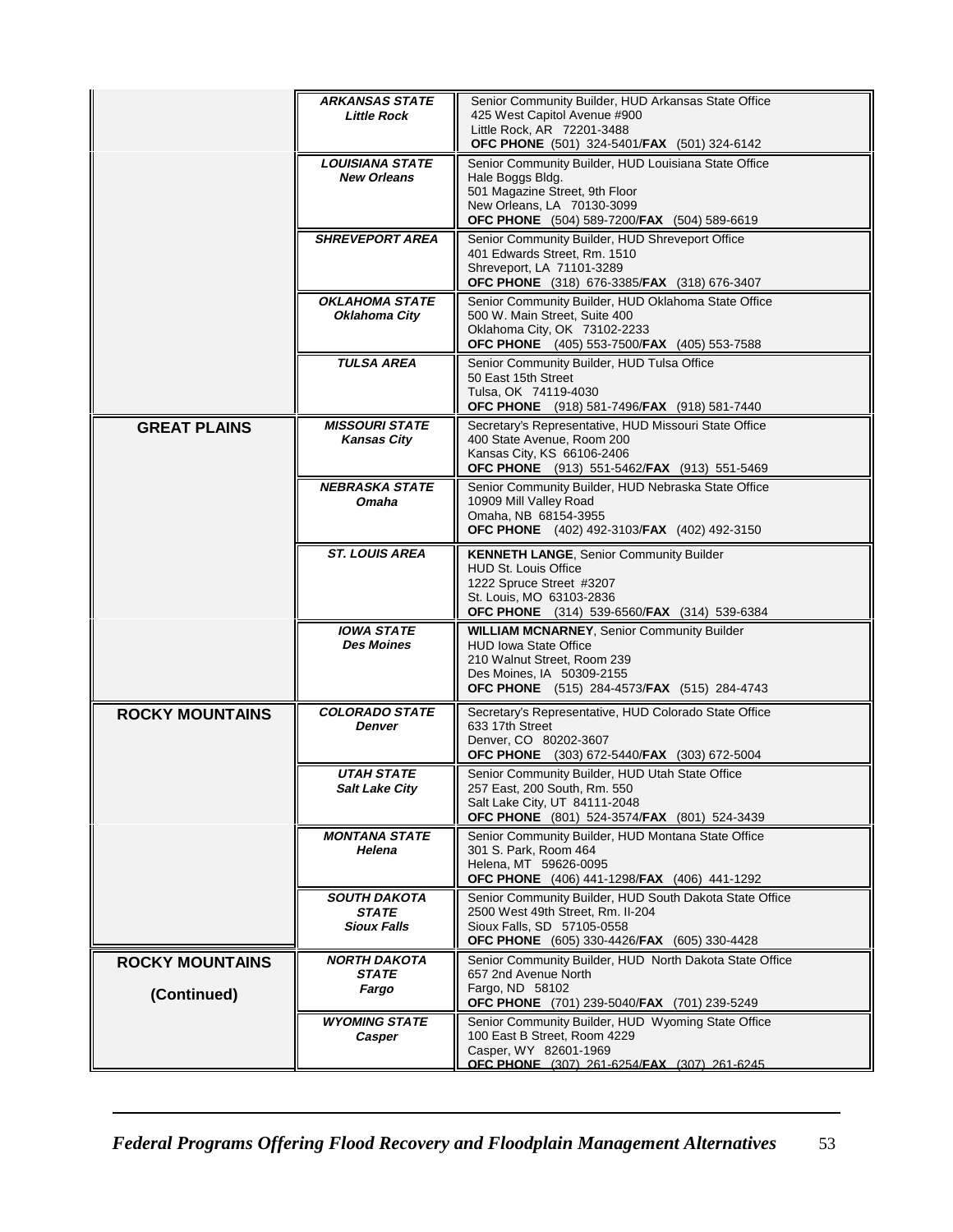| PACIFIC/HAWAII | <b>CALIFORNIA STATE</b><br><b>San Francisco</b> | Secretary's Representative, HUD California State Office<br>450 Golden Gate Avenue<br>PO Box 36003<br>San Francisco, CA 94102-3448<br>OFC PHONE (415) 436-6532/FAX (415) 436-6446                                |
|----------------|-------------------------------------------------|-----------------------------------------------------------------------------------------------------------------------------------------------------------------------------------------------------------------|
|                | <b>HAWAII STATE</b><br><b>Honolulu</b>          | Senior Community Builder, HUD Hawaii State Office<br>7 Waterfront Plaza<br>500 Ala Moana Blvd. #500<br>Honolulu, HI 96813-4918<br>OFC PHONE (808) 522-8175 Ext. 259/FAX (808) 522-8194                          |
|                | <b>LOS ANGELES AREA</b>                         | (Margaret Sullivan), Acting Senior Comm. Builder - Southern CA. Rep.<br><b>HUD Los Angeles Office</b><br>611 W. Sixth Street, Suite 800<br>Los Angeles, CA 90017<br>OFC PHONE (213) 894-8007/FAX (213) 894-8096 |
|                | <b>SACRAMENTO AREA</b>                          | Senior Community Builder, HUD Sacramento Office<br>777 12th Street, Room 200<br>Sacramento, CA 95814-1977<br><b>OFC PHONE</b> (916) 498-5220 Ext. 622/ <b>FAX</b> (916) 498-5213                                |
|                | <b>RENO AREA</b>                                | Senior Community Builder, HUD Reno Office<br>1575 Delucchi Lane #114<br>PO Box 30050<br>Reno, NV 89502-6581<br>OFC PHONE (702) 784-5356/FAX (702) 784-5360                                                      |
|                | <b>SAN DIEGO AREA</b>                           | Senior Community Builder, HUD San Diego Office<br>2365 Northside Drive, Room 300<br>San Diego, CA 92108-2712<br>OFC PHONE (619) 557-5310/FAX (619) 557-5312                                                     |
|                | <b>NEVADA STATE</b><br>Las Vegas                | Senior Community Builder, HUD Nevada State Office<br>Atrium Building, Suite 700<br>333 N. Rancho Drive<br>Las Vegas, NV 89106-3714<br>OFC PHONE (702) 388-6525/FAX (702) 388-6244                               |
|                | <b>ARIZONA STATE</b><br><b>Phoenix</b>          | Senior Community Builder, HUD Arizona State Office<br>400 North Fifth Street, Suite 1600<br>Phoenix, AZ 85004-2361<br>OFC PHONE (602) 379-4434/FAX (602) 379-3985                                               |
|                | <b>SANTA ANA AREA</b>                           | Senior Community Builder, HUD Santa Ana Office<br>3 Hutton Centre, Suite 500<br>Santa Ana, CA 92707-5764<br>OFC PHONE (714) 957-7354/FAX (714) 957-1702                                                         |
|                | <b>TUCSON AREA</b>                              | Senior Community Builder, HUD Tucson Office<br>33 North Stone Avenue #700<br>Tucson, AZ 85701-1467<br>OFC PHONE (602) 670-5220/FAX (602) 670-6207                                                               |
|                | <b>FRESNO AREA</b>                              | Senior Community Builder, HUD - Fresno Office<br>2135 Fresno Street, Suite 100<br>Fresno, CA 93721-1718<br>OFC PHONE (209) 487-5032/FAX (209) 487-5191                                                          |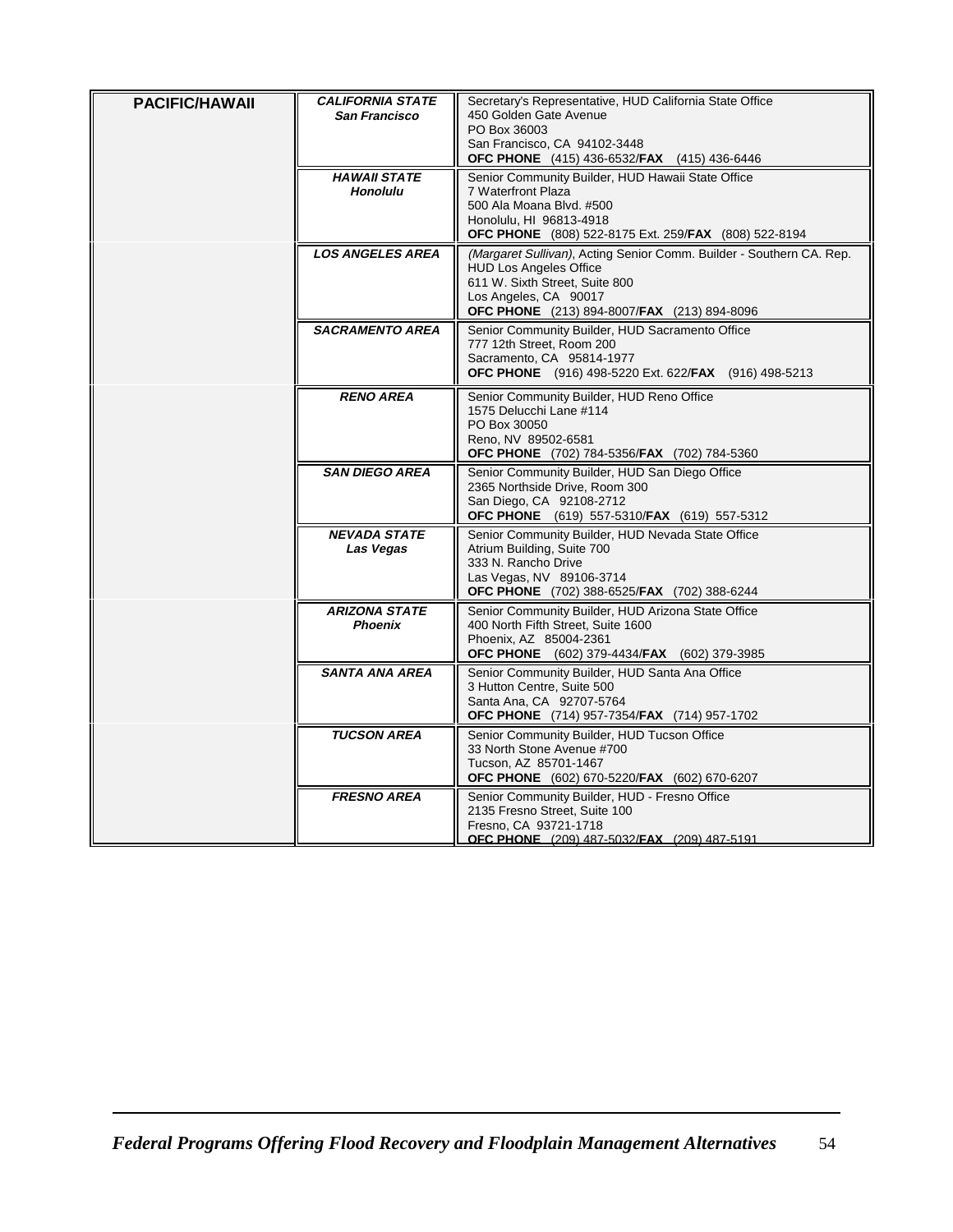| <b>NORTHWEST/ALASKA</b> | <b><i>WASHINGTON STATE</i></b><br><b>Seattle</b> | Secretary's Representatives, HUD Washington State Office<br>909 First Avenue, Suite 200<br>Seattle, WA 98104-1000<br>OFC PHONE (206) 220-5101/FAX (206) 220-5108                         |
|-------------------------|--------------------------------------------------|------------------------------------------------------------------------------------------------------------------------------------------------------------------------------------------|
|                         | <b>OREGON STATE</b><br><b>Portland</b>           | <b>MARK PAVOLKA, Senior Community Builder</b><br><b>HUD Portland Office</b><br>400 SW 6th Avenue #700<br>Portland, OR 97204-1632<br><b>OFC PHONE</b> (503) 326-2561/FAX (503) 326-2568   |
|                         | ALASKA STATE<br>Anchorage                        | Senior Community Builder, HUD Alaska State Office<br>949 East 36th Avenue<br>Anchorage, AK 99508-4135<br><b>OFC PHONE</b> (907) 271-4170/FAX (907) 271-3778                              |
|                         | <b>IDAHO STATE</b><br><b>Boise</b>               | Senior Community Builder, HUD Idaho State Office<br>Park IV<br>800 Park Boulevard, Suite 220<br>Boise, Idaho 83712-7743<br><b>OFC PHONE</b> (208) 334-9626/ <b>FAX</b><br>(208) 334-9648 |
|                         | <b>SPOKANE AREA</b>                              | Senior Community Builder, HUD Spokane Office<br>8th Floor East, West 601 lst. Avenue<br>Spokane, WA 99204-0317<br><b>OFC PHONE</b> (509) 353-2510 Ext. 3022/FAX<br>$(509)$ 353-2513      |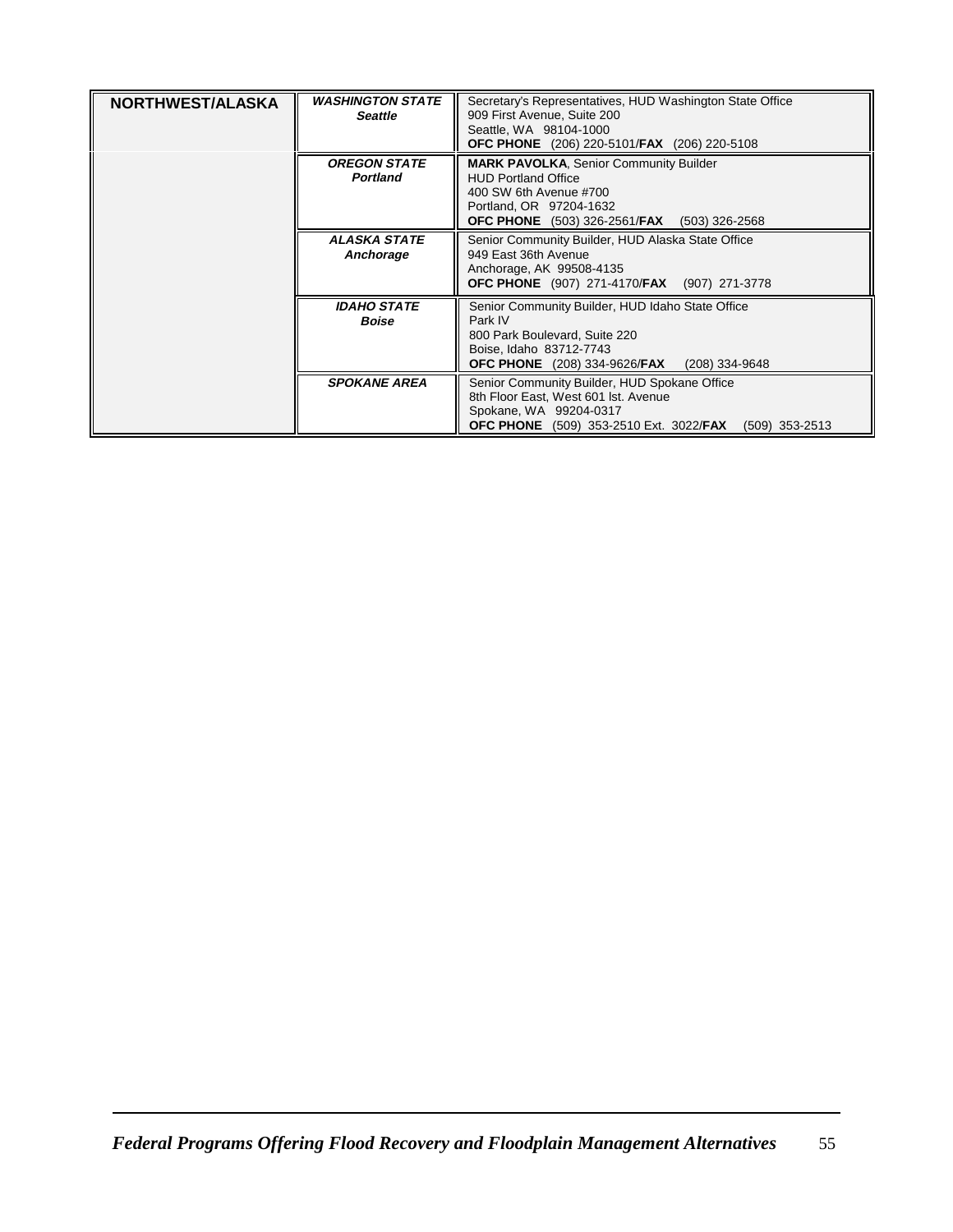# **Land Acquisition**

**Objective:** *This program identifies and acquires high quality lands and waters for inclusion into the National Wildlife Refuge System. The program focuses on acquiring lands or purchasing easements to protect important fish and wildlife habitats. The intent is to implement habitat protection measures that involve the minimum possible interest or rights in lands and waters. The objective is to leave as large a proportion of these rights as possible in private ownership while stil meeting resource objectives (e.g., habitat protection, flood damage reduction).* 

**Agency:** Department of the Interior (DOI), Fish and Wildlife Service (FWS)

**Contact:** National Coordinator, Division of Realty, (703) 358-1713

A list of State/Regional Coordinators is available from the National Coordinator upon request. Additional information is available at http://www.fws.gov/~r9realty

**Link to Non-Structural Alternatives:** Purchases easements and acquires lands for inclusion into the National Wildlife Refuge System.

**Form of Assistance:** Lands and easements are appraised, examined, and purchased entirely with Federal funds.

**Program Target**: The program is targeted for individual landowners and businesses interested in selling lands or easements to the FWS.

**Total Funding:** \$63 million nationwide in FY 1998.

**Eligibility:** Determined through a site visit by the FWS that evaluates whether the land is suitable for nclusion into the National Wildlife Refuge System or for an easement.

**Cost-Sharing:** None. All funds are 100 percent Federal.

**Repayment Requirement(s):** Once the land is sold or transferred to the FWS, it becomes part of the National Wildlife Refuge System. Easements are property rights and are usually perpetual. If a andowner sells their property, the easement continues as part of the title.

**Application Procedure(s):** Contact the State Coordinator who may arrange for a site visit. If the land is suitable for acquisition or easement, Coordinators will initiate the project planning process.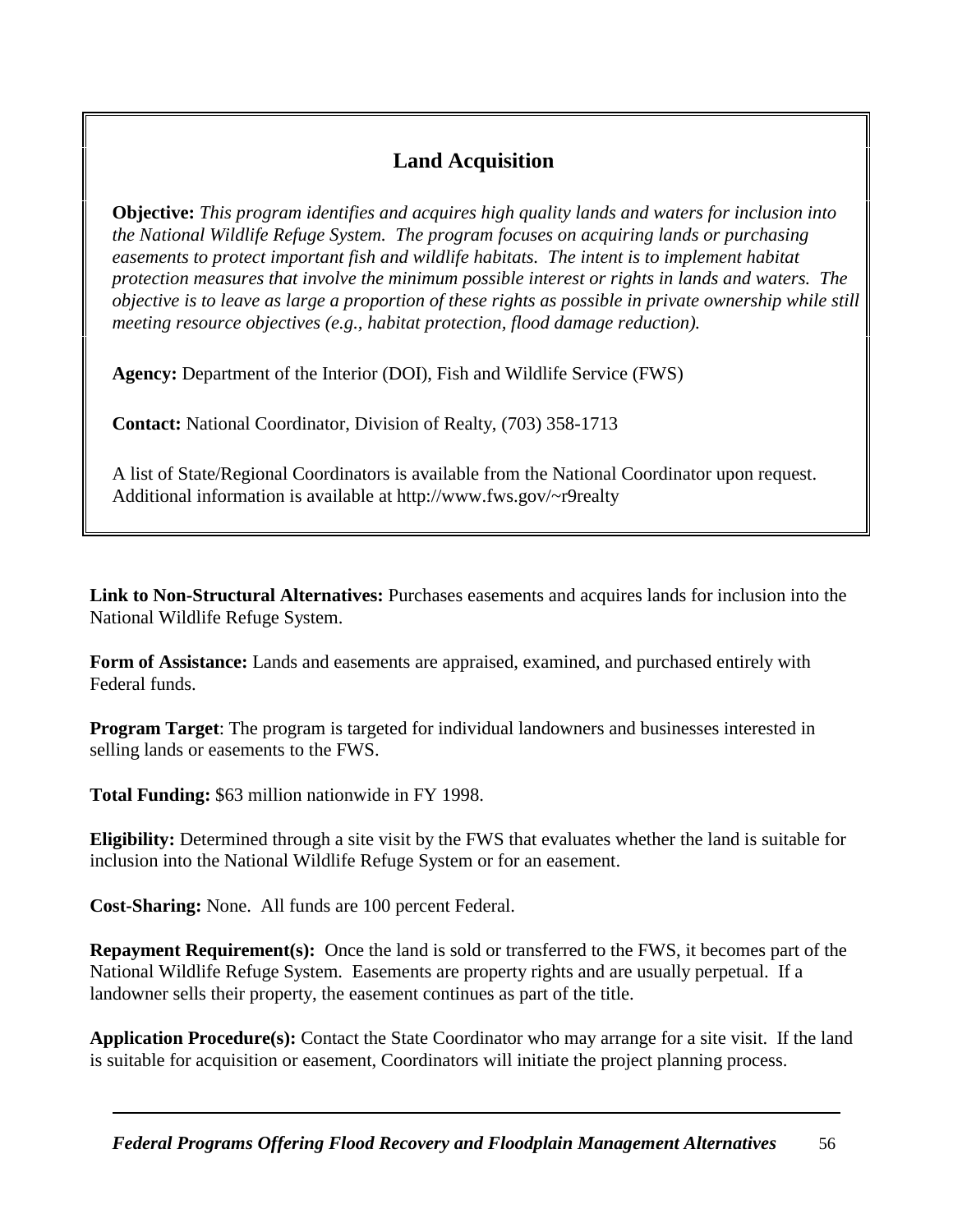**Application Time Line:** The FWS's land acquisition planning process is on-going. Landowners nterested in selling lands or easements to the FWS should contact their State/Regional Coordinator.

**Programmatic/Funding Constraints:** Land acquisition is funded through the Land and Water Conservation Fund and is appropriated on an annual basis.

**Other Comments:** Each land acquisition project is evaluated against other projects on an annual basis and ranked according to their ecological and biological values. Projects with the highest resource values would be recommended for funding. There are far more suitable projects than can be funded with existing resources.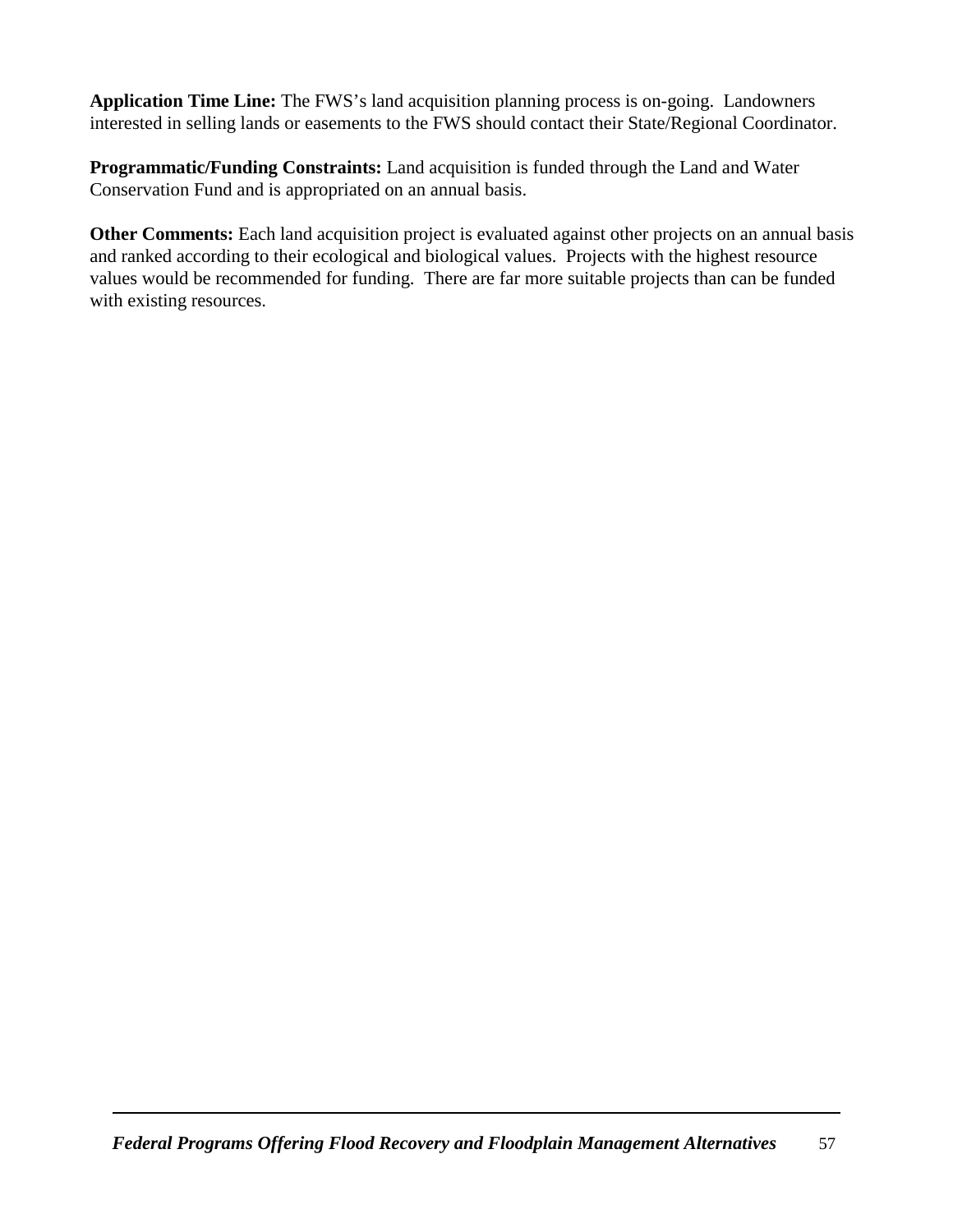### **Nonstructural Alternatives to Structural Rehabilitation of Damaged Flood Control Works (Public Law 84-99)**

**Objective:** *Provides for a nonstructural alternative to the structural rehabilitation of flood control works damaged in floods or coastal storms.*

**Agency:** Department of Defense (DoD), U.S. Army Corps of Engineers (USACE)

**Contact:** A table of regional contacts follows this program summary.

**Link to Non-Structural Alternatives:** Funds non-structural rehabilitation strategies in the event of damage to an existing flood control work.

**Form of Assistance:** Direct planning and construction assistance, as lead or participatory with other state and/or Federal agencies. No grants or loans.

**Program Target:** Non-Federal sponsors, to include states, tribes, and other political entities.

**Eligibility Requirement(s):** Non-Federal sponsor or other Federal agency required. Project must involve damaged flood control works eligible for rehabilitation assistance unde P.L. 84-99.

**Total Annual Funding:** No annual limit. Dependent upon requested work.

**Cost-Sharing Requirement:** USACE may fund 100 percent of the project costs, up to a projectspecific cap. Costs above the Corps cap are the responsibility of other participating state, tribal, local, and/or Federal agencies.

**Repayment Requirement(s):** None.

**Application Procedure(s):** Non-Federal sponsors of damaged flood control works eligible for rehabilitation assistance under PL 84-99 may request nonstructural alternatives in lieu of structural repair from regional Corps offices.

**Application Timeline:** In accordance with the event-specific public notice. Normally, the application s due 30 days after a river returns to bankfull conditions.

**Programmatic/Funding Constraint(s):** Funding provided through emergency supplemental appropriations. Constrained by available appropriations.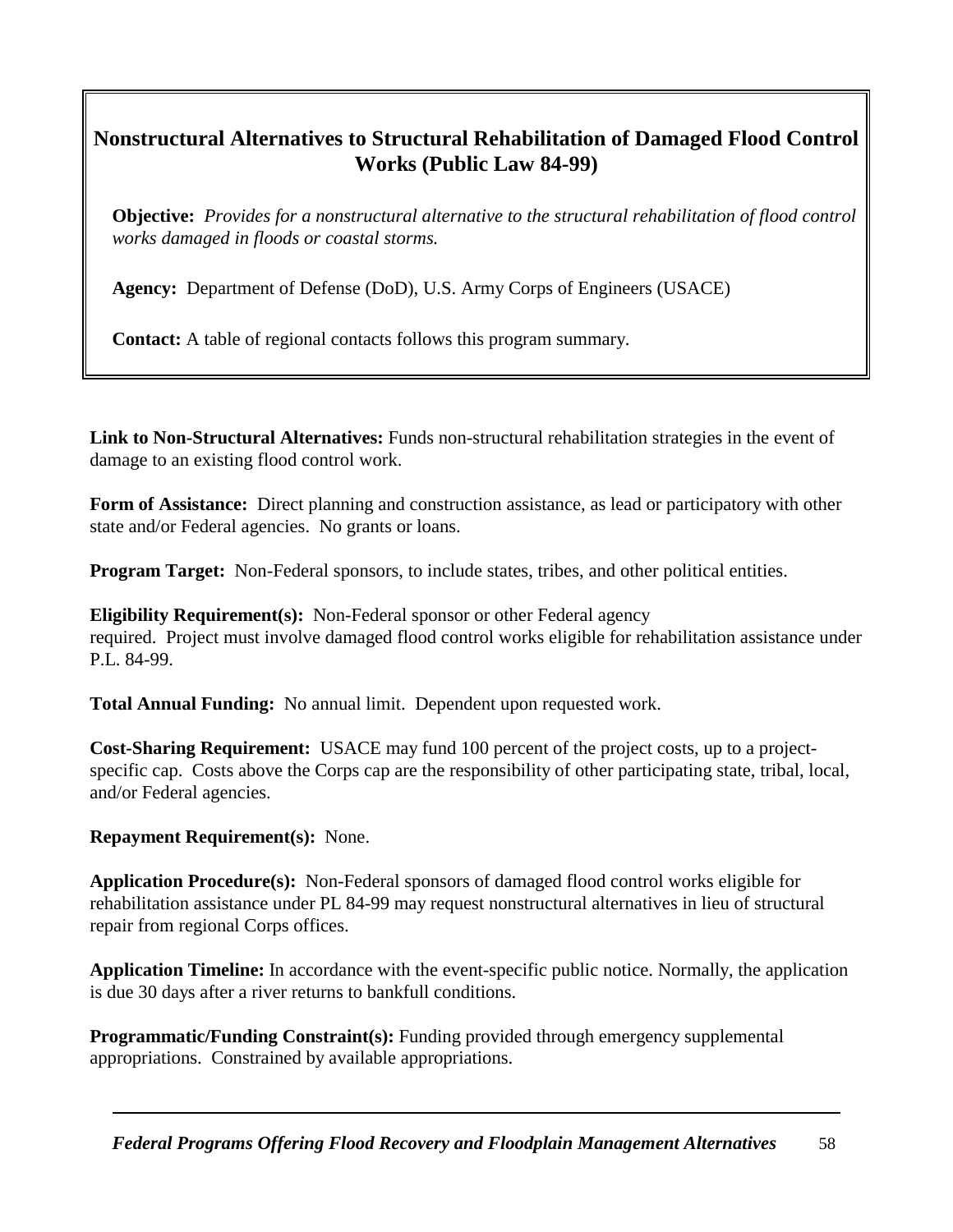**Other Comments:** This program is not a stand-alone program. It is available only for eligible flood control works, and only at the request of the non-Federal sponsor of the damaged flood control work. It is intended to encourage non-Federal sponsors of flood control works to restore natural flood plains, provide or restore floodways, and reduce future flood damages and associated FCW repair costs. Habitat restoration is recognized as being a significant benefit that can be achieved, and this may be a significant component of a project, but is not considered to be a principal purpose under this program.

# **Division Office** Phone Number North Atlantic Emergency Management (212) 264-7854 South Atlantic Emergency Management (404) 331-6795 Great Lakes and Ohio River Emergency Management (513) 684-3086 Mississippi Valley Emergency Management (601) 634-7304 Northwestern Emergency Management (214) 767-2425 Southwestern Emergency Management (503) 808-3903 South Pacific Emergency Management (415) 977-8054 Pacific Ocean Emergency Management (808) 438-1673

#### **Regional Contacts:**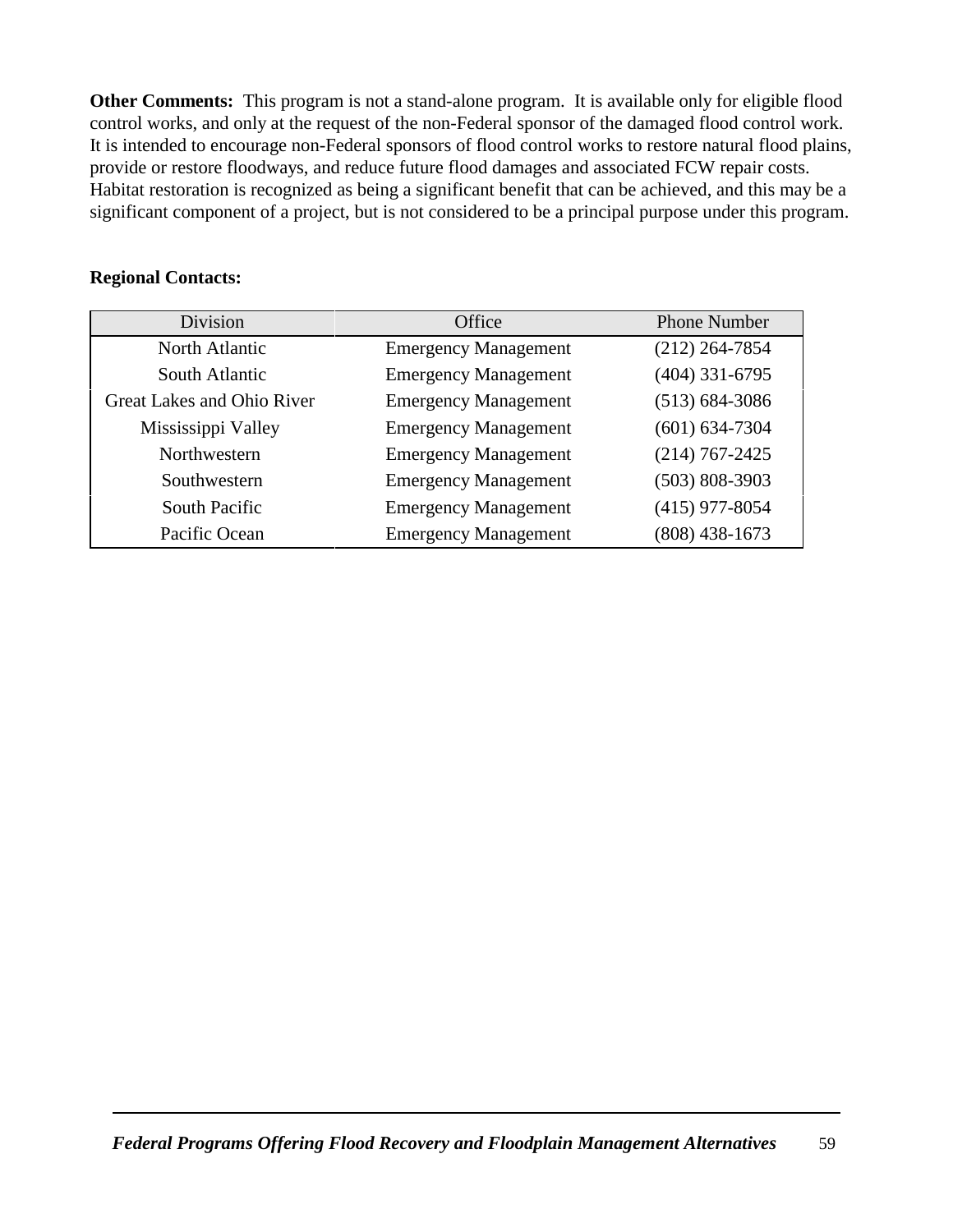### **North American Wetland Conservation Fund**

**Objective:** *Provides Federal cost-share funding to stimulate public-private partnerships to protect, restore, and manage a diversity of wetland habitats for migratory birds and other wildlife. The program also helps maintain the proper distribution and abundance of migratory birds. The program provides matching grants for protection and restoration of wetland ecosystems in the United States, Canada, and Mexico.* 

**Agency:** Department of the Interior (DOI), Fish and Wildlife Service (FWS)

**Contact:** North American Waterfowl and Wetlands Office, (703) 358-1784

A list of all State/Regional Coordinators is available from the National Coordinator upon request. Information is also available on the Internet at http://www.fws.gov

**Link to Non-Structural Alternatives:** The Program emphasizes public/private partnerships to protect and restore wetland habitats.

**Form of Assistance:** Grants.

**Program Target:** Individual landowners, businesses, state and local governments.

**Total Funding:** \$12 million nationwide in FY 1998.

**Eligibility:** Any agency, group, or individual involved in the acquisition, restoration, enhancement, and management of wetland ecosystems/other habitat for migratory birds and other fish and wildlife. **Cost-Sharing:** At least 50 percent non-Federal.

**Repayment Requirement(s):** None.

**Application Procedure(s):** Grant applicants can be sent to the North American Waterfowl and Wetlands Office, 4401 N. Fairfax Drive, Room 110, Arlington, VA 22203.

**Application Time Line:** Grant proposals are due the first Friday in April and August of each year.

**Programmatic/Funding Constraints:** There are more project proposals than can be funded with available resources.

**Other Comments:** Funds are distributed nationwide based on quality of proposals submitted yearly.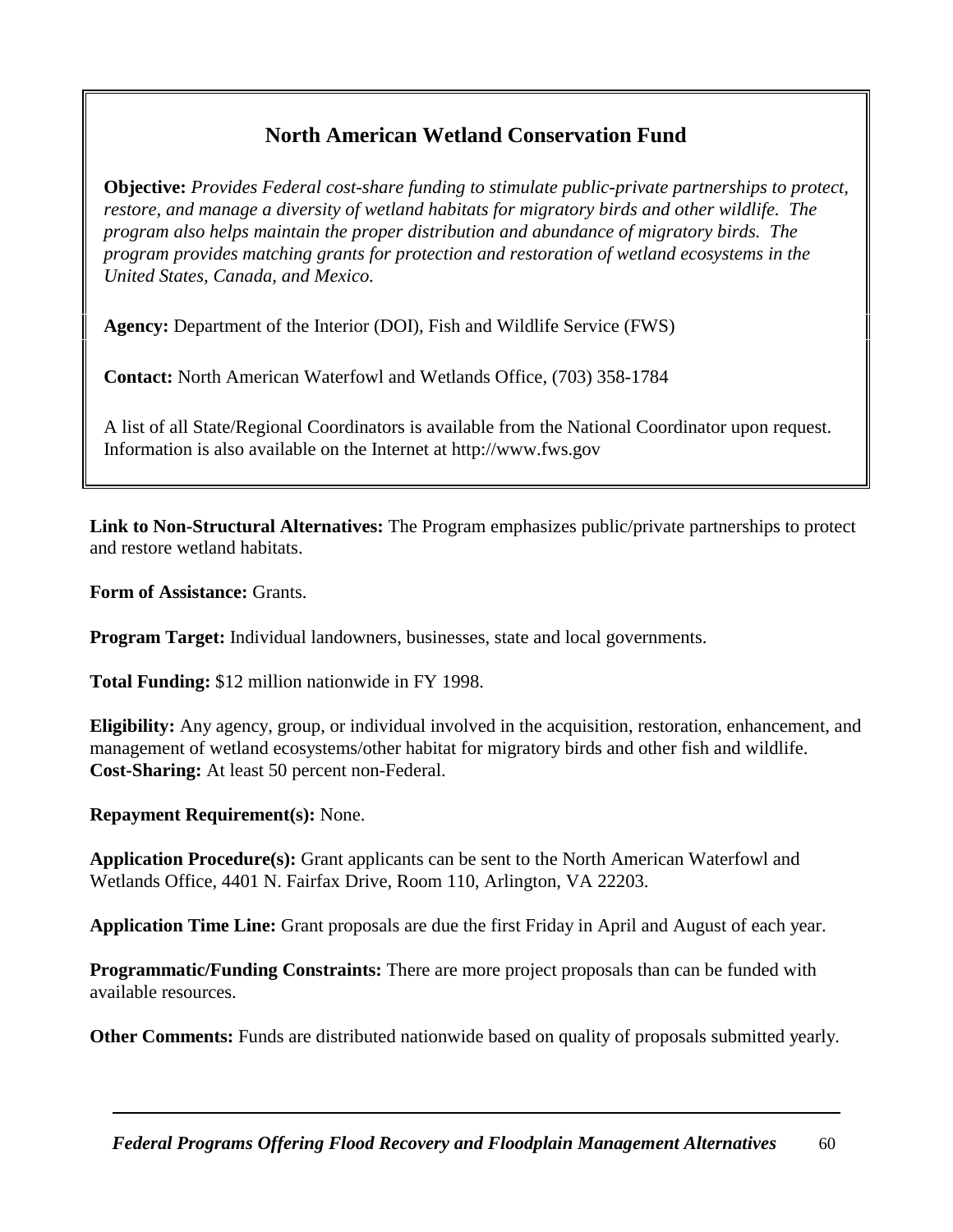### **Partners for Fish and Wildlife**

**Objective:** Provides financial and technical assistance to private landowners interested in restoring wetlands and riparian habitats on their land. The program uses a non-acquisition approach to voluntary habitat restoration on private lands.

**Agency:** Department of the Interior (DOI), Fish and Wildlife Service (FWS)

**Contact:** National Coordinator, Ecological Services, (703) 358-2201. A list of all State/Regional Coordinators is available from the National Coordinator upon request.

**Link to Non-Structural Alternatives:** Landowners in the watershed receive, on a voluntary request basis, technical and financial assistance to restore as many drained wetland and degraded riparian and nstream habitats in the watershed as possible, as well as technical assistance in restoring floodplain habitats.

**Form of Assistance:** Grants and technical assistance.

**Program Target:** Individual land owners, businesses, local government.

**Total Funding:** \$24 million nationwide in FY 1998.

**Eligibility:** Landowners enter into a binding agreement with the FWS to restore and protect the site. At a minimum, agreements are for 10 years; however, landowners with intention to protect the area perpetually are given higher priority for funding. The program is targeted at restoring wetland and riparian (streamside), and instream habitats.

**Cost-Sharing:** The cost sharing agreement is negotiated. The FWS can cost share with the USDA, state agencies, conservation organization, etc, to minimize landowner expenditures.

**Repayment Requirement(s):** If the landowner decides to return the restoration site to agricultural or other intensive use prior to the expiration of the agreement, the landowner must refund FWS contribution to the project.

**Application Procedure(s):** Contact the State Coordinator who will arrange for a site visit and plan development (often working closely with the local Natural Resource Conservation Service representative). Landowner then applies for cost-sharing. If approved, the landowner would mplement the restoration plan. The FWS verifies project completion and provides the agreed upon cost share.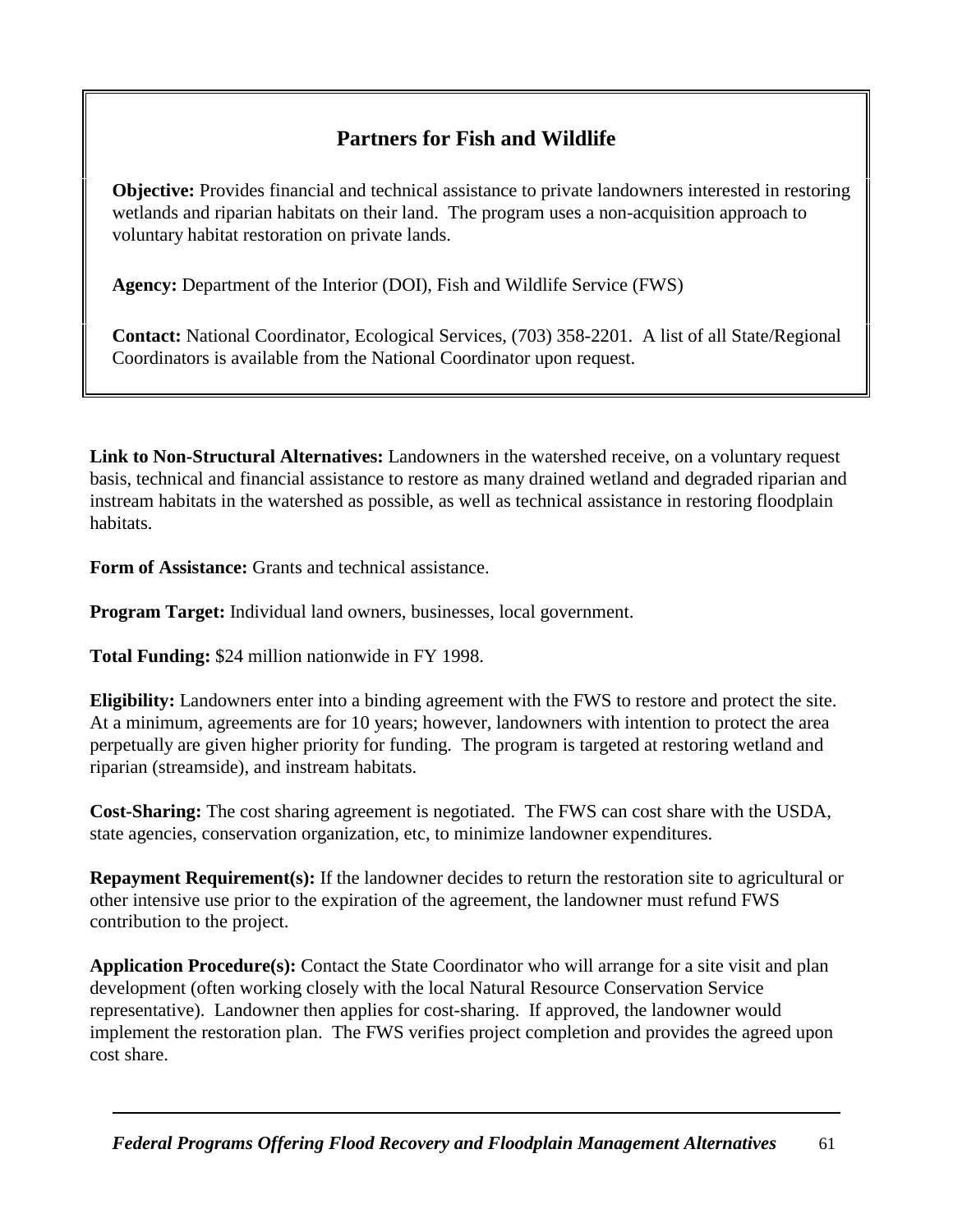**Application Time Line:** Projects submitted early in the fiscal year (which runs from October 1 -September 30) have a better chance at receiving funding than projects submitted late in the year. Financing is generally available in less than six months from when the application is approved.

**Programmatic/Funding Constraints:** Grant funds must be obligated within a single fiscal year.

**Other Comments:** The Partners for Fish and Wildlife Program has assisted over 16,000 landowners in projects that have restored over 360,000 acres of wetlands and 930 miles of riparian habitat.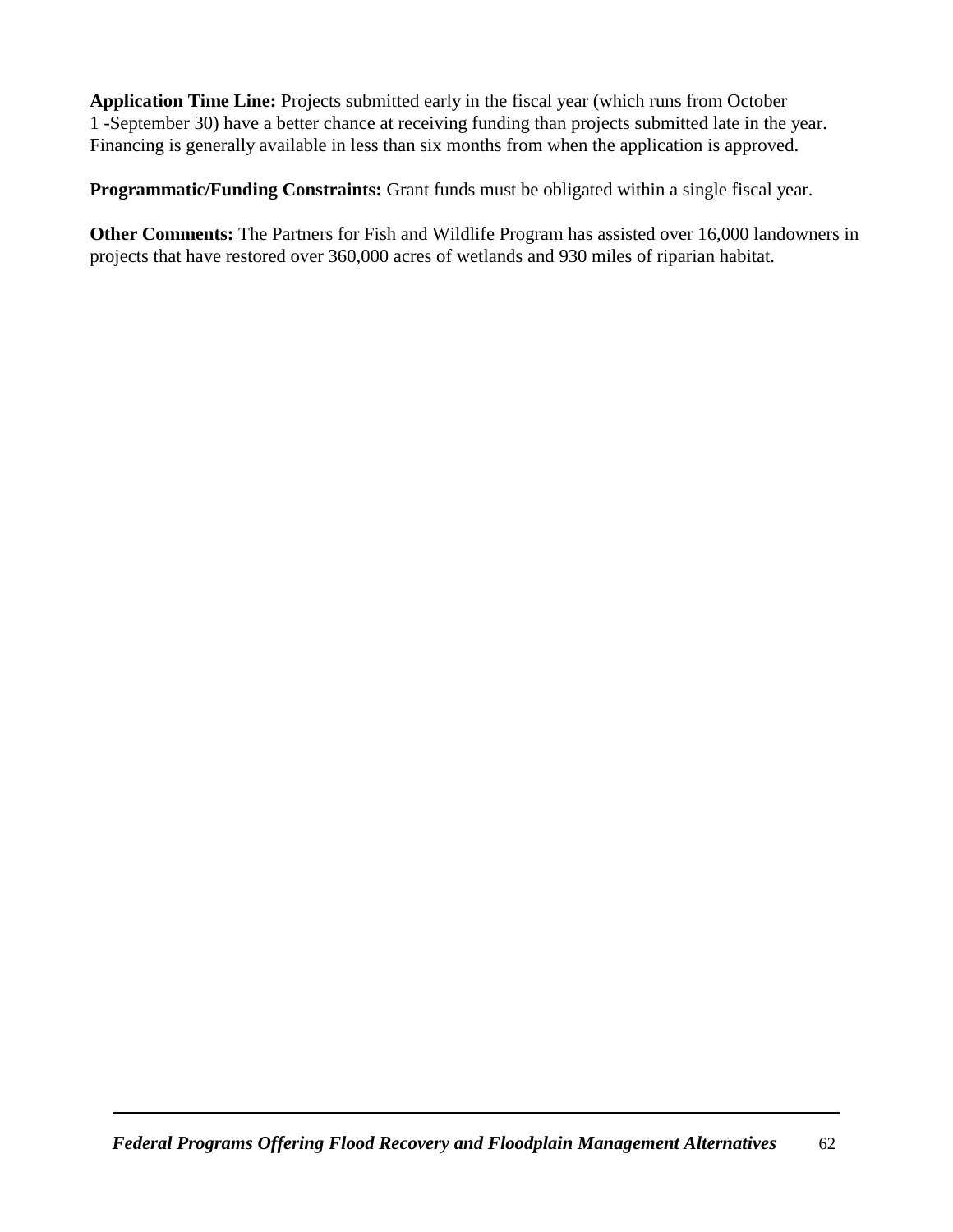# **Physical Disaster Loans and Economic Injury Disaster Loans**

**Objective:** *Federal disaster loans to non-farm, private sector owners of disaster damaged property for uninsured losses, including homeowners and renters, businesses of all sizes, and nonprofit organizations.*

**Agency:** U.S. Small Business Administration (SBA)

**Contact:** Assoc. Administrator for Disaster Assistance, National Headquarters, 202-205-6734. A list of regional contacts follows this program summary.

**Link to Non-Structural Alternatives:** Primary form of Federal assistance in declared disasters for disaster damage to non-farm, private property to help home or business owners fund repair or replacement of uninsured or otherwise uncompensated losses.

- *Wetlands restoration:* SBA disaster loan funds could be used by a property owner to restore any primary home or business property including, to a limited extent, wetlands damaged by flooding.
- C *Relocation of non-farm structures:* Owners of non-farm, flood damaged properties may use SBA disaster loan funds to help fund acquisition of a replacement property at a different site. In cases of forced relocation (where a building permit to repair the damaged property will not be issued) or substantial damage (as defined by FEMA/NFIP) in a special flood hazard area, the damaged property may be treated as a total loss, making the property owner eligible for full replacement value. In the case of substantially damaged units, the relocation property must be outside a special flood hazard area. This assistance is available to all nongovernmental, non-farm property owners.
- *Mitigation:* Physical disaster loan amounts may be increased by up to 20 percent for devices to mitigate against damage to real property from the same type of disaster.

**Form of Assistance:** Loan, generally with an interest rate of 4 percent, and with terms up to 30 years, depending on borrowers ability to repay. By law, borrowers able to use their own resources to meet disaster needs without hardship (generally about 5 percent of applicants) have a higher interest rate, generally 8 percent, and businesses in these circumstances are limited by law to a repayment period of 3 years. Prior liens may be refinanced, within certain limits.

**Program Target:** Individuals (primary homeowners and renters), businesses (of all sizes), and nonprofit organizations. This covers the entire private sector, except for agricultural enterprises similar assistance is available from USDA programs).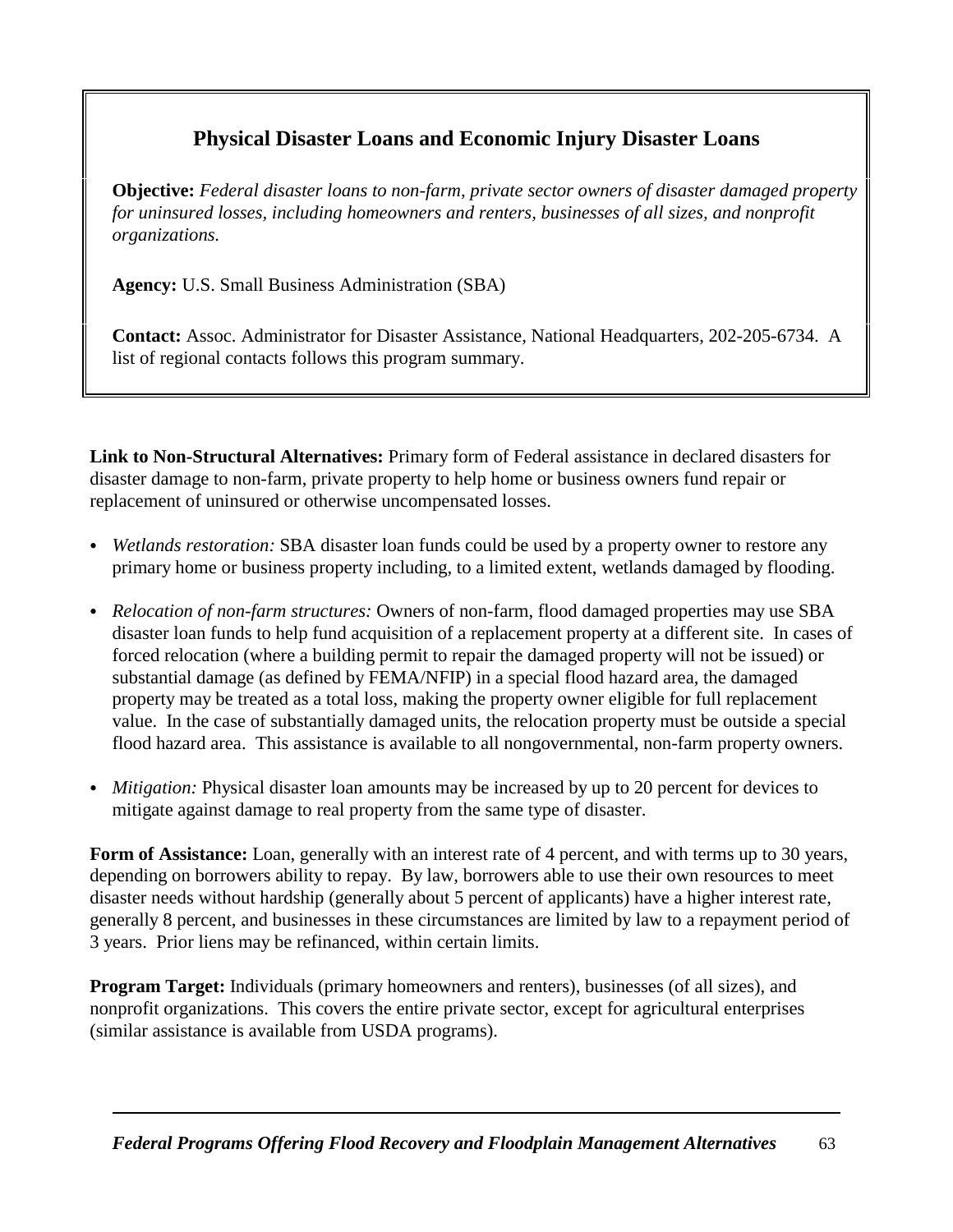**Total Funding:** Total funding levels is based on a combination of regular appropriation and emergency supplemental funds. Amount varies annually.

**Eligibility:** All property owners that are not governmental units and agricultural enterprises are eligible recipients. Eligible parties include: primary homeowners, renters, businesses of all sizes, and nonprofitorganizations. Applicants own the damaged property. Eligibility is limited to uninsured or otherwise uncompensated losses. Applicants must have ability to repay loans. Full collateral is not required, but applicants must pledge any available collateral.

#### **Cost-Sharing:** None.

**Repayment Requirement:** All loans must be repaid. Applicants must be able to make loan payments from current income or cash flow from operations. (The law offers low interest rates, long terms, some refinancing of prior liens, and other tools to make the loan assistance affordable to many disaster victims who could not otherwise afford to pay for the disaster recovery.) Terms of each loan are established by SBA in accordance with each borrowers' needs and ability to repay.

**Application Procedure:** Applicant must complete SBA disaster loan application, available from SBA representatives at all Disaster sites or through FEMA teleregistration process. SBA representatives are available to assist in completing the application and to answer questions.

**Application Time Line:** SBA processes most disaster business loan applications in 1 to 3 weeks from receipt by SBA. Timing of loan closing is determined by each borrower. Disbursement of loan funds is similar to a construction loan and is in increments as the borrower completes repairs. Duration of reconstruction projects varies widely as a function of the complexity of each project.

**Programmatic/Funding Constraints:** By law, disaster loans to businesses and nonprofit organizations are limited to \$1.5 million. However, SBA has authority to waive that statutory maximum for businesses which are major sources of employment. Disaster loans to homeowners are imited to \$200,000 for real estate, \$40,000 for personal property, \$200,000 for refinancing of prior liens, and up to 20 percent additional, but not to exceed \$48,000 for additional mitigation devices not required by code. Governmental entities are not eligible. However, private entities established by governmental units may be eligible. By law, agricultural enterprises are not eligible for SBA disaster assistance; farmers may seek similar assistance from USDA.

**Other Comments:** Some levees are privately owned by businesses or nonprofit organizations. Thus potentially some private owners of levees may seek SBA disaster loan assistance.

In addition to loans for physical disaster damage, small businesses located in the declared disaster area which have suffered adverse effects of the flood are also eligible for SBA economic injury disaster assistance. Economic injury disaster loans are working capital loans to help a small business meet necessary obligations which it cannot meet as a result of the disaster during the period it is adversely affected by a disaster. A business need not have sustained property damage to qualify for economic njury assistance; decreased revenues caused by a disaster and resulting in insufficient cash flow to meet all ongoing obligations is a common form of eligible economic injury. These loans are at 4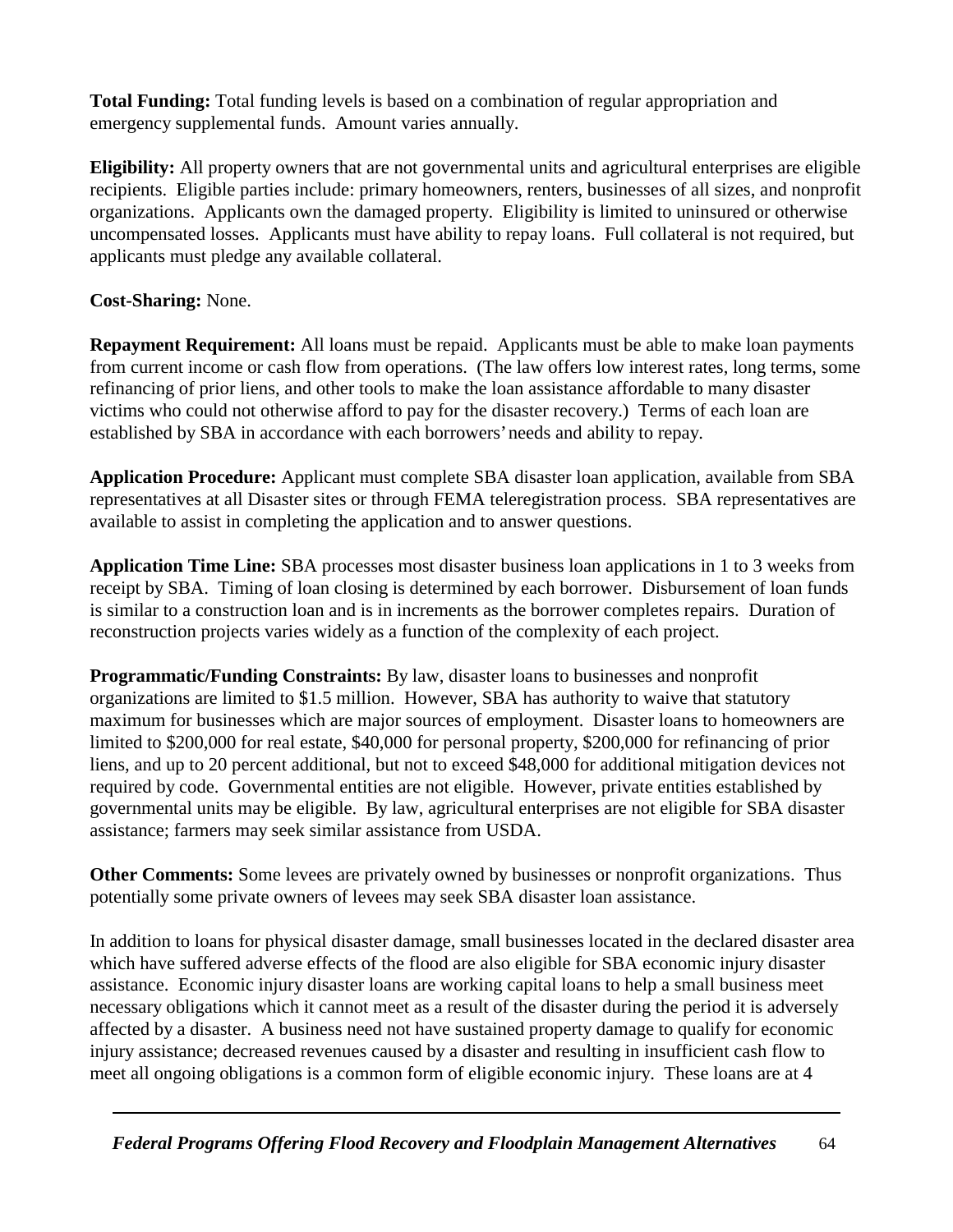percent with terms up to 30 years.

**Contacts:** In addition to the following list, SBA disaster loan representatives can be found in the Federal Disaster Field Offices.

| <b>Contact Title, Office, and Address</b>                                                                                                             | <b>Service Area</b>                                                                                       | <b>Phone Number</b>            |
|-------------------------------------------------------------------------------------------------------------------------------------------------------|-----------------------------------------------------------------------------------------------------------|--------------------------------|
| <b>Associate Administrator for Disaster</b><br>Assistance<br><b>Small Business Administration</b><br>409 Third Street, S.W.<br>Washington, D.C. 20416 | <b>National Headquarters</b>                                                                              | 202-205-6734                   |
| Director<br>Disaster Area 1 Office<br><b>Small Business Administration</b><br>360 Rainbow Blvd., South 3rd Fl.<br>Niagra Falls, NY 14303              | Serves SBA Regions 1,2, and 3<br>CT, DC, DE, MD, ME, MA, NH,<br>NJ, NY, PA, RI, VA, VT, WV,<br>PR, VI     | 1-800-659-2955<br>716-282-4612 |
| Director<br>Disaster Area 2 Office<br><b>Small Business Administration</b><br>One Baltimore Place, Suite 300<br>Atlanta, GA 30308                     | Serves SBA Regions 4 and 5<br>AL, FL, GA, IL, IN, KY, MI,<br>MN, MS, NC, OH, SC, TN, WI                   | 1-800-359-2227<br>404-347-3771 |
| Director<br>Disaster Area 3 Office<br><b>Small Business Administration</b><br>4400 Amon Carter Blvd., Ste. 102<br>Fort Worth, TX 76155                | Serves SBA Regions 6, 7, and 8<br>AR, CO, IA, KS, LA, MO, MT,<br>ND, NE, NM, SD, OK, TX, UT,<br><b>WY</b> | 1-800-366-6303<br>817-885-7600 |
| Director<br>Disaster Area 4 Office<br><b>Small Business Administration</b><br>1825 Bell Street, Suite 208<br>Sacramento, CA 95825                     | Serves SBA Regions 9 and 10<br>AK, AS, AZ, CA, HI, ID, NV,<br>OR, WA, GU                                  | 1-800-488-5323<br>916-566-7240 |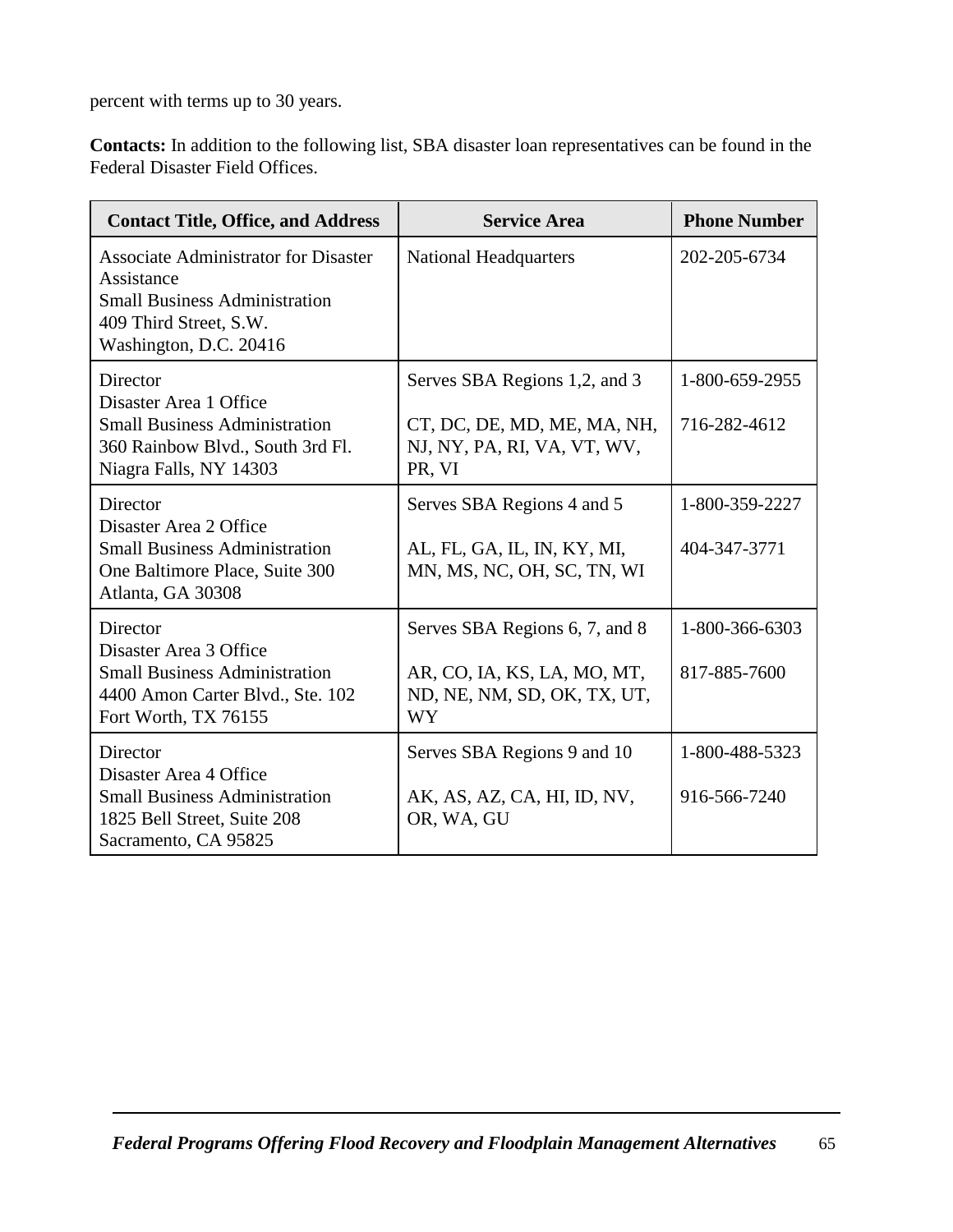### **Planning Assistance to States (Section 22 of the Water Resources Development Act (WRDA) of 1974, as amended)**

**Objective:** *Provides authority for the Corps of Engineers to assist the states, tribes, local governments, and other non-Federal entities in the preparation of comprehensive plans for the development, utilization, and conservation of water and related land resources.*

**Agency:** Department of Defense (DoD), U.S. Army Corps of Engineers (USACE)

**Contact:** A table of regional contacts follows this program summary.

**Link to Non-Structural Alternatives:** The program can help states, tribes, local governments and other non-Federal entities plan non-traditional strategies. Types of studies conducted in recent years under the program include the following:

- Water Supply and Demand Studies
- Water Quality Studies
- Environmental Conservation/Restoration Studies
- Wetlands Evaluation Studies
- Dam Safety/Failure Studies
- Flood Damage Reduction Studies
- Flood Plain Management Studies
- Coastal Zone Management/Protection Studies
- Harbor/Port Studies

**Form of Assistance:** Technical and planning assistance.

**Program Target:** State, local government, and tribal officials who are interested in obtaining planning assistance under this Program can contact the appropriate Corps office for further details (See Regional Contacts list below). Alternatively, interested parties can contact the appropriate State or Tribal Planning Assistance to States coordinator to request assistance. In either case, the Corps will coordinate all requests for assistance with the State or Tribal Planning Assistance to States coordinator to ensure that studies are initiated on state or tribal prioritized needs.

**Eligibility Requirement(s):** Provided upon request to state and tribal governments, who prioritize needs within state/tribal boundaries.

**Total Annual Funding:** The FY 1998 appropriation was \$2,897,000. The Planning Assistance to States program is funded annually by Congress. Federal allotments for each state or tribe from the nation-wide appropriation are limited to \$500,000 annually, but typically are much less. Individual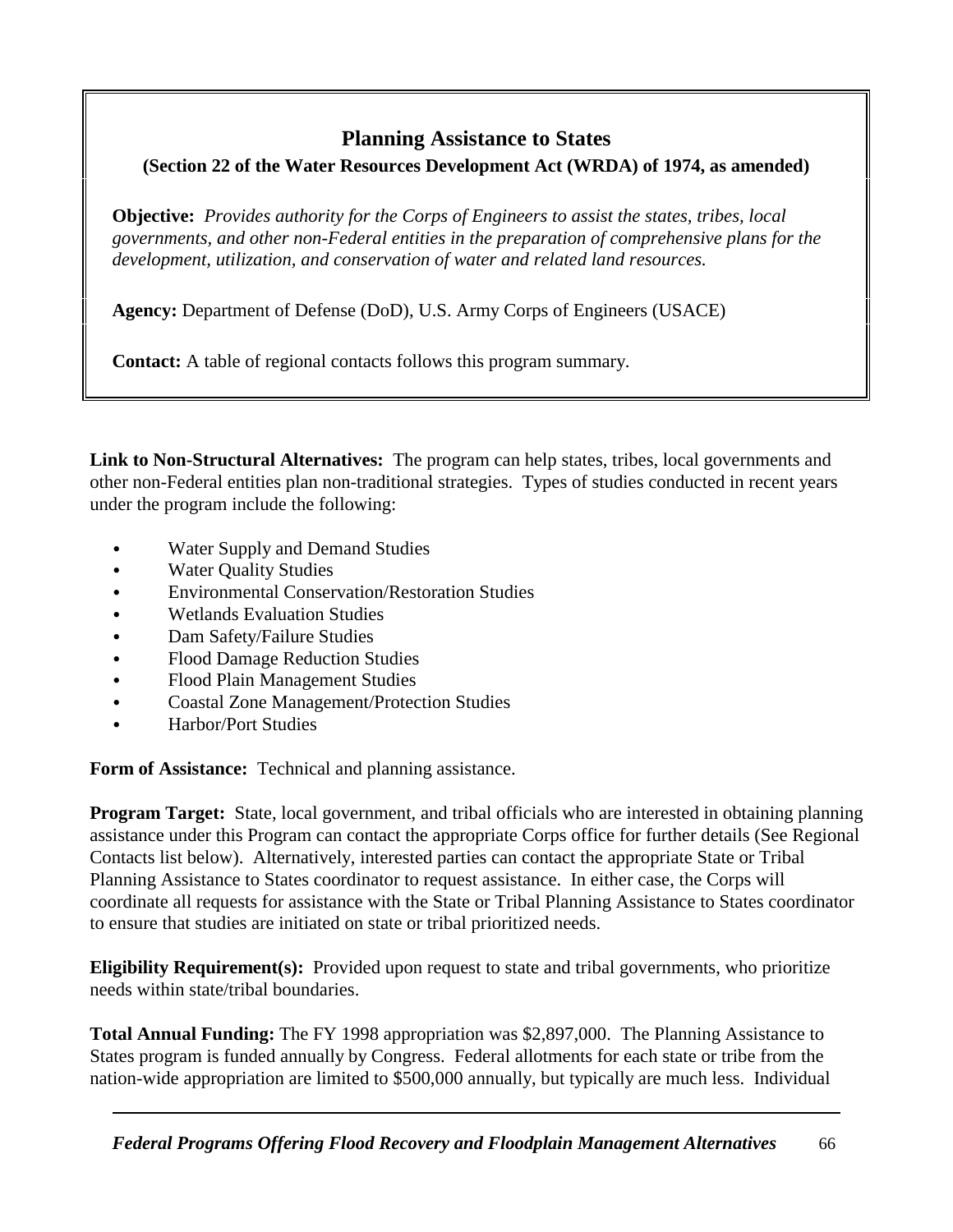studies, of which there may be more than one per state or tribe per year, generally cost \$25,000 to \$75,000.

**Cost-Sharing Requirement:** Studies are cost-shared on a 50 percent Federal - 50 percent non-Federal basis.

#### **Repayment Requirement(s):** None.

**Application Procedure(s):** The needed planning assistance is determined by the individual states and ribes. Every year, each state and Native American tribe can provide the Corps of Engineers its reques for studies under the program, and the Corps then accommodates as many studies as possible within he funding allotment.

**Application Timeline:** May be done at any time, but funding decisions by the Corps are normally done at the beginning of the fiscal year (early October) for that fiscal year.

**Programmatic/Funding Constraint(s):** A state or tribe is limited to \$500,000 per year. This can cover multiple studies.

**Other Comments:** Typical studies are only planning level of detail; they do not include detailed design for project construction. Most studies become the basis for state or tribal and local planning decisions. This program is not intended to be a substitute for other Corps planning activities.

| Division                   | Office                 | <b>Phone Number</b> |
|----------------------------|------------------------|---------------------|
| North Atlantic             | Flood Plain Management | $(212)$ 264-7813    |
| South Atlantic             | Flood Plain Management | $(404)$ 331-4441    |
| Great Lakes and Ohio River | Flood Plain Management | $(513) 684 - 6050$  |
| Mississippi Valley         | Flood Plain Management | $(601) 634 - 5827$  |
| Northwestern               | Flood Plain Management | $(503) 808 - 3853$  |
| Southwestern               | Flood Plain Management | $(214) 767 - 2316$  |
| South Pacific              | Flood Plain Management | $(415)$ 977-8164    |
| Pacific Ocean              | Flood Plain Management | $(808)$ 438-8863    |

#### **Regional Contacts:**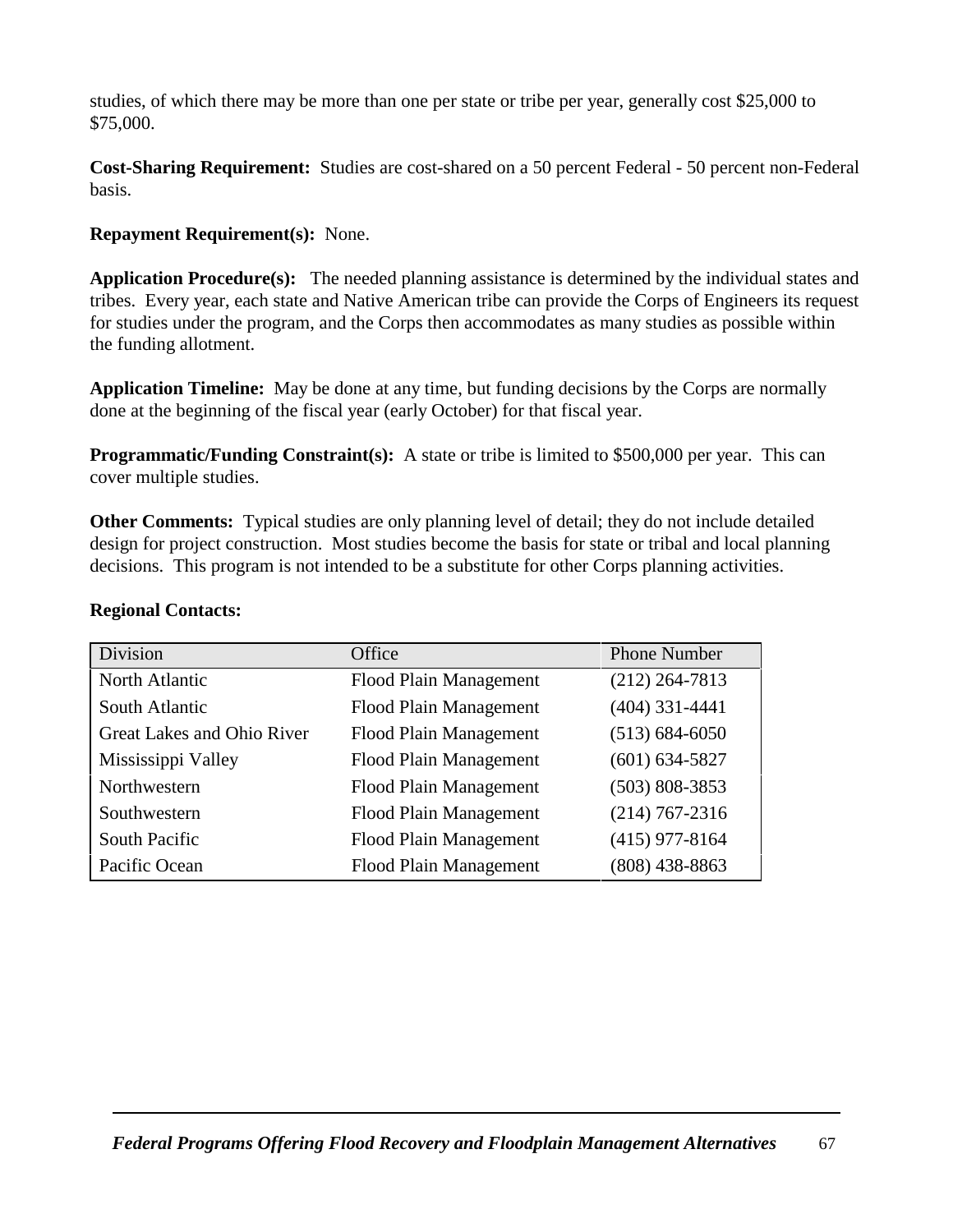### **Post-Disaster Economic Recovery**

**Objective:** *Make grant awards that will assist in the long-term economic recovery of communities, industries, and firms adversely impacted by disasters.*

**Agency:** Department of Commerce (DOC), Economic Development Administration (EDA)

**Contact:** Disaster Recovery Coordinator, Washington D.C., (202) 482-6225

**Link to Non-Structural Alternatives:** Can provide funds to help finance long-term flood recovery and floodplain management strategies. EDA's recovery strategy is directed toward:

- (1) initially awarding planning grants for economic recovery to help organize and mobilize the local response capabilities and to assist in the preparation of recovery strategies,
- (2) awarding revolving loan fund grants to provide a local source of financing to promote business recovery, and
- (3) awarding implementation construction project grants.

EDA anticipates a broad array of implementation project proposals and will give priority to those proposals which have greatest impact to enhance the commercial/industrial base of the affected area. EDA will also consider grant awards to respond to emergency infrastructure needs in advance of a final economic recovery strategy for the area.

Form of Assistance: Grants for economic recovery planning, technical assistance, revolving loan fund grants, and construction of infrastructure.

**Program Target:** State, sub-state planning areas, local governments to help mitigate the dislocation to he economic base of the area.

**Total Funding:** Funds provided, in part, through EDA's Title IX Economic Adjustment Assistance Program and through emergency supplemental appropriations. FY 1997 Title IX funding was \$31.7 million. FY 1997 emergency supplemental funding was \$25 million for infrastructure in response to Hurricanes Fran and Hortense, and \$50.2 million for revolving loan fund grants and infrastructure to the Upper Midwest Floods, Ohio River Valley floods, and other disasters. EDA's Title IX Economic Adjustment Assistance program is funded at \$29.9 million in FY 1998, part of which may be used to assist communities in disaster recovery efforts.

**Eligibility:** States, units of local government, and certain non-profit organizations (i.e., community organizations) are eligible recipients; private for-profit entities are not eligible for EDA grants. Special economic adjustment grant funds (Title IX) may be redistributed as subgrants to other entities; they may not be redistributed (except as loans) to for-profit entities.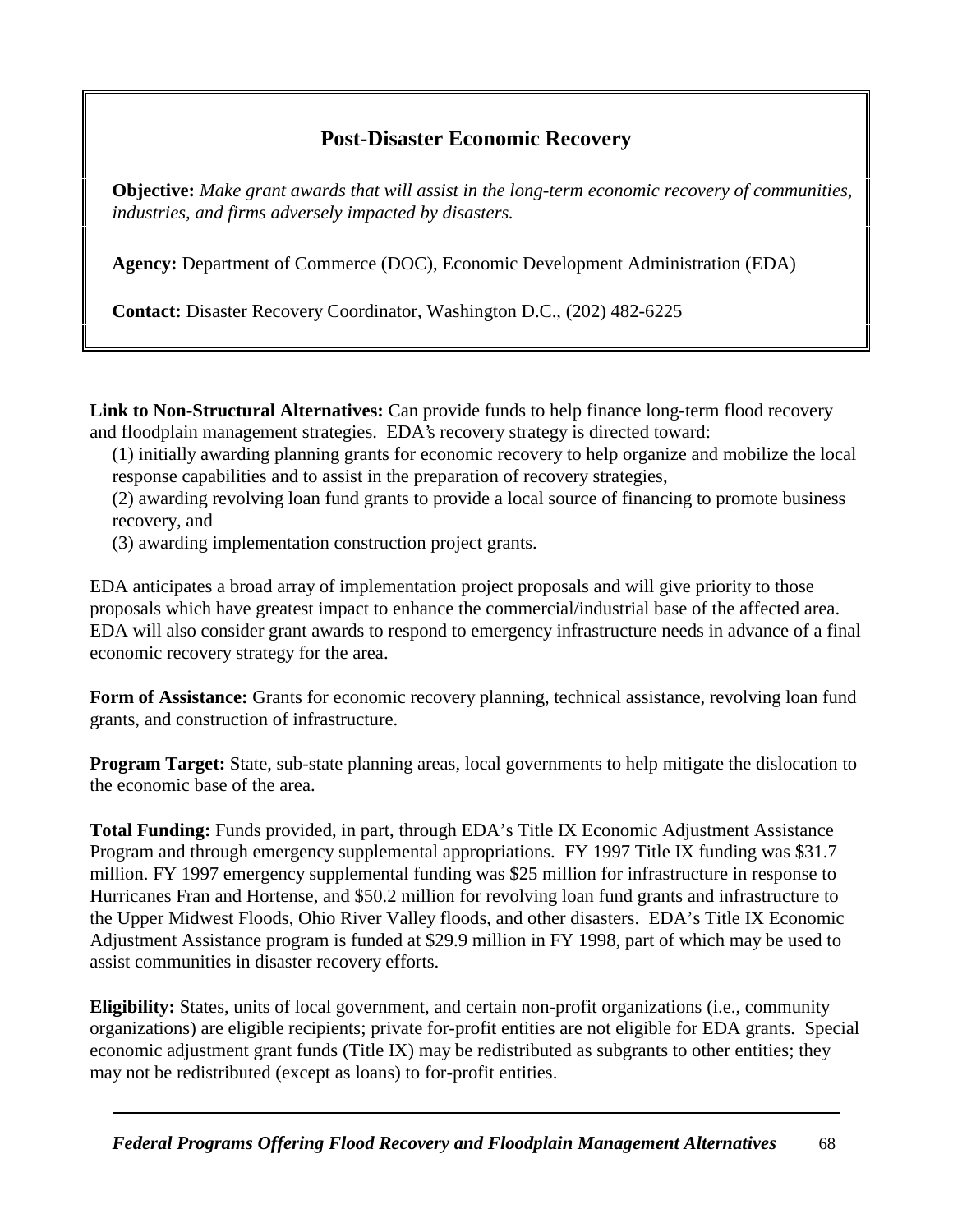#### **Cost-Sharing:**

*Economic adjustment grants* - 75 percent Federal/25 percent Local match *Technical assistance grants* - 75 percent Federal/25 percent Local match Revolving Loan Fund *Grants* - 75 percent Federal/ 25 percent Local match *Public Works direct grants* - 80 percent Federal/20 percent Local match

#### **Repayment Requirements(s):** None.

**Application Procedures(s):** Following a review of project proposals, EDA will invite entities whose projects are selected for consideration to submit applications; the Application will include a Form ED-900, as approved by OMB Control No. 06100094.

**Application Time Line:** From receipt of application to decision:

- C *Planning and technical assistance grants* 60 days
- C *Economic adjustment grants (non-construction)* 60 days
- C *Revolving loan fund grants* 60 days
- C *Economic adjustment grants (construction)* 120 days
- C *Public Works construction grants* 120 days

**Programmatic/Funding Constraints(s):** Funding available through EDA's Title IX Economic Adjustment Assistance programs and through emergency supplemental appropriations.

**Other Comments:** EDA will coordinate with other agencies at the program level and at headquarters to expedite efforts to eliminate program duplication. EDA will continue to coordinate program activity with other agencies within Commerce through existing mechanisms.

Further information on programs can be obtained through EDA's Internet address (http://ecix.doc.gov).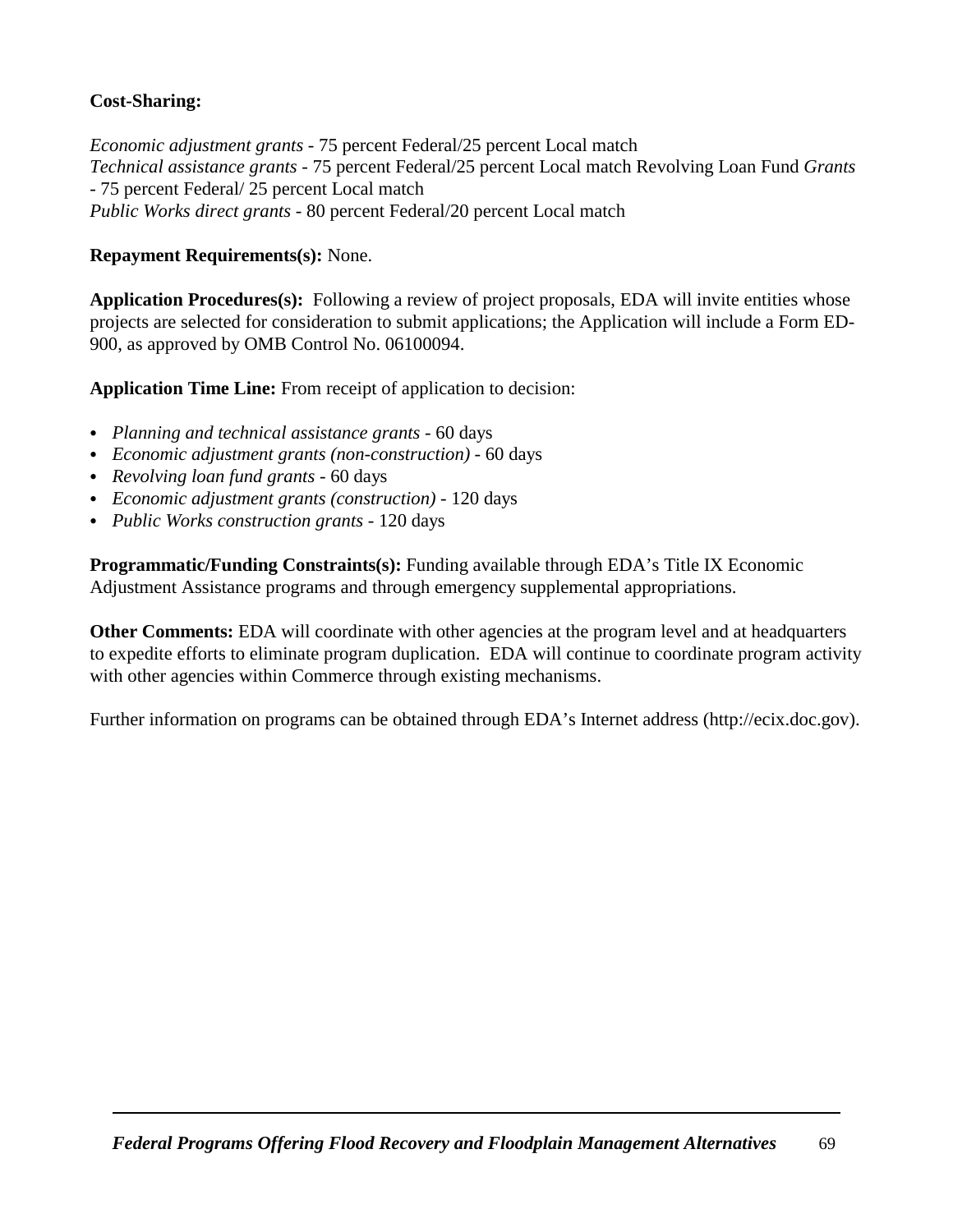### **Project Modifications for Improvement of the Environment (Section 1135 of the Water Resources Development Act of 1986, as amended**)

**Objective:** *Provides for ecosystem restoration either by directly modifying the structures and/or operations of water resources projects constructed by the Corps, or restoring areas where a Corps project contributed to the degradation of the area*.

**Agency:** Department of Defense (DoD), U.S. Army Corps of Engineers (USACE)

**Contact:** A table of regional contacts follows this program summary.

**Link to Non-Structural Alternatives:** This program can be used to restore wetlands in the flood area, provided the work involves modification of a water resources project constructed by the Corps or areas where a Corps project contributed to the degradation. Examples of the types of projects which may be considered include restoring flows to an area which is drier as a result of a Corps project, opening oxbows cutoff by Corps levees or navigation features, or realignment of a Corps levee to allow areas between the levee and the channel to revert to historic flood plain habitat.

**Form of Assistance:** The Corps will carry out the study and implement the project in conjunction with a non-Federal sponsor.

**Program Target:** Native American, state, or local governments or non-governmental organizations with the capabilities to meet the cost sharing requirements.

**Eligibility Requirement(s):** Non-Federal sponsor required. (A sponsor agrees to pay a portion of project costs.)

**Total Annual Funding:** The annual appropriation varies. The FY 1998 appropriation was \$21 million, Corps-wide.

**Cost-Sharing Requirement:** The non-Federal share of the cost shall be for 25 percent of the study and implementation, which includes any necessary lands, easements, rights-of-way, relocations, and/or disposal areas. Credit for work in kind is limited to 80 percent of the non-Federal share. The non-Federal sponsor is responsible for 100 percent of the incremental (future) operations and maintenance costs.

### **Repayment Requirement(s):** None.

**Application Procedure(s):** Potential project sponsors may contact the appropriate Corps office to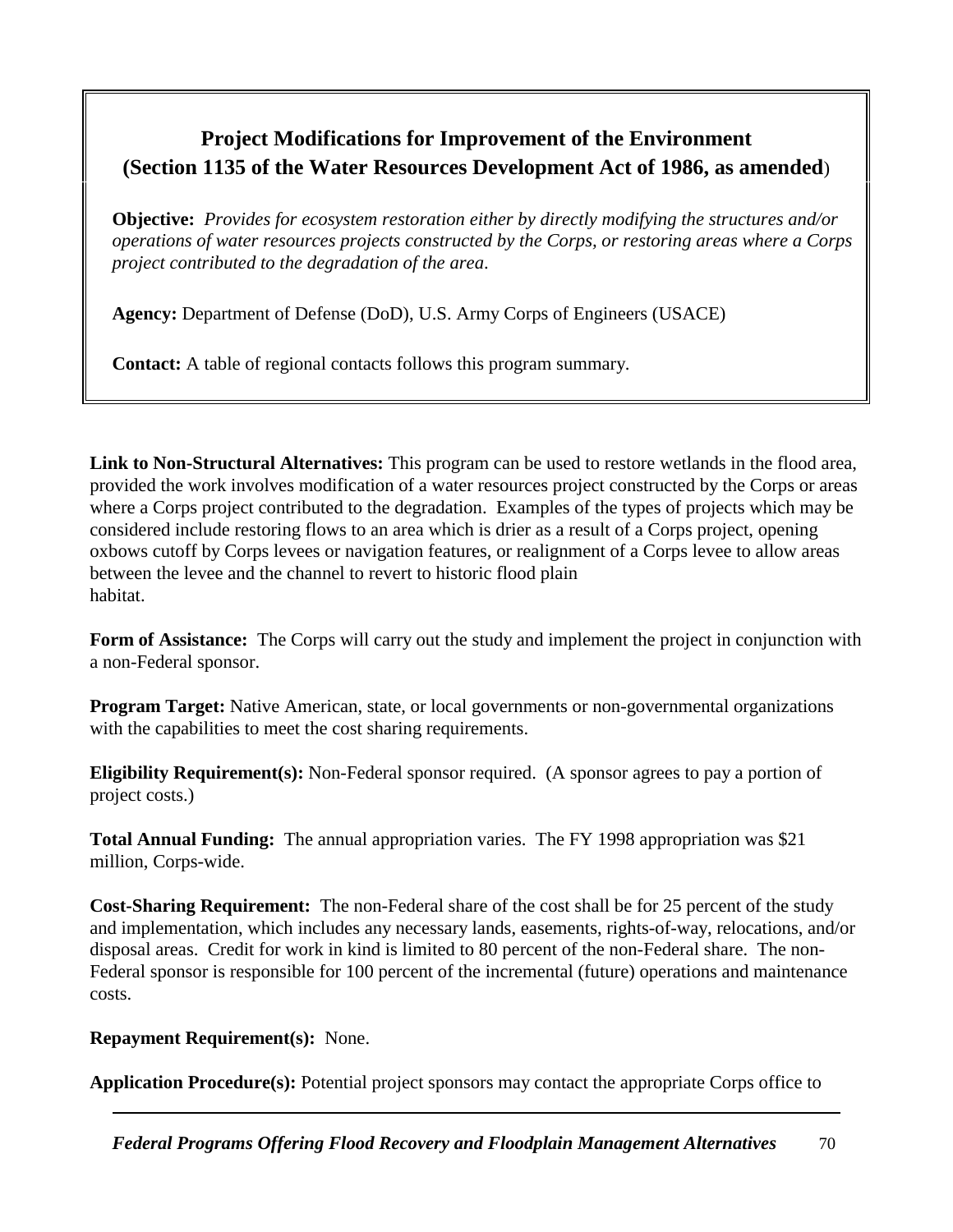discuss section 1135 opportunities. If the project appears eligible, the regional Corps office would send preliminary information, including a letter of intent from the non-Federal sponsor, through Corps channels for review and approval of funding for report preparation. The letter of intent indicates that he sponsor understands the process, cost-sharing requirements and estimated cost of the proposed section 1135 project.

**Application Timeline:** May be done at any time.

**Programmatic/Funding Constraint(s):** The Federal per-project limit is \$5 million. The program imit is \$25 million in annual appropriations.

**Other Comments:** As with any Corps project, the restoration must provide public benefits and may not be for limited private interests such as hunting clubs.

### **Regional Contacts:**

| Division                   | Office                       | <b>Phone Number</b> |
|----------------------------|------------------------------|---------------------|
| North Atlantic             | Chief of Planning            | $(212)$ 264-7111    |
| South Atlantic             | Chief of Planning            | $(404)$ 331-6260    |
| Great Lakes and Ohio River | Chief of Planning/Chicago    | $(312) 886 - 5468$  |
|                            | Chief of Planning/Cincinnati | $(513) 684 - 3008$  |
| Mississippi Valley         | Chief of Planning            | $(601) 634 - 5762$  |
| Northwestern               | Chief of Planning/Portland   | $(503) 808 - 3850$  |
|                            | Chief of Planning/Omaha      | $(402)$ 697-2470    |
| Southwestern               | Chief of Planning            | $(214)$ 767-2310    |
| <b>South Pacific</b>       | Chief of Planning            | $(415)$ 977-8171    |
| Pacific Ocean              | Chief of Planning            | $(808)$ 438-8880    |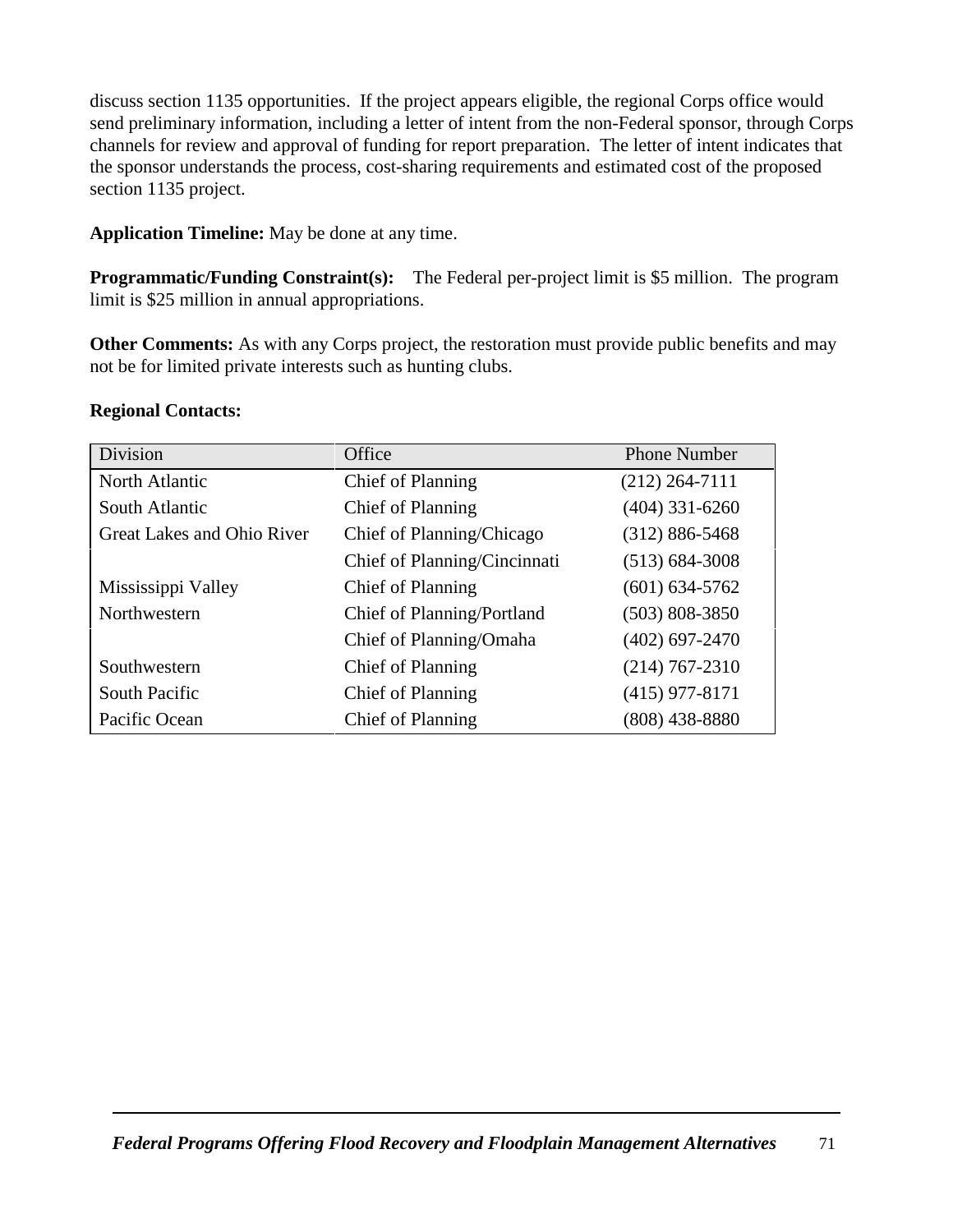### **Public Housing Modernization Reserve for Disasters and Emergencies**

**Objective:** *To meet the modernization need of public housing agencies resulting from disasters and emergencies.*

**Agency:** Department of Housing and Urban Development (HUD).

**Contact:** Director, Office of Capital Improvements, Department of Housing and Urban Development. (202) 708-1640.

**Link to Non-Structural Alternatives:** Provides funding to public housing agencies (PHAs) for modernization needs (such as elevation and floodproofing) resulting from disasters.

**Form of Assistance:** Grants.

**Program Target:** PHAs impacted by disasters.

**Total Funding:** At the beginning of each fiscal year, HUD sets aside a reserve amount of no more than \$75 million from annual appropriations and unused prior year reserves. In FY 1998, HUD reserved \$75 million.

**Eligibility Requirement(s):** To qualify for assistance, the disaster must pertain to an extraordinary event affecting only one or a few PHAs, such as an earthquake or hurricane, including any disaster declared by the President (or any event which HUD determines would qualify for a Presidential declaration if it were on a larger scale).

A PHA (including a designated MOD-Troubled PHA) is eligible to apply for and receive funds from the reserve regardless of the availability of other modernization funds or reserves, but only to the extent hat its needs are in excess of its insurance coverage or other Federal assistance. A PHA is not require o have an approved Comprehensive Plan to obtain funds from the reserve.

**Cost-Sharing Requirement:** None.

**Repayment Requirement(s):** None.

**Application Procedure(s):** To obtain funding from the reserve, a PHA must submit a request, in a form prescribed by HUD, which demonstrates that the PHA meets the eligibility requirements. HUD will immediately process a request for such assistance and if it determines the request meets the eligibility requirements, HUD will approve the request, subject to the availability of funds in the reserve.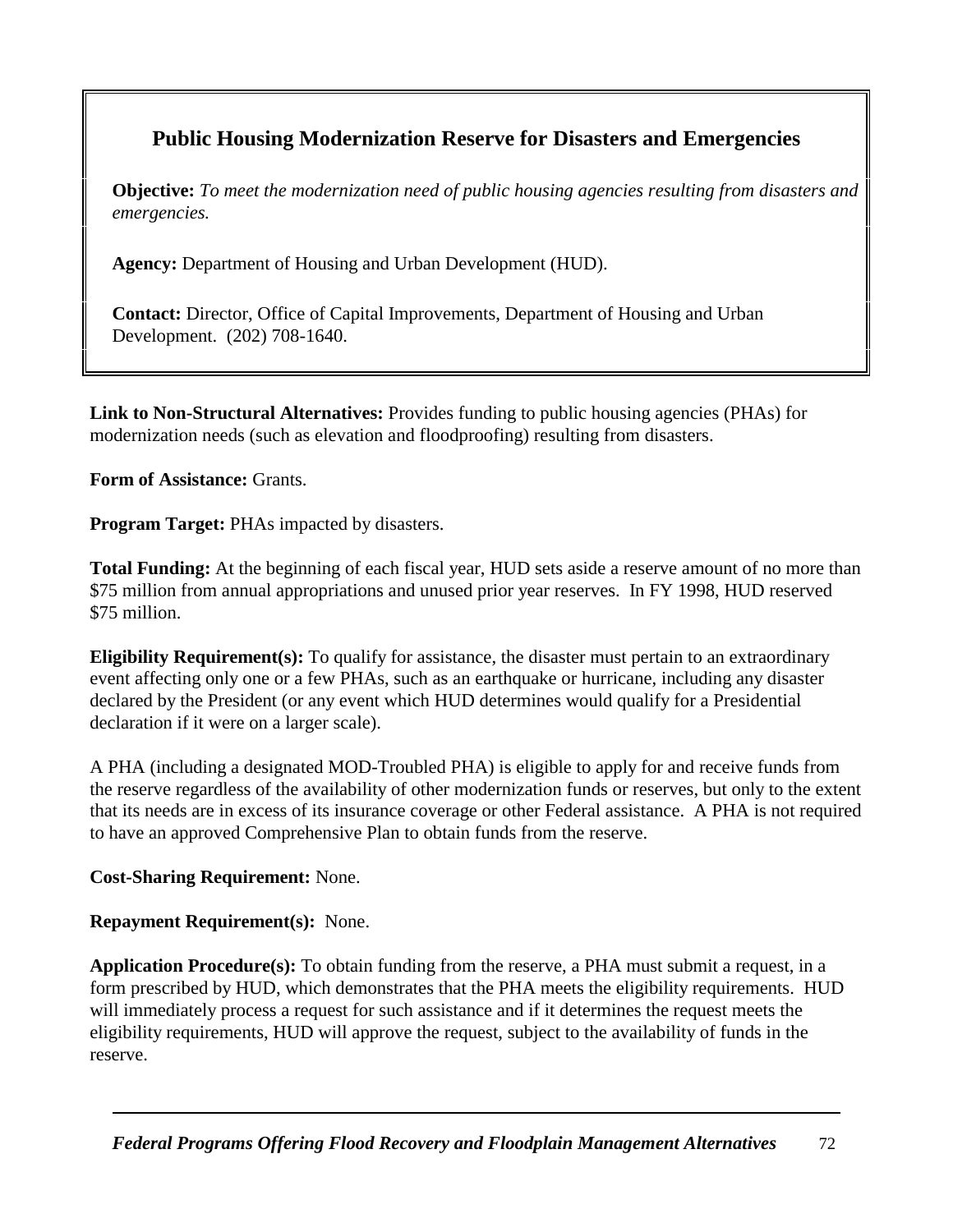**Programmatic/Funding Constraint(s):** Funding is provided to PHAs only to the extent that their modernization needs are in excess of their insurance coverage or other Federal assistance.

Where a PHA overestimates the cost of the disaster work, a PHA shall not use any of the excess amount for other work without prior HUD approval. A PHA is not required to repay any funds received and expended from the reserve.

**Information on the World-wide Web:** More program information and the program's regulations are available on the world-wide web at:

http://www.hud.gov/pih/programs/pihmod.html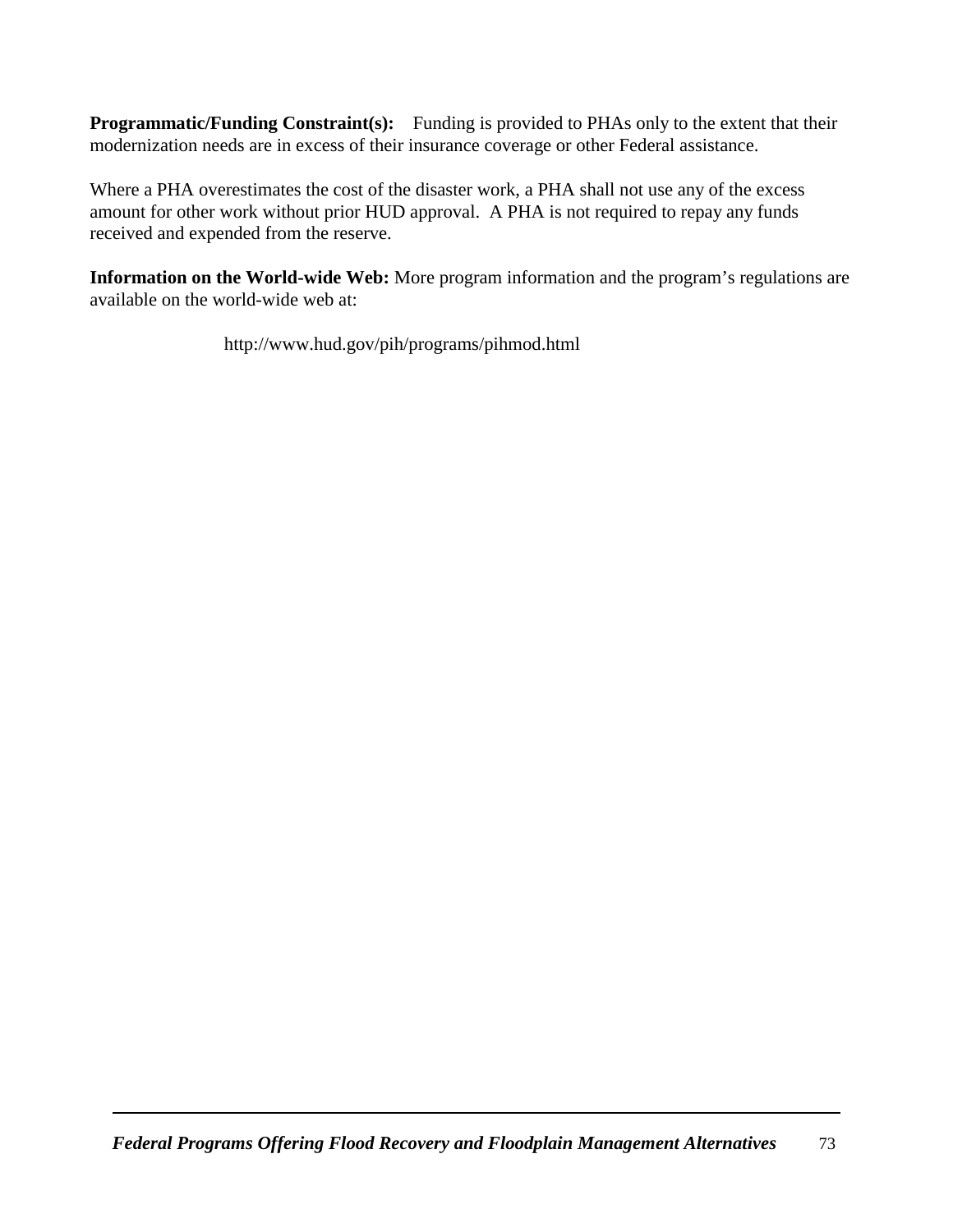### **Rivers, Trails and Conservation Assistance Program**

**Objective:** *Program provides National Park Service staff assistance to communities for river and trail corridor planning and open space preservation efforts. Program personnel facilitate cooperative planning efforts; projects are all based on substantial involvement of varied communit interests.*

**Agency:** Department of the Interior (DOI), National Park Service (NPS)

**Contact:** Manager, Rivers and Watersheds Program, National Office, (202) 565-1175

**Link to Non-Structural Alternatives:** Program staff can work with interested communities to help hem identify non-structural options and set goals. Targeted NPS assistance with grassroots planning can help communities make informed choices, based upon consensus, about future growth and development that will help avoid future flood losses.

**Form of Assistance:** Staff consultants and technical assistance. No grants are available.

**Program Target:** State and local governments and not-for-profit groups.

**Total Funding:** \$7.0 million appropriated in FY 1998.

**Eligibility:** State-local and public-private partnerships are required.

**Cost-Sharing:** Variable, usually in-kind services. No grant funds are available.

**Repayment Requirement(s):** None. No grants are made.

**Application Procedure(s):** Contact the National office. Formal application is prepared with NPS assistance after consultation.

**Application Time Line:** Deadline is generally August 1 for project work in the following fiscal year.

**Programmatic/Funding Constraint(s):** General limit of 2 to 3 work months per project.

**Other Comments:** None.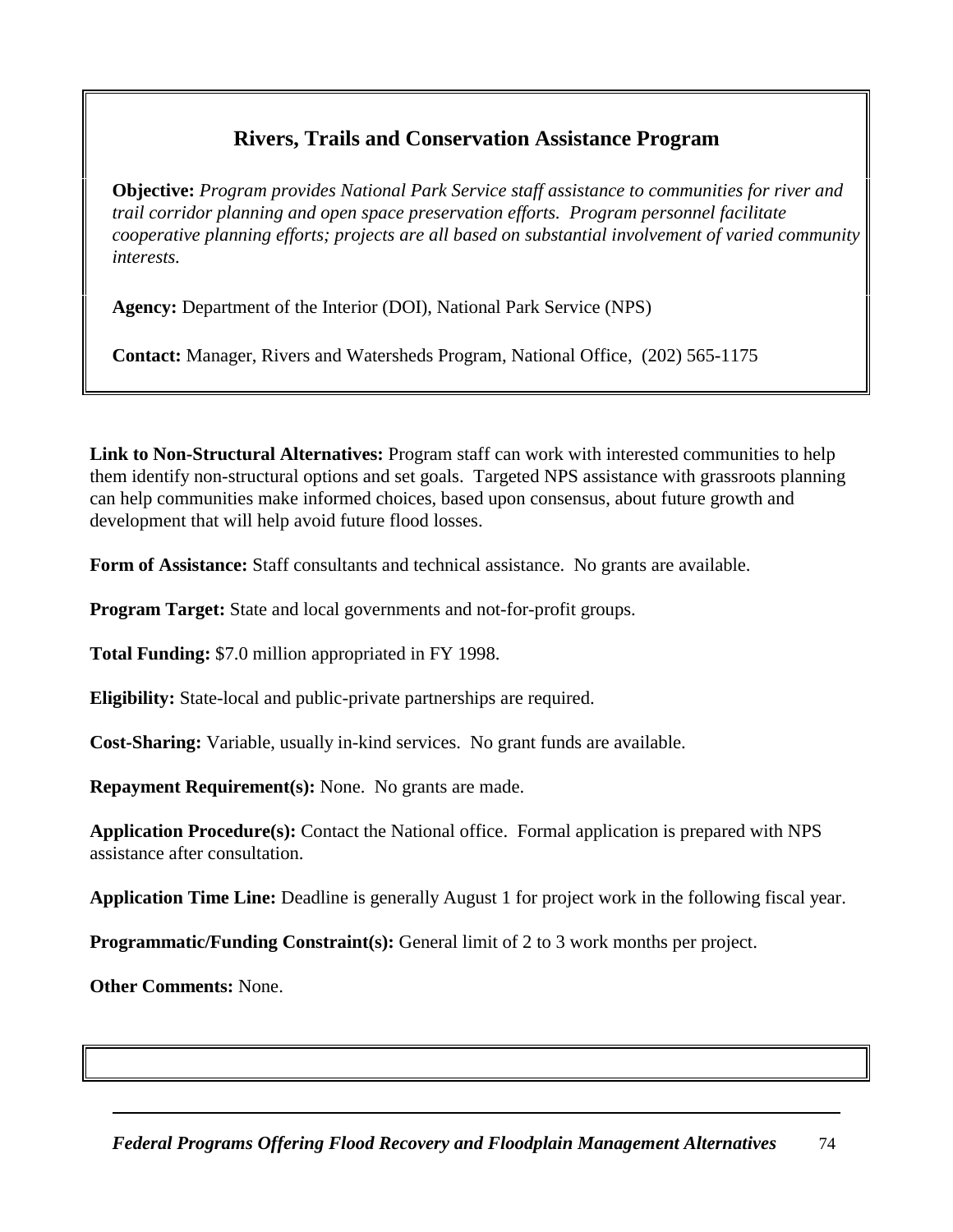### **Section 108 Loan Guarantee Program**

**Objective:** *Provide loan guarantees to public entities for community and economic development.*

**Agency:** Department of Housing and Urban Development (HUD)

**Contact:** Assistance is available through either the Community Planning and Development staff at the appropriate HUD field office or the Section 108 office in Washington, DC at (202) 708-1871.

**Link to Non-Structural Alternatives:** Guaranteed loan funds can be used to finance:

- Acquisition of real property;
- Relocation of property, homeowners, and businesses;
- Rehabilitation of publicly-owned real property, including repair and reconstruction of levees, and renovation or reconstruction of public utilities (e.g. water and sewer systems); and
- Housing rehabilitation, including elevation of properties; and economic development.

**Forms of Assistance:** Loan guarantees

**Program Target:** Low- and moderate- income persons.

**Total Funding:** Loan guarantee assistance is available for states to use in non-entitlement communities, and for use by entitlement communities.

For FY 1998 the Department can guarantee up to \$1.261 billion of loans. (This is the maximum dollar value of loans that can be guaranteed nationwide.) The amount that actually will be guaranteed depends upon demand.

**Eligibility Requirements:** Eligible applicants included the following public entities:

- 1. Metropolitan cities and urban counties (i.e. Community Development Block Grant (CDBG) entitlement recipients);
- 2. Non-entitlement communities that are assisted in the submission of applications by states that administer the CDBG program;
- 3. Non-entitlement communities eligible to receive CDBG funds under the HUD-Administered Small Cities CDBG Program.

**Cost-Sharing Requirement(s):** None.

**Repayment Requirement(s):** The maximum repayment period for a Section 108 loan is twenty years. Waivers which apply to the CDBG program could also apply to the Section 108 program. See the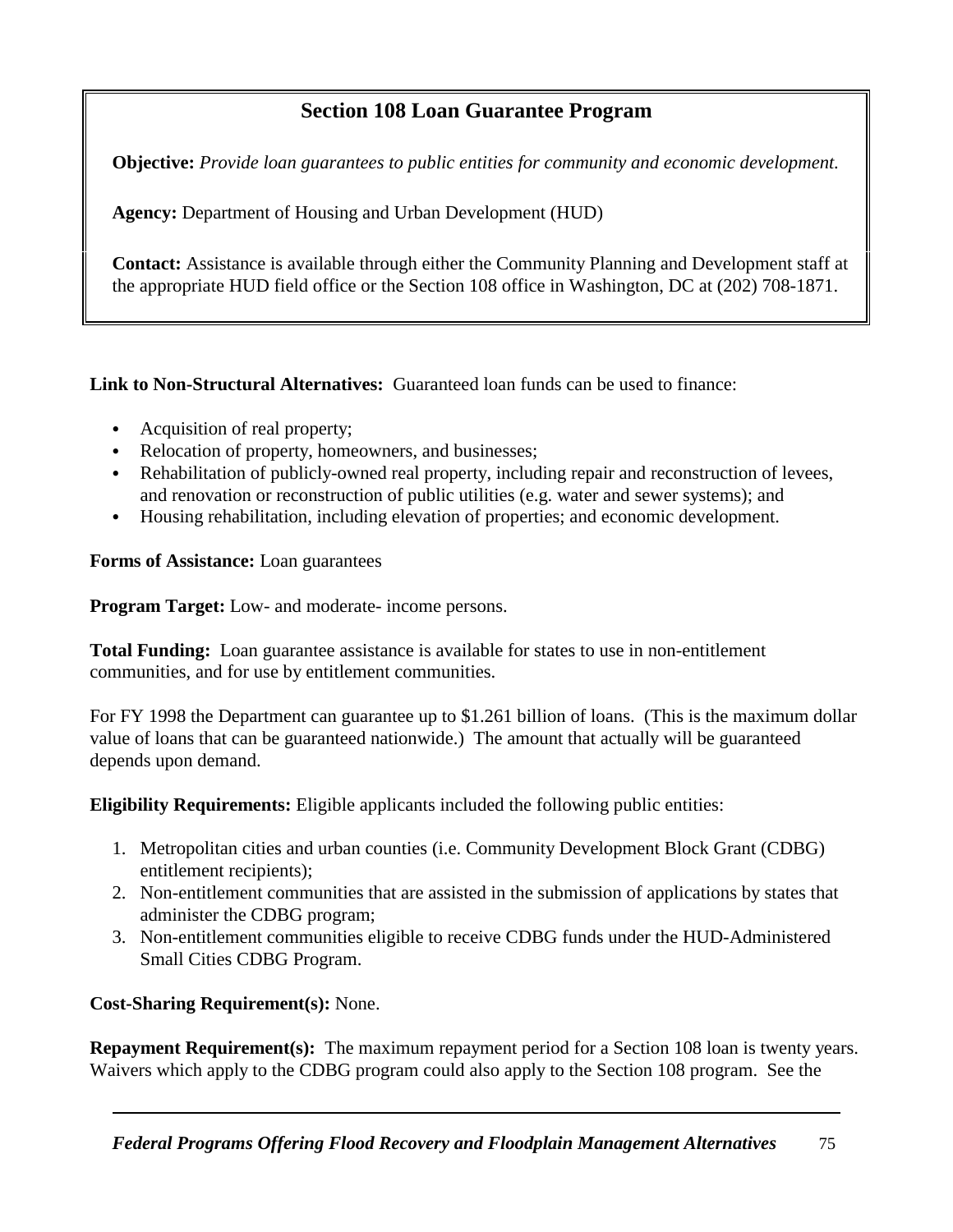section on the HUD Disaster Recovery Grants.

**Application Procedure(s):** Communities can apply for assistance at any time. Public entities wishing to apply are advised to contact HUD in advance for guidance on preparing an application. They may contact either the Community Planning and Development staff at their appropriate HUD field office or the Section 108 office in Washington, DC at (202)708-1871. Application guidance can also be found in the Section 108 regulations at 24 CFR 570.704, "Application Requirements"

**Application Time Line:** Processing time averages 21-45 days from date of submission to a HUD Field Office.

### **Programmatic/Funding Constraint(s):** None.

### **Other Comments:**

*Other Program Provisions:* The principal security for a loan guarantee is a pledge by the applicant public entity or the state (in the case of a non-entitlement public entity) of its current and future CDBG funds. Additional security requirements will be determined on a case-by-case basis, but could include assets financed by the guaranteed loan.

**Information on the World-wide Web:** More program information and the program's regulations are available on the world-wide web at:

http://www.hud.gov/cpdhome.html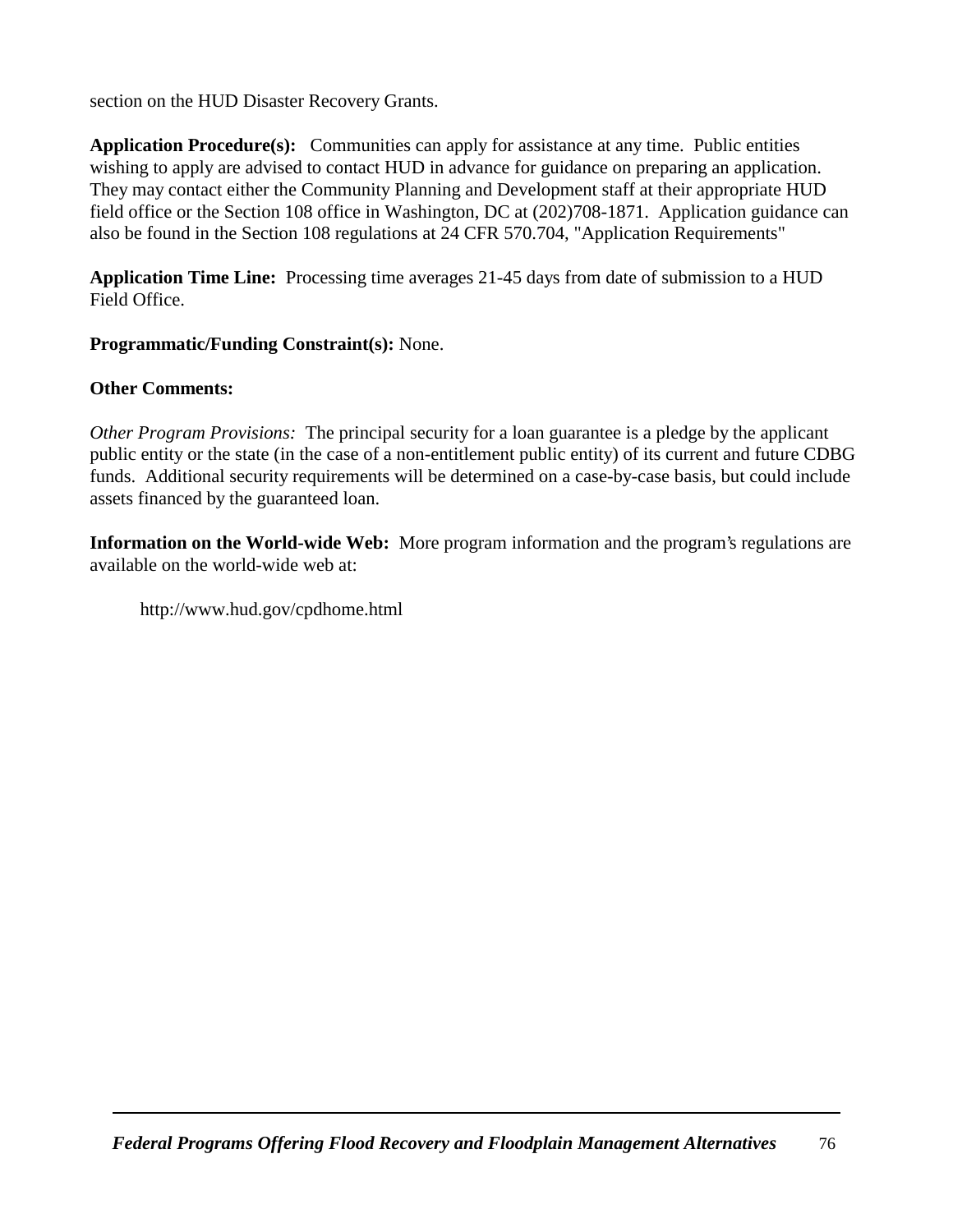### **Single Family Home Mortgage Insurance For Disaster Victims Section 203(h)**

**Objective:** *Provides mortgage insurance for individuals to purchase a new principal residence after being displaced by a disaster. Federal Housing Administration (FHA) mortgage insurance helps lenders reduce their exposure to risk of default, allowing them to make more money available for home financing.*

**Agency:** Department of Housing and Urban Development (HUD)

**Contact:** Local HUD Office or Homeownership Center, or a local FHA approved lender.

**Link to Non-Structural Alternatives:** Supports relocation of residences outside of the floodplain.

**Form of Assistance:** Mortgage Insurance.

**Program Target:** Individuals who are disaster victims and want to purchase a home.

**Total Funding:** Openly available (no specific funding required).

**Eligibility Requirements:** Borrowers must meet standard Federal Housing Administration (FHA) credit qualifications. Borrower's previous residence must have been destroyed or damaged by a Federally-declared disaster event to such an extent that reconstruction or replacement is necessary. The borrower may be the owner of the property or a renter of the property destroyed.

Borrower must purchase a one family unit; two, three and four unit properties may not be purchased under this program. Adjustable rate mortgages can be used with this program.

**Cost-Sharing Requirement(s):** Borrower is eligible for 100% financing. No downpayment is required. The up-front mortgage insurance premium can be financed into the mortgage and the borrower will pay an annual premium.

**Repayment Requirement(s):** May be the same term as other FHA mortgage insurance programs; up o 30 years.

**Application Procedure(s):** Contact any FHA approved local lender.

**Application Time Line:** The borrower's application for mortgage insurance must be submitted within one-year of a Presidential disaster declaration.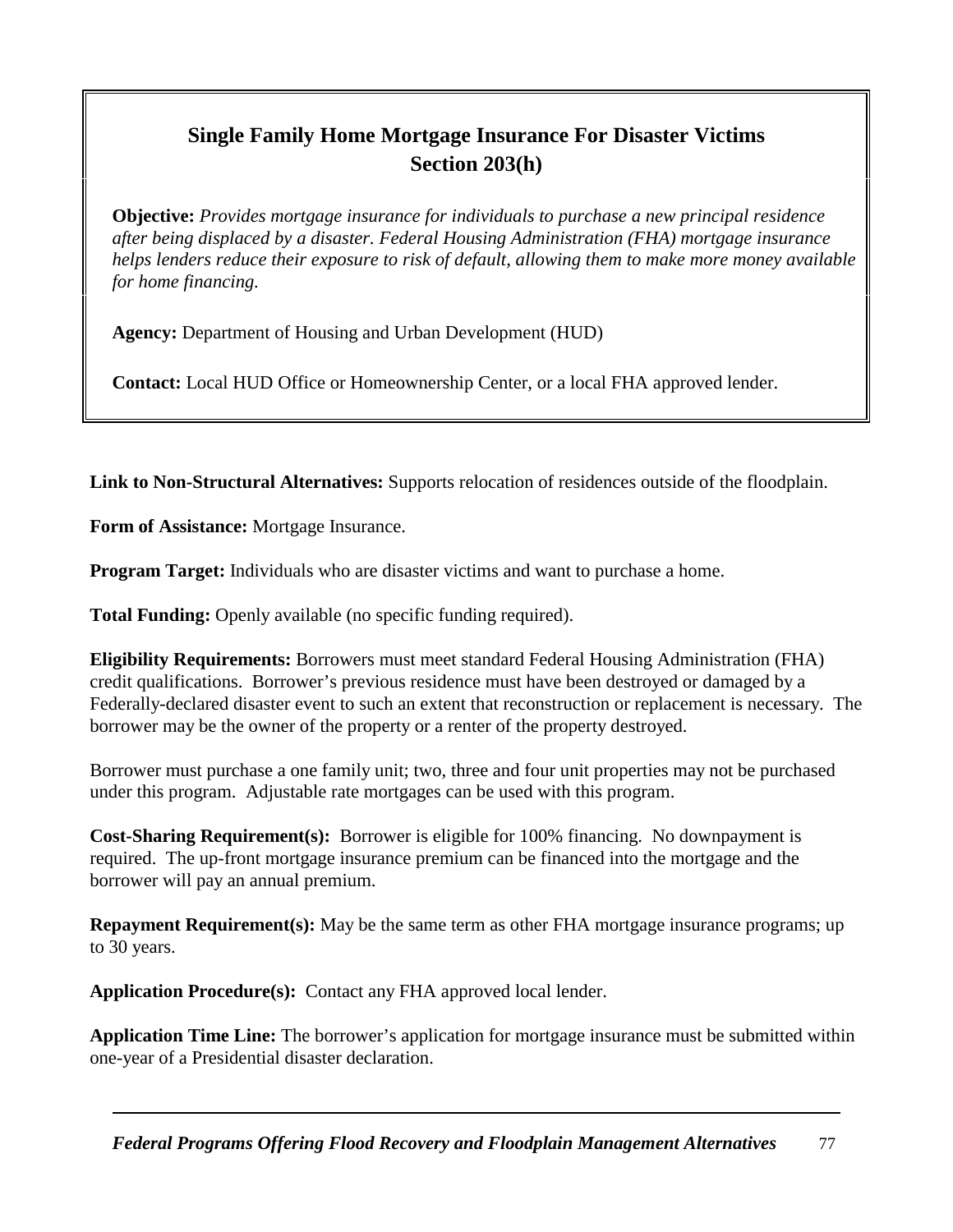**Programmatic/Funding Constraint(s):** As with other home loans, the mortgage amount is based on the lesser of sales price or appraised value. Mortgage limits are the same as those of the regular Single Family Home Mortgage Insurance program, (Section 203(b)).

**Information on the World-wide Web:** More program information and the program's regulations are available on the world-wide web at:

http://www.hud.gov/fha/sfh/desc/sfhdesc.html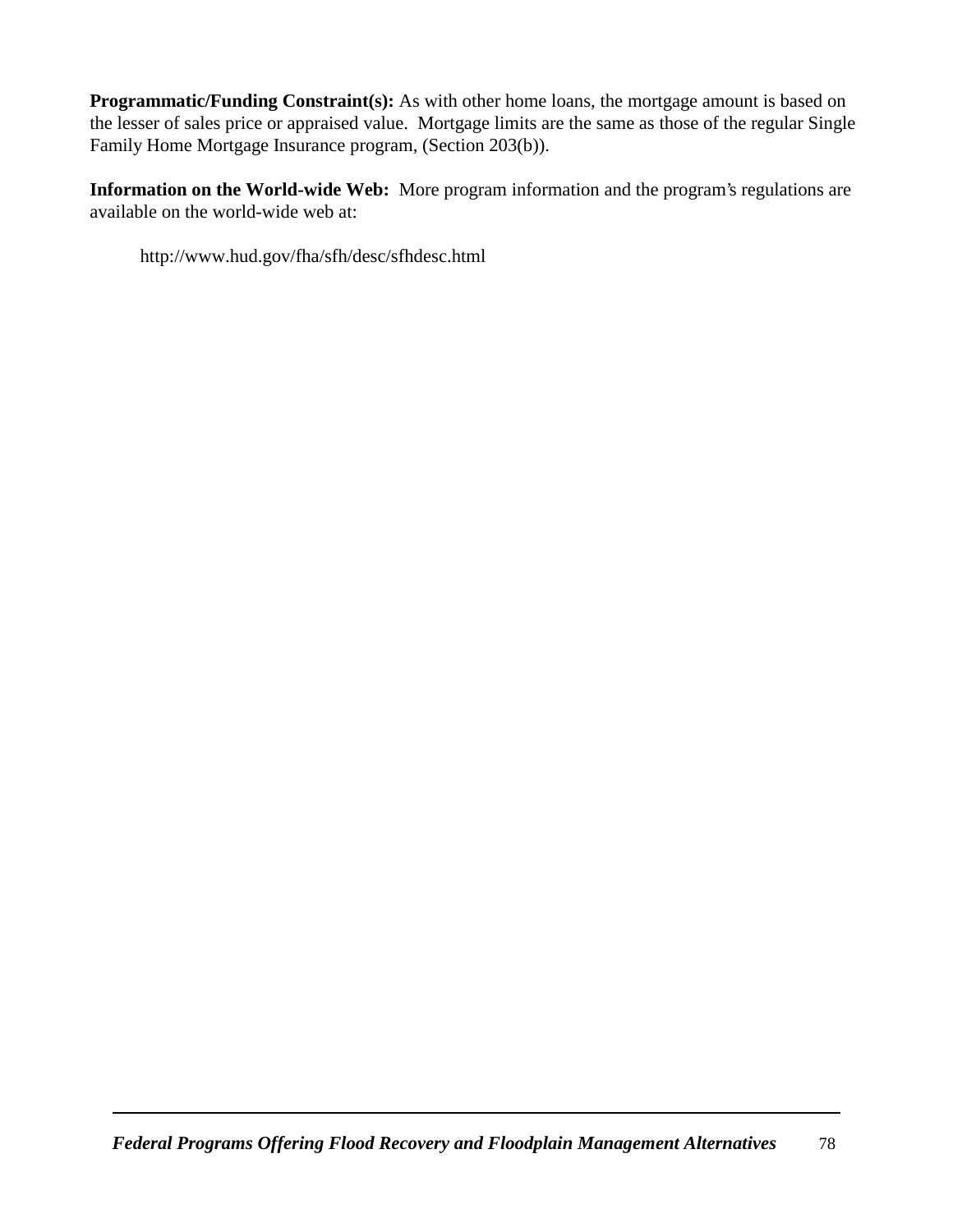### **Transfers of Inventory Farm Properties to Federal and State Agencies for Conservation Purposes**

**Objective:** *The Consolidated Farm and Rural Development Act authorizes the FSA to transfer the title of certain inventory farm properties owned by the agency to Federal and state agencies for conservation purposes.*

**Agency:** Department of Agriculture (USDA), Farm Service Agency (FSA)

**Contact:** Farm Loan Programs, National Office, (202) 720-1976

**Link to Non-Structural Alternatives:** The transfer of FSA inventory properties to Federal and state agencies for conservation purposes could assist in the restoration of wetland and floodplain areas in order to lessen the severity of future flooding.

**Form of Assistance:** FSA can transfer inventory farm properties on which it holds title if they contain wetlands, floodplains, or other environmentally sensitive resources such as an endangered species.

**Program Target:** Federal or state agencies.

**Total Funding:** Since FSA already has these farm properties in its inventory, no funds would be needed. The properties would simply be deeded in fee simple title to the requesting agency.

**Eligibility:** The transfer must be for conservation purposes. The property must have marginal value for agricultural production, be classified as environmentally sensitive, or be of special management mportance. Properties containing important resources such as wetlands, floodplains, riparian zones, historical sites, or endangered species may qualify for transfers. Also, inventory farm properties that are inholding, lie adjacent to, or occur in proximity to, Federally or state-owned lands may qualify.

**Cost Sharing:** None.

### **Repayment Requirement(s):** None.

**Application Procedure(s):** Interested Federal and state agencies should contact the appropriate FSA State Executive Director. Requests must contain justification for the transfer request. A public notice must be given with a request for comments. Also, the appropriate state governor and at least one local elected official in the affected county must be contacted for comments. After the public notice process is completed, the State Executive Director will determine whether to submit the request to the FSA Administrator for approval. If approved, a quitclaim deed would then be issued to the requesting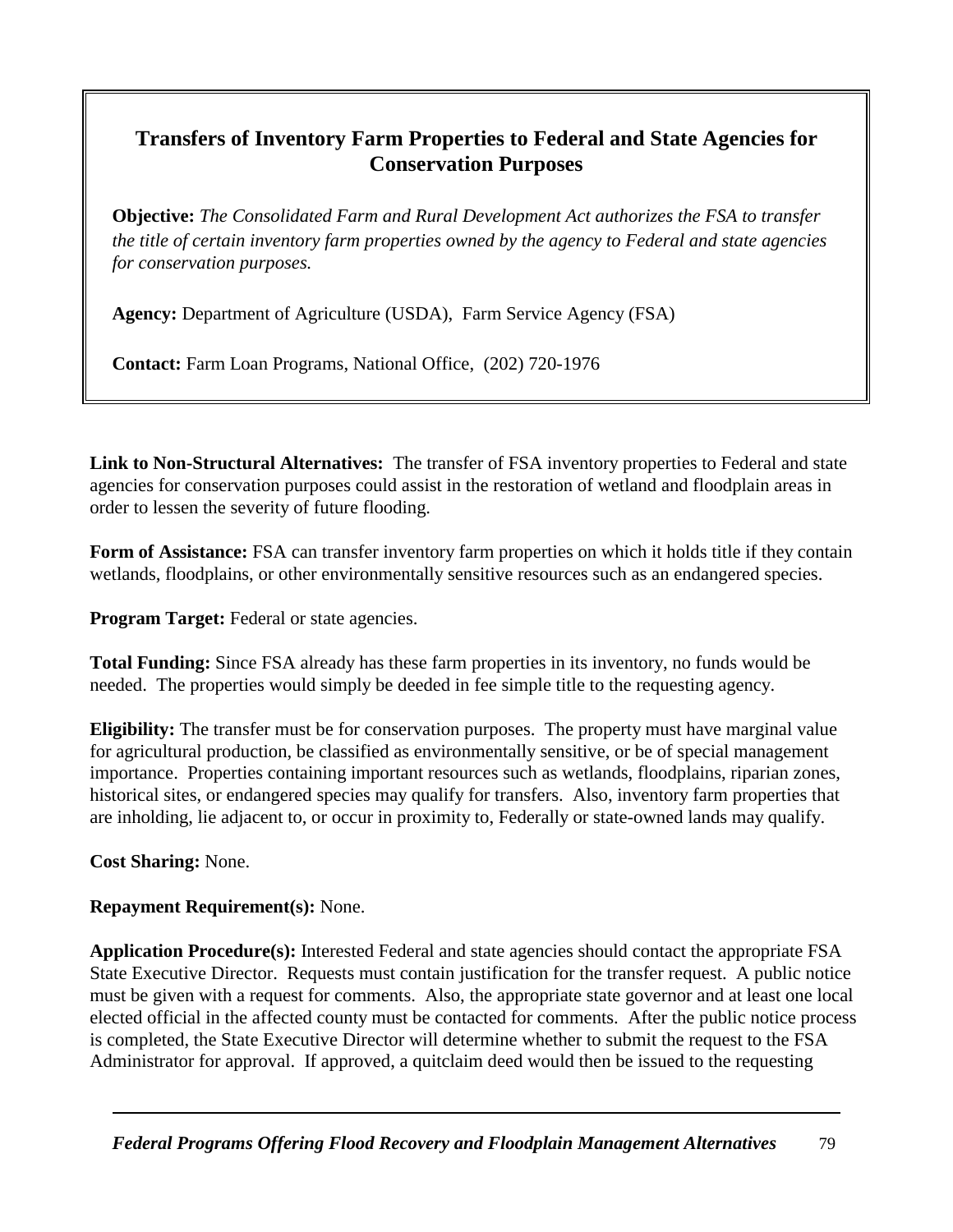agency.

**Application Time Line:** The estimated time from application to the completion of the transfer process is 2-6 months. The actual length of time may vary based on the amount of time necessary to obtain tems such as appraisals.

### **Programmatic/Funding Constraints:** None

**Other Comments:** FSA requires wetland easements to be placed on inventory property before offered for sale. (*NOTE:* This is done through another separate program.)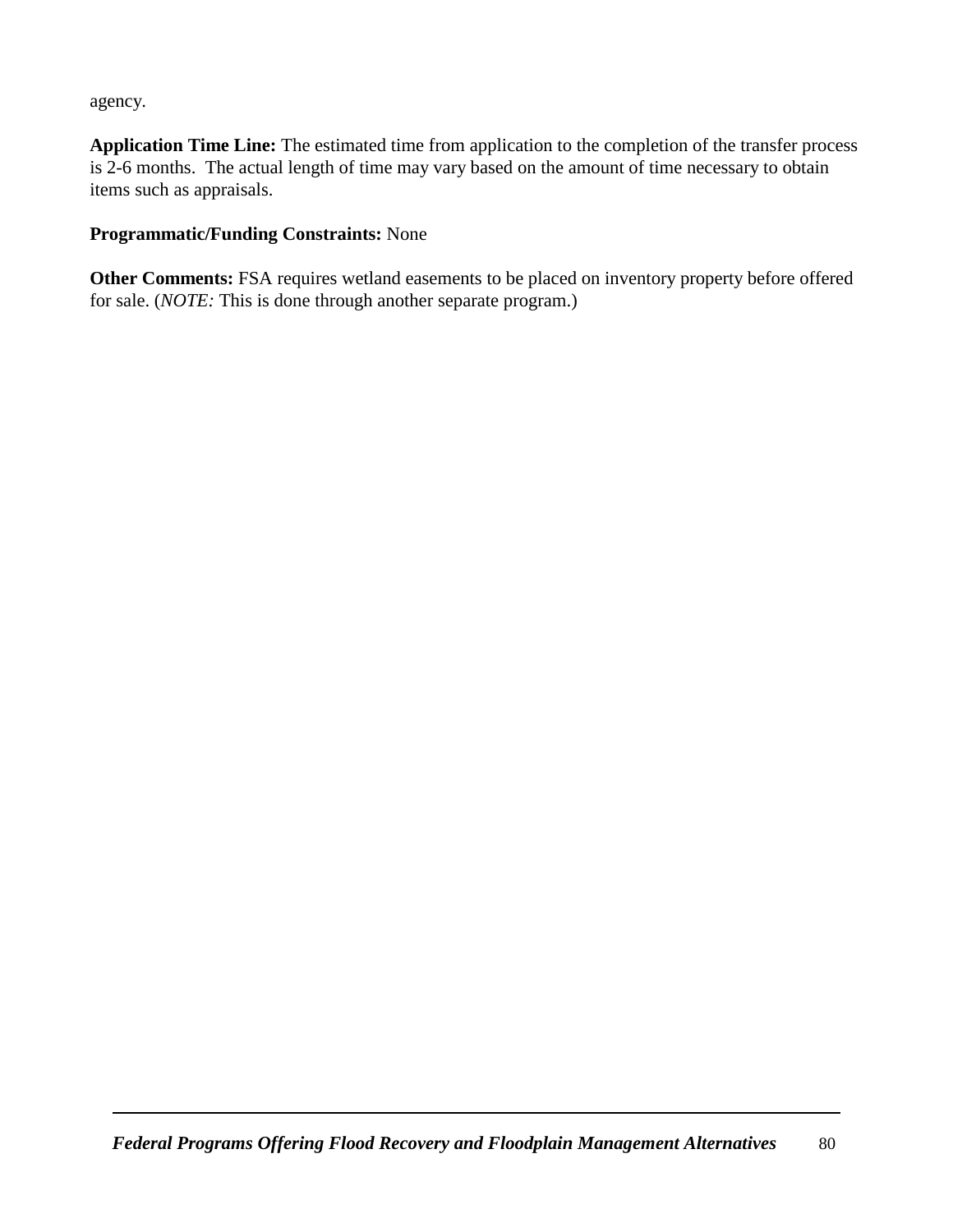### **Watershed Protection and Flood Prevention Program Public Law 83-566**

**Objective:** *The short-term objectives of the Watershed Protection and Flood Prevention Program, authorized by Public Law 83-566, are to provide technical assistance in planning works of improvement to protect, develop, and utilize the land and water resources in small watersheds under 250,000 acres in size.*

**Agency:** Department of Agriculture (USDA), Natural Resources Conservation Service (NRCS)

**Contact:** National Headquarters Office, Washington, D.C., (202) 690-0848

**Link to Non-Structural Alternatives:** Program purposes are watershed protection, flood prevention, and agricultural and nonagricultural water management. Conservation land treatment, structural, and nonstructural measures are used to address these purposes. Application of conservation land treatment measures to upstream watersheds is the main feature that separates this program from others. Nonstructural measures will be preferred. The program emphasizes planning through interdisciplinary eams which include the sponsors, other agencies, and environmental groups in all stages of plan development.

**Form of Assistance:** Technical assistance to state and local governments for planning watershed projects.

**Program Target:** Local organizations representing the people living in small watersheds.

**Total Funding:** \$101 million appropriated in FY 1998.

**Eligibility:** Watershed projects must address one or more of the purposes authorized by Public Law 83-566 to solve problems and needs that are beyond the capability of individual landowners. Projects must be sponsored by entities legally organized under state law, or any Indian tribe or tribal organization, having authority to carry out, operate, and maintain works of improvement. For plans hat incorporate structural or nonstructural measures, sponsors must have the power of eminent domain and the authority to levy taxes or use other adequate funding sources to finance their share of the project cost and all operation, maintenance, and replacement costs of works of improvement.

**Cost Sharing:** Variable, depending on nature of the project.

**Repayment Requirements(s):** For loans, interest rates are near Treasury rates and may be repaid up to 30 years (loans are made through Farm Service Agency).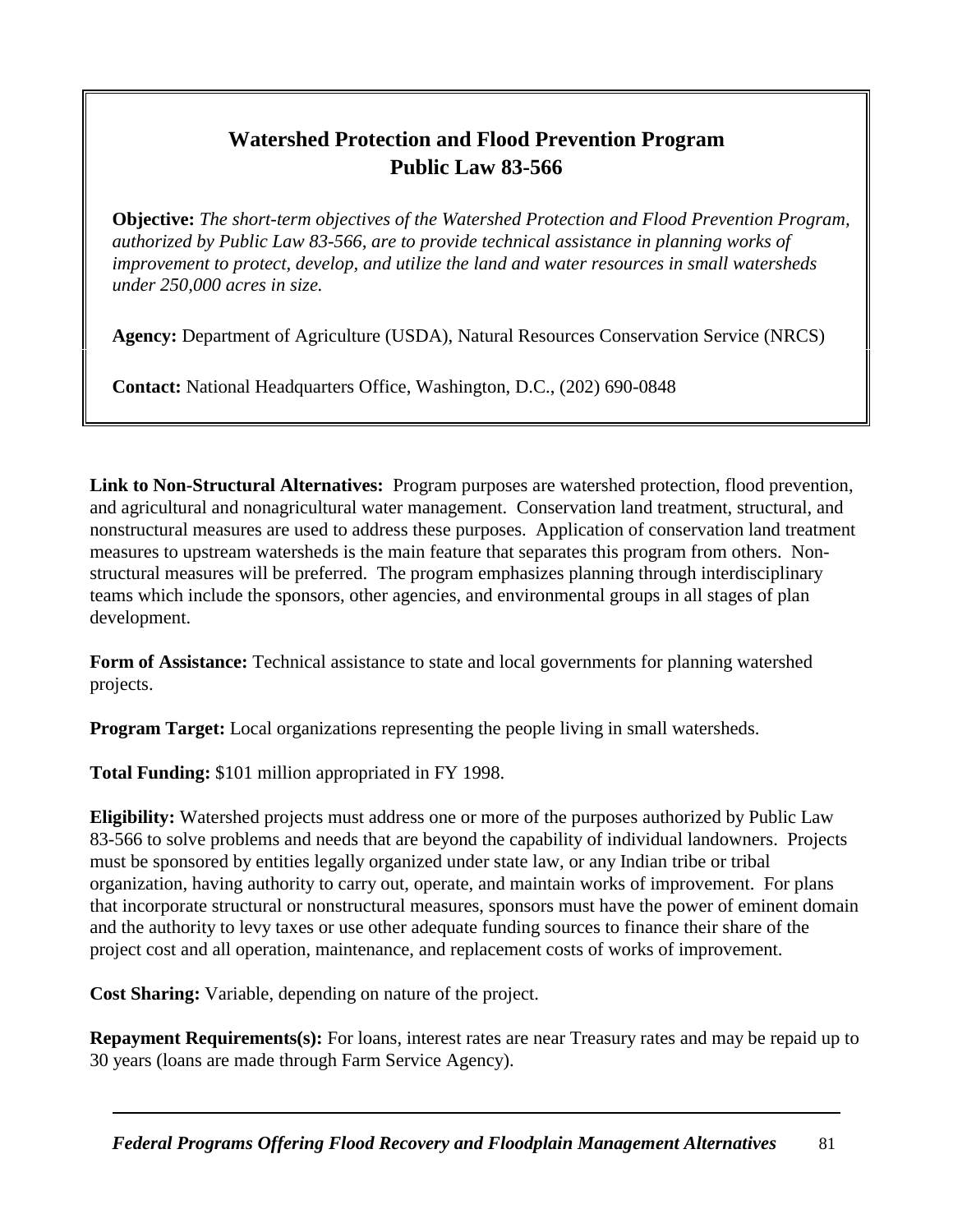**Application Procedure(s):** Sponsors must follow state-developed procedures for coordination of proposed Federal financial assistance and must notify the state's Single Point of Contact for Federal Assistance of their intent to apply for assistance under Public Law 83-566. The original and one copy should be sent to the designated state agency and one copy to the state's Single Point of Contact for Federal Assistance. An application must be approved by the designated state agency.

### **Application Time Line:** None.

**Programmatic/Funding Constraint(s):** A watershed or subwatershed area may not exceed 250,000 acres. No structure providing more than 12,500 acre-feet of floodwater detention capacity or more than 25,000 acre-feet of total capacity may be included in a plan. Each project must contain benefits directly related to rural communities, including agricultural related enterprises, that account for at least 20 percent of the total benefits of the project. Project sponsors must be willing to carry out all phases of project installation, operation, and maintenance and have the financial ability for meeting their full responsibilities with relation to the project. Funds must be available for project installation.

Of the \$101 million in FY 1998 funds, roughly half is available for technical assistance, with the remainder going for financial assistance. Some of the funds may already be committed to projects approval and initiated in earlier years. A competitive ranking process is used for selecting those projects with the highest environmental and economic net benefits.

**Other Comments:** None.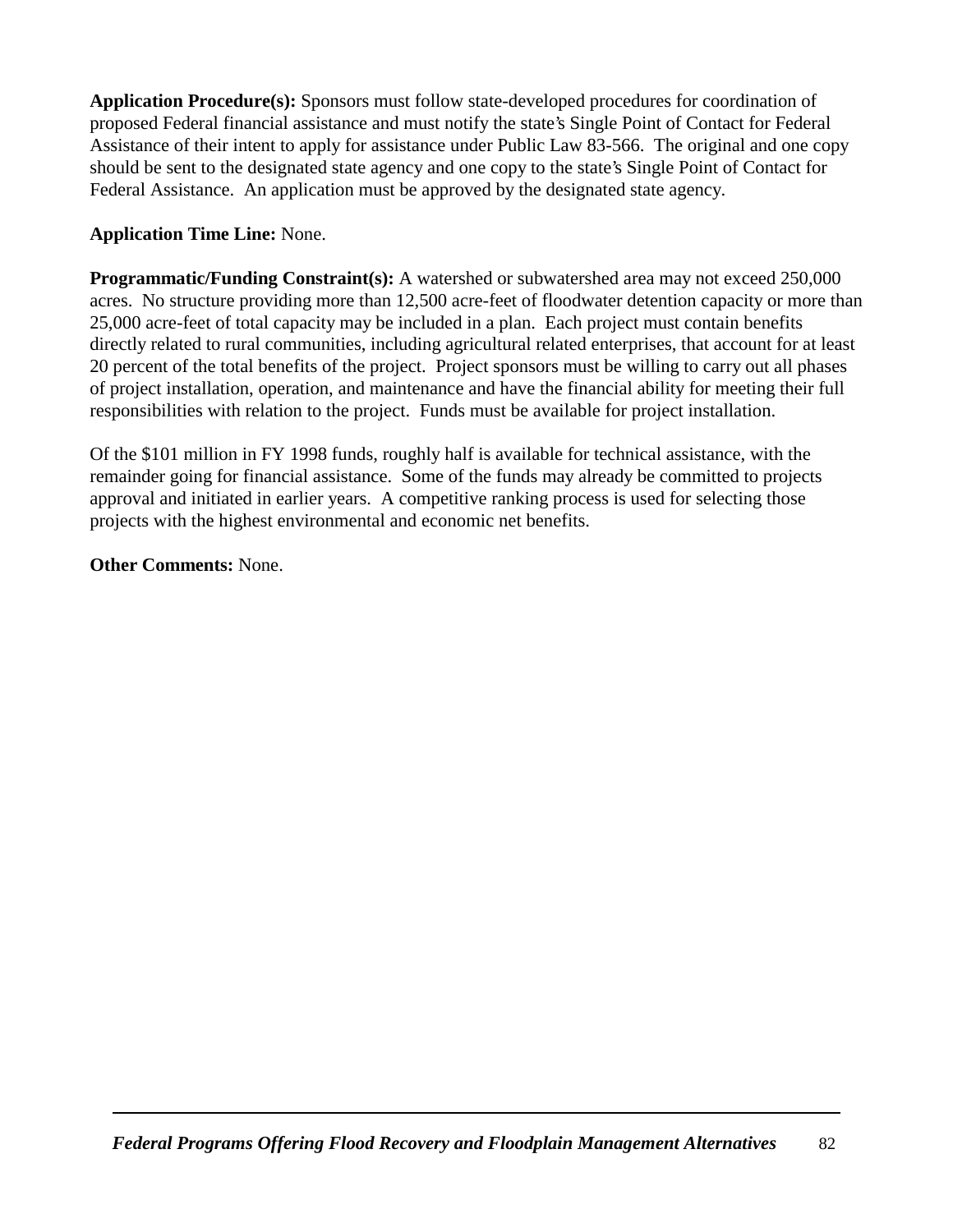### **Watershed Surveys and Planning**

**Objective:** *Watershed Surveys and Planning studies are for appraising water and related land resources and formulating alternative plans for conservation use and development. Generally, studies are of limited scope and short duration to provide specific information needed for planning.*

**Agency:** Department of Agriculture (USDA), Natural Resources Conservation Service (NRCS)

**Contact:** National Headquarters Office, Washington, D.C., (202) 690-0848

**Link to Non-Structural Alternatives:** Watershed Surveys and Planning can provide technical planning assistance in developing non-traditional flood recovery and floodplain management strategies. Plans may include management and land treatment measures, nonstructural measures, structural measures or combinations thereof that would meeting existing and projected needs and objectives.

**Form of Assistance:** Technical assistance to Federal, regional, state and local governments who have the responsibility for planning and developing water and related land resources.

**Program Target:** Federal, regional, state and local governments.

**Total Funding:** \$11.1 million appropriated in FY 1998

**Eligibility:** Applicant must be an entity of Federal, regional, state, or local government.

**Cost Sharing:** None.

**Repayment Requirements(s):** None.

**Application Procedures(s):** Formal written request from appropriate entity of government to NRCS State Conservationist.

**Application Time Line:** None.

Programmatic/Funding Constraint(s): Funding must be available for studies. Activities must deal with specific needs of the requesting agency and are to be consistent with the mission and the responsibilities of the U.S. Department of Agriculture. Some of the funds may already be committed o surveys approved and initiated earlier.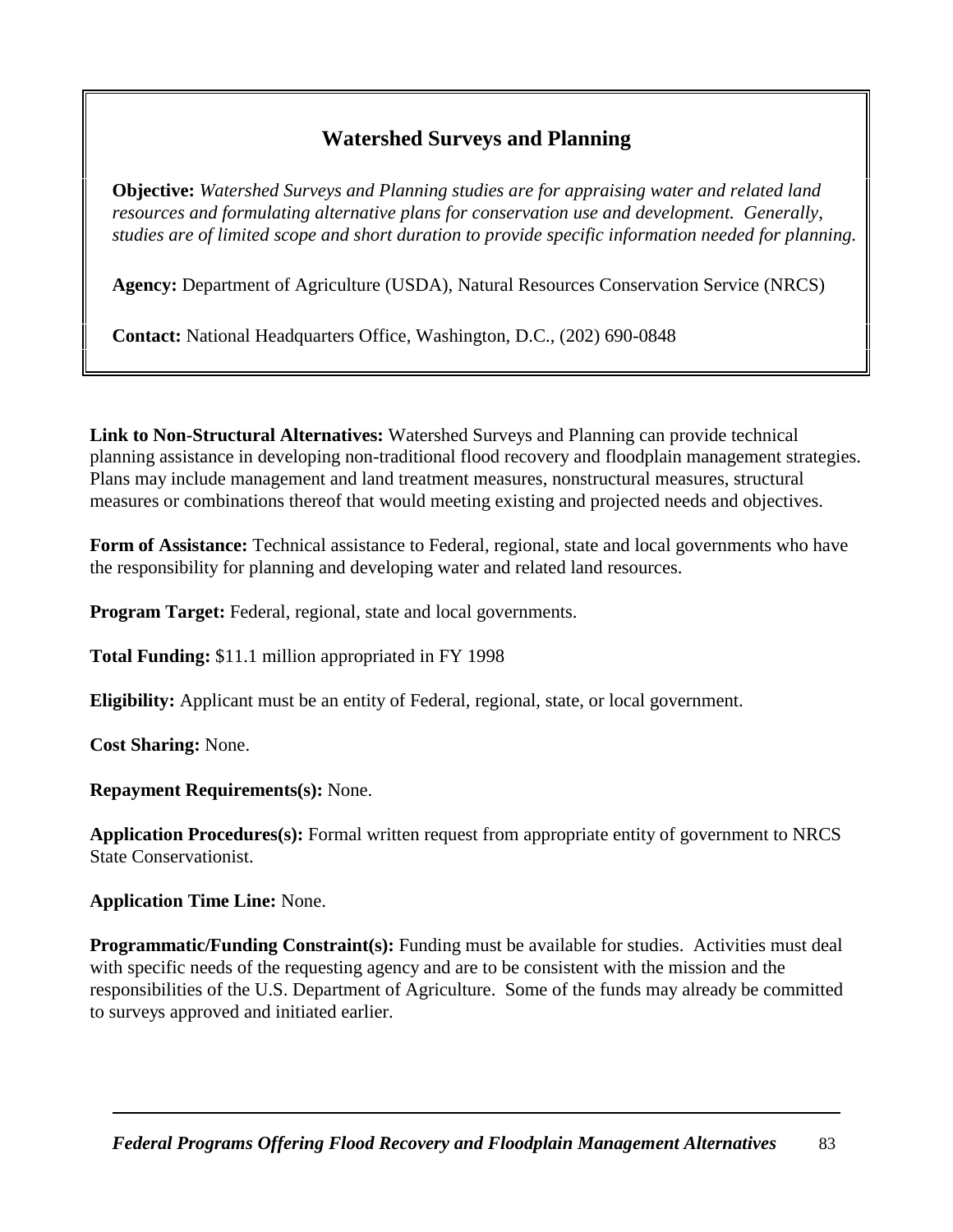### **Wetlands Protection - Development Grants**

**Objective:** *To support development and enhancement of state and tribal wetland protection programs.*

**Agency:** Environmental Protection Agency (EPA)

**Contact:** EPA Wetlands Hotline, (800) 832-7828. Up-to-date regional contacts and current grant information is available through the EPA Wetlands Hotline.

**Link to Non-Structural Alternatives:** Grants can fund wetland protection and restoration through state or tribal government programs.

**Form of Assistance:** Grants.

**Program Target:** States and Federally recognized Native American tribes.

**Total Funding:** \$15 million appropriated in FY 1998 budget.

**Eligibility:** State and tribal agencies, and interstate and intertribal entities and associations.

**Cost-Sharing:** Sponsor required to provide 25 percent of total cost.

**Repayment Requirement(s):** None.

**Application Procedure(s):** Application forms can be requested from and submitted to the appropriate EPA Regional office. Each Regional office establishes its deadline.

**Application Time Line:** 4 months.

**Programmatic/Funding Constraint(s):** (1) Funds must be used to develop new or refine existing state or tribal wetland protection programs, (2) State and tribal agencies, and interstate and intertribal entities and associations are eligible, (3) some funds can be passed through by the grant recipient to other entities, but the grant recipient must have a major role in the project, and protect wetland resources.

**Other Comments:** Funds can be used for identification, but not purchase, of flood easements, & cannot be used for relocation of farm/urban structures or to support construction activities.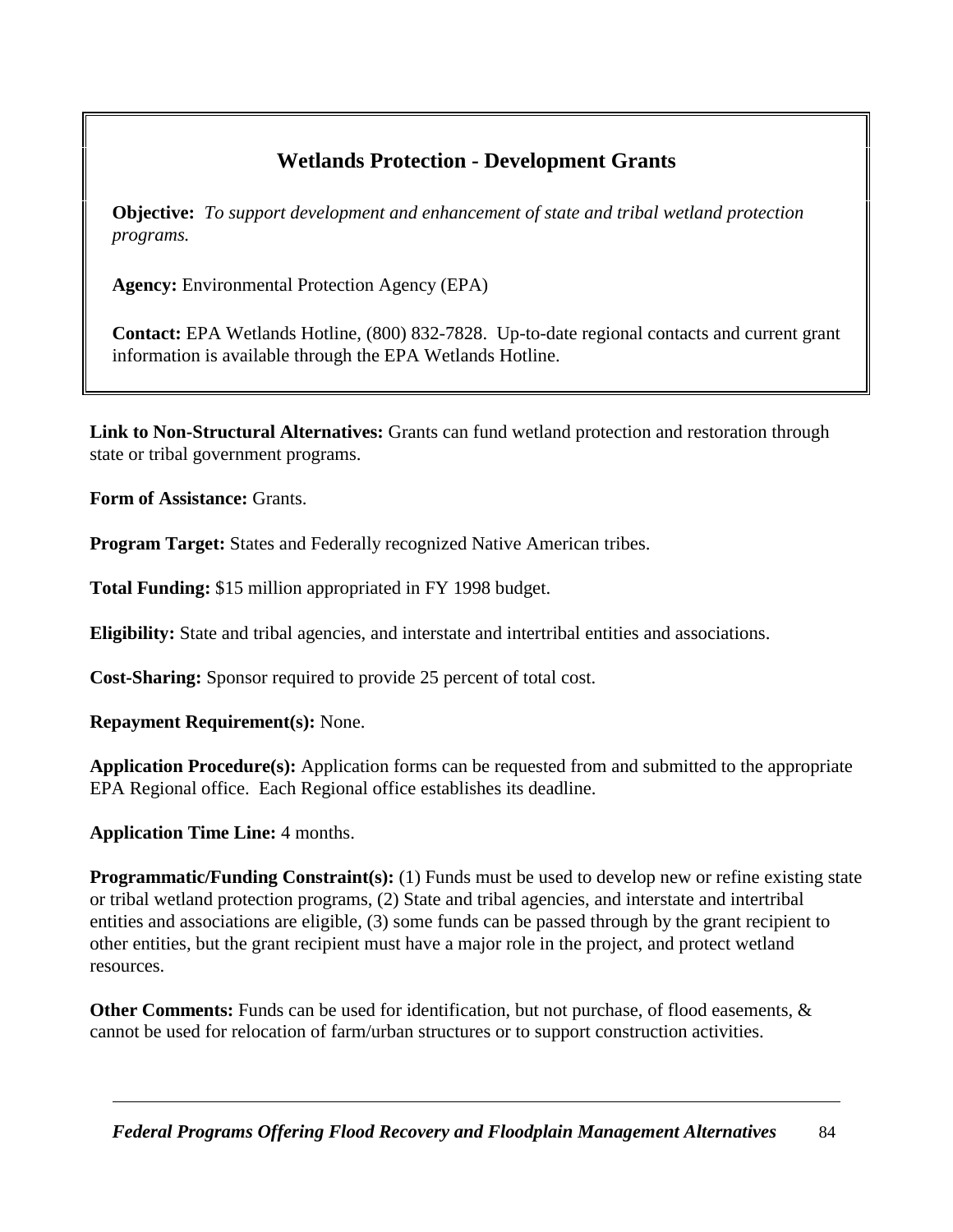### **Wetlands Reserve Program**

**Objective:** *Provides owners of eligible land an opportunity to offer an easement for purchase* 

**Agency:** Department of Agriculture (USDA), Commodity Credit Corporation

**Contact:** National Headquarters Office, Washington, D.C., (202) 690-0848

**Link to Non-Structural Alternatives:** Program can purchase easements from landowners to protect and restore wetlands.

**Form of Assistance:** Financial and technical assistance to restore wetlands.

**Program Target:** Private landowners.

**Total Funding:** 212,000 acres or approximately \$180 million nation-wide (FY 1998)

**Eligibility:** One-year ownership and have farmed wetlands, or prior converted wetlands.

**Cost-Sharing:** Federal government will provide not less than 75 percent cost-share for restoration, plus lump sum payment for easement.

### **Repayment Requirement(s):** None.

**Application Procedure(s):** Landowner must submit an intention to enter into the program through Natural Resources Conservation Service (NRCS) field office. NRCS, in consultation with the U.S. Fish and Wildlife Service, will determine land eligibility and develop a wetland reserve plan of operation for the acres that are eligible, and are selected through a bidding process.

**Application Time Line:** Continuous sign-up.

**Programmatic/Funding Constraint(s):** One-third acres enrolled in permanent easements, 1/3 in 30 year easements, and 1/3 in restoration cost-share agreement.

**Other Comments:** None.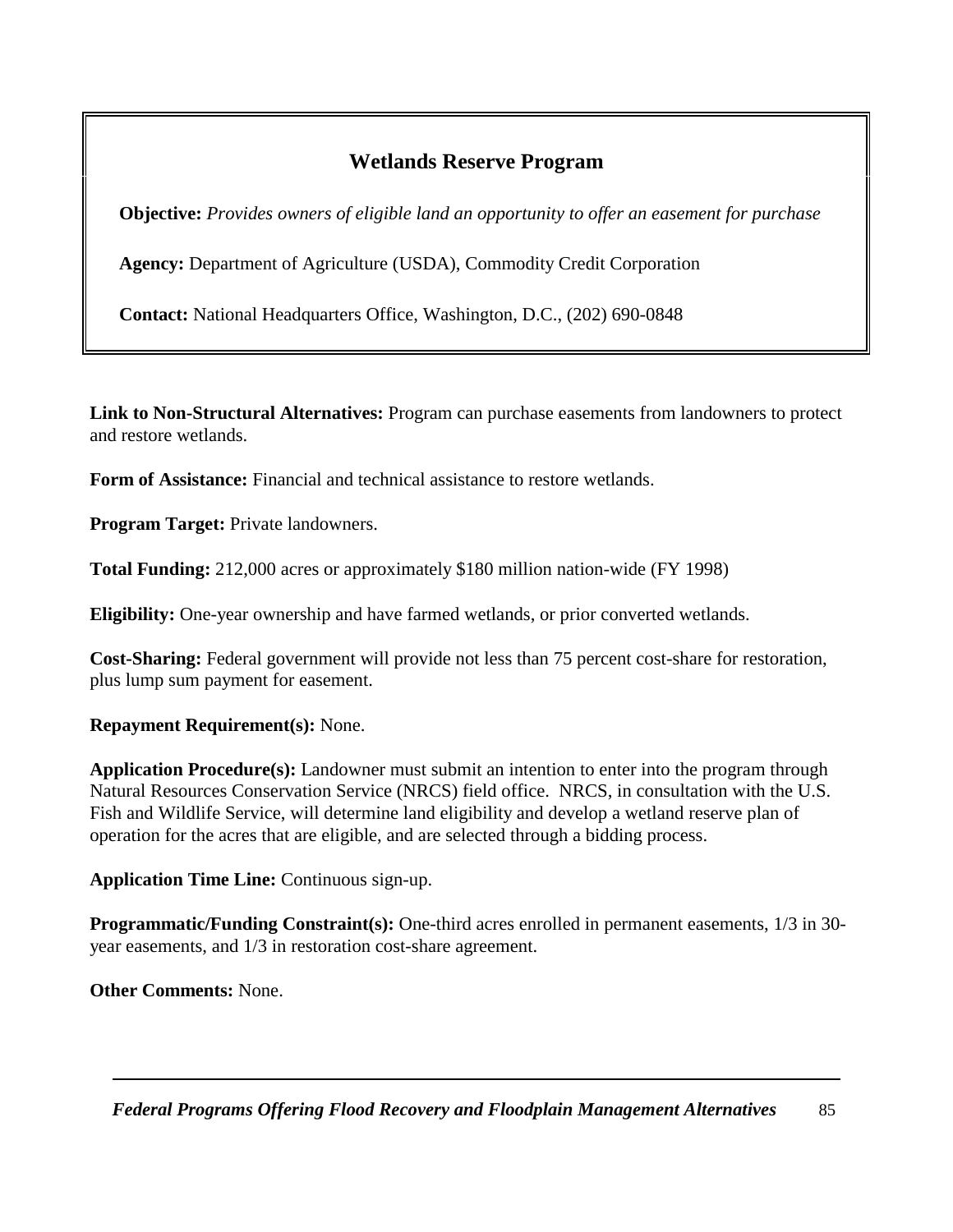| Index A                                                                                           |                         |                   |                              |
|---------------------------------------------------------------------------------------------------|-------------------------|-------------------|------------------------------|
| Federal Programs Offering Floodplain Managen                                                      |                         | nent Alternatives |                              |
| Wetland Restoration                                                                               |                         |                   |                              |
| <b>Available Program</b>                                                                          | Type of Assistance      | Agency            | Further on Page<br>Described |
| Aquatic Ecosystem Restoration (Section 206 Program)                                               | Financial               | DoD - USACE       | $\overline{3}$               |
| Program)<br>Beneficial Use of Dredged Material (Section 204                                       | Financial               | DoD - USACE       | 15                           |
| Clean Water Act Grants (Section 319)                                                              | Financial               | EPA               | 17                           |
| 308 Grants)<br>Coastal Zone Management Program (Sections 305, 306,                                | Techincal and Financial | DOC-NOS           | $\overline{6}$               |
| Flood Mitigation Assistance                                                                       | Technical               | <b>FEMA</b>       | 36                           |
| Hazard Mitigation Grant Program                                                                   | Financial               | <b>FEMA</b>       | $43\,$                       |
| North American Wetland Conservation Fund                                                          | Financial               | <b>DOI - FWS</b>  | $\mathbf{S}$                 |
| Physical Disaster Loans and Economic Injury Disaster<br>Partners for Fish and Wildlife            | Financial and Technical | <b>DOI-FWS</b>    | 61                           |
| SUBOT                                                                                             | Financial               | <b>SBA</b>        | 63                           |
| Planning Assistance to States Program (Section 22<br>${\rm Program}$                              | Technical and Planning  | DoD - USACE       | 99                           |
| Project Modifications for Improvement of the<br>Environment (Section 1135 Program)                | Financial and Technical | DoD - USACE       | $\Omega$                     |
| State Agencies for Conservation Purposes<br>Transfers of Inventory Farm Properties to Federal and | Technical               | USDA - FSA        | $\mathcal{P}$                |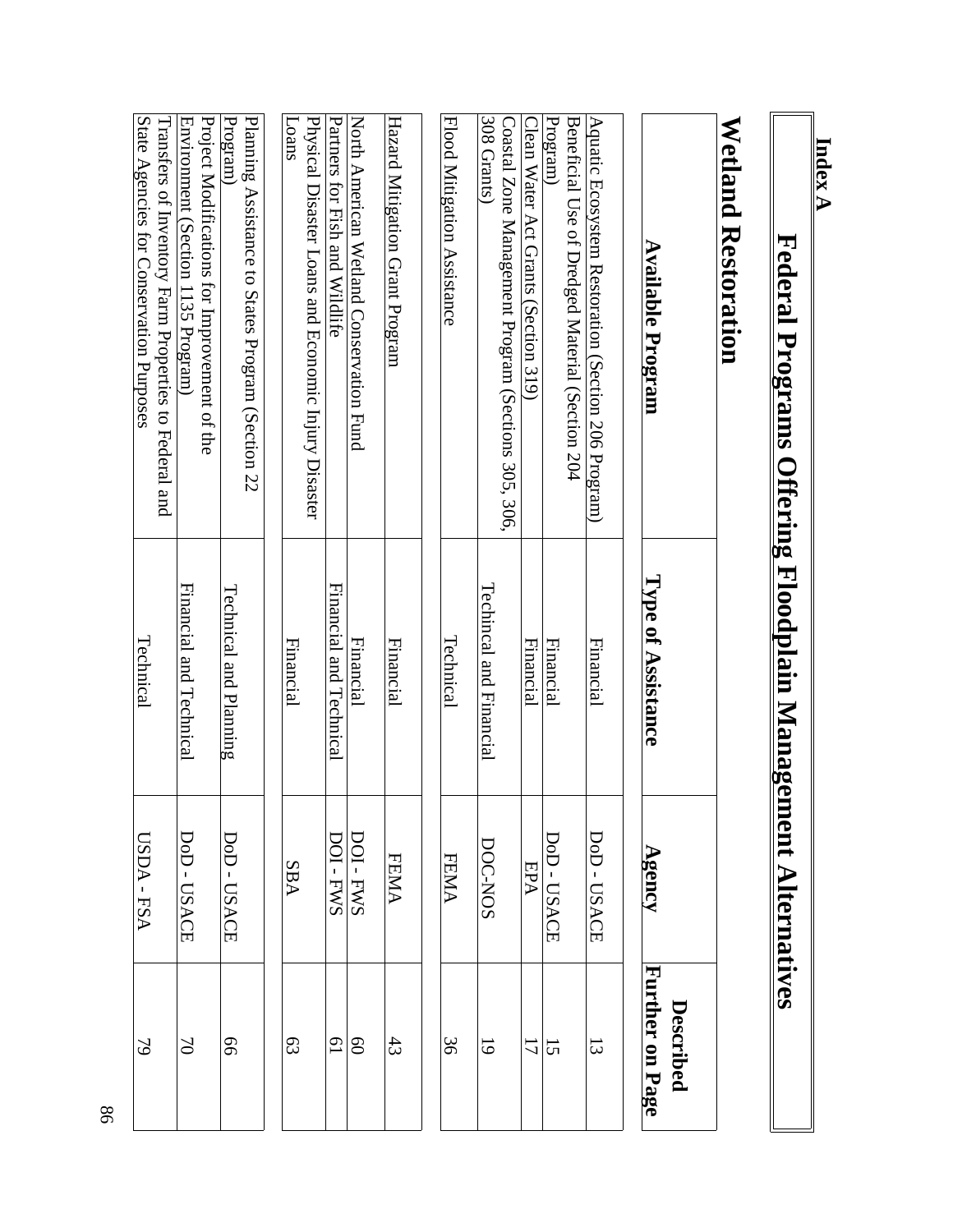## **Wetland Restoration, continued Wetland Restoration, continued**

| <b>Number of Protection and Hillor Dressention Dromans</b> | <b>Available Program</b>    |
|------------------------------------------------------------|-----------------------------|
| Technical                                                  | Type of Assistance          |
| <b>IISDA - NRCS</b>                                        | Agency                      |
| $\overline{\mathbf{x}}$                                    | urther on Page<br>Described |

|  | Financial<br>EPA | Technical<br>USDA - NRCS | Technical<br>USDA - NRCS |  |  |  | Wetlands Protion - Development Grants<br>Watershed Surveys and Planning<br>Watershed Protection and Flood Prevention Program |
|--|------------------|--------------------------|--------------------------|--|--|--|------------------------------------------------------------------------------------------------------------------------------|
|--|------------------|--------------------------|--------------------------|--|--|--|------------------------------------------------------------------------------------------------------------------------------|

# **Rural Land Easements/Acquisitions Rural Land Easements/Acquisitions**

| <b>Available Program</b>                                          | Type of Assistance      | Agency      | Further on Page<br><b>Described</b> |
|-------------------------------------------------------------------|-------------------------|-------------|-------------------------------------|
| Coastal Zone Management Program (Sections 305, 306<br>308 Grants) | Techincal and Financial | DOC-NOS     | $\overline{\cdot}$                  |
| Conservation Contracts                                            | Financial               | USDA - FSA  | $\approx$                           |
| Emergency Watershed Protion Program                               | Financial and Technical | USDA - NRCS | င္ဟ                                 |
| Flood Mitigation Assistance                                       | Technical               | <b>FEMA</b> | $\approx$                           |
| Hazard Mitigation Grant Program                                   | Financial               | FEMAA       | 43                                  |
| Land Acquisition                                                  | Financial               | DOI-FWS     | 99                                  |
|                                                                   |                         |             |                                     |

North American Wetland Conservation Fund

North American Wetland Conservation Fund

Financial

**Financial** 

DOI - FWS

DOI-FWS

60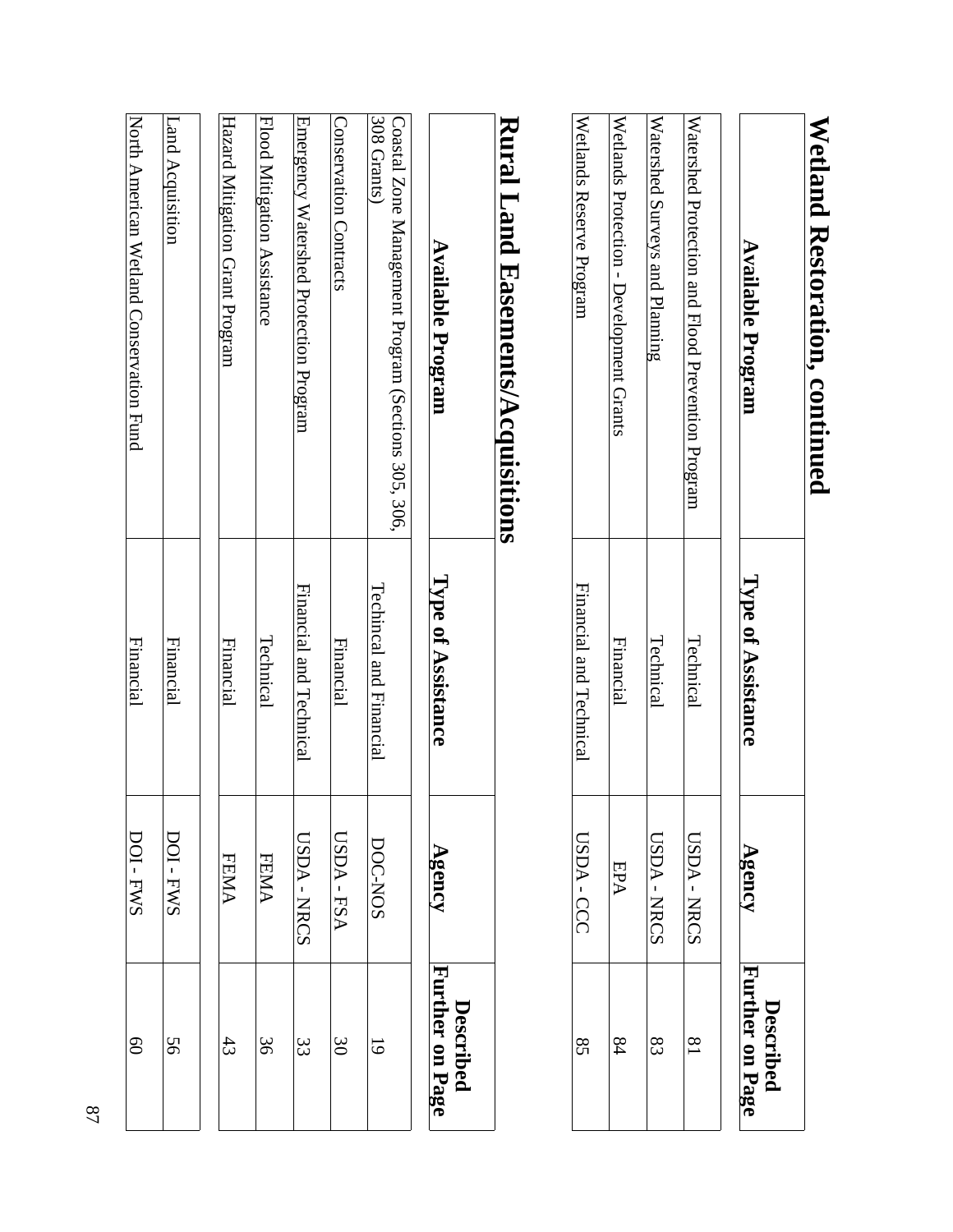### **Rural Land Easements/Acquisitions, continued Rural Land Easements/Acquisitions, continued Available Program Type of Assistance Agency D escribed**

| <b>Available Program</b>                              | Type of Assistance      | Agency      | Further on Page |
|-------------------------------------------------------|-------------------------|-------------|-----------------|
| Transfers of Inventory Farm Properties to Federal and |                         |             |                 |
| State Agencies for Conservation Purposes              | Property Transfer       | USDA - FSA  |                 |
| Watershed protection and Hlood prevention program     | Technical               | USDA - NRCS |                 |
| Watershed Surveys and Planning                        | Technical               | USDA - NRCS |                 |
| Wetlands Reserve Program                              | Financial and Technical | USDA - CCC  |                 |
|                                                       |                         |             |                 |

### Floodproofing, Relocations, and Elevation **Floodproofing, Rel ocations, and Elevation**

| <b>Available Program</b>                             | Type of Assistance         | Agency  | Further on Page<br><b>Described</b> |
|------------------------------------------------------|----------------------------|---------|-------------------------------------|
| Clean Water State Revolving Funds                    | Financial                  | EPA     | $\overline{8}$                      |
| Coastal Zone Management Program (Sections 305, 306,  |                            |         |                                     |
| 308 Grants)                                          | Techincal and Financial    | DOC-NOS | $\overline{6}$                      |
| Community Development Block Grant Program            |                            |         |                                     |
| (Entilement Communities Program)                     | Financial                  | HUD     | 22                                  |
| Community Development Block Grant Program (State     |                            |         |                                     |
| Administered Program)                                | Financial                  | HUD     | 24                                  |
| Drinking Water State Revolving Funds                 | Financial                  | EPA     | 32                                  |
|                                                      |                            |         |                                     |
| Federal Land Transfer; Federal Land-to-Parks Program | Technical/Surplus Property | DOI-NPS | 3S                                  |

Flood Mitigation Assistance

Flood Mitigation Assistance

Technical

Technical

**FEMA** 

 $\frac{36}{3}$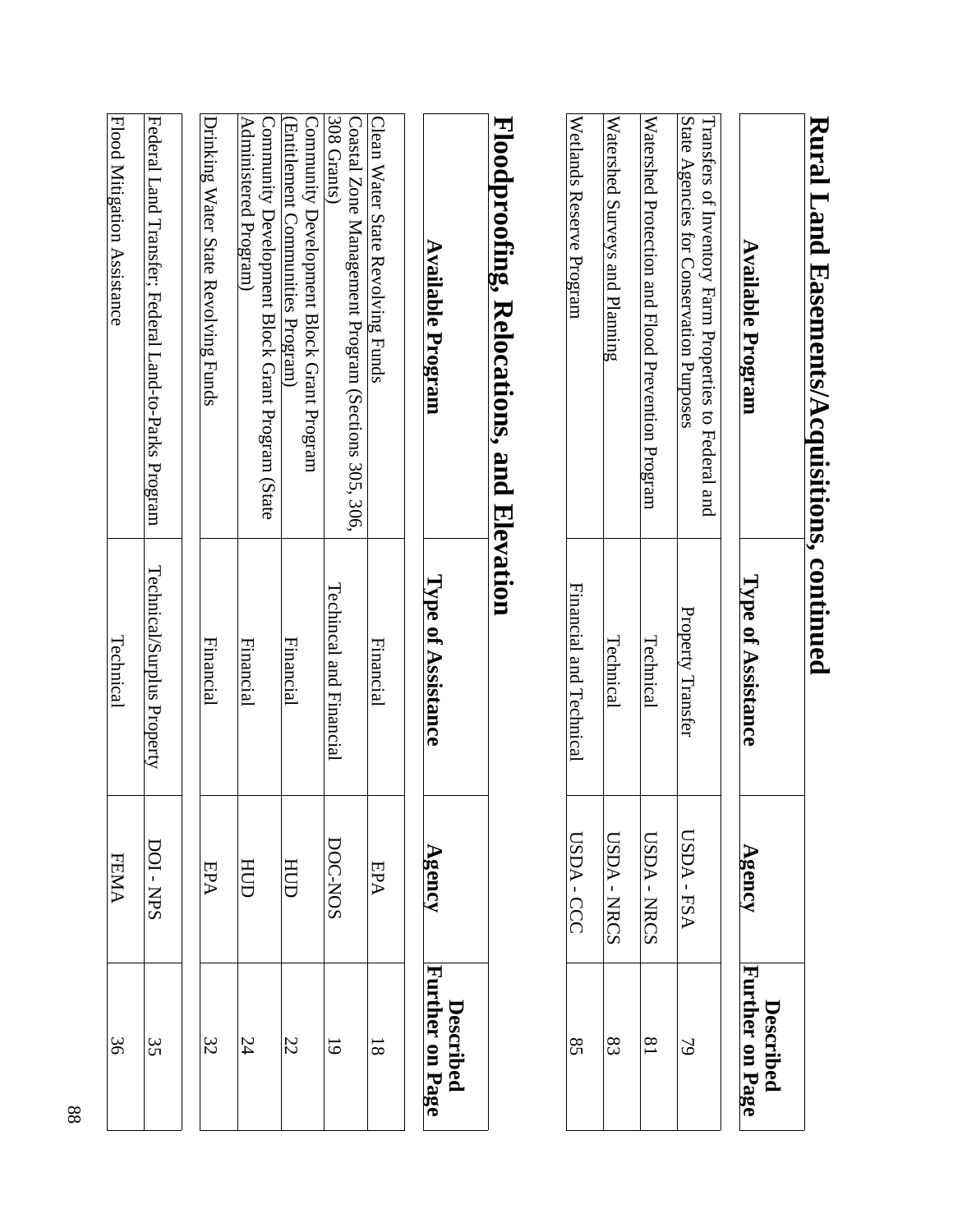| Floodproofing, Relocations, and Elevation, continued                                                         |                         |                |                              |
|--------------------------------------------------------------------------------------------------------------|-------------------------|----------------|------------------------------|
| <b>Available Program</b>                                                                                     | Type of Assistance      | ${\bf Agency}$ | Further on Page<br>Described |
| 206 Program)<br>Flood Plain Management Services Program (Section                                             | Technical and Planning  | DoD - USACE    | $40\,$                       |
| Hazard Mitigation Grant Program                                                                              | Financial               | <b>FEMA</b>    | $43\,$                       |
| HOME Investment Partnerships Program                                                                         | Financial               | HUD            | $45\,$                       |
| HUD Disaster Recovery Program                                                                                | Financial               | HUD            | 47                           |
| of Damaged Flood Control Works (Public Law 84-99)<br>Nonstructural Alternatives to Structural Rehabilitation | Technical and Financial | DoD - USACE    | 58                           |
| Physical Disaster Loans and Economic Injury Disaster<br>Loans                                                | Financial               | SBA            | 63                           |
| Planning Assistance to States Program (Section 22<br>${\rm Program}$                                         | Technical and Planning  | DoD - USACE    | 99                           |
| Post-Disaster Ecomic Recovery                                                                                | Financial               | DOC-EDA        | 89                           |
| Public Housing Modernization Reserve for Diasters and<br><b>Emergencies</b>                                  | Financial               | HUD            | 72                           |
| Rivers, Trails, and Conservation Assistance Program                                                          | Technical               | DOI - NPS      | 74                           |
| Section 108 Loan Guarantee Program                                                                           | Financial               | HUD            | 75                           |
| Single Family Home Mortgage Insurance for Disaster<br>Victims Section 203(h)                                 | Financial               | <b>HUD</b>     | 77                           |
| Watershed Protection and Flood Prevention Program                                                            | Technical               | USDA - NRCS    | $\sqrt{8}$                   |

Watershed Surveys and Planning

Watershed Surveys and Planning

Technical

Technical

USDA - NRCS

USDA - NRCS

 $|\mathfrak{z}|$